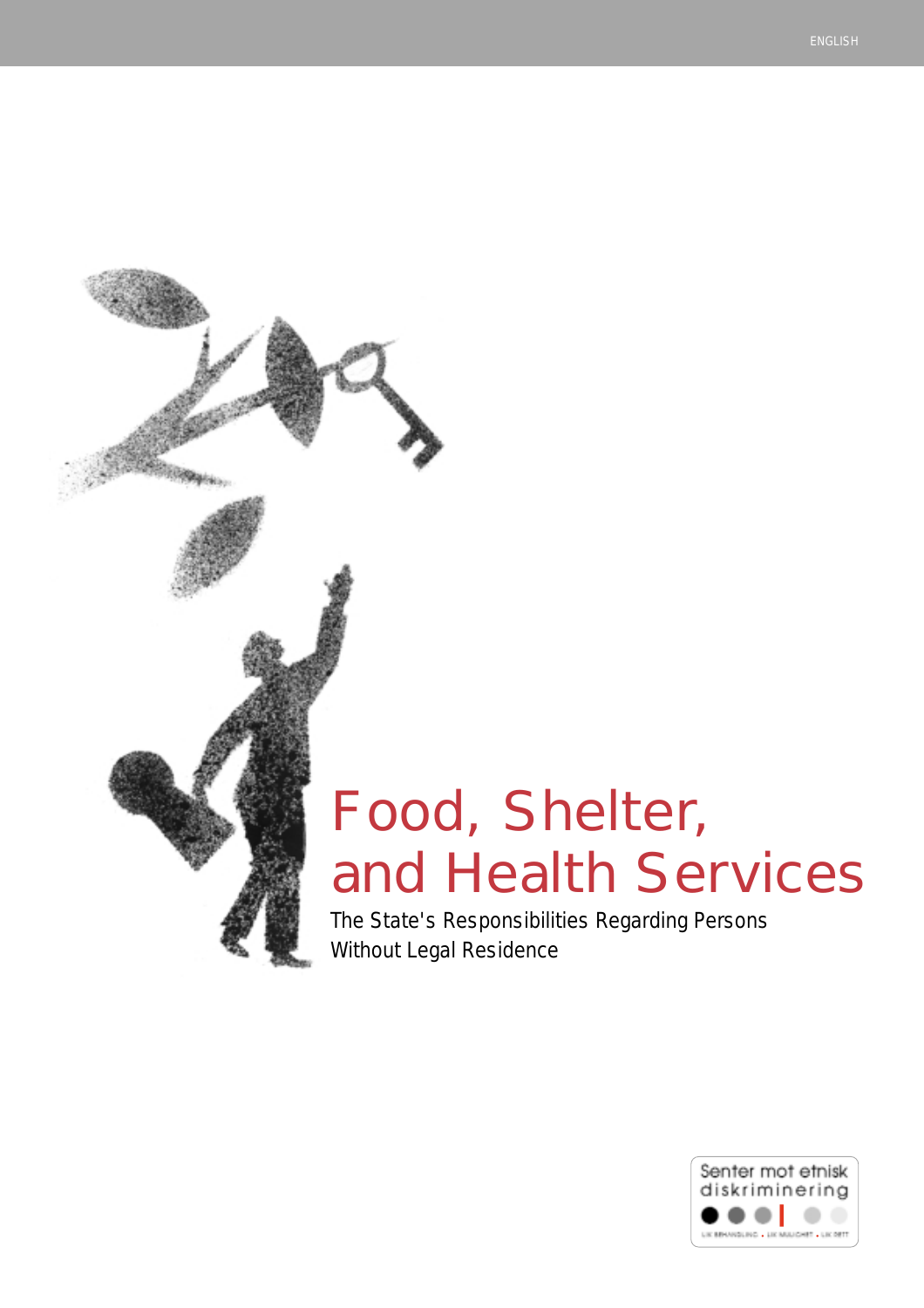Originally published by SMED in Norwegian, April 2005

Written by Ann Helen Aarø and Heidi Wyller

Mailing Address: P.O. Box 677 Sentrum NO-0106 Oslo, Norway

Street Address: Prinsensgate 22, Oslo, Norway

Tel.: +47 22 24 69 70 Fax: +47 22 24 69 72 E-mail: [smed@smed.no](mailto:smed@smed.no) Website: [www.smed.no](http://www.smed.no/)

Design: Cazawa Dezign Illustration: M.M. Malvin Printed by: Tøyen Trykk AS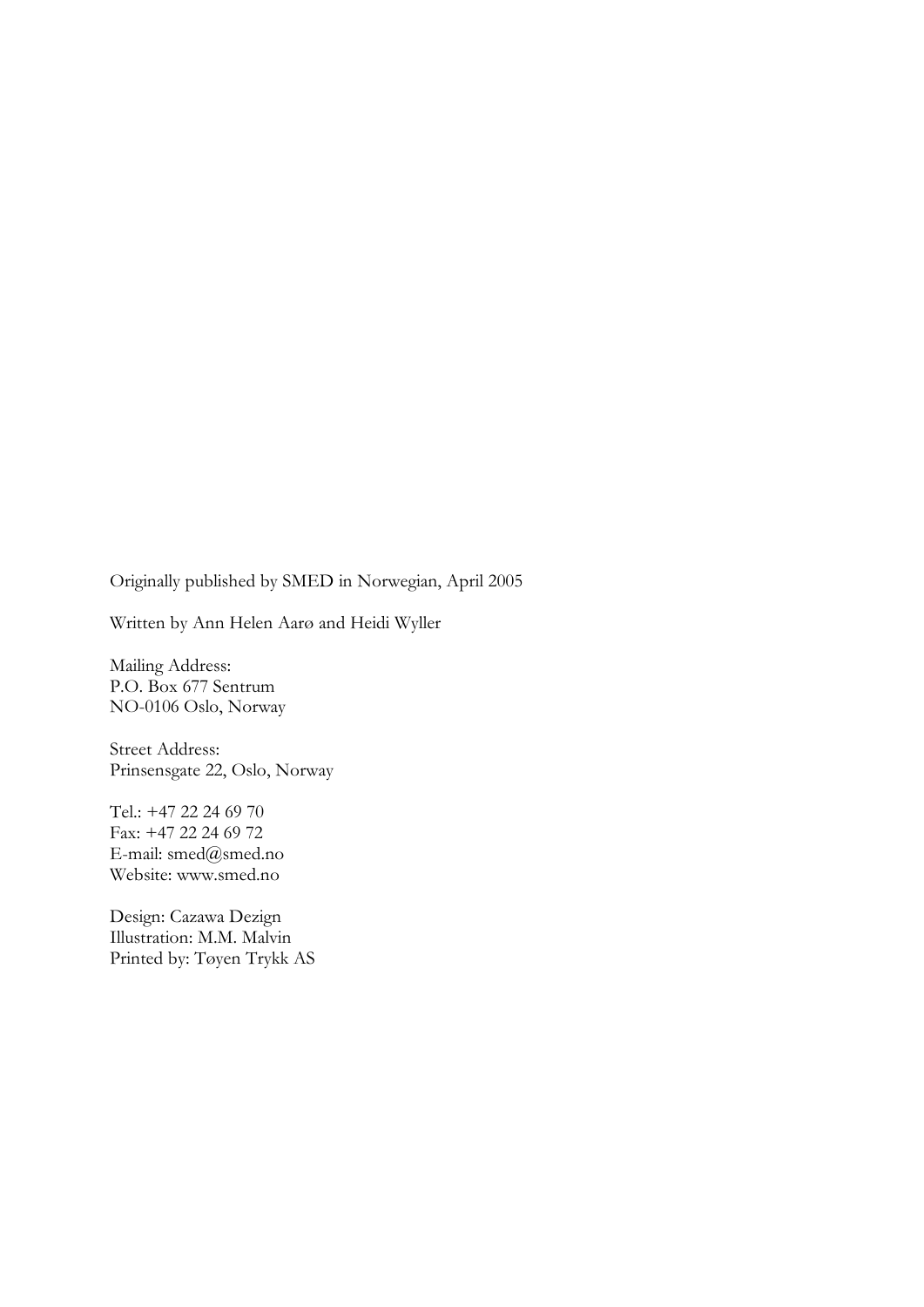#### **FOREWORD**

Since 1998, The Centre for Combating Ethnic Discrimination (SMED) has provided individuals with legal aid and contributed to the documentation of the variety and scope of discrimination in Norway. Our documentation has been primarily based on our legal aid work. Through the course of providing legal aid we have encountered individuals in need of help as a result of experienced discrimination; some face acutely difficult circumstances, while others seek answers to less pressing questions.

This report, "Food, Shelter, and Health Services," is based on information collected while providing legal aid to persons without legal residence status, who were effected by the State's attempts to "rationalize" immigration policy. In the interest of ensuring true accessibility, SMED accommodated its legal aid services to meet the needs of those without a permanent address, telephone, or the ability to communicate through written or spoken Norwegian. These individuals found themselves in extremely difficult circumstances.

SMED provided aid to individuals who were without food, shelter, or other basic necessities after having lost the right to housing in a reception centre, or to public subsistence benefits, because they did not wish to cooperate in being returned to their country of origin. SMED documented these individuals' attempts at maintaining a basic level of subsistence through contacting public welfare agencies. We were able to see how difficult it is for individuals in such a vulnerable position to argue their own case before public authorities; some were sent away, others had their applications rejected, and those who did receive help received highly variable treatment.

Should SMED be engaged in cases were questions of law, ethics, and politics melt together? In making this report we have done so. Questions regarding which policies should be implemented in order to reduce the number of groundless applications of asylum and to ensure that as many as possible voluntarily return to their country of origin are ethical and political in nature. The value judgements relevant to answering these questions, however, are irrelevant with concern to whether or not the policies are legitimate with respect to the affected individuals- whether or not the policies are, in fact, legal. The question which SMED seeks to answer is whether or not these people were subjected to discrimination or other forms of injustice, and whether or not the authorities acted sufficiently in order to ensure that also members of this group were ensured theadmittedly few- rights to which they are entitled.

SMED's primary focus in this report is the consequences faced by individuals who applied for, and were ultimately denied, help in obtaining food and shelter, because they would not comply with policies requiring them to voluntarily return to their country of origin. Whether or not individuals are subjected to unduly harsh treatment as the result of official policies regarding access to food, shelter, and necessary health services is not just a question of ethics or politics, it is also a question of basic human rights.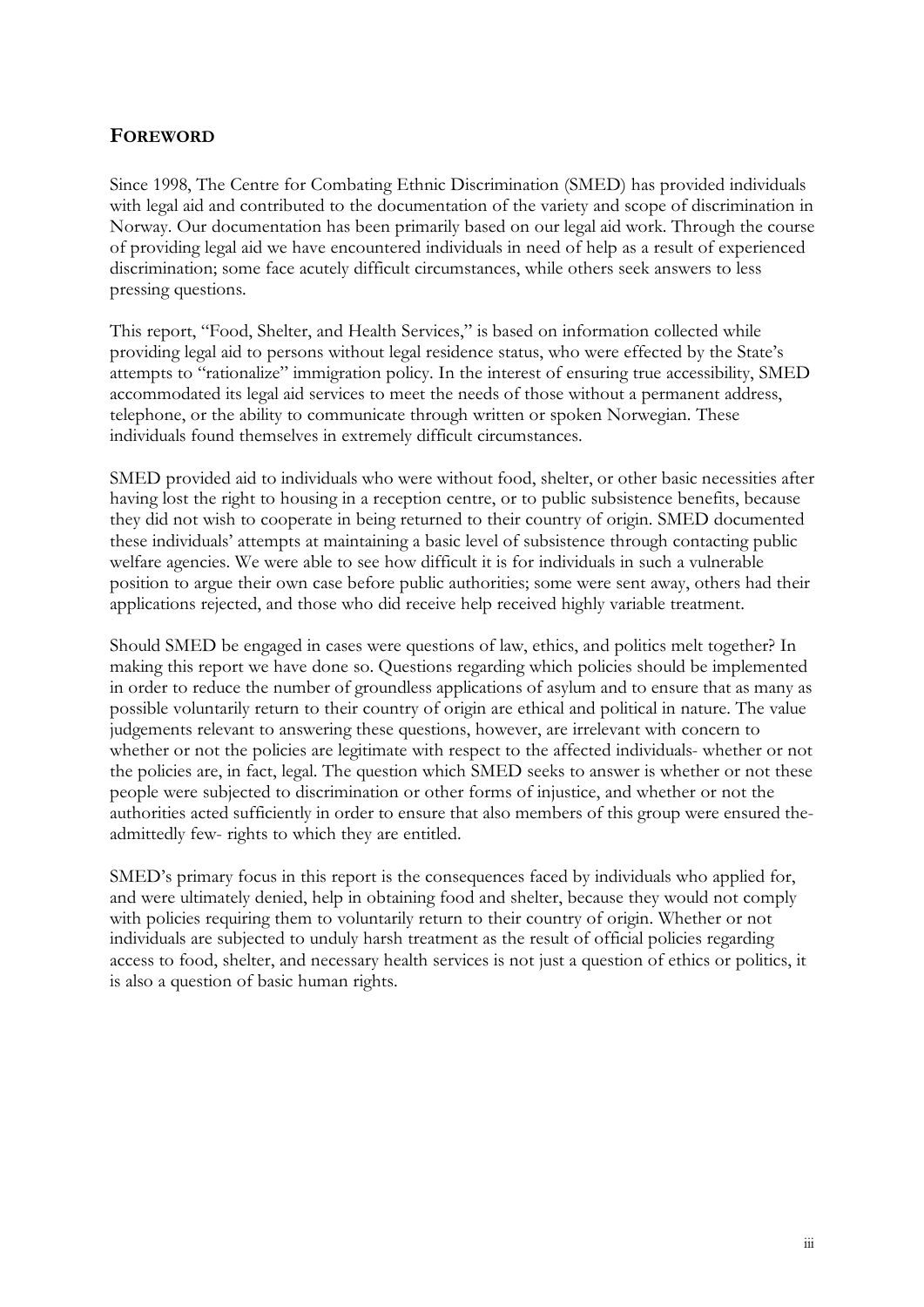# **TABLE OF CONTENTS**

| $\mathbf{1}$            |       |                                                                                            |  |
|-------------------------|-------|--------------------------------------------------------------------------------------------|--|
|                         | 1.1   |                                                                                            |  |
|                         | 1.2   | Access to food, shelter and health services - discrimination or other illegal treatment? 1 |  |
|                         | 1.3   |                                                                                            |  |
|                         | 1.4   |                                                                                            |  |
|                         | 1.5   |                                                                                            |  |
| $\overline{2}$          |       |                                                                                            |  |
|                         | 2.1   |                                                                                            |  |
|                         | 2.2   |                                                                                            |  |
|                         | 2.3   |                                                                                            |  |
|                         | 2.4   |                                                                                            |  |
|                         | 2.5   |                                                                                            |  |
|                         |       |                                                                                            |  |
| $\overline{\mathbf{3}}$ |       |                                                                                            |  |
|                         | 3.1   |                                                                                            |  |
|                         | 3.2   |                                                                                            |  |
|                         | 3.3   | Long term residence in reception centres - report from the NDI13                           |  |
|                         | 3.4   |                                                                                            |  |
|                         | 3.5   |                                                                                            |  |
|                         | 3.6   | Repeal of the offer of housing in reception centres and subsistence benefits15             |  |
|                         | 3.7   |                                                                                            |  |
|                         | 3.8   | Proposed amendments to the regulations of the Social Services Act or a change of           |  |
|                         |       |                                                                                            |  |
|                         | 3.9   | Temporary regulations on residence permits for families with children without              |  |
|                         |       |                                                                                            |  |
|                         | 3.10  |                                                                                            |  |
| $\overline{4}$          |       |                                                                                            |  |
|                         | 4.1   |                                                                                            |  |
|                         | 4.2   |                                                                                            |  |
|                         | 4.2.1 |                                                                                            |  |
|                         | 4.2.2 |                                                                                            |  |
|                         | 4.2.3 |                                                                                            |  |
|                         | 4.2.4 |                                                                                            |  |
|                         | 4.2.5 |                                                                                            |  |
|                         | 4.2.6 |                                                                                            |  |
|                         | 4.3   | Minimum standard for social care for people without legal residence?28                     |  |
|                         | 4.4   |                                                                                            |  |
|                         | 4.4.1 |                                                                                            |  |
|                         | 4.4.2 |                                                                                            |  |
|                         | 4.4.3 |                                                                                            |  |
|                         | 4.5   | Common law principle of necessity – introduction of a new legal institution?33             |  |
|                         | 4.5.1 |                                                                                            |  |
|                         | 4.5.2 |                                                                                            |  |
|                         | 4.5.3 |                                                                                            |  |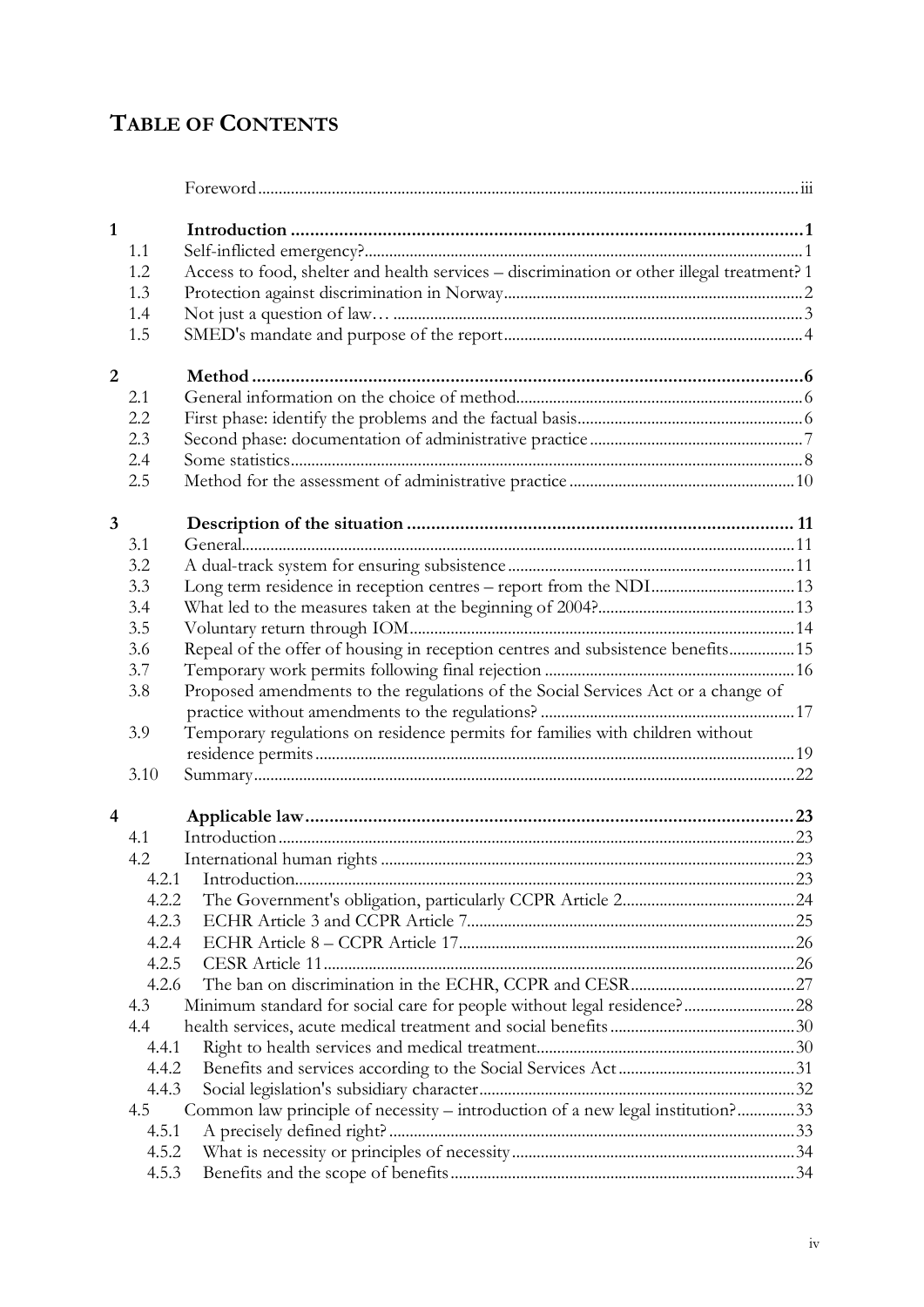| 5 |       |                                                                                      |  |
|---|-------|--------------------------------------------------------------------------------------|--|
|   | 5.1   |                                                                                      |  |
|   | 5.2   |                                                                                      |  |
|   | 5.2.1 |                                                                                      |  |
|   | 5.2.2 | Withdrawal of the offer of housing in reception centres - an individual decision? 38 |  |
|   | 5.2.3 | The offer of a place at a reception centre in the case of cooperation on return      |  |
|   |       |                                                                                      |  |
|   | 5.2.4 |                                                                                      |  |
|   | 5.2.5 |                                                                                      |  |
|   | 5.3   |                                                                                      |  |
|   | 5.3.1 |                                                                                      |  |
|   | 5.3.2 | General information on the consequences of the restrictive measures etc45            |  |
|   | 5.3.3 |                                                                                      |  |
|   | 5.3.4 |                                                                                      |  |
|   | 5.3.5 | Administrative practice - legal protection and formal case administration 49         |  |
|   | 5.3.6 | The administration's application of the law $-$                                      |  |
|   |       |                                                                                      |  |
|   | 5.3.7 |                                                                                      |  |
| 6 |       |                                                                                      |  |
|   | 6.1   |                                                                                      |  |
|   | 6.2   | Has Social Services' use of applicable law and judgments been in compliance with     |  |
|   |       |                                                                                      |  |
|   | 6.3   | Subsistence benefits and the offer of housing in a reception centre - some comments  |  |
|   |       |                                                                                      |  |
|   | 6.4   |                                                                                      |  |
|   | 6.5   |                                                                                      |  |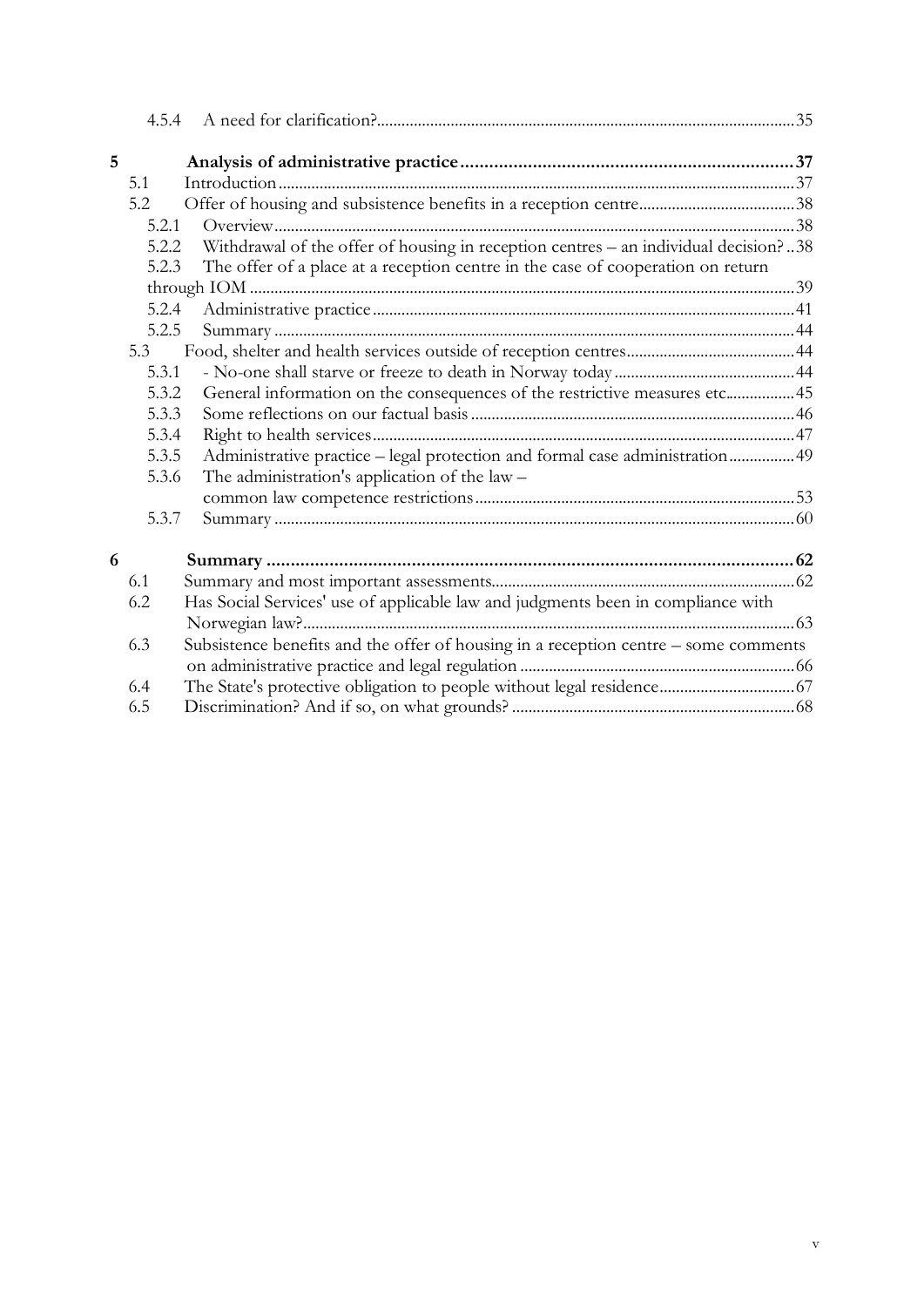# <span id="page-5-0"></span>**1 INTRODUCTION**

#### **1.1 SELF-INFLICTED EMERGENCY?**

Let's call him Jamshed. Jamshed came to Norway from an African country in 1993. Young and healthy, motivated for work and education. He sought asylum, was granted a temporary work permit, started education and found a partner.

The authorities rejected the asylum application, and cast doubt on his identity and need of protection. At the time the rejection came Jamshed and his girlfriend were expecting their first child, and his desire to remain in Norway was heightened. Jamshed applied for family reunification, but was rejected. The authorities tried in vain to return him to the country that they believed to be his country of origin.

The relationship with the child's mother ended, and in the same way as in many break-ups, attempts to reach an agreement on access to the child failed. The mother did not want the father to visit the child, and Jamshed brought the case to court. Jamshed's problem was that the court for its part could only grant limited access because he did not have a residence permit, and could be deported, and that the immigration authorities for their part would not give him a residence permit because the access arrangements were not of sufficient scope. Jamshed believed that the way in which the immigration authorities and the court presented their arguments, each on their side, put him in an impossible situation.

However, by the beginning of 2004, Jamshed's situation became even worse; he could not renew his temporary work permit, he lost his established offer of housing at a reception centre, and his application for benefits through the Social Services Act was rejected. Jamshed's safety network now comprised his own private network with many who were in the same situation as himself. This became too much for Jamshed, he was admitted to hospital as an emergency measure, since he was depressed and suicidal. The institution that treated Jamshed chose to extend the treatment because the doctor knew that Jamshed had no offer of care once he was discharged.

For Jamshed the turning point came at the eleventh hour; the High Court, as the second court of appeal, ruled that he and the child's mother should have divided parental responsibility and that he should have access rights to his daughter. UNE found that there were strong humane grounds - particularly regarding the contact between father and child - and approved a residence permit.

#### **1.2 ACCESS TO FOOD, SHELTER AND HEALTH SERVICES – DISCRIMINATION OR OTHER ILLEGAL TREATMENT?**

Is Jamshed facing discrimination due to his ethnic or national origin? Or is he being discriminated against for other reasons, or are we missing the point when we discuss the authorities' treatment of people without legal residence as a question of discrimination in general? Jamshed and others in similar situations, could become subjected to unfair treatment without it necessarily being a question of discrimination.

Through our legal aid work, SMED often sees people who believe they have been discriminated against, though these persons have not been discriminated against in legal terms, but subjected to another form of illegal treatment, for example they have not received the benefits they are entitled to under the Social Security Act. On other occasions, we see that people are discriminated against, but it is unclear as to whether the grounds for discrimination are ethnic or national origin. With regard to access to benefits based on legal rights, SMED believes that the question of discrimination is seldom widely highlighted because the individual is mainly interested in gaining access to the benefits or service.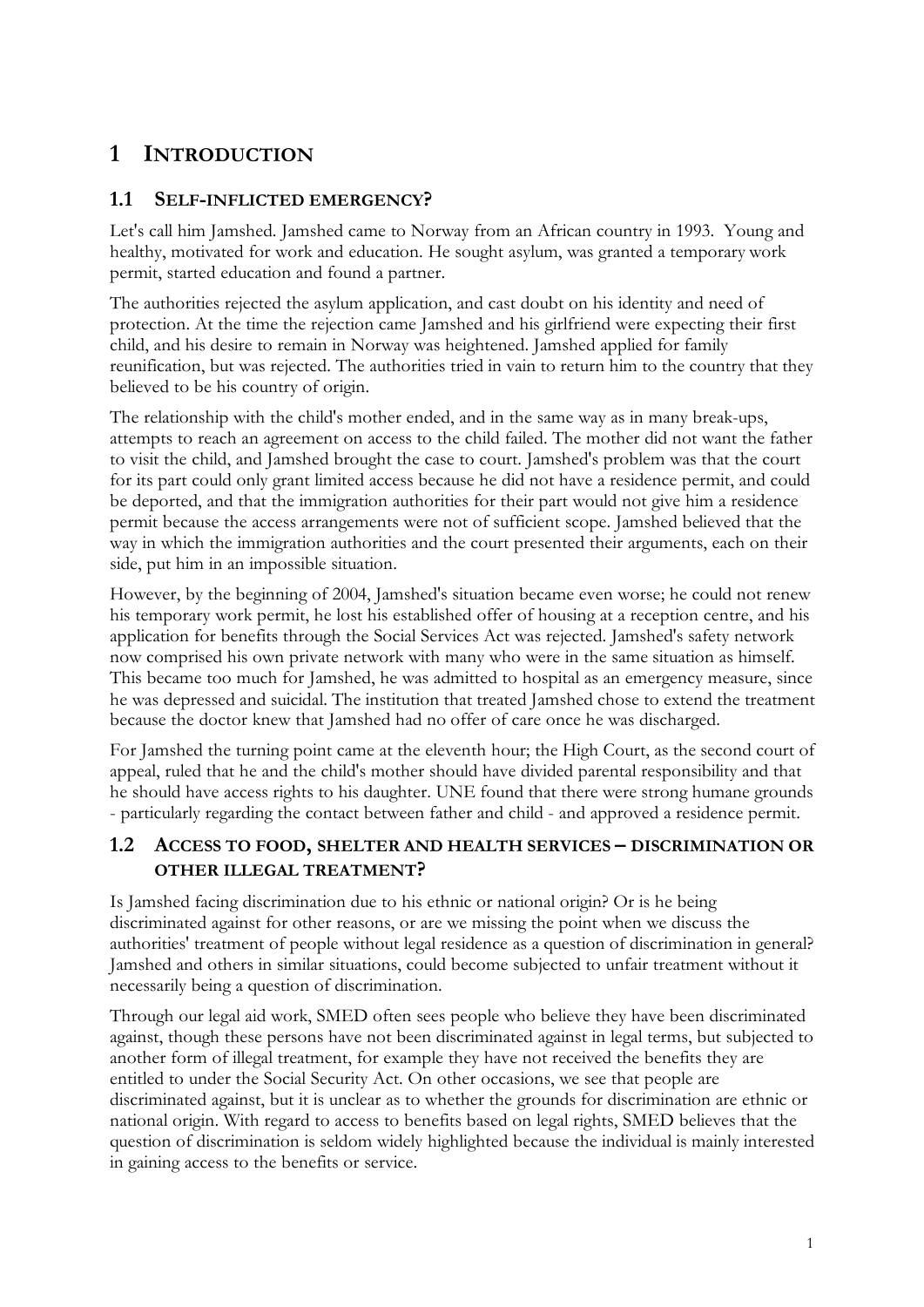<span id="page-6-0"></span>It is professionally indefensible to reduce the question of whether people who have received a final rejection in response to their application for asylum are subject to illegal treatment to one of whether these people are discriminated against based on ethnic or national origin. The question of discrimination and the reasons for discrimination form part of such a discussion.

The subject of access to food, shelter and health services for people who have received a final rejection to their application for asylum will therefore involve our addressing the following legal questions:

- 1. The government's obligation to ensure that Norwegian law complies with international human rights, cf ECHR Articles 1, 3 and 8, CCPR Articles 2, 3, 7, 17 and ESCR Articles 2 and 11,
- 2. The government's obligation to ensure that no discrimination takes place with regard to rights provided by the convention, cf ECHR Article 14 and Protocol 12 and CCPR Articles 2 and 26, ESCR Article 2,
- 3. Norwegian law that ensures that those in need receive food, shelter and health services cf health and social legislation, common law, and application of the law and assessment measures based on these regulations,
- 4. National legal rights that protect against discrimination with regard to the rights that apply to those in need.

Individual complaints brought before international monitoring bodies regularly contain submissions for breaches of the convention's ban on discrimination. If the monitoring authority establishes a breach of a provision of the convention, further convention provisions are not discussed. As an example, we saw this in connection with the statement from the UN's human rights committee in the case on religious studies, in which the committee established a breach of CCPR Article 18 no. 4 without touching on the question of discrimination cf CCPR Article 26.<sup>1</sup> The same treatment can often constitute both a violation of one or more of the provisions laid down by the bill of rights as well as discrimination.

SMED's approach in this report is one of 'and/or', since we wish to approach the question from a legal perspective and a discrimination perspective. This is the only professionally defensible approach concerning access to rights that will prevent the individual from falling by the wayside.

#### **1.3 PROTECTION AGAINST DISCRIMINATION IN NORWAY**

 $\overline{a}$ 

Formal Norwegian law does not give the individual general protection against discrimination. In practice Norwegian law only places a general ban on discrimination on account of gender. Within different areas of society there are sector regulations concerning bans on discrimination on certain grounds, for example the Working Environment Act Chapter X A. An equivalent general ban on discrimination has been proposed for the grounds of "ethnic and national origin, language, descent, skin colour, religion and creed".<sup>1</sup> It is anticipated that the law and a joint discrimination and equality commission will be in place on 1 January 2006.

In this report SMED takes as its basis the ban on discrimination laid down in ECHR Article 14, CCPR Articles 2 and 26 and ESCR Articles 2 and 13. In addition, on 15 January 2003 (subject to ratification) Norway signed supplementary Protocol 12 of the ECHR on non-discrimination. In the same way as CCPR Article 26, Protocol 12 places a ban on discrimination beyond the rights that are covered by the convention. The ban on discrimination laid down in ECHR, CCPR and ESCR are incorporated into Norwegian law through the Human Rights Act of 1999.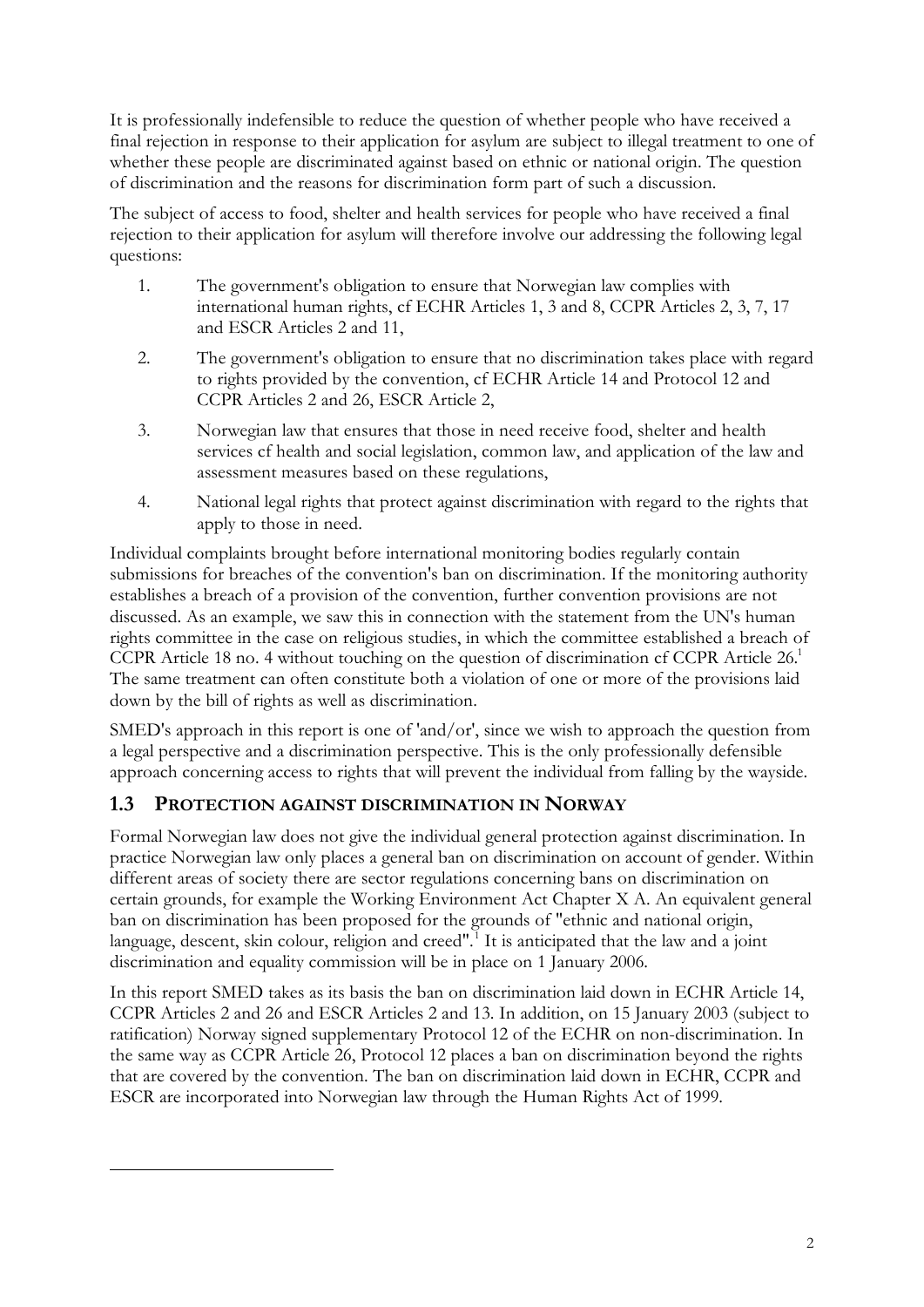<span id="page-7-0"></span>In order for discrimination to exist under ECHR, CCPR and ESCR, it is not necessary to establish that such discrimination refers to one or more of the pre-defined grounds for discrimination. It is sufficient that a particular group is affected, see ECHR Article 14 and Protocol 12 Article 1 no. 1 "other status", CCPR Article 2 and 26 "other status". The discrimination of citizens and non-citizens, and between foreign citizens, is covered under safe practice by the convention.<sup>2</sup> The question is whether a group is treated worse because of its status, and whether this discrimination is impartial or legal because the means are justified in achieving a legitimate purpose.

The protection against discrimination provided by the convention constitutes a *restriction on the competence* of both the legislator and the administration in making decisions. To put it another way, the administration does not have the authority to make decisions that involve discrimination in breach of the convention. This applies to a general and statutory requirement for relativity and proportionality from the administration with regard to discrimination in respect of rights provided by the convention. Thus protection against discrimination forms part of Norwegian administrative law as a non-statutory restriction on the competence of the administration.<sup>3</sup> Even if all the grounds for discrimination are covered by the protection provided by the convention, it is clear that in some situations the grounds for discrimination can have major significance with regard to assessments of legitimacy and proportionality.

When a general law covering a ban on discrimination on grounds of ethnic and national origins etc. is passed, as well as the establishment of an enforcement body to enforce the law, the grounds for discrimination will gain more significance.<sup>4</sup> This is connected with the fact that the enforcement apparatus will receive positively-defined powers to handle cases that are only concerned with the grounds for discrimination prevented on the basis of formal law.

#### **1.4 NOT JUST A QUESTION OF LAW…**

Jamshed's story gives cause to reflect on different aspects of the topic *use of access to social benefits and health services* as a political instrument to increase the efficiency of the government's general immigration policy and particularly the principle of voluntary return. The questions lie in the area of intersection between policy, ethics, human rights and legal protection.

The instruments that the authorities made use of in 2004, particularly the repeal of the offer of housing in reception centres and the tightening-up of rights to social benefits, placed people without legal residence who did not cooperate on return in a difficult situation – socially, financially and personally. People without a private network, as opposed to Jamshed, have at times lacked food, shelter and access to emergency medical assistance. The fact that a measure can deter asylum seekers without a sufficient need of protection, as well as the fact that it results in more people cooperating on return, cannot *by itself* justify putting an individual into an emergency situation. Such a measure must be legitimate based on the circumstances of the individual in question. To put it another way; the measure must be reasonable for Jamshed.

The ideal of justice is firmly anchored in the concept of and the shaping of the modern welfare state. The Scandinavian model is focussed on including all of the different welfare schemes. In addition to implementing the working curve, compensating for the loss of employment income, the model is designed to prevent poverty and social marginalisation as well as to even out living standards. The fact that the person is himself to blame for a difficult situation, is irrelevant in principle. Access to subsistence benefits and necessary medical assistance makes up *the lower safety net of the welfare state*. The benefits that this group will no longer have access to, are benefits designed to prevent acute poverty and serious health problems.

The ideal of an inclusive welfare state is at odds with the need to ensure the financial foundation for generous - and expensive – schemes, and the need to protect the national state from uncontrolled immigration. Against this background, a basic ethic and moral question arises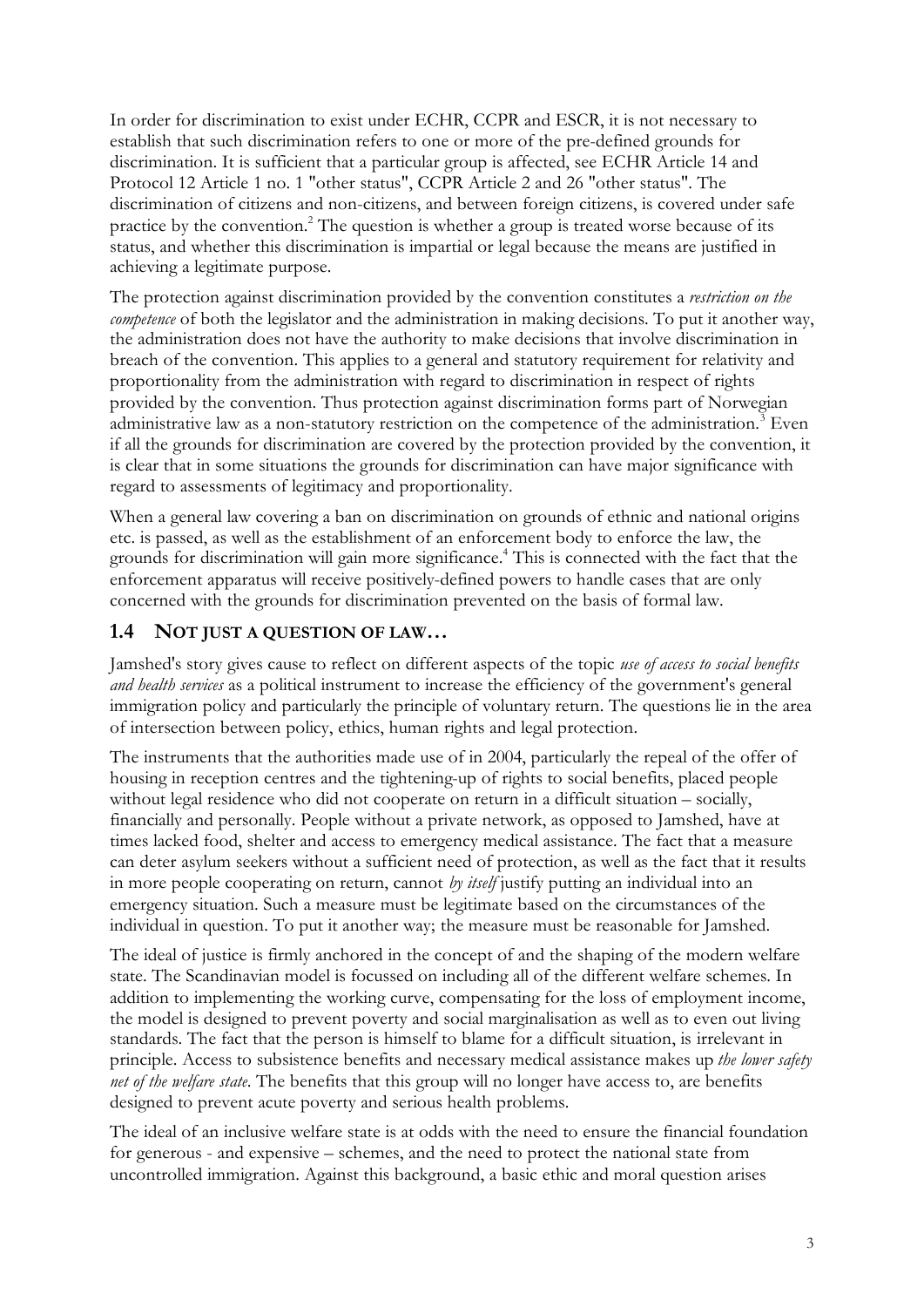<span id="page-8-0"></span>concerning the point at which it is *reasonable,* with regard to *the individual* , to exclude this individual from the welfare state's *lower safety net*. Is it sufficient that the person has had his residence permit application rejected, and has failed to comply with the departure deadline set by the authorities? Should the individual alone carry the responsibility for a difficult situation because the person chose to be in a situation which he can freely bring to an end? Are there reasons for a person not returning – even if these reasons do not provide grounds for residency in the country – that make it an ethical problem to use such instruments as access to subsistence benefits? Finally, is the exclusion of a person from the welfare state's lower safety net *in itself* unreasonable because the individual is exposed to a disproportionately stressful situation that is indefensible even if the purpose is legitimate?

The repeal of subsistence benefits and medical assistance must be discussed from the perspective of legal protection. If we take the basis that the government is obliged – within certain limits – to ensure that an individual receives food, shelter and medical assistance in an acute emergency – *a system and a set of procedural regulations* must exist that are arranged in such a way that individuals actually receive the rights that are due to them in an emergency situation. This is a question of procedural legal protection. Access to food, shelter and medical assistance in an acute emergency can also be discussed as a question of *material legal protection*. 5 In its broadest terms this means that the government must ensure that people receive the material rights that they are due, and this demands a formulation of procedural law.

When the rights of a vulnerable and socially deprived group are restricted, the process must safeguard both procedural and material legal protection, and this is what is being discussed in this report. However, the topic of this report also touches on the aforementioned question of values both directly and indirectly - because a society's legal system is an expression of a set of values and considerations of opposing interests. This is particularly prominent when questions that are discussed apply to human rights and protection against discrimination.

#### **1.5 SMED'S MANDATE AND PURPOSE OF THE REPORT**

SMED is a public competence and legal protection office and our mandate is set by the government.<sup>6</sup> The purpose of our activities is to "assure protection against discrimination" on grounds of "creed, race, skin colour or national or ethnic origin". Such assurance entails both measures designed to remedy injustice and also to prevent injustice. The instruments available to the SMED are firstly a) our legal aid activities inn accordance with the Act pertaining to the Courts of Justice § 218 seventh paragraph, and secondly b) documentation and external activities. Documentation activities shall, according to our mandate, be based on various instruments: the recording and follow-up of legal aid enquiries, collecting documentation and preparing reports, external contact as well as the proposal of preventative measures. SMED's legal documentation work and initiatives are mainly - but not exclusively - built on our work with individual applications for legal aid.

Jamshed's enquiry to SMED is the basis for this report, but our professional assessments are – as described in more detail in points 2.2 and 2.3 below - not based on Jamshed's case. Jamshed needed legal aid, and SMED assisted him as his *representative*. The role of representative means that SMED presents arguments to support a particular solution to a specific case, within the limits of that which is ethically and professionally defensible. In connection with the fact that we assisted Jamshed, we obtained unique experience of how the court, the immigration authorities, social services and primary and specialist health services apply the law and use judgement in cases that affect a person who has received a final rejection in response to their application for asylum.

Jamshed's case, combined with many different procedures in the field, resulted in SMED *questioning whether* the treatment of people who have received a final rejection in response to their application for asylum entails discrimination or a breach of other laws. The problem in Jamshed's case was firstly the circular arguments that we uncovered, and then we looked in more detail at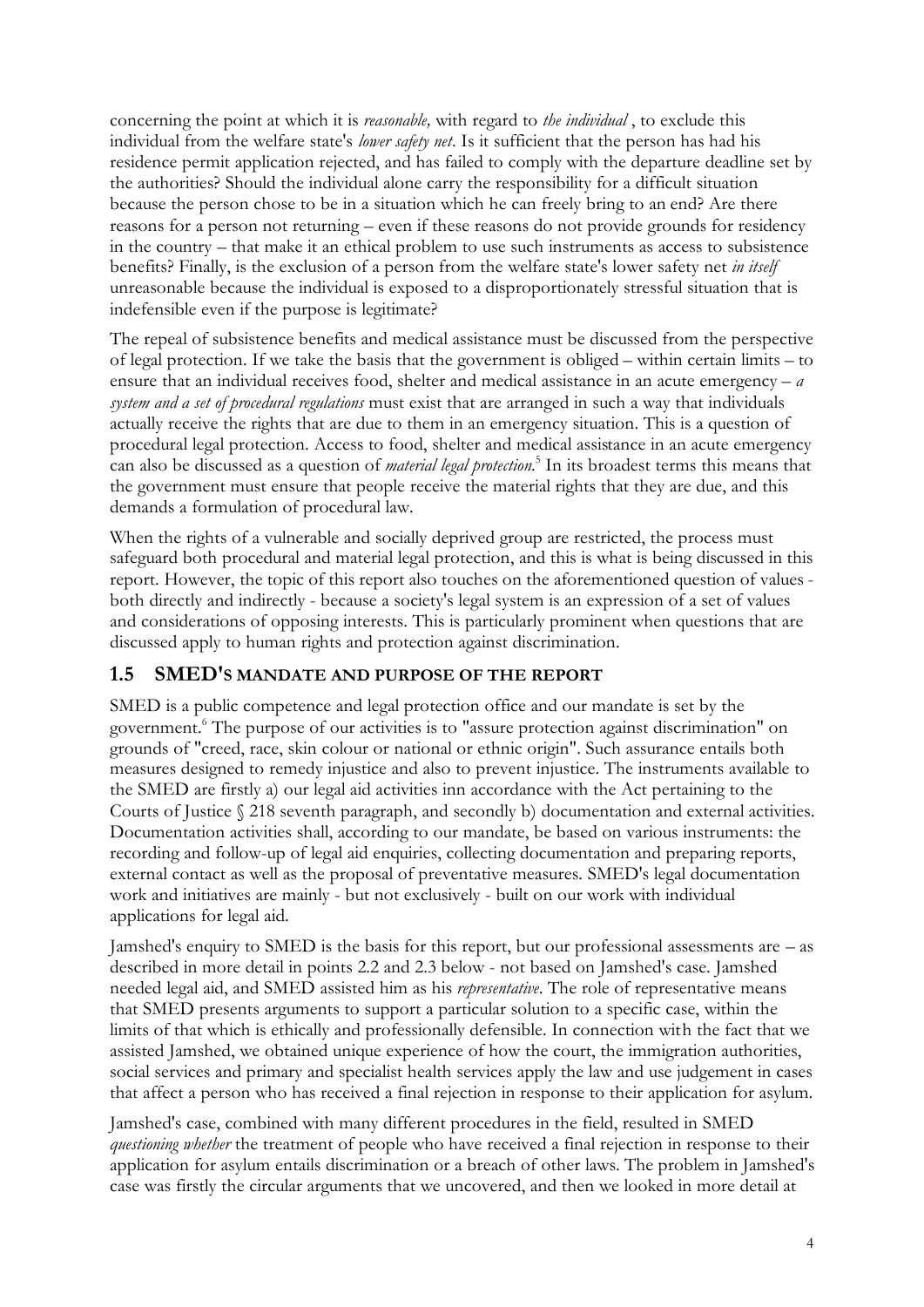the immigration authority's and the court's arguments. In Jamshed's disfavour the court emphasised the fact that he had no valid residence permit, and awarded him limited access. In Jamshed's disfavour the immigration authorities emphasised the fact that he did not have sufficient access to be granted family reunification rights. After some time the need for legal aid came up in connection with the withdrawal of the offer of housing at a reception centre and the rejection of his application for subsistence benefits and health services, which resulted in SMEDs decision to focus on the situation of people who have received a final rejection in response to their application for asylum.

SMED's role as representative is unrelated to the role of an ombudsman. SMED has no formal decision-making authority, nor does its mandate give SMED the competence to make statements in appeal cases regarding discrimination. The role of representative is not neutral, but as our role is limited to working with questions of discrimination, we assess our mandate from case to case. SMED rejects cases if, after specific evaluation, we can see that the case *cannot be* seen as a discrimination case, and assist in cases that *can be* seen as discrimination cases. In the spring of 2004, SMED's approach to this project was that Jamshed's case and other applications for legal aid that we received, could, after professional assessment, raise questions of discrimination.

In order to establish discrimination, particularly when it concerns administrative practices, it is essential to gain access to basic facts that are adequate and comprehensive. With regard to SMED's legal aid and the application of our mandate in individual cases, it was not a problem to assist individuals, but with regard to providing a more qualified assessment of whether discrimination against people with a final rejection in response to their application for asylum existed, SMED had to undertake the systematic collection of documentation. This was the justification for the fact that in 2004 and 2005 SMED, through its legal aid activities, systematically assisted individuals with a final rejection in response to their application for asylum. In parallel with this we obtained information from other operators in this field, we made application to public authorities as well as brought or assisted in bringing principle complaints before the ombudsman as well as the regular courts.

Our experience and assessments of this, based on the documentation collected, are now available in report form. Since SMED does not have the mandate to decide whether something does or does not constitute discrimination, we have to confine ourselves to making specific professional assessments based on the material collected. We make assessments of whether illegal treatment of this group has taken place and whether the group has been discriminated against – and in which case on what grounds. However it must be emphasised that these assessments are exclusively without liability and we leave other operators with decision-making authority to draw conclusions.

\*\*\*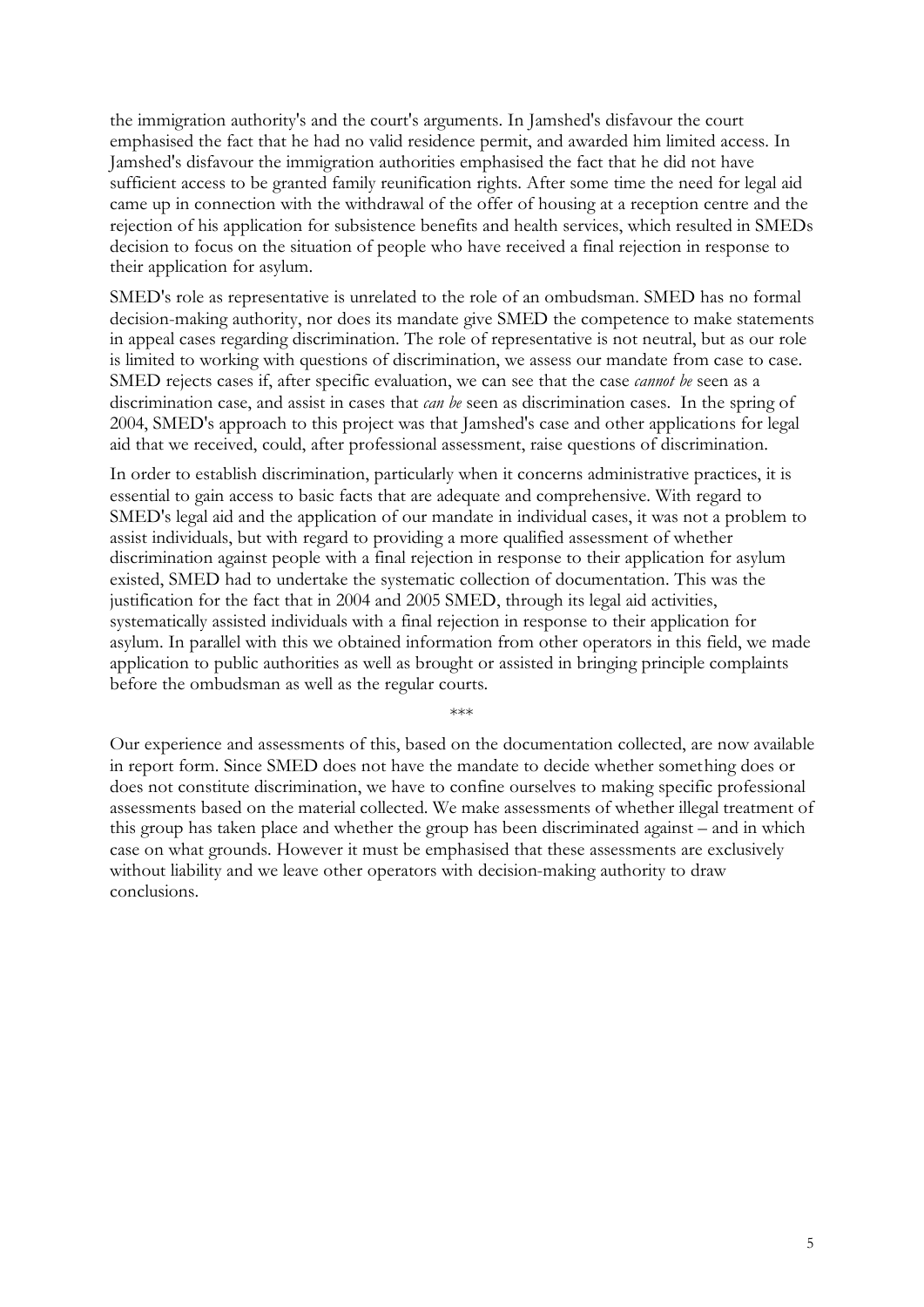# <span id="page-10-0"></span>**2 METHOD**

#### **2.1 GENERAL INFORMATION ON THE CHOICE OF METHOD**

SMED's mandate is described above, and it is within our mandate both to put forward proposals for measures to prevent discrimination, and to undertake investigations to identify discrimination. Even if the mandate designates two main groups of policy instruments - legal aid and documentation, the mandate does not give any specific guidance with regard to the choice of method.

The basis for this report is a type of work that builds upon the unique aspects of SMED's mandate, namely the possibility to use legal aid, in the form of representation, to identify and collect information about discrimination and discriminatory procedures. As a representative SMED acquires direct knowledge of various decision-making procedures. In this case the role of representative is utilised to collect details about and identify administrative practice.

SMED's expertise in the field of discrimination law is made up of a thorough knowledge of various aspects of applicable law, including international human rights, case law, statutory rules and administrative law. A project that aims to discuss the legal question initially drafted in point 1.2 must contain a description of the applicable law. SMED has therefore found it necessary to present a description of the legal regulations that are relevant with regard to the assessments and questions we wish to highlight in the report. The goal of this description is not to state a legal opinion with regard to all the legal questions that may be highlighted in connection with people without legal residence. Applicable law is described based on general legal methods.

The way in which an individual's legal protection is safeguarded is closely connected with the limits of the administration's exercise of authority. The administration's competence and legal limits are central, as well as the instructions that the authorities have given the administration on the use of law and use of assessments. In the case of people without legal residence, clear signals have been given by the authorities as to how they are to be safeguarded when they reside in a reception centre, and also with regard to the access they have to social benefits and health services when they have lost the right of residence in the reception centre. By collecting information on how the situation was before the measures were implemented, uncovering which assessments and evaluations were made in connection with the decision being taken, and thereafter comparing this with the information on the challenges that were faced during the implementation phase, we are able to comment on whether the policy has been used in such a way that the individual's or a group's legal protection has been safeguarded. Chapter 3 contains a description of the situation before the measures were taken, and the objectives of the measures and instruments that were used.

#### **2.2 FIRST PHASE: IDENTIFY THE PROBLEMS AND THE FACTUAL BASIS**

As mentioned in the introduction, this report began with an enquiry from Jamshed which initiated further investigations by SMED. In the first phase of this project SMED obtained information on which legal and practical problems were experienced by a person without legal residence. This phase of the collection of information was open; our goal was to identify a broad spectrum of problems and thereafter assess whether discrimination existed. This approach runs parallel with SMED's normal legal aid activities; we constantly receive a broad spectrum of cases and problems that raise both the question of discrimination and other legal problems.

As opposed to the ordinary – non project-related – legal aid activities of SMED that take their basis in the fact that a person in need of legal aid contacts SMED on their own initiative, this project entailed SMED carrying out investigative legal aid activities during the first phase. This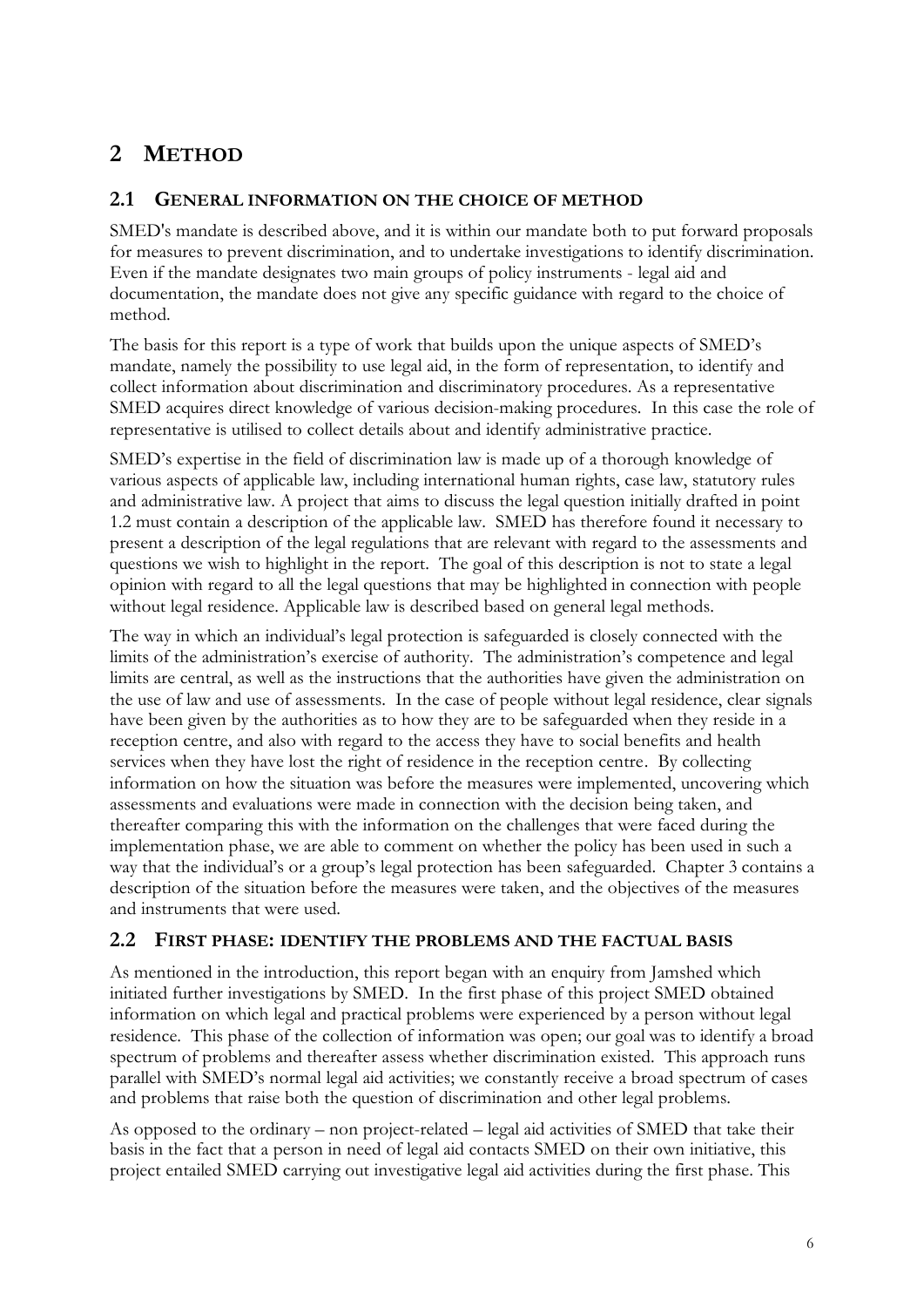<span id="page-11-0"></span>built upon acknowledgement of the fact that there was no other way to come into contact with people who had received a final rejection in response to their application for asylum. <sup>7</sup> This is mainly because these people have few financial resources, poor language abilities and limited knowledge of the Norwegian system and of SMED.

SMED made contact with and held meetings with Astri Råbu of the Arendal Advice Group who had been working with these people for some time, and we were later contacted by Bernt Hauge of the Advice Group in Trondheim. Both of these organisations have assisted people without legal residence, particularly in connection with producing an application for recommendations for reversals to and appeals for postponements of measures to be taken following a rejected application for residence permit/asylum. The leader of the Arendal Advice Group put SMED in touch with the leader of the "Unreturnables Organisation". This contact led to SMED assessing legal aid for 33 people who had received a final rejection in response to their application for asylum, and who opposed being returned to their home countries.

SMED's assistance was based on the fact that we evaluated a) whether the individual had problems that could be solved using legal instruments, b) which body the respective person would thus have to apply to, and c) whether SMED could assist the person because the case raised legal questions of discrimination. <sup>8</sup> Our review of the need for legal aid for these 33 people disclosed that the group's need for legal aid was substantial and varied. Nevertheless it was clear that in general the need for legal aid was divided into two areas: a) access to subsistence benefits and health services for people residing both in and outside of reception centres, and b) the need for assistance in connection with applications for temporary work permits, residence permits, reversal of previous rejections as well as applications for the postponement of the implementation of negative measures. In chapter 3 below some of these cases are used to illustrate the situation during the transition from 2003-2004.

The first phase of information collection helped SMED define some problems that could raise the question of discrimination. One of these problems, which became even more relevant during 2004, was the question of the right to food, shelter and health services for people without legal residence. During the first phase SMED discovered significant differences with regard to how individuals in this group were safeguarded; both whilst these people were resident in a reception centre and when these people were no longer under the care of the reception centre system. Furthermore SMED gave assistance in two principle cases which were dealt with by the High Court and the Civil Ombudsman respectively.

#### **2.3 SECOND PHASE: DOCUMENTATION OF ADMINISTRATIVE PRACTICE**

The second phase of the project consisted of SMED collecting and systemising documentation on administrative practice. This was undertaken by SMED as representative, assisting individuals who, for different reasons, did not have access to food, shelter or health services. These people found themselves in an acutely difficult situation.

The individual cases that create the basis for our presentation of administrative practice in chapter 5 are collected from two phases of the project. Firstly, documentation was collected from the 33 people we assisted with legal aid and advice in the first phase of the project, cf point 2.2, and secondly, documentation was collected from the second phase of the project which applies to the period from July 2004 to March 2005. During this period SMED assisted individuals in their meetings with social services, the reception apparatus, or primary or specialist health services.

In the second phase SMED did not pursue investigative legal aid activities to gain access to administrative practice. This was partly due to the fact that SMED already had access to documentation on administrative practice, and partly due to the fact that many parties that had dealings with this group were familiar with SMED's legal aid activities and which cases SMED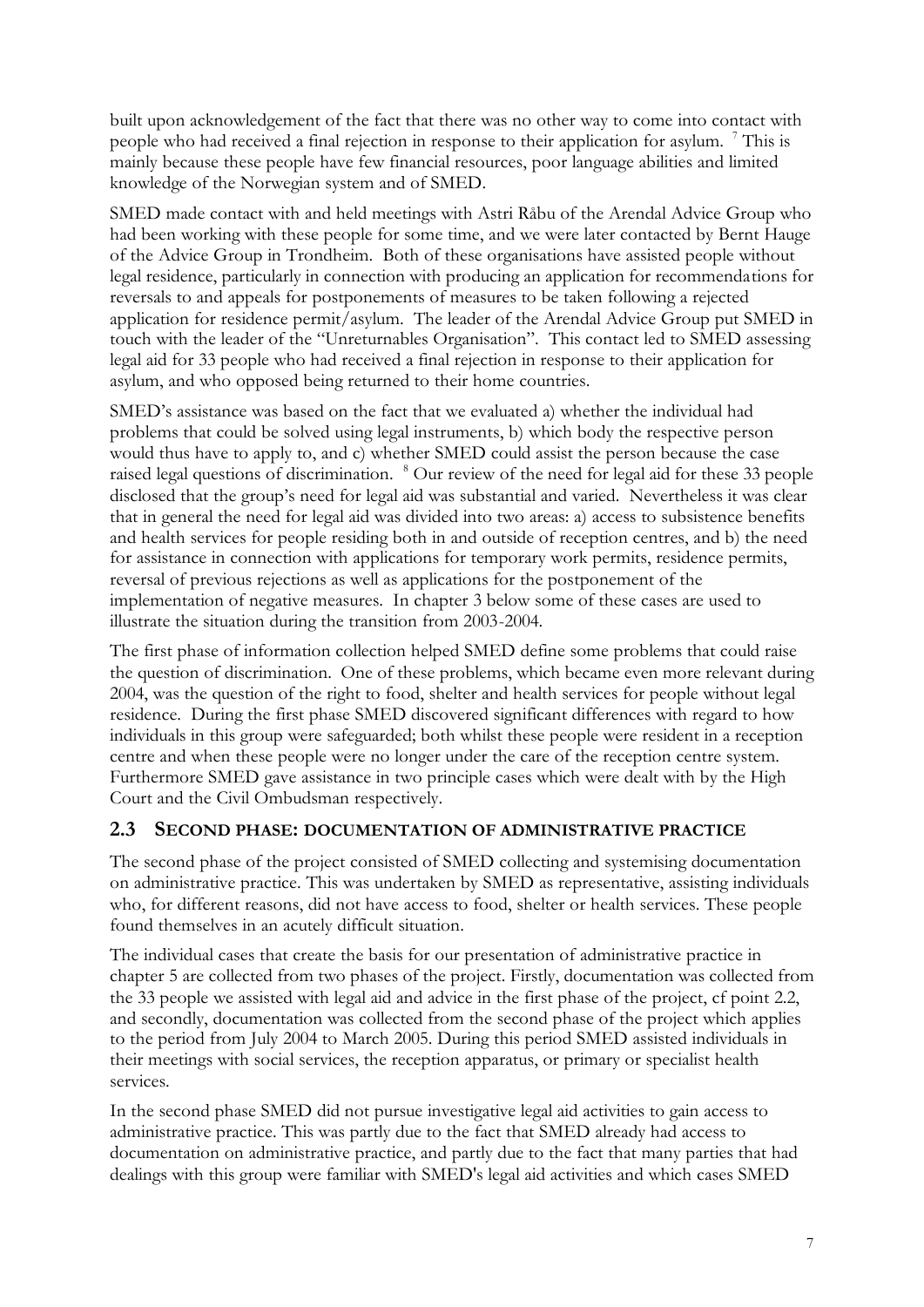<span id="page-12-0"></span>could assist with, and directed people to SMED on their own initiative. Due to the fact that individuals came into acutely difficult situations, for example because they received a rejection in response to their application for emergency help, many made contact with SMED on their own initiative.

In order to document administrative practice and how the administration arranges its form of procedure in dealings with people without legal residence, SMED chose a strategic and uniform approach to these enquiries. SMED did not assist as a representative against the administration before it was clear that the person had first attempted to safeguard his own interests. This technique resulted in the fact that we gained knowledge of the administration's form of procedure and administrative practice that was not affected by the fact that the person was assisted by a professional party such as SMED. Any disadvantage this inflicted upon the individual was no greater than that which is defensible by the fact that the administration, under the provisions of the Administrative Act § 11, is obliged to give guidance to all those who apply to the administrative body, and that SMED as an institution should first assist individuals when it is documented that the administration is not safeguarding its own obligations according to the Administrative Act or other public law legislation.

#### **2.4 SOME STATISTICS**

The basis for our analyses is to show how legislators, the authorities and the administration have treated a group of people that have nothing in common apart from the fact that they have received a final rejection in response to their application for asylum and will not return voluntarily. Nevertheless it may be of interest to show who lies behind the figures in the 33 cases where we assisted in the first phase of the project and the 30 cases where we assisted people who applied for assistance from the council social services.

Firstly, the majority were male, but it is important to note that not all were male. All of the women were either from Ethiopia or Eritrea.

| Gender   |        |         |  |
|----------|--------|---------|--|
|          | Number | Percent |  |
| Female   | 14     | 22      |  |
| Male     | 49     | 78      |  |
| In total | 63     | 100     |  |

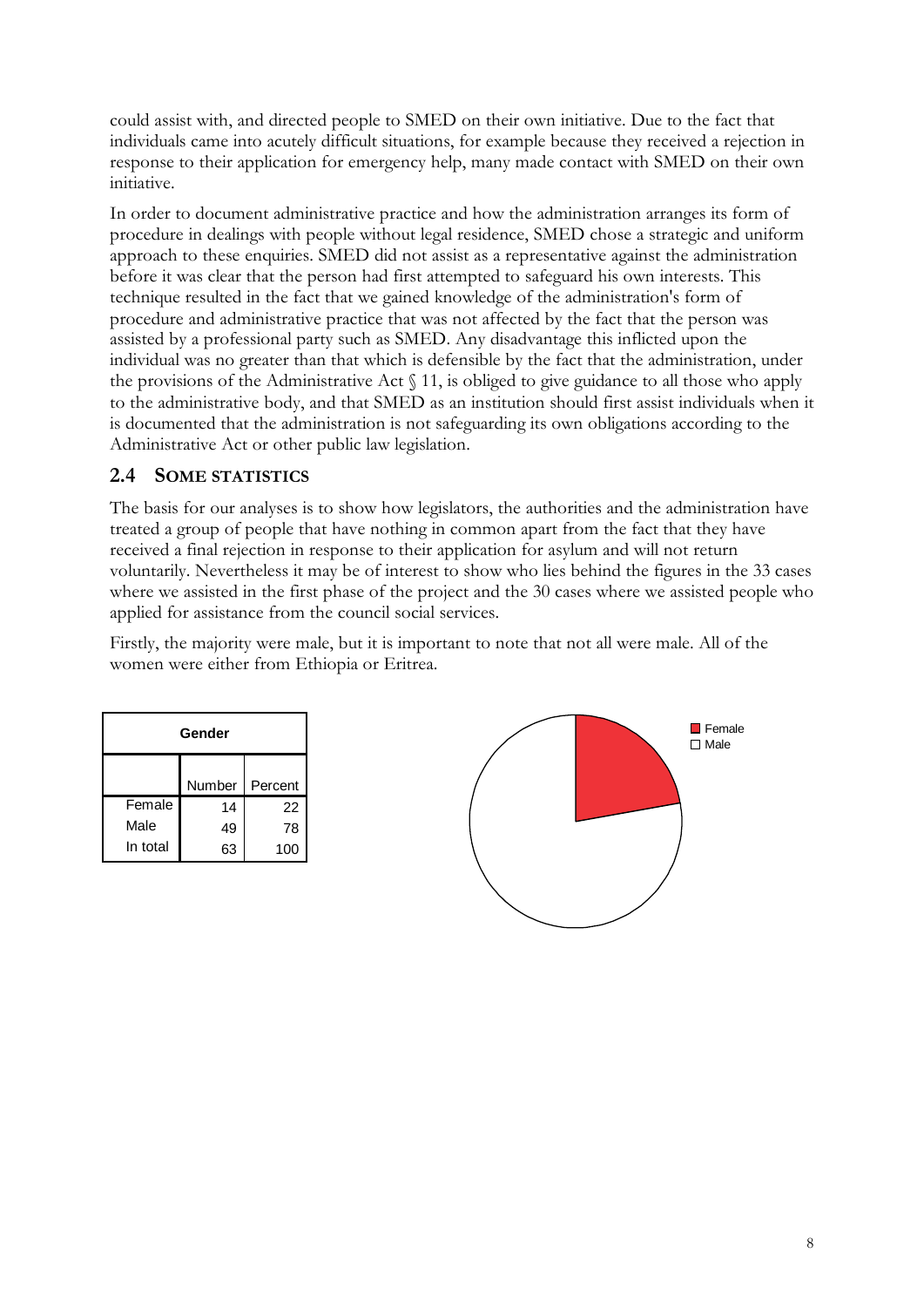The difference in ages is interesting, and even if people between 20 and 50 years of age are overrepresented, it is notable that 1 person was under 20 years of age and 4 people were over 50 years of age.



The majority of the people we were in contact with had been in Norway for 5 years or less. However, there were big differences between the group of people we came into contact with in the first phase of the project, and in the second phase. The people who had been here longest were people we came into contact with through the Advisory Services in Arendal.

|                                          |               |         | $25 -$   |           |           |                                          |
|------------------------------------------|---------------|---------|----------|-----------|-----------|------------------------------------------|
| Length of time in Norway in 4 categories |               |         | $20 -$   |           |           |                                          |
|                                          | <b>Number</b> | Percent |          |           |           |                                          |
| 0-2 years                                | 10            | 22      | Number   |           |           |                                          |
| 3-5 years                                | 22            | 49      | $10 -$   |           |           |                                          |
| 6-10 years                               | 10            | 22      |          |           |           |                                          |
| over 10 years                            | 3             |         | $5-$     |           |           |                                          |
| In total                                 | 45            | 100     |          |           |           |                                          |
| Missing                                  | 18            |         | $\Omega$ |           |           |                                          |
| In total                                 | 63            |         |          | 0-2 years | 3-5 years | 6-10 years over 10 years                 |
|                                          |               |         |          |           |           | Length of time in Norway in 4 categories |

The information on national background is based on the information given to us by the client. In some cases we discovered that this information did not correspond with the national background that the immigration authorities were using. However this has little significance with regard to the fact that the goal here is to provide an overview of these people's countries of origin.

The statistics revealed that 89% of the clients come from Africa, and mainly from countries south of the Sahara. Clients from south of the Sahara were divided into the following country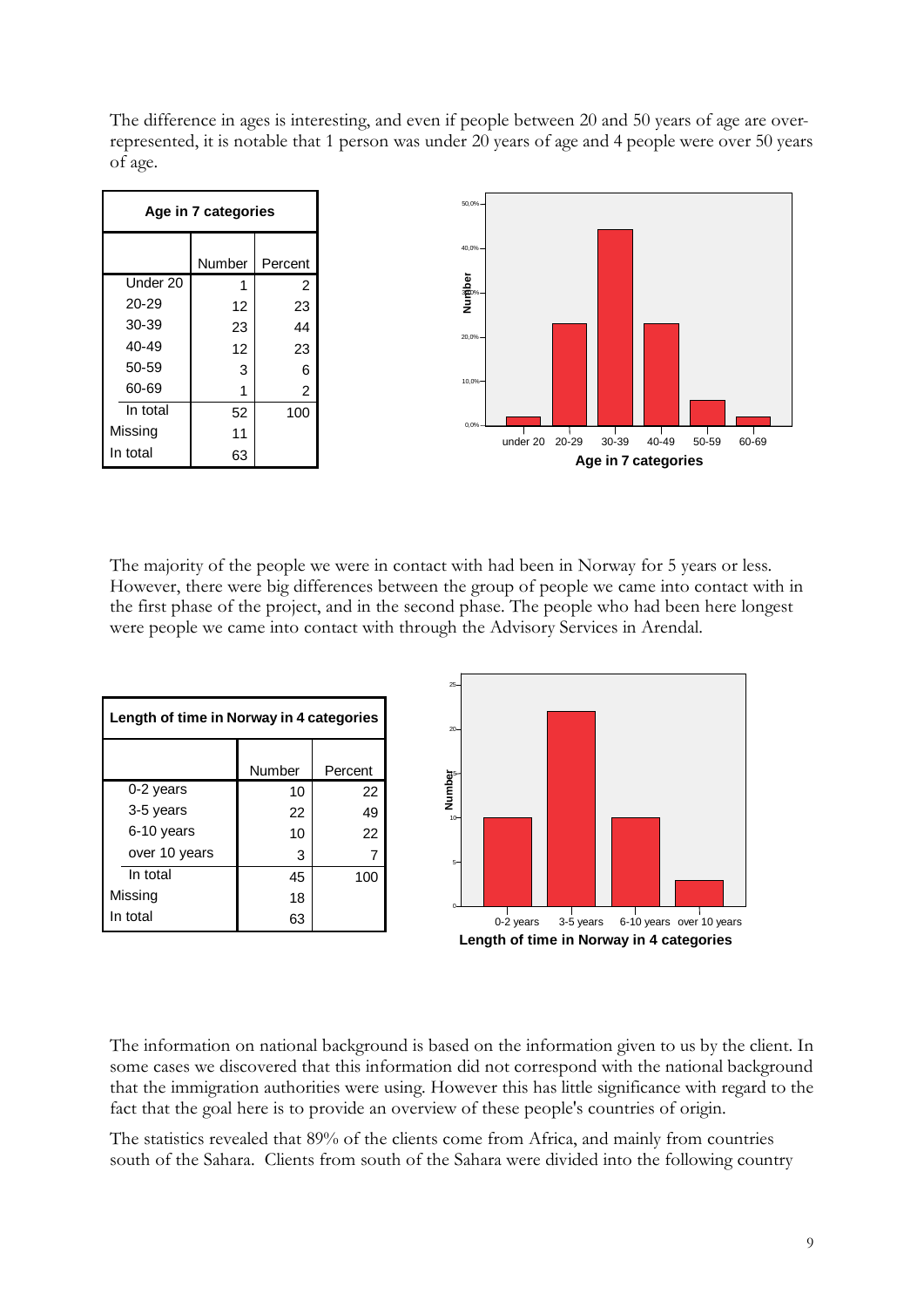<span id="page-14-0"></span>backgrounds Ethiopia (with 26 people), Eritrea (8), Somalia (6), Africa unspecified (6), Chad (3), Liberia (1), Rwanda (1), Sudan and Uganda (1).



#### **2.5 METHOD FOR THE ASSESSMENT OF ADMINISTRATIVE PRACTICE**

Administrative practice is presented and assessed based on assessing the questions that affect both material and procedural legal protection. This entails that we firstly examine administrative practice with regard to people that reside in reception centres, the repeal of the offer of housing in reception centres and finally the form of procedure, application of the law and assessment measures.

SMED made a deliberate choice with regard to examining the administration's form of procedure and application of the law/assessment measures separately. Such a division is of course useful for the sake of the overview, but the choice of method is just as important to show the interaction between the administration's application of the law and the Government's obligation to provide protection in respect of for example Article 3 of the ECHR. To put it another way, if the procedural law that the administration is to base its assessments on is imprecise and unclear, the issue will be whether the legislator has granted precise provisions for the administration's exercise of its authority. The same applies with regard to the form of procedure. If important rules governing the form of procedure are disregarded by the administration, the issue will be whether the administration can be held responsible for this.

Along the way and to close each chapter we have attempted to sum up and bring together the other sections of the report. The goal is that it should be possible to follow a reasoning that leads to our recommendations and summary in chapter 6. In this way we hope to avoid that the report will only be accessible to people with legal expertise and education.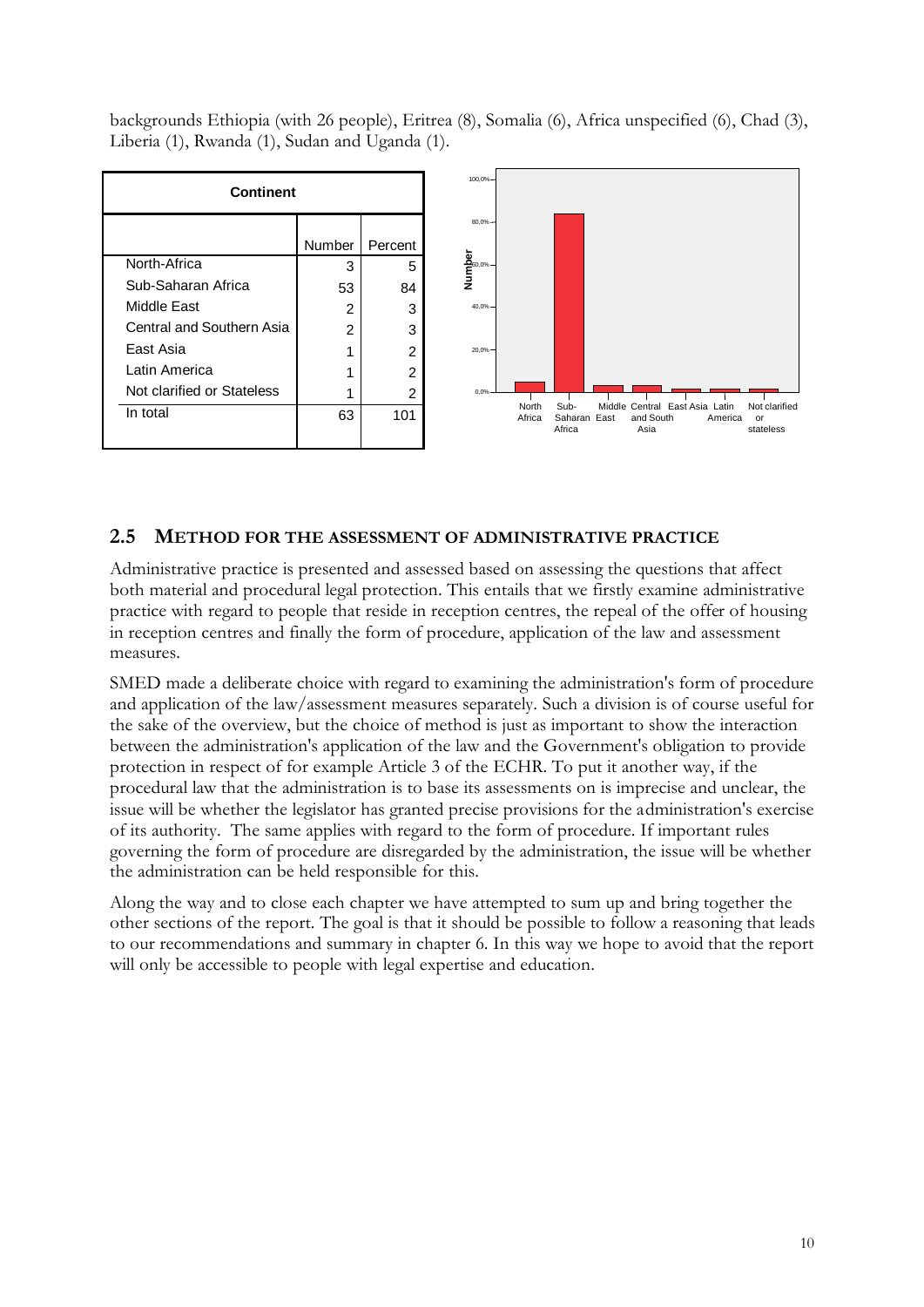# <span id="page-15-0"></span>**3 DESCRIPTION OF THE SITUATION**

### **3.1 GENERAL**

The questions discussed in this report are based on the fact that the welfare state's lower safety net was used to increase the efficiency of the Government's immigration control policies. This became significant with regard to access to food, shelter and health services for people without legal residence. The administration's implementation of the relevant restrictive measures began at the beginning of 2004.

As mentioned in chapter 2 above, by gathering information on the situation before the measures were initiated, it is possible to identify which assessments and considerations were made in connection with the initiation of the restrictive measures and which challenges were met in the implementation phase. It is thus possible to pass comment on whether the policies were arranged in such a way that the individual's legal protection was safeguarded. Chapter 3 contains a description of the situation before these measures were initiated, the objective of the measures, the administrative and legal instruments that were utilised and the consequences of the measures.

The description of the situation in chapter 3 must be seen as a backdrop to SMED's presentation of applicable law, see chapter 4; for our systemisation, presentation and assessment of administrative practice, see chapter 5. Chapter 3 is important for evaluating the degree to which the group's legal protection was defensibly ensured. However, the description of the situation can also be seen independently as an approach to viewing the consequences of practical policies.

#### **3.2 A DUAL-TRACK SYSTEM FOR ENSURING SUBSISTENCE**

To be able to discuss the Government's obligation to ensure subsistence benefits for people without legal residence, it is crucial to understand what we choose to characterise as *a dual-track system* to ensure subsistence benefits for asylum seekers on the one hand, and other people on the other. These systems touch each other, but do not overlap to any significant degree, and especially not if the person only has the status of asylum seeker or is in the first phase of establishing residency.

At the base of this dual-track system is the organisation of the administrative apparatus in the fields of immigration and integration. Firstly, a model for the reception of refugees and asylum seekers, based on the fact that the Government initially has the practical and financial responsibility for asylum seekers through the asylum reception centre scheme. Secondly, the town council's freedom with regard to entering into agreements on the settlement of asylum seekers or refusing to receive asylum seekers that have been granted asylum or a residence permit.

The Social Security Act and its stipulations, as well as administrative practice, are adapted to the basic condition that the Government must meet this group's requirements until the responsibility is transferred to a town council through an agreement on settlement. The dual-track system is clearly illustrated in the county administrator's administrative practice in cases of *self-settlement* and secondary settlement.<sup>9</sup> A complaint that the Health and Social Services Commission brought before the Oslo and Akershus county administrator illustrates that Social Services do not have a responsibility for self-settled asylum seekers, unless it is "clearly unreasonable to send the person back to the reception centre":

*A refugee applied for assistance in an appeal. He had received a rejection in response to his application for social security and been referred back to a national reception centre. At the time of the rejection the man had been living in the council area for one year and seven months. He had a permanent place of abode and had been self-sufficient until his employment contract had ended. The county administrator reversed the decision on the ground of a clearly unreasonable assessment. To quote the county administrator's decision:*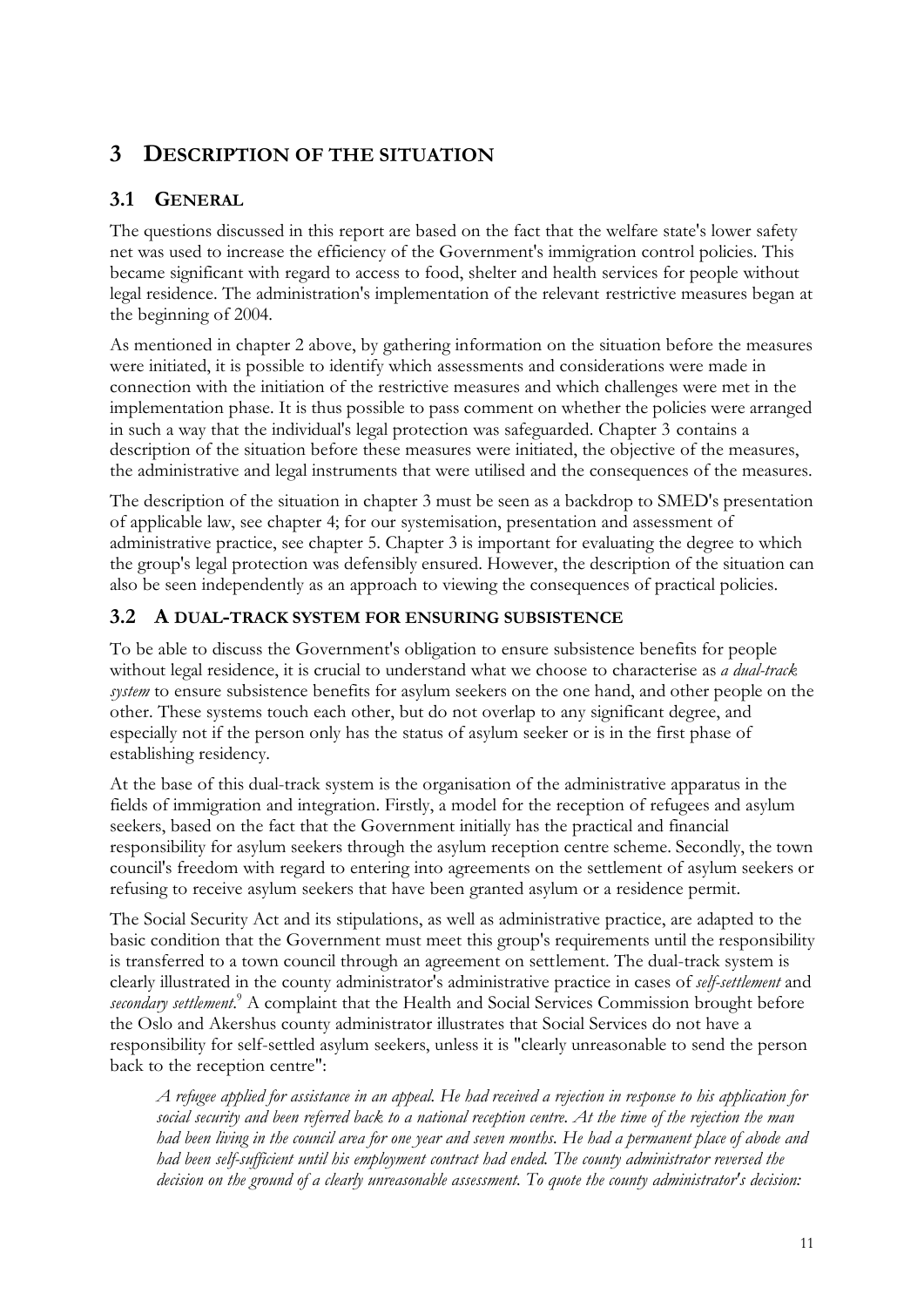*"The county administrator emphasises that the plaintiff has been in Oslo for more than 1 1/2 years and that he has been employed during this period. It was reported that the plaintiff left his job due to the termination of his employment contract. He will receive unemployment benefit, and only needs supplementary benefit. It is further emphasised that the plaintiff has a place of abode in Oslo and that he is to begin a Norwegian language course. The county administrator finds that the time perspective is central to this case and that during the period of being in Oslo the plaintiff has built up such a connection that it would clearly be unreasonable to send him back to the reception centre."<sup>10</sup>*

The dual-track system is only a reality when an asylum seeker is dependent on state benefits to ensure subsistence.<sup>11</sup> On this basis it is important to have an overview of how many asylum seekers are living in reception centres and how many are living outside of reception centres. The latest figures from the Norwegian Directorate of Immigration show that *12,178 people were living in reception centres as at* 31.12.2004. Their residency status was as follows:

| People with permits:                             | 2,153                                                                                   |
|--------------------------------------------------|-----------------------------------------------------------------------------------------|
| Total number of people without a decision:       | 4,249                                                                                   |
| People having been rejected in the 1st instance: | 3,778                                                                                   |
| Unknown, expired status/dismissed/withdrawn      | 242                                                                                     |
| People with a decision to be effected*           | 1,752 with a final rejection in<br>response to their application for<br>asylum. $^{12}$ |

Asylum seekers that can support themselves through employment or a private network are free to finance their subsistence outside of the reception centre (self-settlement). Housing at a reception centre, and the financial benefits that accompany the award of a place at the reception centre, are benefits that the individual is generally free to accept or reject. SMED does not know how many asylum seekers take advantage of this opportunity at any given time. However, this group is almost certainly much smaller than the asylum seekers that live at a reception centre, because these people often find it difficult to get sufficient work that will allow them to finance private settlement.

The dual-track system is highly significant in the case of the subsequent safeguarding of *people rejected for asylum when these people were originally living outside of the reception centre.* Asylum seekers that are living privately within Norwegian councils are in a special situation if they receive a rejection in response to their application for asylum and the withdrawal of a temporary work permit, because the council where they are living does not have responsibility for them before or after the asylum application. In addition these people have often lost contact with the reception centre apparatus.

In the first phase of the collection of information SMED was in contact with both people at the reception centres and people living privately. In the case of individuals living outside the reception centre system, we found that the majority of these supported themselves – and also their families - through normal working income *many years* after they had received a final rejection to their application for asylum. *Lula, case no. 04/239*, has had temporary work permits in Norway over a long period of time. Lula came to Norway in 1998 and received a final rejection to her application for asylum in 2000. Lula lives privately and has supported herself, her husband and children by working in the health service. Her work permit expires in 2005, and if not renewed by the end of 2005, the family will be in an acutely difficult situation. *Fahrid, case no. 04/203*, came to Norway in 1993 and received a final rejection to his application for asylum in 1994. Fahrid was educated in Norway and for the last four years has been working in a professional position and supported himself and his wife. However, in 2005 Fahrid's work permit was not renewed, which is critical as Fahrid and his wife are now expecting a baby.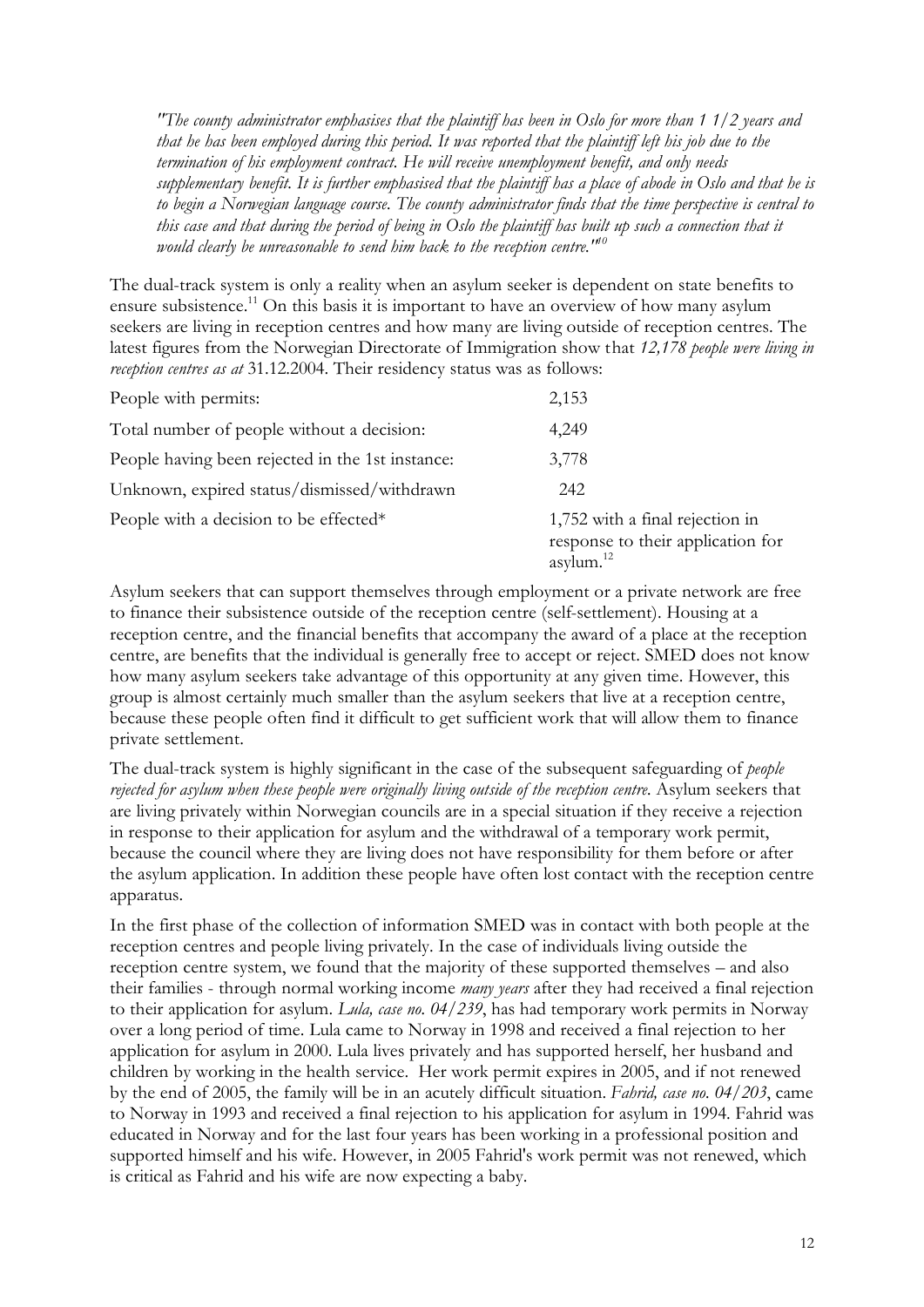#### <span id="page-17-0"></span>**3.3 LONG TERM RESIDENCE IN RECEPTION CENTRES – REPORT FROM THE NDI**

Based on an enquiry from the Norwegian Centre for Human Rights to the immigration authorities,a working group was established on 1 November 2002 to look at the situation of asylum seekers who had been living in reception centres for a long time. The tasks of the working group, and its findings, are summarised in the report "Long term residence in reception centres".<sup>13</sup> The working group's mandate was to look at various solutions for persons who had received a final rejection to their application for asylum, including recording the number of people, their national origin as well as the reason why they have not returned to their home country. Of special interest with regard to SMED's discussions the working group were to look at:

*"… the overall situation for these people today, when conditions such as age, gender, health, other social factors, connection to Norway in the form of family (must) be emphasised. The working group has to create a picture of any long-term effects as a result of being housed in a reception centre."<sup>14</sup>*

The working group recorded both people living in and outside of reception centres, and found that there were 68 people that were still resident 48 months or more after receiving a final rejection in response to their application for asylum. The majority are single men, but there are also women and some with children. People of African origin were over-represented. The working group found that the reasons that these people had not left the country voluntarily, were complex, but health grounds and the fact that some people maintained that they needed protection, were deemed to be the main reasons.<sup>15</sup>

The working group also collected information on the living conditions of the respective people. Some had been granted work permits, were working and mostly self-supportive. However, in general the working group found that many of these long-term residents disliked living in reception centres. The working group also wrote:

*"For the majority the biggest problem is being unable to make their own plans for the future and family life, particularly considering the fact that most of these people are at an age when it is natural to get a job and start a family. Some of the long term residents are depressed and may have other mental problems."*

In the case of people who have received a final rejection in response to their application for asylum, the NDI assumes that people without legal residence do not have the right to social security after the departure date has been passed. The working group writes:

*"People that cannot take care of themselves are therefore in principle the responsibility of the Government and must be returned to the reception centre if they require subsistence help. At the reception centre they will receive the same rights as other asylum seekers who have received a final rejection in response to their application for asylum."*

SMED was informed that the recommendations in the report were discussed with political leaders, but that no basis was found to go ahead with the drafted measures.

#### **3.4 WHAT LED TO THE MEASURES TAKEN AT THE BEGINNING OF 2004?**

The situation up until the autumn of 2003 was characterised by a steady increase in the number of asylum applications, where 2002 stood out as a record year with *17,840 applicants*. <sup>16</sup> By the autumn of 2003 it was therefore vital for the Government to implement measures to reduce the number of unfounded asylum applications. In connection with the presentation of the "Coalition Government's refugee and immigration policy", the Government referred to the fact that 80% of applications were rejected in 2002.<sup>17</sup> The plan of action consisted of various measures, some of which had already been implemented, and for example reduced cash support for those who had received a final rejection in response to their application for asylum, and the establishment of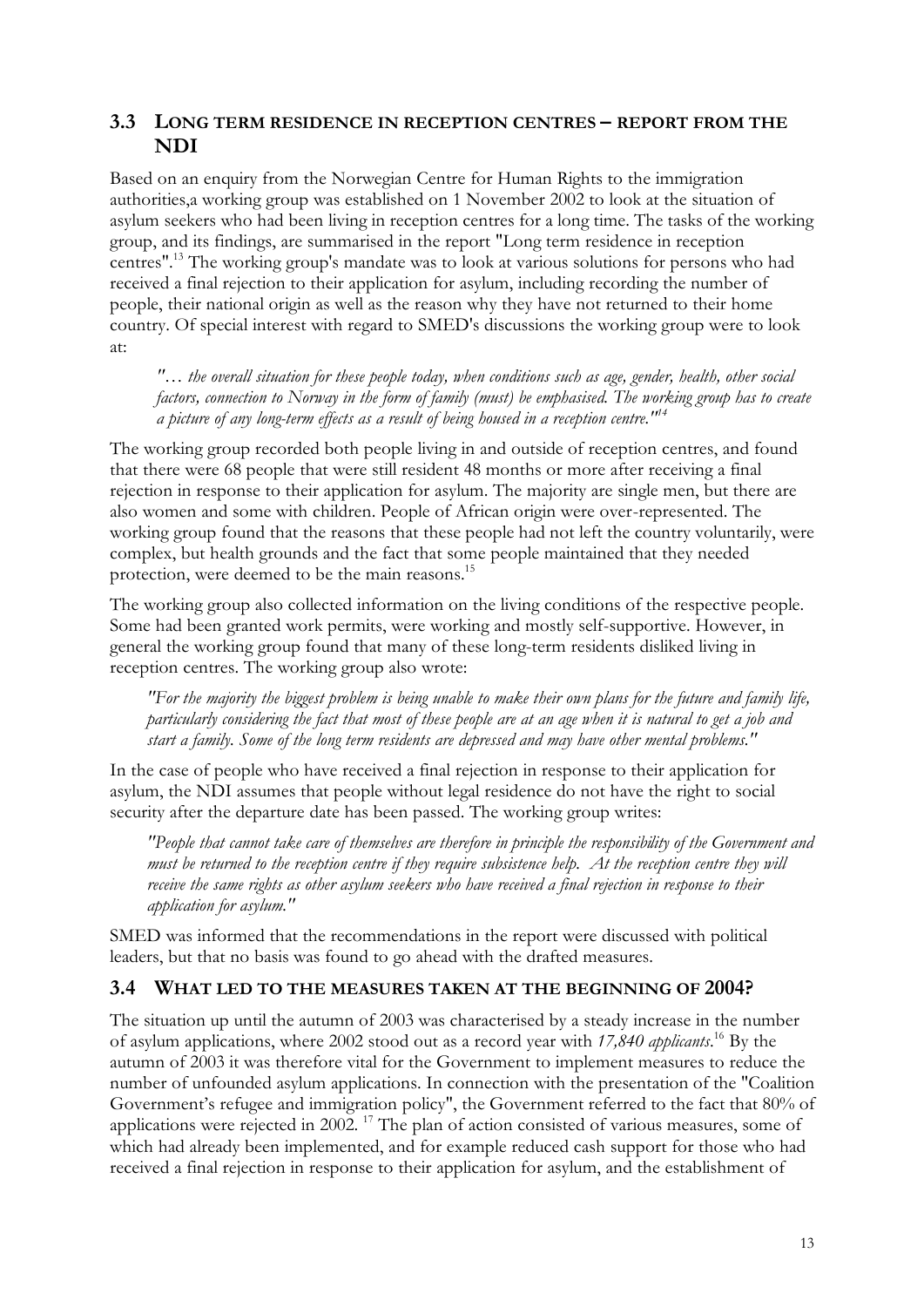<span id="page-18-0"></span>separate reception centres for people with applications deemed to be unfounded, whilst new measures were to be implemented at the beginning of 2004.

Another problem was that people who had received a final rejection in response to their application for asylum *seldom voluntarily returned to their home country.* SMED does not have access to the exact figures for how many people this applies to, but according to the Ministry of Local Government and Regional Development's own figures, *700 people* who had received a final rejection in response to their application for asylum were residing in reception centres at the beginning of 2004.<sup>18</sup> The number of people that left the reception centre on receiving a final rejection, but were nevertheless residing in Norway, is uncertain. The police have provided an estimate that was found to be uncertain and was disputed.<sup>19</sup>

The problem of returning people who have received a final rejection to their application for asylum was not new, and had already led to the establishment of cooperation with the International Organisation for Migration (IOM) in 2002 regarding voluntary return (cf point 3.4 below). The problem was that the programme did not result in the number of voluntary returns that was needed. This was particularly clear with regard to people who cannot be forcibly returned to their home country. There is no doubt that the risk of deportation acts as an incitement to enter into cooperation on voluntary return through IOM. Many of the tighteningup measures that were initiated in 2004, were therefore *implemented* so that they were not applied to people who cooperated on return through IOM.

#### **3.5 VOLUNTARY RETURN THROUGH IOM**

On 2 May 2002 Norway established a programme that had the purpose of assisting asylum seekers that wished to return voluntarily to their home country. The programme was originally in collaboration between IOM, Norwegian People's Aid and the Norwegian Directorate of Immigration. Voluntary return was meant to be an economical, practical and attractive alternative to deportation. Return through IOM takes place free of charge for those who return.

According to IOM's own statistics, 954 people returned in 2002, 1,458 people in 2003, 1,072 people in 2004 and 58 in January 2005. By way of comparison 6,945 people were forcibly deported in 2004. <sup>20</sup> According to IOM's own statistics, taken from their internet website, the returns carried out through The Voluntary Return Programme ("VARP") were divided by nationality as follows<sup>21</sup>:

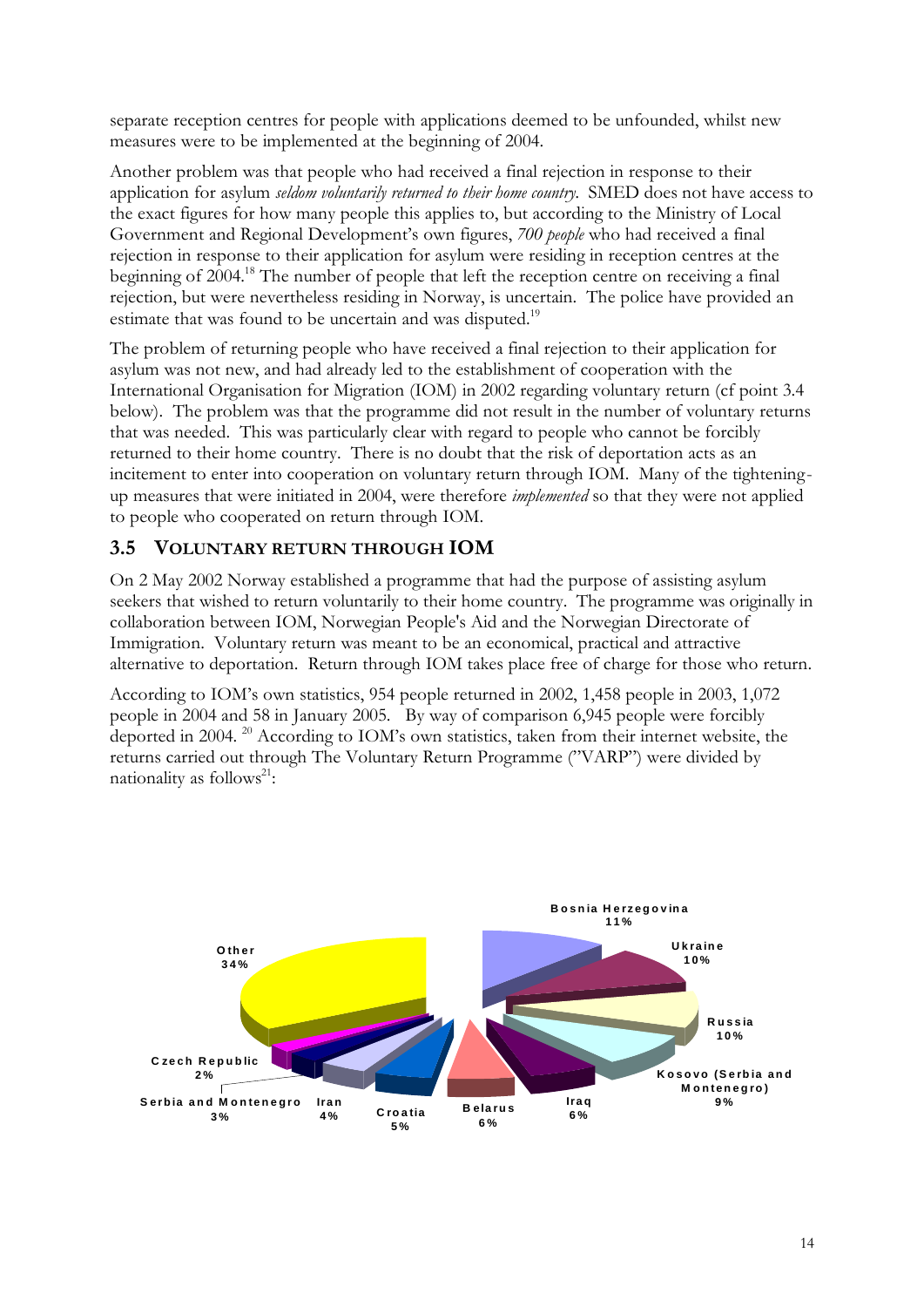<span id="page-19-0"></span>Originally the alternative to voluntary return through IOM was either forced return (deportation) or continued residence in the reception centre, but with reduced benefits. There is reason to assume that for many of the people originally from the respective countries shown in the statistics, the alternative – a life in a Norwegian reception centre with reduced benefits – is less attractive than return. However, in the case of people coming from African countries, the return programme of IOM has had less significance. The proportion of African embassies and consulates was very low in IOM's country statistics on issued travel documents; important countries such as Ethiopia, Eritrea, Somalia and Chad were practically absent from the statistics.

An important question with regard to the return programme is the extent to which the measures have had the desired effect. The figures available for 2005 are also based on the fact that the restrictive measures in the form of the withdrawal of the offer of housing in reception centres as well as the tightening up of rights to social benefits are implemented. SMED has no basis to draw any conclusions, but the figures that the NDI itself has made public, can indicate the effect of the measures:

**As of 28 February 2005 there were 1,438** people who had received a final rejection in response to their application for asylum that were living in reception centres (including those who were allowed to live in reception centres, i.e. families with children and single minors, and those who had applied for return through IOM).

#### **Statistics as of 15 March 2005**

There were 592 people who received notification of the withdrawal of their housing offer in 2004, and their status as of 15. March 2005 was:

46% had left the reception centre 18% were still living in the reception centre 18% were exempted (those who were ill, people who had received postponed implementation, etc.) 10% had applied for IOM's return programme (approximately 7% of these had left) 8% were deported by the police (according to written notice received) *In addition initial notice had been sent to 188 people for whom a resolution by the district offices has been made/will be made regarding a repeal of their housing offer.*<sup>22</sup>

#### **3.6 REPEAL OF THE OFFER OF HOUSING IN RECEPTION CENTRES AND SUBSISTENCE BENEFITS**

Subsistence benefits for *asylum seekers* in the form of food, shelter and health services are mostly assured through the national, or nationally-funded, reception apparatus. The Government passed a resolution with effect from 1 January 2004 for restrictions to *subsistence benefits* and the repeal of the *offer of housing* in national reception centres for people who had received a final rejection to their application for asylum.

Point 2.3 of the regulations for financial assistance for people in national reception centres was formally amended on 1 June 2002, but the changes in practice that the regulations indicated were implemented in two stages; firstly the current financial benefits were reduced so that people only received subsistence benefits and not pocket money, and thereafter, with effect from 1 January 2004, subsistence benefits were also withdrawn. Nor do such people receive provisions in the form of food or other essential items, for example for personal hygiene.<sup>23</sup>

In parallel with these restrictions the Government decided that from 1 January 2004 the right to a place in a reception centre would be withdrawn for individuals who had received a final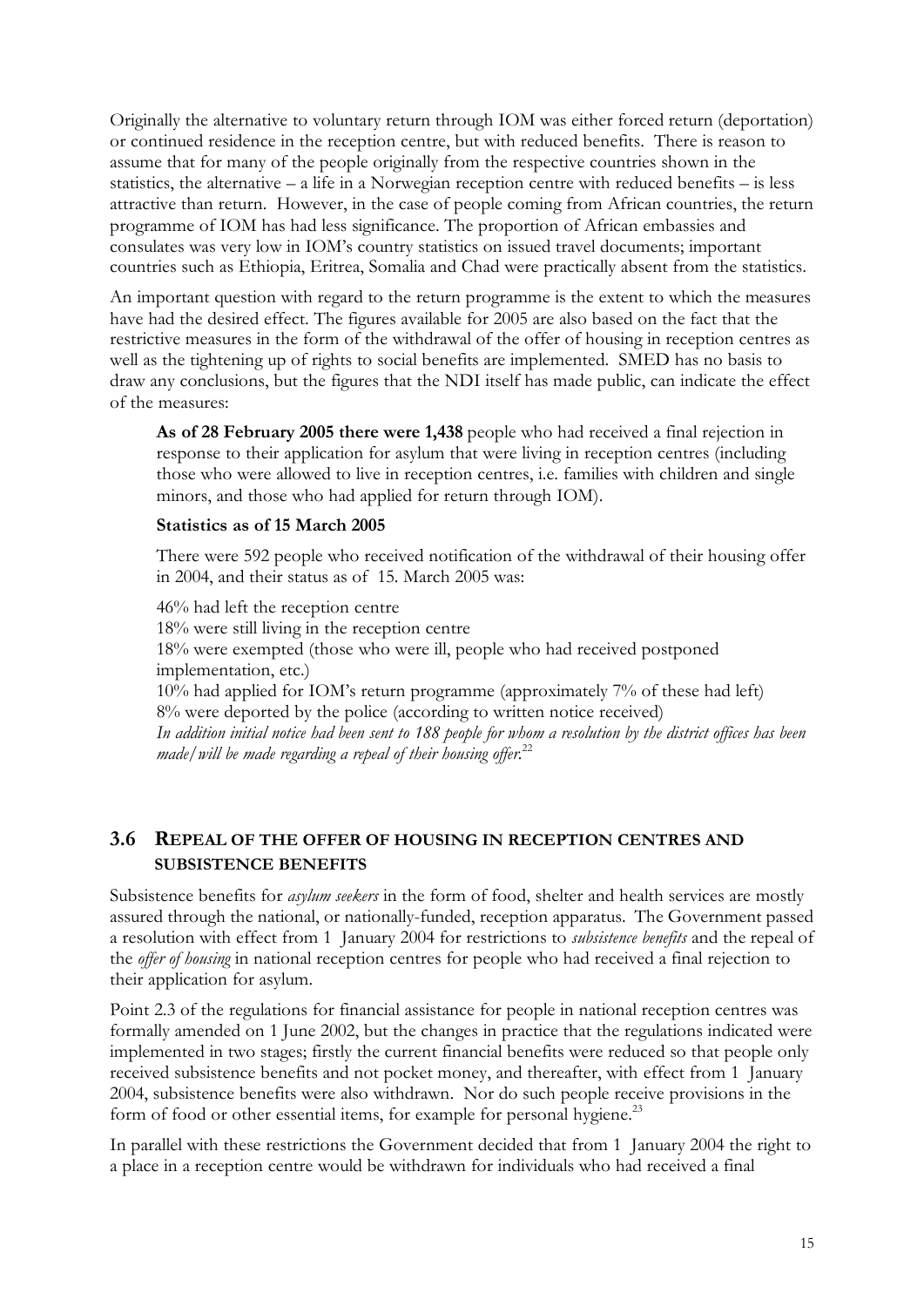<span id="page-20-0"></span>rejection to their application for asylum when the departure date was exceeded. The NDI and the Social Services and Health Directorate informed the councils and the reception centres about these measures. Individuals exempted from this arrangement were single asylum seekers below the age of majority and families with children, as well as individuals who applied to travel home voluntarily through IOM and who helped to obtain travel documents. As mentioned above the authorities estimated that approximately 700 people, who had received a final rejection in response to their application for asylum, were living in reception centres.

SMED does not know how many people received a letter with the notification of "Withdrawal of offer of housing in reception centre" in the first quarter of 2004. For the whole of 2004 the NDI reported (cf the statistics above), that 592 people received notification of the withdrawal of their housing offer, and that 46% of these left the reception centres. A significant reason for many leaving voluntarily was probably partly due to the fact that their financial benefits were stopped (cf changes in the Cash regulations), and notification that the police would evict persons who did not leave. SMED was in touch with many people who had received such notification. One of these was Yohannes, case no. 04/264, who is discussed in more detail in chapter 4. Very few people whom SMED was in touch with were willing to apply for participation in IOM's return programme, even though SMED told them about the programme and of the positive consequences with regard to subsistence benefits etc. Our experience thus agrees with the NDI's statistics where only 10% applied to take part in the return programme.

Since many people who received a final rejection to their application for asylum refused to leave the reception centres voluntarily, the Government took individuals to court and demanded enforced eviction (cf the Enforcement Act § 13-2 third paragraph letter e)). The basis for this action was that the Government alleged that people who had received a final rejection in response to their application for asylum clearly did not have the right to stay in premises administered by the Government. One of these cases, the Svolvær case, was dealt with in three legal instances, and involves important principle aspects of the Government's obligations towards this group, see chapter 4 below. The Government won the case that the defendant did not have the right to keep her place in the reception centre. Despite this decision, and as far as SMED is aware, the Government has not yet demanded enforced evictions in further cases. gått videre med flere saker om tvangsfravikelse

#### **3.7 TEMPORARY WORK PERMITS FOLLOWING FINAL REJECTION**

§ 17 (6) of the Immigration Act second point )cf § 61 (3) Immigration Regulation and (4)) allows the possibility of temporary work permits for people who have received a final rejection to their application for asylum. SMED discovered that many of the individuals with whom SMED was in touch in the first phase of information collection, had temporary work permits under the provisions of the Immigration Regulations § 61 (3).

In parallel with the restrictions with regard to the offer of housing and subsistence benefits (see below), a change in practice was implemented with respect to the issuance of temporary work permits see the NDI Circular 2003-021 ASA dated 19 June 2003. The reason for this is specifically stated in the Circular:

*"Previously there has been a practice of issuing a temporary work permit, even if the foreigner could leave the country voluntarily when conditions do not allow enforced return.*

*It has now been decided that the duty of return shall be supported by the use of various measures; allowing for voluntary return through the International Organisation for Migration, as well as the tightening up of the rights of housing in reception centres and by the tightening up of the practice of the issue of a temporary work permit."*

The Circular states in point III that a first time temporary work permit shall not be issued "when the immigrant has the possibility of returning voluntarily, even if there is no opportunity for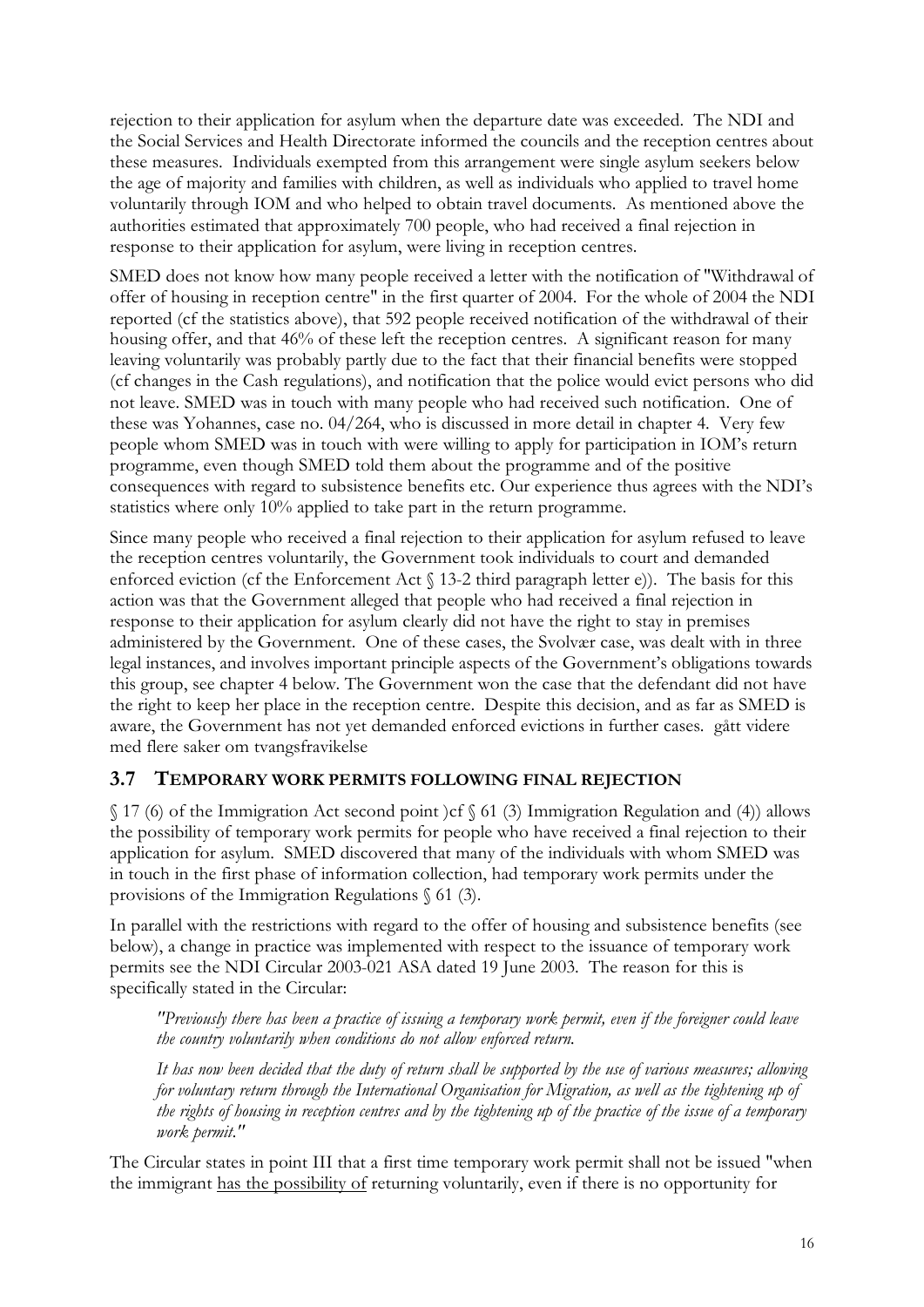<span id="page-21-0"></span>enforced return". This also applies to foreigners that have a valid work permit at the time of the rejection because "the person in question is deemed to be responsible for the rejection when the person has a possibility to return of his own accord but fails to do so." The Circular states in point IV regarding the renewal of a temporary work permit, that "applicants that have already been granted a temporary work permit after a final rejection and that are employed can apply for the renewal of the permit." But "the permit [will] be given once for one year with the restriction that the permit cannot be renewed."

As already mentioned in the introduction to point 3.2, many individuals who have received a final rejection to their application for asylum have secured their subsistence through temporary work permits that have been continually renewed, or based on other circumstances. An example of the latter situation is *Abraham, case no. 04/233*. Abraham came to Norway in 2000, received a final rejection to his application for asylum in 2001, but has since supported himself through employment. This has been possible because his registration documents have been regularly renewed despite the final rejection. Abraham applied for the renewal of his temporary work permit in 2004, and the latter was renewed with reference to the Immigration Act § 17, sixth paragraph (cf Immigration Regulations § 61 third paragraph). The reason for this decision was stated as follows:

*"It has now been decided that in cases where the person in question can voluntarily leave the country when conditions do not allow enforced return, a temporary work permit shall no longer be issued. Transitional arrangements have been laid down for applicants who have previously been issued a temporary work permit after a final rejection, but … has had his registration documents renewed several times since the final rejection. In accordance with the Immigration Act § 57, 3rd paragraph, 2nd point (cf the Immigration Act § 59), the police should have withdrawn the applicant's registration documents when the applicant received the final rejection in response to his application for asylum. The fact that the registration documents were not withdrawn has created uncertainties regarding the permit's validity for both the applicant and the employer. On this basis the permit is being renewed.*

*The renewed permit applies from the date of issue and is valid for one year. The permit may not be further renewed."*

#### **3.8 PROPOSED AMENDMENTS TO THE REGULATIONS OF THE SOCIAL SERVICES ACT OR A CHANGE OF PRACTICE WITHOUT AMENDMENTS TO THE REGULATIONS?**

In parallel with the implementation of the scheme for the repeal of the offer of housing in a reception centre, the Ministry of Labour and Social Affairs submitted a proposal for amendments to chapter 1 Foreign citizens' rights to social security (cf the regulations of 4 December 1992 no. 915). The central points of the proposal were as follows:

*"It is proposed that the current stipulation on legal residence as a condition for the right to financial support according to chapter 5 be extended to also apply to the right to services according to chapter 4. The regulation of the demand for documentation of legal residence shall be further specified. The Ministry proposes further changes to the rules regarding the right to financial support and social services with regard to so-called self-settlement and secondary relocation."*

On page 6 of the Consultation paper it is proposed that a purpose of the proposed law is that the requirement of legal residence *be extended* to also apply to services according to the Social Services Act chapter  $4^{24}$  The reason is that the granting of social services and financial benefits to people who are illegally resident in the country can undermine the legitimacy of both the social services and the immigration authorities The goal was that the social services should not undermine the immigration authorities' decision so that people with a final rejection in response to their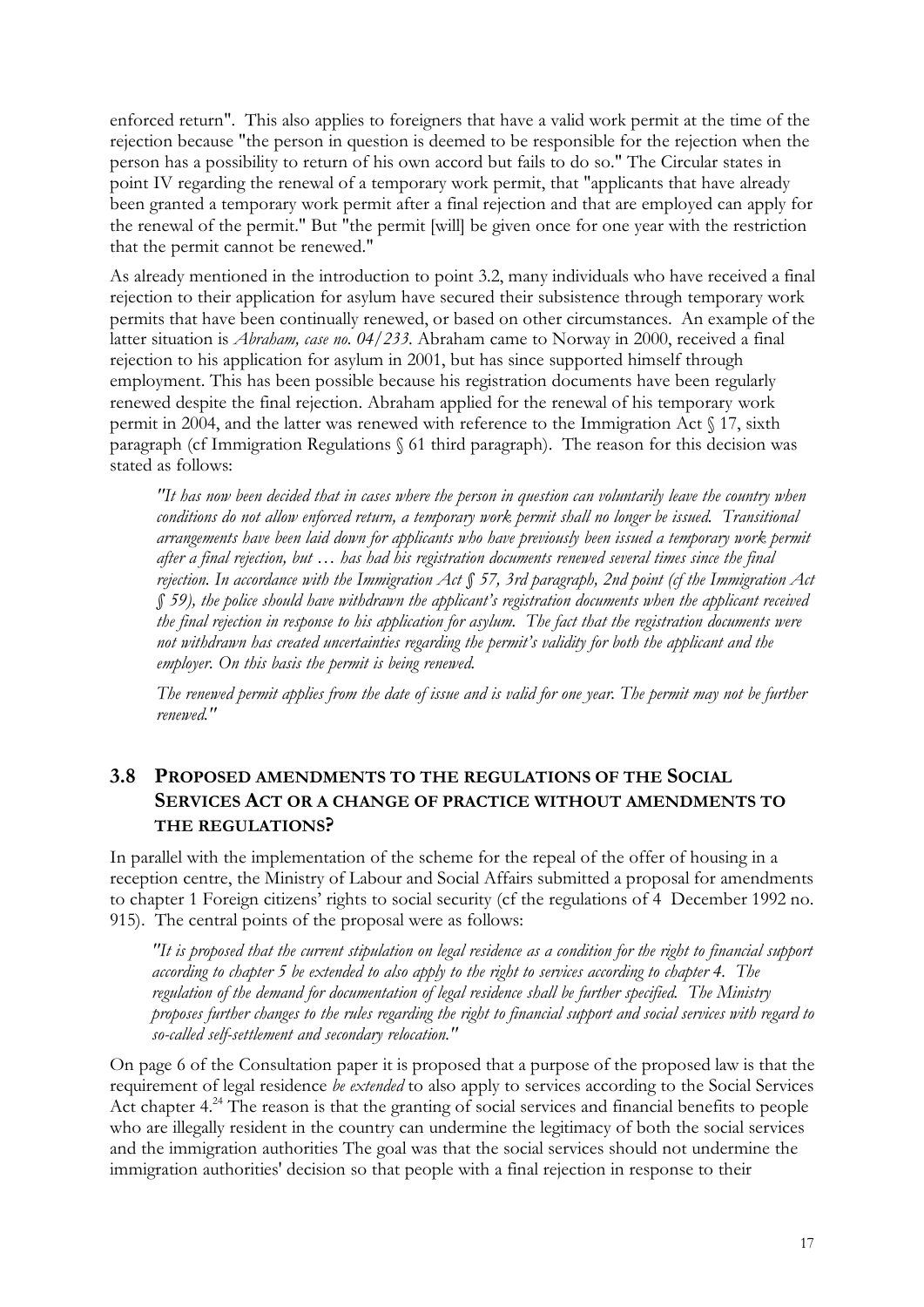application for asylum could receive "financial assistance to continue their residence, or practical assistance for the duration of their illegal residence".

No analysis of the consequences with regard to how the measures would affect the respective group was carried out in the consultation paper, there was no estimate as to how many individuals would be affected, nor was any mention made of how this measure would work in parallel with the scheme for the repeal of the offer of housing – and subsistence benefits – in reception centres for people with a final rejection in response to their application for asylum.

However, the Ministry did express the opinion that the proposal would have consequences, and stated that the right to "acute emergency assistance remained, irrespective of the legality of residence. This is a consequence of the consideration of common law governing the principle of necessity". *<sup>25</sup>* On page 7 of the consultation paper it is further stated that:

*"The right to acute, emergency assistance will thus remain, regardless of the legality of residence. This is due to the consideration of common law principles governing the principle of acute necessity, and will apply for example to food, shelter and care in an emergency situation."*

At the beginning of 2004, in connection with the changes of practice with regard to the repeal of the housing offer in reception centres, both the NDI and the Social and Health Directorate provided information on the consequences of the restrictive measures. On 19 December 2003 the Social and Health Directorate informed the county administrator and the social services office of the consequences of the repeal of the housing offer in reception centres. In the guidelines it states that:

*Asylum seekers who have received a final rejection in response to their application for asylum or who have been granted postponed implementation are illegally resident in the country, and therefore have no right to financial benefits. The offer of housing at a national reception centre is withdrawn at the time that the departure deadline is exceeded. The person in question thus has a duty to leave the country and will also therefore have no right to other benefits according to the law." (Our emphasis)*

*…*

*When a person does not leave the country voluntarily within the deadline, there is in reality no Norwegian authority under obligation to ensure that person's subsistence. Society as such does, however, have a general responsibility to give acute, emergency help in an emergency situation. This is a consequence of the application of common law principles on the principle of necessity. This entails that a person may have a right to assistance in the form of social services in specific acute situations regardless of the legality of residence."*

We will return to the information that was provided by the authorities to the reception centres and social service offices in more detail in chapter 5. However, what is clear is that there is a difference between the information that was given on applicable law from the Social and Health Department in connection with the repeal of the housing offer in reception centres, and the information on applicable law that the Ministry of Labour and Social Affairs gave on the details of applicable law in connection with the proposed changes to the regulations of the Social Services Act. In a letter to SMED dated 9 December 2004 the Ministry of Labour and Social Affairs defined the details of applicable law as:

*"Applications for financial benefits in accordance with chapter 5 can be rejected without further investigation according to applicable law, if the applicant provides information showing that they do not have legal residence in Norway. Applications for services with regard to chapter 4 should be treated in the standard manner. In the case of enquiries from people who ask for financial help in an emergency situation, the Social Services Act does not apply, and social services are thus formally in the same situation as others faced with people in an emergency." (our emphasis)*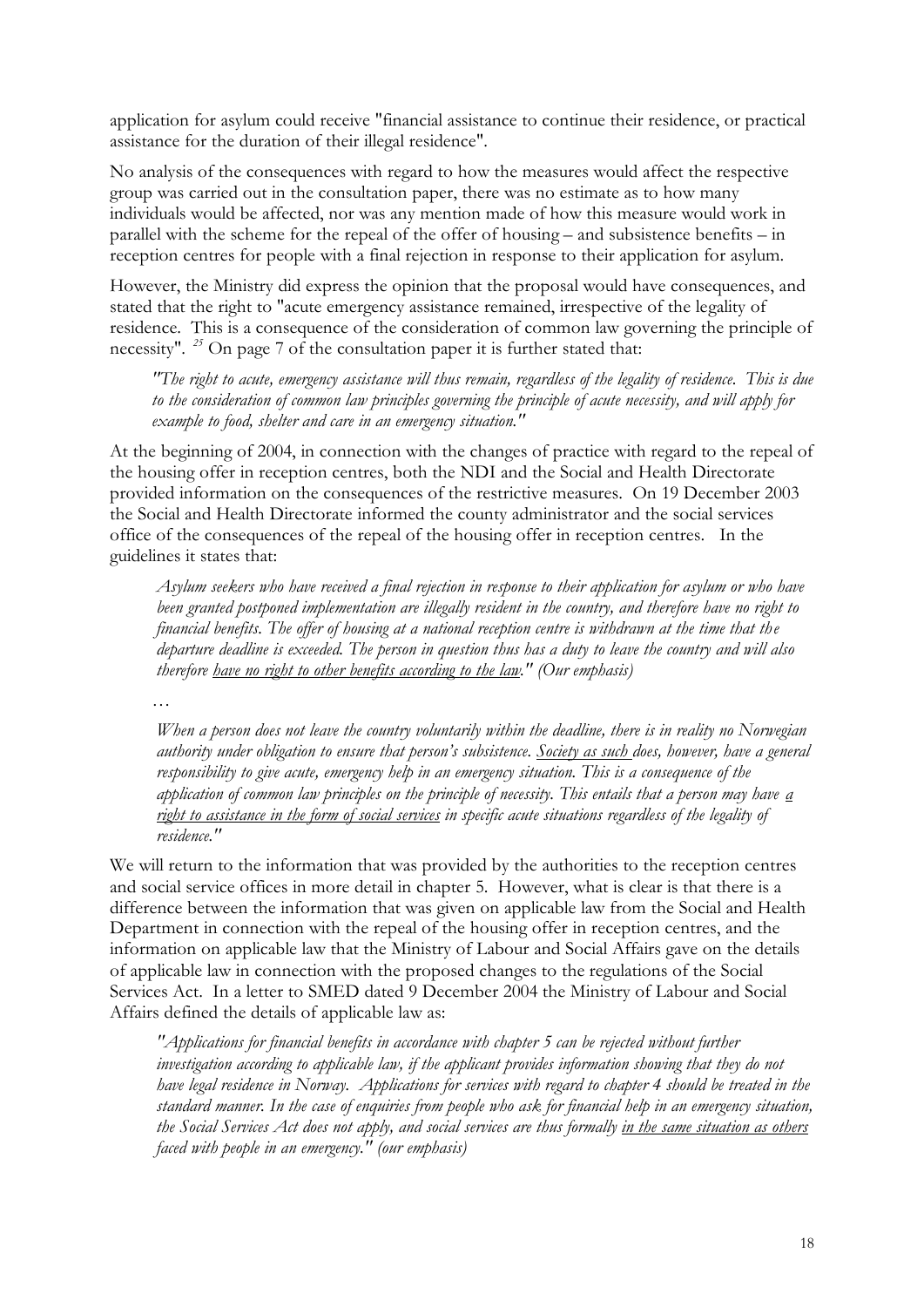<span id="page-23-0"></span>What significance do these statements have on the interpretation of applicable law? Did they result in changes in practice, and in such case how were the regulations practiced? This is the topic for chapter 5 of the report, which deals with a review and analysis of the Social Service's application of the law and administrative practice.

It is also worth noting that the proposal for changes to the regulations for the Administration Act has still to be passed. Additionally no new circular has been prepared for the implementation of the Social Services Act and the provisions of the regulations. An important question is therefore whether the administrative practice that has developed, is exclusively a result of political signals and instructions as to how the regulations should be interpreted.

#### **3.9 TEMPORARY REGULATIONS ON RESIDENCE PERMITS FOR FAMILIES WITH CHILDREN WITHOUT RESIDENCE PERMITS**

Among the people that SMED assisted in the first phase of the project there were many that had children. Some of these people had children with another person without legal residence, whilst others had children with a person with a residency permit or who were Norwegian citizen. Some were expecting children. Some of the people we assisted had children in their home country. A total of 7 of the 33 people we assisted had children in Norway, whilst 5 persons stated that they had children in their home country. Children in a home country raises legal questions primarily when a person is granted a residence permit or asylum; these problems are beyond the scope of this project.

In the case of individuals without legal residence with children in Norway, their situation mainly presents two problems connected with the residency case: firstly regarding the right to apply for family reunification from Norway if the other parent or the child has a residence permit, and how such applications are being assessed, and secondly if families with children should be treated in a different way compared with other people without legal residence.

The latter of these problems, the different treatment of families with children who have received a final rejection in response to their application for asylum, surfaced in connection with Document 8:50 (2003-2004) private proposal from the Socialist Party *on measures for children who had been residents at a reception centre for a long time*. The proposal was that the rules should be changed so that long-term residents at a reception centre must have the opportunity to have their applications re-assessed, "based on the fact that strong humane consideration will in many cases suggest that children and their families should be granted residency on humanitarian grounds if they have been living as asylum seekers in Norway for over three years".<sup>26</sup> Particular reference was made to the NDI's report on long-term residents in reception centres (cf in point 3.3 above), as well as the aim of ensuring that Norwegian law be in accordance with the ECHR Article 3 and Article 8. The majority of the council committee approved the proposal in Document 8:50 for a renewed case treatment by the NDI and UNE for children and families with children who had been in Norway for three years or longer. It was also assumed that a new assessment would be based upon:

*"generous assessment based on the child's specific situation, humane considerations and the nature of the UN's Convention on the Rights of the Child, Article 3 where it is states that 'the child's best interests shall be a fundamental consideration'."<sup>27</sup>*

On this basis a regulation under the provisions of the Immigration Act's §§ 8, second paragraph and § 38 b was passed. SMED does not know which means of information were used by the Ministry towards the reception centres etc., for ensuring the timely appeal for a reversal by the deadline of 1 August 2004, however SMED did inform persons whom we knew would be targeted by the regulation, thereby enabling them to apply by the deadline.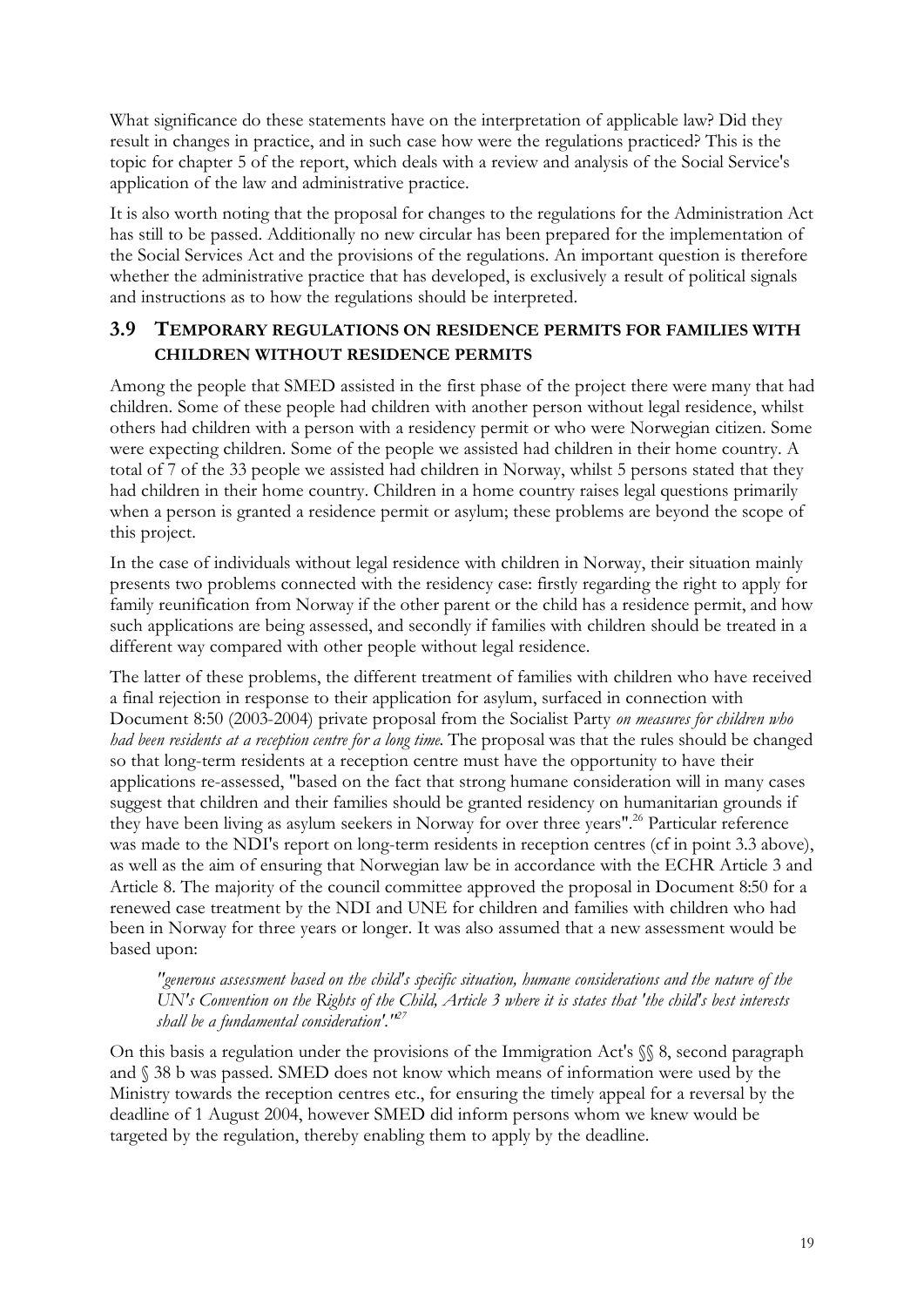*Case 04/193 Carmen*. Carmen applied for asylum in 1998 and received a final rejection in response to her application for asylum in 1999. Carmen received a rejection in response to her application for asylum due to the fact that she had provided a false identity, and was ordered expelled for serious breach of the Immigration Act. Carmen admitted that she had given a false identity, and appealed for a reversal using her real identity. The appeal was rejected for both Carmen and her daughter. The authorities' comment on the child's interest is as follows: "There is no information in the case that shows that consideration for the child's situation implies that the family should be granted a residence permit". Carmen and her daughter lived at a reception centre the whole time, and at the time an application was made for a residence permit (cf the temporary regulations), her daughter was 13 years old.

In its decision the UNE based the issue of a residence permit on humanitarian grounds. It is important to note that the UNE explicitly stated that:

*"there has [not] been any new information submitted in the application for the reversal of the decision of […]2004 that would give reason to apply the Immigration Act's § 8 second paragraph as it is understood in general and in practice."*

The regulations state the conditions that the child must be under 18 years of age, must have applied for asylum by 1 July 2001 at the latest, and have been residing in the country for three years after receiving a final rejection to their application for asylum by 1 July 2003 at the latest. It was subsequently found that Carmen's daughter met the conditions, and that this also applied to Carmen. In its decision UNE also specified that people in Carmen and her daughter's situation did not have an immediate right to a permit but that such permits should be given after an individual assessment pursuant to the assessment criteria as defined in § 2 second paragraph:

*"In the assessment of whether such a permit should be granted, the child's best interests shall be a fundamental consideration. In addition, emphasis should be placed on the child's total length of domicile outside of its home country and the parents' ability to support the child on return to their home country. Immigration policy considerations are not deemed to count against the issuance of permits to individuals who are covered by this regulation."*

SMED is of the opinion that the regulation contains an important step towards the implementation of obligations in accordance with the ECHR and the UN's Convention on the Rights of the Child. On the other hand it is also clear that UNE *explicitly* presupposes that the regulation establishes a more generous treatment of this group than the Government is obligated to provide for (cf ECHR Articles 3 and 8, as well as the child convention). SMED would like to point out that the assessment of the government's obligation to grant residency for humanitarian reasons to safeguard the duties set by the convention towards children and families with children as stated above, must continually be ensured.

Another aspect of how the principle of consideration of the child's best interests (cf the Convention on the Rights of the Child) is assured, is exemplified in relation to people without legal residency who apply for family reunification with their common-law partner/spouse and child(ren) in Norway.

*Case 04/14 Sadiq*. Sadiq came to Norway as an asylum seeker in 1994 and in the same year he received a final rejection of his application for asylum. The authorities did not find his given identity or nationality to be credible. For several years Sadiq refused to present himself at the embassy of the country purported as his land of origin. In 2000 he decided to do this in the hope that it might help bring about a new assessment of his identity, and he sent a letter to the relevant embassy and consulate. He did not receive any reply. Sadiq became a father for the first time in 2003, and his desire to remain in Norway with a residence permit became stronger. On Sadiq's behalf SMED reiterated an official request to the embassy in February 2004, and assisted Sadiq with his application for family reunification with the child. In August 2004 he received a rejection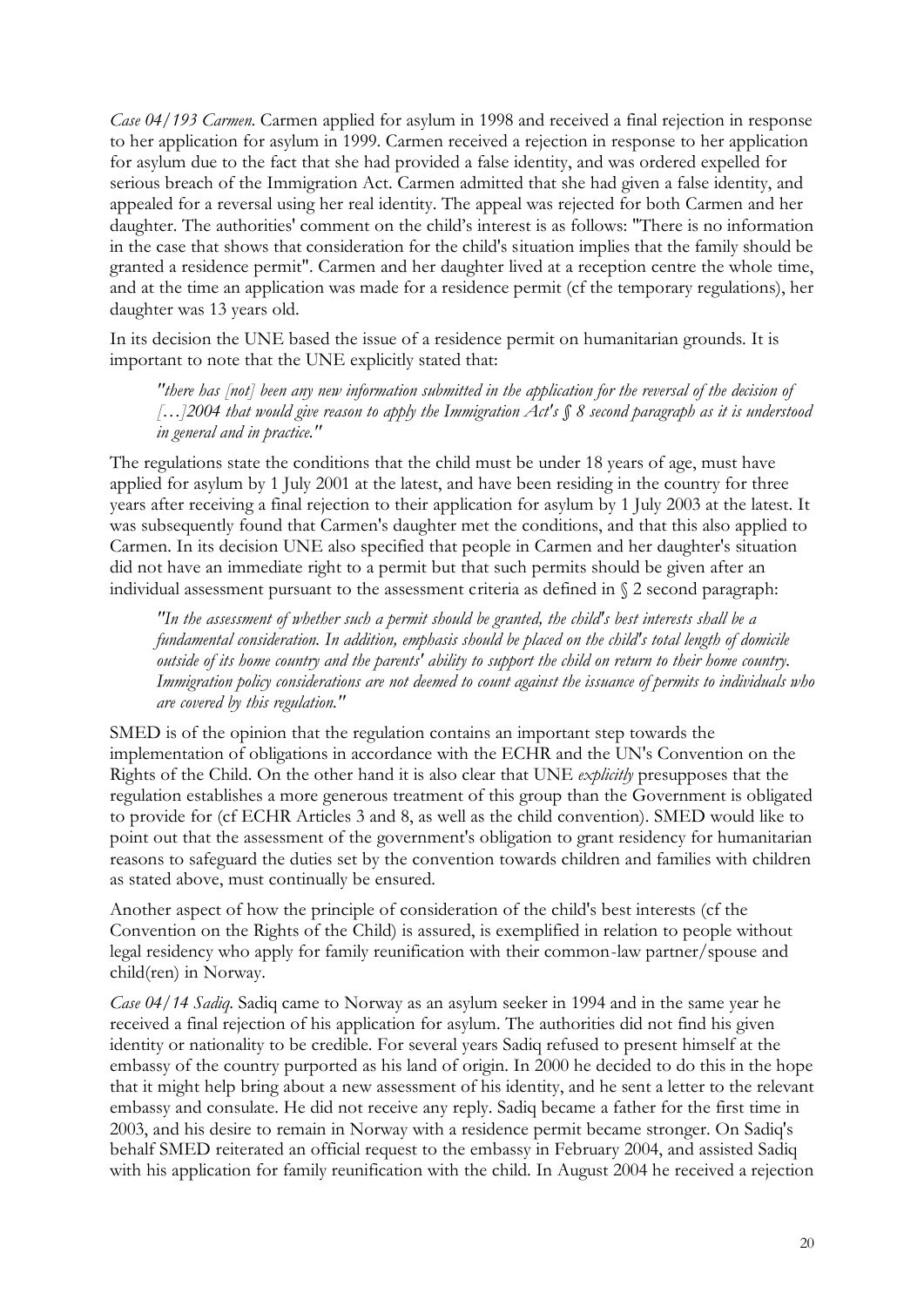for this application for family reunification; SMED sent its written comments on the rejection in August 2004, but the decision was upheld by the NDI and sent to UNE in February 2005.

There is no doubt that Sadiq has been residing in Norway without a permit since 1996, and the NDI maintained in its dispatch to UNE that "Due to the complainant's serious breach of the Immigration Act and the timing of family reunification we believe that the Immigration authorities must react with an order for expulsion in this case". The fact that Sadiq attempted to assist clarifying his identity, in accordance with the authorities' explicit request, is commented by the NDI as follows:

*"With regard to the submission that the complainant had attempted to assist in the clarification of his identity the Directorate draws attention to the fact that SMED's enquiry to the […] embassy first took place on […]. Therefore the enquiry was made a long time after the person in question was first requested to make contact with the […] embassy for a possible clarification of his identity and after the complainant had received advance warning of deportation. The complainant has clearly been requested to do this at an earlier time. The fact that SMED sent a letter to the embassy is not itself evidence in this regard."* 

In the case of the assessment of consideration of the child's best interests the NDI maintains that:

*"The consideration of the child's best interests, cf Article 3 of the Convention on the Rights of the Child, is ensured and covered by the assessment of respect for family life according to the ECHR Article 8. This is in accordance with the High Court´s basic assumption, cf Rt 1996 page 1510."*

*"In its proportionality assessment the Directorate of Immigration has emphasised that the applicant's connection with the country had first arisen after the foreigner had been living illegally in the country for over 7 years. The foreigner was already under the duty to leave the country voluntarily according to the Ministry of Justice's decision of […] 1996. He cannot thus have had any legitimate expectation of being in a position to exercise his family life in Norway."*

The decision by the NDI in August 2003 and its relative assessment are discussed thus:

*"The Directorate of Immigration has paid particular attention to the fact that the foreigner's connection to the kingdom of Norway by observing his relationship with a Norwegian citizen and the fact that he has a child in the kingdom of Norway, born on […] 2003. However, the fact that this connection was built up after the complainant understood or should have understood that he could be expelled* **should not be given particular emphasis** *when making a proportionality assessment." (our emphasis)*

The case illustrates two sides of Norwegian administrative practice that SMED believes to constitute the basis for several problems. Firstly the fact that the authorities indicate that individuals who have been living in reception centres for a long time and other persons who have received a final rejection to their application for asylum, should assist in clarifying their identity. After a person implements such a measure, as requested by the authorities, it is then emphasised to his detriment that he has not made such a move at an earlier stage. This is hardly practical for building up the institution of asylum or a scheme whereby it is worthwhile assisting in clarifying one's identity.

Secondly the fact that in decisions where an application for family reunification is rejected the authorities do not undertake a sufficiently open relative assessment with a balanced appraisal of *the consideration to the child's best interest* and considerations of immigration policy. In this case the immigration authorities believed that the consideration of the child's best interest was assessed, through an assessment of the applicant's connection with the realm. The only assessment that is presented in the rejection and presented to UNE is whether the applicant has a legitimate expectation of being able to exercise his family life in Norway, and here the authorities state that this connection cannot be seen as strong. SMED cannot find in this the making of any real assessments of the *consideration to the child's best interest*.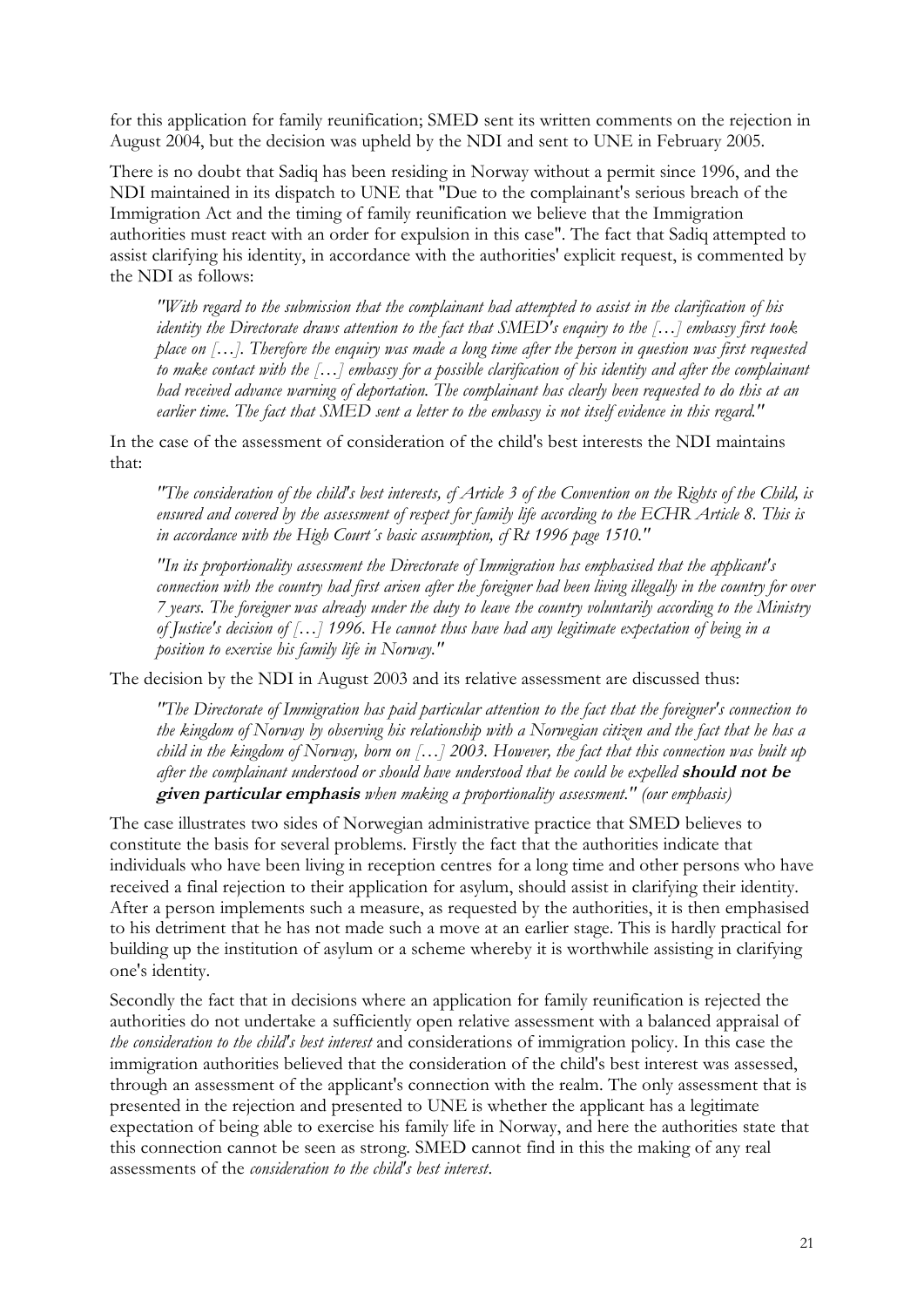#### <span id="page-26-0"></span>**3.10 SUMMARY**

The description of the situation in chapter 3 shows, in SMED's opinion, that a broad spectrum of administrative and political measures were used to try to reduce the number of asylum seekers with unfounded applications and make the return process more efficient. The social services legislation, the organisation of the reception centre system and the issuance of temporary work permits were all arranged to create support for the voluntary return scheme. Individuals who cooperated on return, kept their place in a reception centre and their financial subsistence benefits. Some particularly vulnerable groups were exempted from the restrictive measures, this applied particularly to families with children who were offered the chance to continue living in a reception centre.

The effect of the measures that were implemented is not disputed; people left the reception centres and more people lost their fixed system that ensured subsistence benefits. The number of asylum seekers coming to Norway has fallen significantly; is this a result of these restrictive measures or a result of international cooperation? The tendency is the same all over Europe. Only 10% of the people who received notification of the repeal of housing rights in reception centres registered for participation in IOM's return programme. SMED believes that the authorities should make an evaluation of the statistical material. The consequences that have yet to be directly highlighted, are consequences for the individual; this will be the topic for the rest of our report.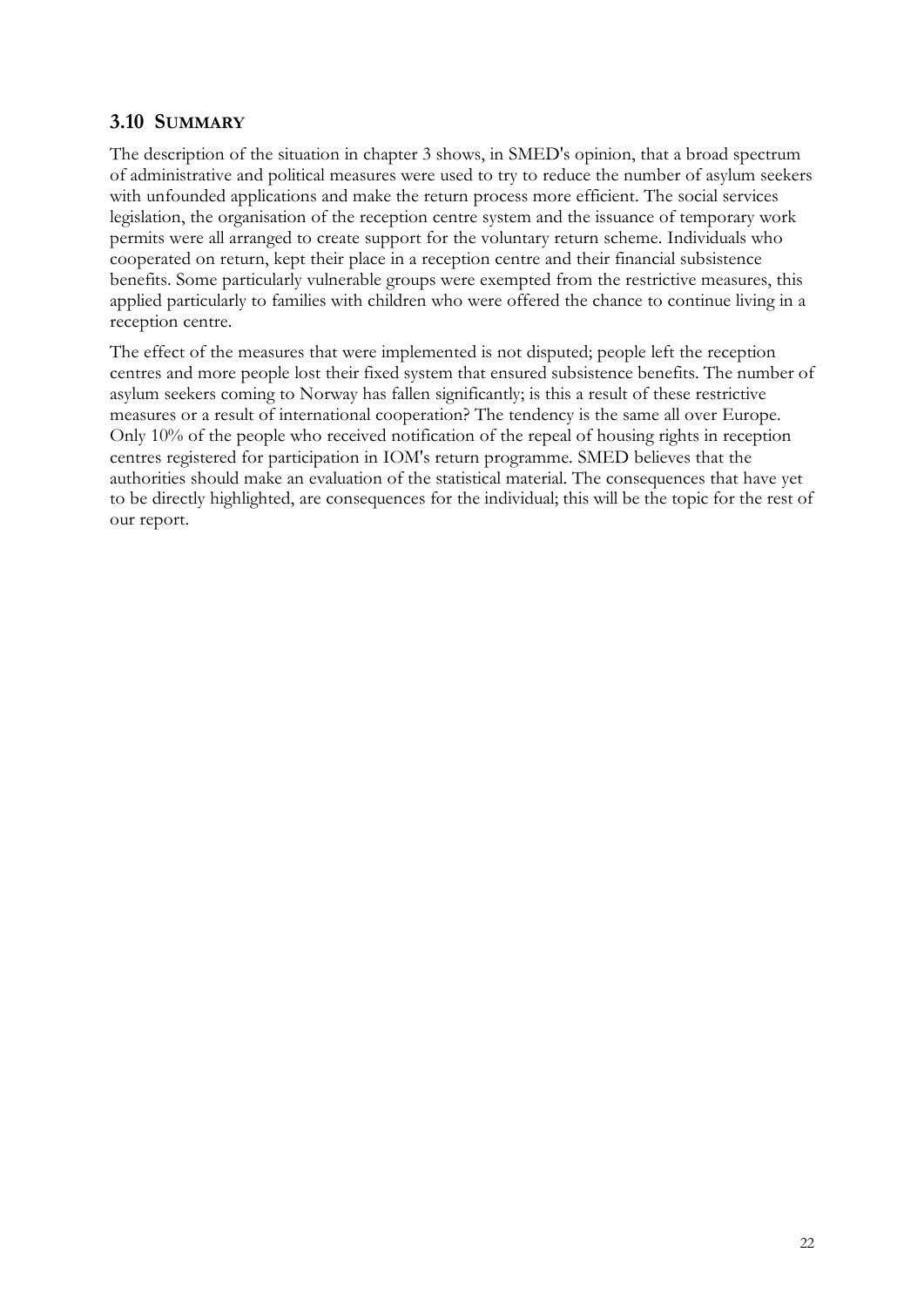## <span id="page-27-0"></span>**4 APPLICABLE LAW**

#### **4.1 INTRODUCTION**

In this chapter SMED will give a presentation of statutory and non-statutory rights that are relevant for our review of administrative practice in chapter 5, and which are furthermore of significance with regard to our assessments in chapter 6.

This presentation is not meant to be exhaustive or to be presented as an investigation of applicable law that covers all of the legal issues that can arise in connection with questions of the right to food, shelter and health services for people without legal residence. It is not SMED's role to make authoritative statements on how applicable law should be interpreted, in the way that an ombudsman can. Nevertheless, SMED naturally strives to present applicable law from the court's perspective - neutral and descriptive. To the extent that SMED makes critical comments about the regulations or the Government's implementation of international conventions, these must be understood as our assessments. For details about our mandate, see point 1.5

There is reason to note that this presentation does not refer specifically to children's rights, despite the fact that this is a highly relevant topic, see point 3.9. This presentation does not refer to the immigration legislation or the right to asylum either. We have based the report on the fact that the people we have assisted do not initially meet the requirements for protection according to the law or have the right to residence due to humanitarian grounds. An assessment of the right to protection is outside the scope of our mandate.

In point 4.2 we will give an overview of the relevant convention provisions, and discuss their relevance with regard to the authorities' obligations to this group. In point 4.3 we give an account of the national legislation that applies to medical treatment, as well as Social Security legislation, whilst in point 4.4 we refer to unwritten/common law on the principle of necessity. In point 4.5 we refer to the administration's restrictions on competence, the requirement of relativity and protection against discrimination in connection with the exercise of authority. To finish we provide a summary in point 4.6.

#### **4.2 INTERNATIONAL HUMAN RIGHTS**

#### 4.2.1 Introduction

§ 110 c of the constitution states that the Government has the responsibility to "respect and ensure Human Rights". The Act governing the strengthening of human rights position within Norwegian law ("The Human Rights Act") of 25 May 1999 incorporates in § 2 the European Convention on Human Rights ("ECHR"), the UN's Convention on Civil and Political Rights ("CCPR") and the UN's Convention on Economic, Social and Cultural Rights ("CESR") as well as the Convention on the Rights of the Child, as Norwegian law. In the case of a conflict with Norwegian law, the Conventions are given precedence (cf  $\S$  3).

Through the Human Rights Act, the ban on discrimination as a result of ECHR Article 14, CCPR Articles 2 and 26, and CESR Articles 2 and 13, is incorporated into Norwegian law. On 15 January 2003 (subject to ratification) Norway signed supplementary Protocol 12 of the ECHR on non-discrimination. In the same way as CCPR Article 26, Protocol 12 places a ban on discrimination beyond the rights that are covered by the convention. The Government's obligation to ensure that Norwegian law complies with international human rights is explicitly expressed in ECHR Article 1 and CCPR Article 2. This obligation is also expressed in § 110 c of the Constitution.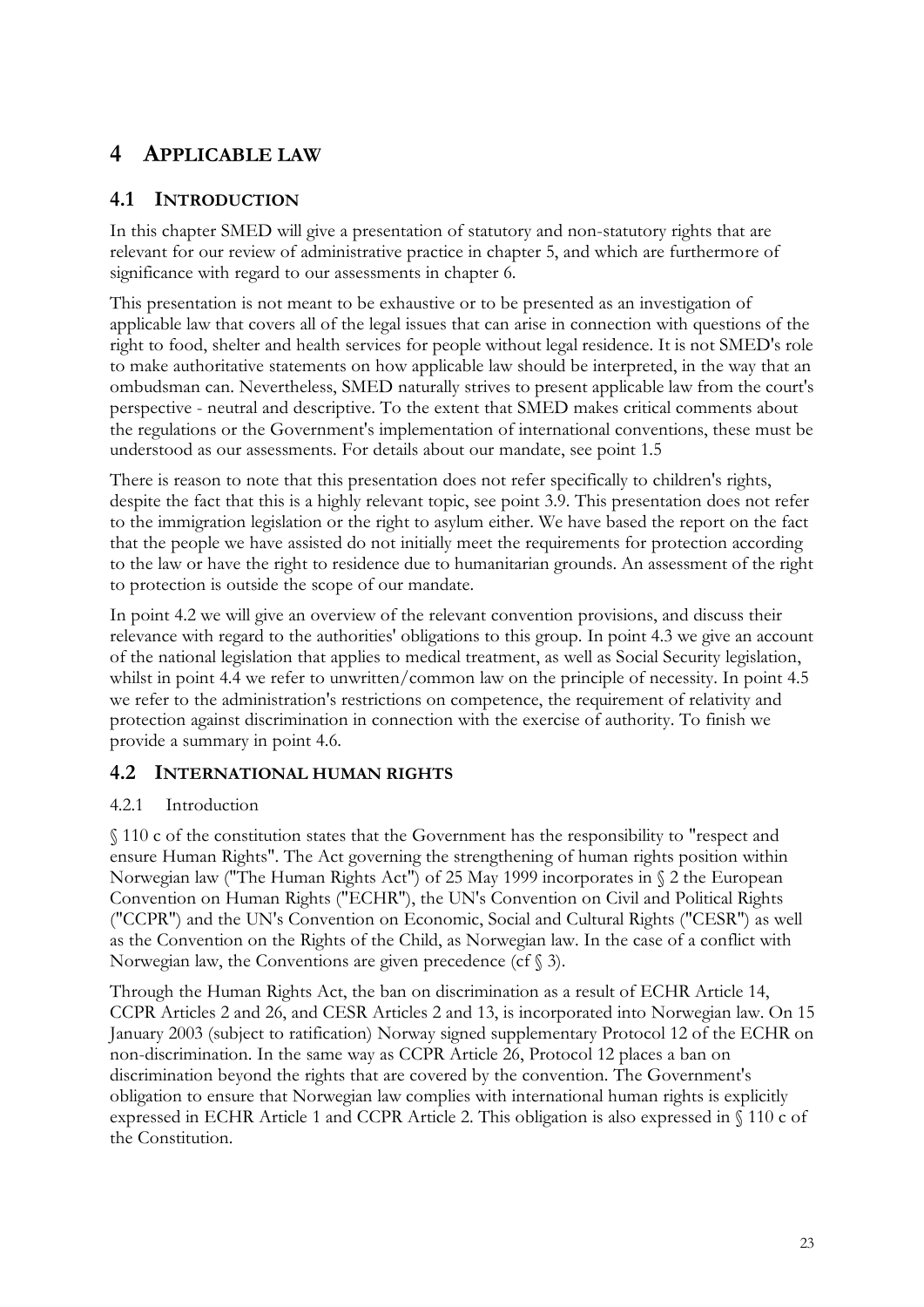<span id="page-28-0"></span>In the case of relevant provisions with regard to the discussions in this report we make particular reference to ECHR Article 3 and Article 8, the parallel provisions in CCPR Article 7 and Article 17, as well as CESR Article 11. Even if there is no individual right to appeal in connection with the CESR the provision is of great significance in connection with the Government's obligation to ensure the individual's right to food.

#### 4.2.2 The Government's obligation, particularly CCPR Article 2

The Government's obligation covers *everyone* according to the Norwegian exercise of authority. This is stated in ECHR Article 1 where in the text reference is made to "*everyone within [the Government's] area of authority*"' The obligations according to the CSFR are stated in Article 2. We emphasise here that the CESR states that rights must be ensured "*especially in legislative measures*". A more detailed description of what this duty entails in terms of obligations for the Government is detailed in CCPR Article 2:

- *1. Each State Party to the present Covenant undertakes to respect and to ensure to all individuals within its territory and subject to its jurisdiction the rights recognised in the present Covenant, without distinction of any kind, such as race, colour, sex, language, religion, political or other opinion, national or social origin, property, birth or other status.*
- *2. Where not already provided for by existing legislative or other measures, each State Party to the present Covenant undertakes to take the necessary steps, in accordance with its constitutional processes and with the provisions of the present Covenant, to adopt such laws or other measures as may be necessary to give effect to the rights recognised in the present Covenant.*
- *3. Each State Party to the present Covenant undertakes:*
	- *a) To ensure that any person whose rights or freedoms as herein recognised are violated shall have an effective remedy, notwithstanding that the violation has been committed by persons acting in an official capacity;*
	- *b) To ensure that any person claiming such a remedy shall have his right thereto determined by competent judicial, administrative or legislative authorities, or by any other competent authority provided for by the legal system of the State, and to develop the possibilities of judicial remedy;*
	- *c) To ensure that the competent authorities shall enforce such remedies when granted".*

In other words the obligation consists of both *respecting* rights and freedoms through the Convention, as well as a duty to *ensure* them. The Government's obligation is characterised as a double duty of implementation, and consists of both avoiding behaviour that conflicts with the Convention, and taking positive measures to implement the rights and freedoms of the Convention. It is also worth noting that CCPR Article 2 no. 2 refers to the fact that the Government's measures can be "legislative or other measures".

An important problem in connection with foreign citizens is to what extent this obligation covers foreign citizens. The UN's Human Rights Committee published General Commentary no. 15 on how the Government's obligations to foreign citizens should be interpreted.<sup>28</sup> Point 2 states:

*"Thus, the general rule is that each one of the rights of the Covenant must be guaranteed without discrimination between citizens and aliens. Aliens receive the benefit of the general requirement of nondiscrimination in respect of the rights guaranteed in the Covenant, as provided for in Article 2 thereof. This guarantee applies to aliens and citizens alike.*

In the case of foreign citizens who are in the country without legal residence, it is conditional that the Government itself determines who shall be given access to the Government's territory, but point 5 also states that:

*However, in certain circumstances an alien may enjoy the protection of the Covenant even in relation to entry or residence, for example, when considerations of non-discrimination, prohibition of inhuman treatment and respect for family life arise.*

Point 5, translated into Norwegian, is thus:

*"The Covenant does not recognise the right of aliens to enter or reside in the territory of a State party. In principle it is the Government that determines who shall be granted access to the territory. However, in*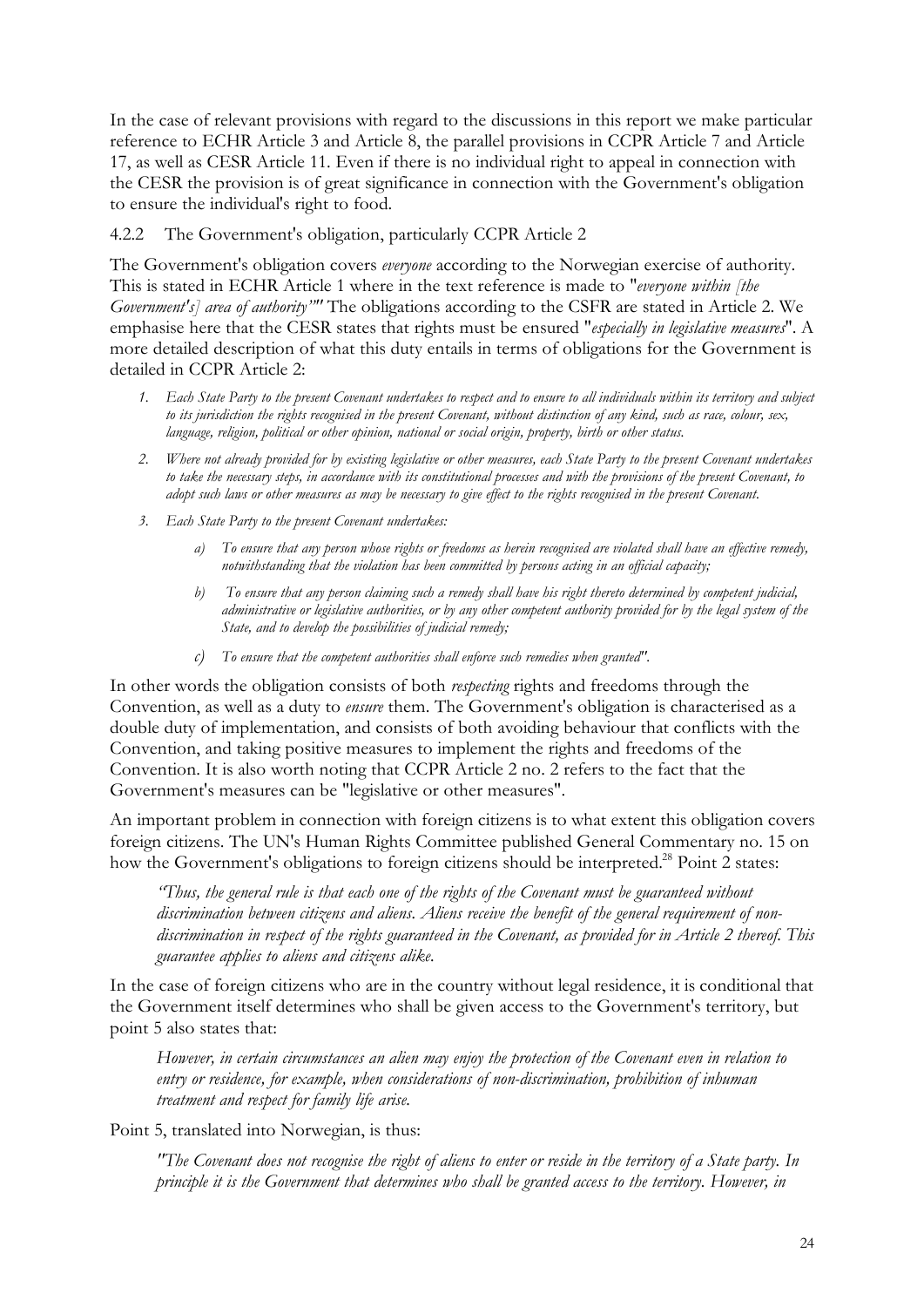<span id="page-29-0"></span>*certain circumstances an alien may enjoy the protection of the Covenant even in relation to entry or residence, for example, when considerations of non-discrimination, prohibition of inhuman treatment and respect for family life arise".*

SMED therefore acts in accordance with the fact that the Government's obligation towards people without legal residence will primarily result in the fact that the Government must ensure that ECHR Articles 3 and 8, as well as the parallel provisions in CCPR Articles 7 and 17 are respected and safeguarded. Furthermore as mentioned above CESR Article 11 will be discussed.

#### 4.2.3 ECHR Article 3 and CCPR Article 7

Since ECHR Article 3 and CCPR Article 7 are parallel with regard to the relevant problems in this case, we will only refer to ECHR Article 3 in the following section. There are also many decisions where ECHR Article 3 is invoked, also in Norwegian law. Many cases where ECHR Article 3 has been assessed have been cases regarding the deportation of people without legal residence. People without legal residence are protected through ECHR Article 3 which states:

*"No one shall be subjected to torture or to inhuman or degrading treatment or punishment".*

Legal practice designates that there are different degrees of these terms in the area of application. The provision can be relevant for many types of situation that affect people without legal residence:

- The Government has a duty to ensure that people who are forcibly returned do not risk being subjected to situations that would entail a violation of ECHR Article 3, i.e. the risk of attack and pursuit,
- The Government has a duty to ensure that deportation is carried out in a manner that will not constitute a violation, i.e. that humane consideration is taken during the journey, and that the people do not become balls tossed between different responsible authorities,
- The Government has a duty to ensure that people without legal residence are not exposed to such a standard of living that would be characterised as inhumane or degrading until the time of departure.

Legal practice has been based on the fact that ECHR Article 3 stipulates a qualified violation, and the threshold is high. In the case of *inhumane treatment*, there has to be a specific assessment of the type of treatment, the duration of the situation, the physical and mental effects, which are also seen in relation to the victim's age, health, gender etc. Norwegian legal practice has referred here to case 2346/02 *Pretty vs. UK* which was used as the basis for the conclusion that the treatment must be connected with physical harm or intense physical or mental suffering. In the case of *degrading treatment* there has to be humiliation that is designed to break down the individual's moral and physical resistance.

Legal practice from the European Court Of Human Rights (ECOHR) has been based on the fact that the individual's opportunity to end any violating situation can have significance. For example, reference is made here to **ECOHR** case **39022/97** O'Rourke vs UK where the plaintiff claimed that eviction from temporary shelter was a violation because he then had to sleep on the streets even though he was ill. However the court laid emphasis on the fact that the plaintiff himself had contributed to a worsening of his situation by refusing to accept an alternative housing offer that he had previously been given. However the authorities cannot still dismiss all responsibility with reference to the fact that the individual himself has control over the violation.

Legal practice has shown that the individual's influence over the situation will be a relevant factor in the assessment of whether a violation exists. At the same time the Government has, due to its obligation, a responsibility to substantiate the claim that the person could end the violation situation himself. This question was addressed in a deportation case before the High Court, see Rt 2003 page 375. The person the case concerned was granted little credibility due to extensive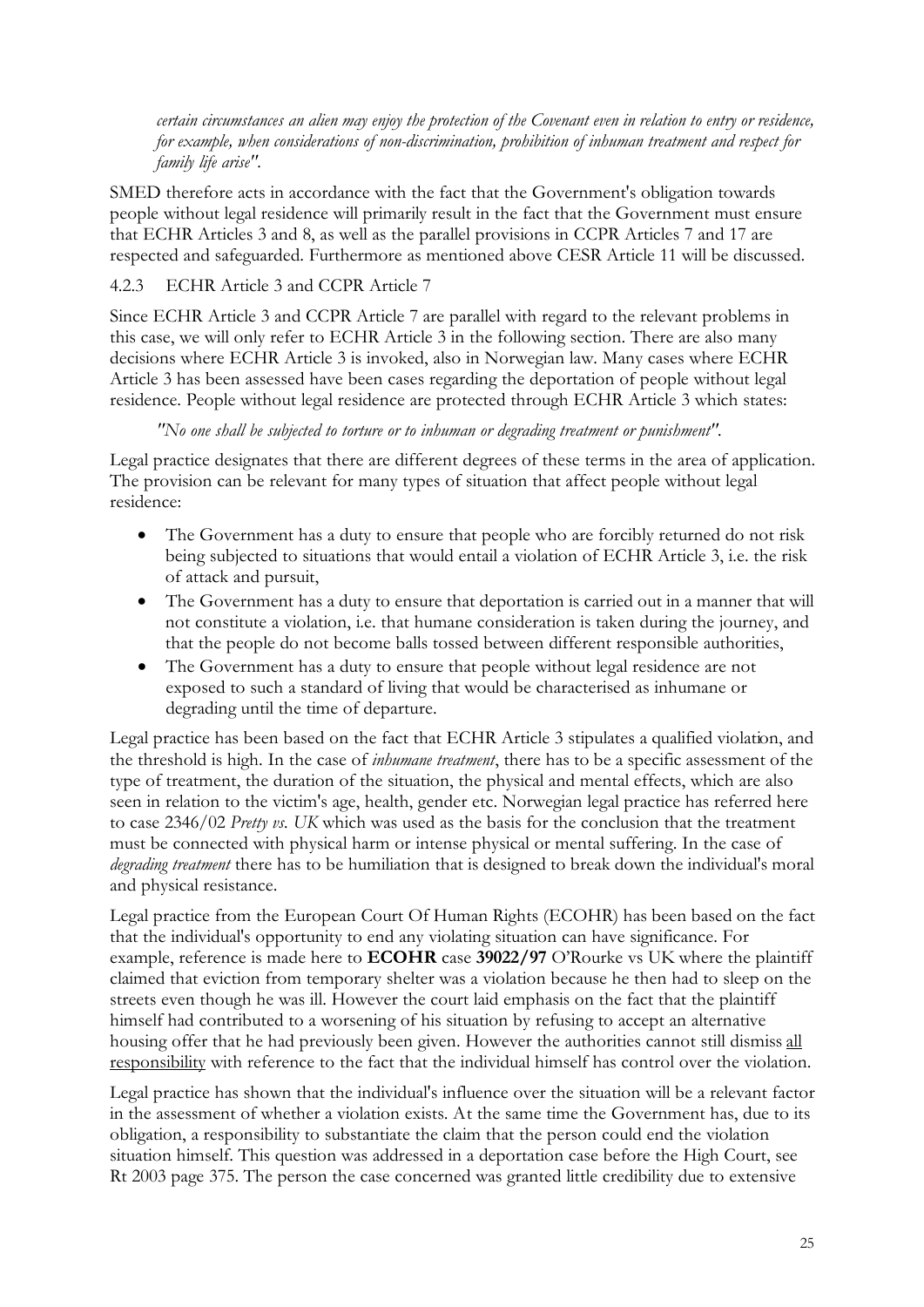<span id="page-30-0"></span>evidence material. The court found it proven that the man could obtain information that made it possible to establish his identity so that his return could be implemented. The High Court did not undertake a detailed discussion of whether the man's situation in Norway as a result of the deportation order could be seen as a violation of ECHR Article 3. The reason was partly that the Government had ensured the person's subsistence with social benefits, and partly that the person could have ended the situation himself. The same was the case when the High Court Appeal Committee (case no. 2004/1859, see reference in separate point) assessed the possible violation of ECHR Article 3 in connection with a case concerning the enforced withdrawal of a place in a reception centre, and to which degree a place at the reception centre must be deemed as a necessary measure to prevent a violation of ECHR Article 3: The Appeal Committee stated points which included:

*"But if the conditions are exceptionally so special that it has already become clear that every alternative for (X) would entail a violation of ECHR Article 3, an eviction from the asylum reception centre would be such a violation."*

In both these decisions by the High Court, national law, and particularly the right to benefits according to the Social Services Act was assessed and found to be sufficient to prevent a situation violating the Convention. The High Court found that people without legal residence *had the right* to such benefits.

4.2.4 ECHR Article 8 – CCPR Article 17

In the same way as with regard to ECHR Article 3 and CCPR Article 7, there are parallel provisions that protect private life and family life in ECHR Article 8 and CCPR Article 17. Reference is only made here to Article 8. In its wording ECHR Article 8 has a lower threshold than ECHR Article 3 to establish a breach. The central question in relation to ECHR Article 8 is whether intervention is necessary because of the reasons mentioned in no. 2.

*1. Everyone has the right to respect for his private and family life, his home and his correspondence.*

*2. There shall be no interference by a public authority with the exercise of this right except such as is in accordance with the law and is necessary in a democratic society in the interests of national security, public safety or the economic well-being of the country, for the prevention of disorder or crime, for the protection of health or morals, or for the protection of the rights and freedoms of others".*

The state has an obligation to ensure that the right to a private life is respected. People who are not assured food, shelter or health services, would, for example, have to live on the streets. Having access to shelter, a toilet, or the possibility to safeguard basic personal hygiene needs, will probably constitute intervention according to ECHR Article 8 no.  $1^{29}$ . In these cases the State could substantiate that the exception in point 2 makes intervention both proportional and necessary in each case.

Until now this provision has only been assessed to a small degree or invoked in relation to people without legal residence.

#### 4.2.5 CESR Article 11

With regard to access to food, clothing and accommodation, CESR Article 11 no. 1 contains an explicit reference to such provisions:

*"The parties to the Convention recognise each individual's right for a satisfactory standard of living himself and their family, including sufficient food, clothing and accommodation, as well as continuous improvement of their living conditions. "*

The provision gives the State's obligation to ensure access to a satisfactory standard of living. In its General Commentary no. 12 the UN's Committee for Economic, Social and Cultural rights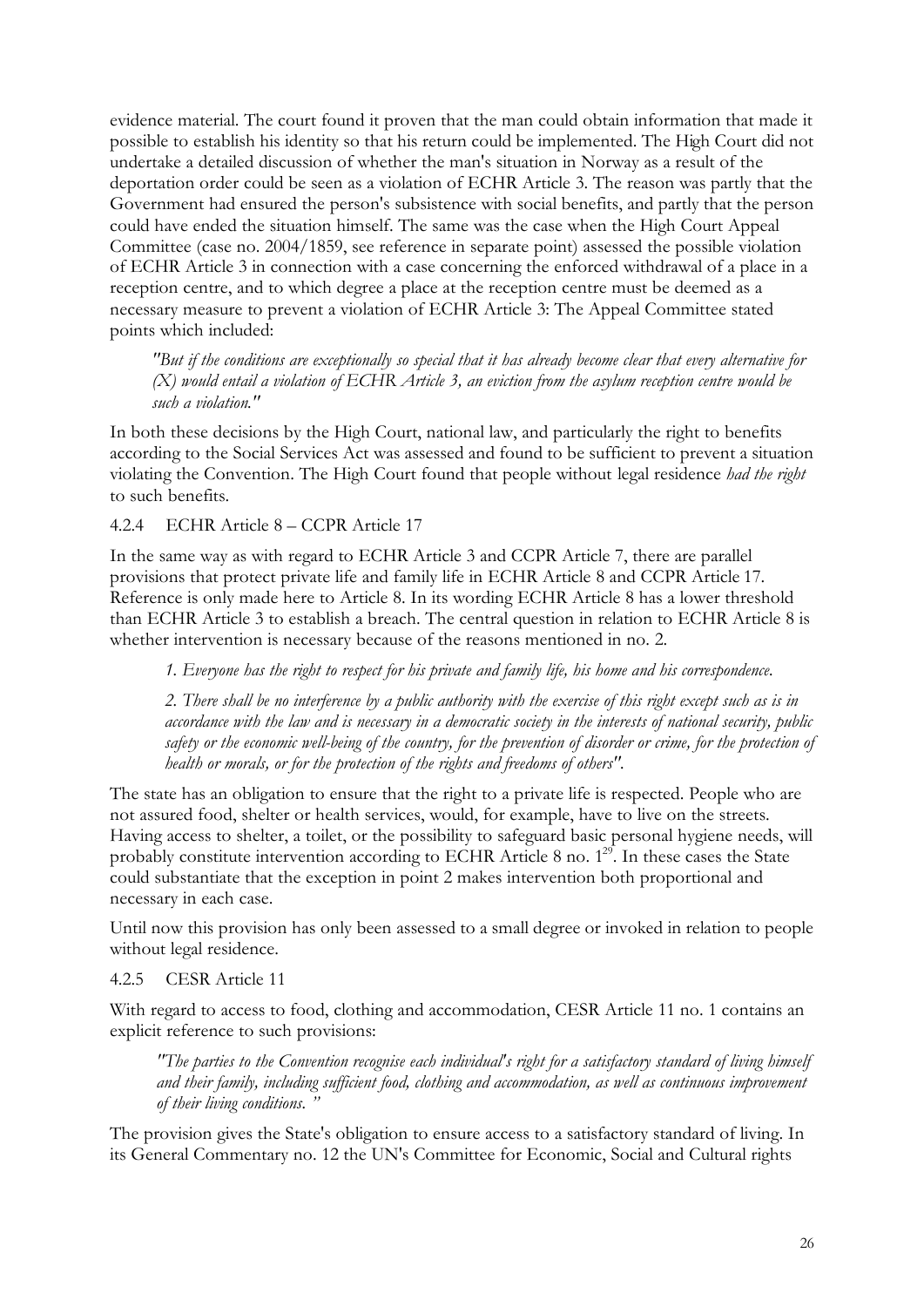<span id="page-31-0"></span>has provided specific guidelines for how the State can respect and ensure "The right to adequate food". This is emphasised in point 14:

*"Every state is obliged to ensure for everyone under its jurisdiction access to the minimum essential food which is sufficient, nutritionally adequate and safe, to ensure their freedom from hunger."*

It is explicitly stated in point 17 of the guidelines that there must be no form of discrimination with regard to the CESR. There is no opportunity for presenting individual complaints within the CESR system, but the provision is still relevant with regard to the State's practice. SMED is not aware of how the Convention is being practiced regarding this question.

#### 4.2.6 The ban on discrimination in the ECHR, CCPR and CESR

In the introduction to point 1.3 of the report we gave an account of the ban on discrimination according to the Convention, but will repeat parts of the argument here for the sake of summary. The ECHR, CCPR and CESR have an expressed definition of grounds for discrimination. ECHR Article 14 operates with the following definition of discrimination:

*"The enjoyment of the rights and freedoms set forth in this Convention shall be secured without discrimination on any ground such as sex, race, colour, language, religion, political or other opinion, national or social origin, association with a national minority, property, birth or other status".*

In order that *discrimination* shall exist according to the ECHR, CCPR or CESR it is not of decisive significance to determine that discrimination can be assigned to a specific discrimination ground; it is sufficient that a group or a person is affected due to their "status", see ECHR Article 14 and Protocol 12 Article 1 no. 1 "other status", CCPR Article 2 and 26 "other status" and CESR Article 2 no. 2. This is certain Convention practice and is also stated in various recommendations from the UN's Human Rights Committee.<sup>30</sup> Point 1 of the Recommendation emphasises the significance of the ban on discrimination:

*Non-discrimination, together with equality before the law and equal protection of the law without any discrimination, constitute a basic and general principle relating to the protection of human rights.[ …] Article 26 not only entitles all persons to equality before the law as well as equal protection of the law but also prohibits any discrimination under the law and guarantees to all persons equal and effective protection against discrimination on any ground such as race, colour, sex, language, religion, political or other opinion, national or social origin, property, birth or other status.* 

In addition it is provided in the preparatory work for the White Paper no. 33 point 10.1.8.3 where the department states that there is no opportunity for "discrimination between different foreign citizens". The fact that all of the conventions mentioned above also ban discrimination between citizens and foreign citizens (cf the reference to "other status"), is certain convention practice. The decisive question with regard to the ECHR and CCPR is whether a particular group of individuals are directly or indirectly treated worse than others, and if this discrimination is objective or legal because the means are used to achieve a legitimate purpose and there is proportionality between the means and the goal (objectivity and proportionality requirements).

The group discussed here are a group of foreign citizens who do not have legal residence. This group is further limited by the fact that it primarily consists of people that cannot be forcibly deported, and that the people in question are not willing to enter into a binding cooperation on return. Their status can briefly be characterised as "non-deportable people without legal residence". There is no doubt that this group utilises a *limited protection against discrimination* cf point 4.2.2 above on protection under the rights catalogue of the CCPR for people without legal residence (cf General Comment No 15 The position of aliens under the Covenant: point 5). Point 5 specifically mentions the principle of non-discrimination. The question in this regard is whether discrimination is necessary to achieve legitimate purposes according to the convention.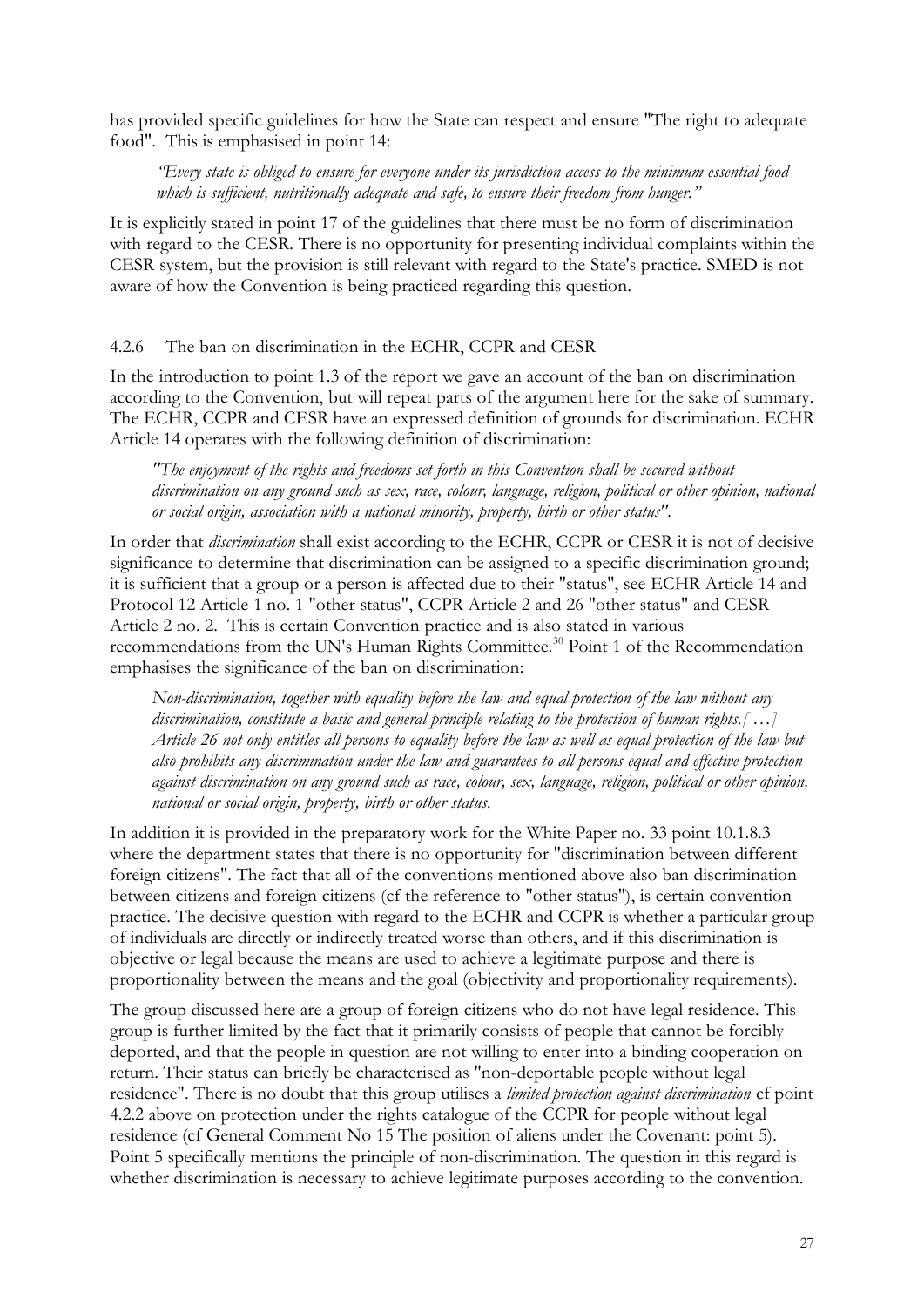<span id="page-32-0"></span>We will return to the question of whether the grounds for discrimination in this case can also be seen as being discrimination on the grounds of "ethnic or national origin" in chapter 6.

If it can be determined that discrimination on one of the named grounds or on the grounds of "other status" exists, the question will then be whether this discrimination is nevertheless legal. In General Comment No 18 point 13:

*Finally, the Committee observes that not every differentiation of treatment will constitute discrimination, if the criteria for such differentiation are reasonable and objective and if the aim is to achieve a purpose which is legitimate under the Covenant.*

Another aspect of the ban on discrimination in ECHR Article 14 and CCPR Article 2 is that the ban must initially be connected with rights and freedoms that enjoy protection by the convention. Practice from the ECOHR amongst others has interpreted the ban on discrimination more widely so that it is sufficient to relate facts in the case to a relevant provision of the convention. It is not necessary to establish a breach. The term discrimination in Protocol 12 reaches further than ECHR Article 14 and is also applied for internal legislation and the authorities' treatment of people under the jurisdiction of the State. The ban on discrimination in CCPR Article 26 is not limited to rights determined by convention either, but states that:

*Everyone is equal under the law and has the right to equal protection by the law without discrimination.*

In chapter 6 of NOU 2002:12 Legal protection against ethnic discrimination, a thorough presentation of international protection is given, and we refer to this presentation for an overview of international protection. The important point in this regard is that the ban on discrimination according to the conventions, must be broadly seen to be identical with the ban on discrimination that the legal committee proposed in NOU 2002:12. According to the law discrimination would be legal:

*… when the treatment or omission has a justifiable purpose, is not disproportionately imposing and the purpose of the treatment or omission makes it necessary.*

#### **4.3 MINIMUM STANDARD FOR SOCIAL CARE FOR PEOPLE WITHOUT LEGAL RESIDENCE?**

Based on the State's obligation to ensure security as described above in point 4.2, it is correct to assume that the State has a responsibility to ensure that people without legal residence are not exposed to a situation that must be deemed to create a violation of the State's obligations to the individual according to the ECHR, CCPR and CESR. A violation will most probably exist if a person is not ensured a minimum of subsistence benefits over a period of time and is almost consistently in genuine danger of dying due to lack of food or other related health problems.

On 10 January 2005 (case no. 2004/1859) the High Court Appeals Committee approached the question of whether further residence at a reception centre should be seen as a necessary measure to prevent that a person without legal residence be in a situation that would constitute a violation of ECHR Article 3. In its decision the High Court Appeals Committee also dealt with the question of a minimum standard for people without legal residence, and the decision gives some guidance with regard to what is applicable law.

The female party in the case was registered as an asylum seeker in 2001 and was given a place at a national reception centre whilst her application for a work and residence permit was processed. The application was finally rejected in 2002, but the woman kept her shelter offer at the reception centre. It was only in 2004 that the woman was notified that the place had to be given up. When this did not take place, a demand for such departure was submitted with reference to the fact that she no longer had the right to occupy the place.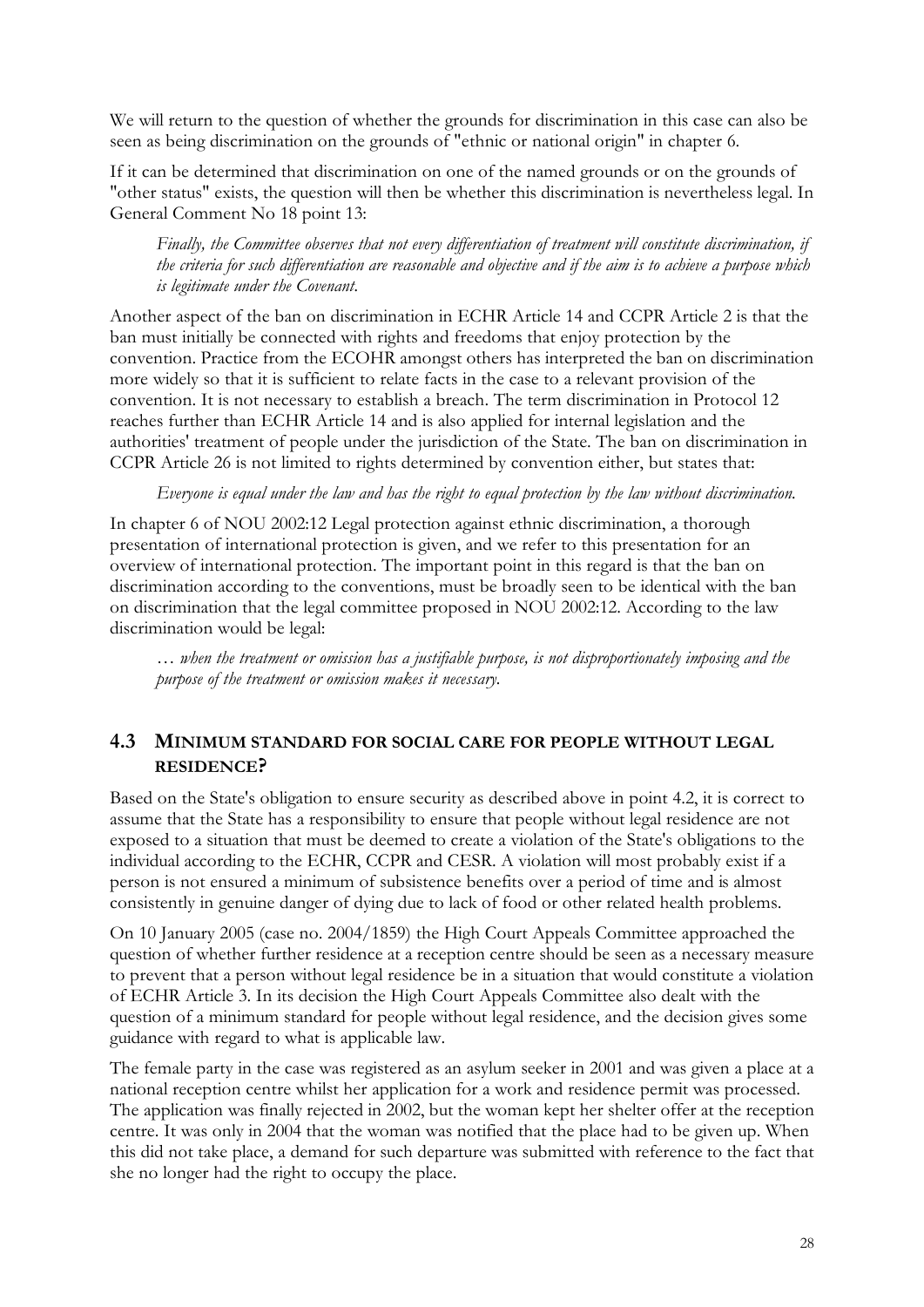The woman claimed that it was not clear that she did not have the right to stay in the place she had in the national reception centre (cf. the Eviction Act § 13-2 third paragraph letter e). The basis for this was *the situation* she would be put in if the forced eviction was carried out, - on the streets, without shelter, food, financial support or the right to work, and that this would entail a violation of ECHR Article 3. It was also pointed out that she would undeservedly end up in this situation, since she had no genuine possibility to cooperate on her return. She claimed that a return to her home country of Ethiopia would put her in danger of persecution or abuse.

The State, through the Government lawyer, maintained that the situation was self-induced. She could not invoke ECHR Article 3 in the same way as those who had an asylum application pending. The woman resided illegally in the country after she had failed to comply with the departure deadline. The intention of the demand for withdrawal was precisely to make sure that the woman left the country and found a place to live in her home country. The State claimed that instead she tried to force the State to give her free residence in Norway. In any case the State believed that a violation of ECHR Article 3 would first be relevant *after* the withdrawal, when it was clear which benefits the State would then offer her.

The court found that ECHR Article 3 was not a hindrance to the implementation of the eviction from the asylum reception centre because none of the criteria in Article 3 were deemed to be fulfilled.<sup>31</sup> Nor did the court believe that the defendant had proved that a return to her home country would result in a violation of the ECHR. The court made a statement in this regard:

"*It is therefore the defendant herself that has created and has control over the situation that is seen to be contrary to the ECHR. This must be totally central to the decision of whether the provision would be a violation in the case of eviction from the asylum reception centre."* 

Reference was made to Rt. 2003 page 375 which is briefly repeated in point 4.2.3 above, where the High Court placed decisive emphasis on the fact that she herself could end the incriminatory situation she had been put in by helping to clarify her identity. With respect to the issue of errors in case handling, the court did not find that this would be of significance for the decision and did not therefore consider the question.

The Court of Appeal came to the same conclusion but for a different reason.<sup>32</sup> With respect to the question of to what degree the enforced withdrawal in itself could entail a violation of the ECHR Article, the Court of Appeal stated the following:

*"Since residence at the asylum reception centre must be deemed to be a necessary measure to ensure that [The woman] would not be exposed to inhumane or degrading treatment, it is not clear if she did not have the right to occupy her property,* **which would prevent enforced withdrawal"** *(Our emphasis).*

The court also stated that the State had an obligation to ensure that people without legal residence did not end up in situations that were contrary to the convention, but that convention practice did not provide the basis for knowing which minimum requirements should be satisfied. It was established that supplementary benefit should be given to people without legal residence in acute emergency situations, and that this was sufficient for the State to meet its obligations in this area according to ECHR Article 3.

The High Court Appeals Committee endorsed the Court of Appeals application of the law. During the appeal the State had pointed out that the Court of Appeal had *mistakenly* discussed the question of the situation after the enforced repeal as relevant for the deportation, and that instead it would have been correct to raise this question at a later time if the situation developed into one contrary to the convention. The Appeals Committee was partly in agreement, but specified the following: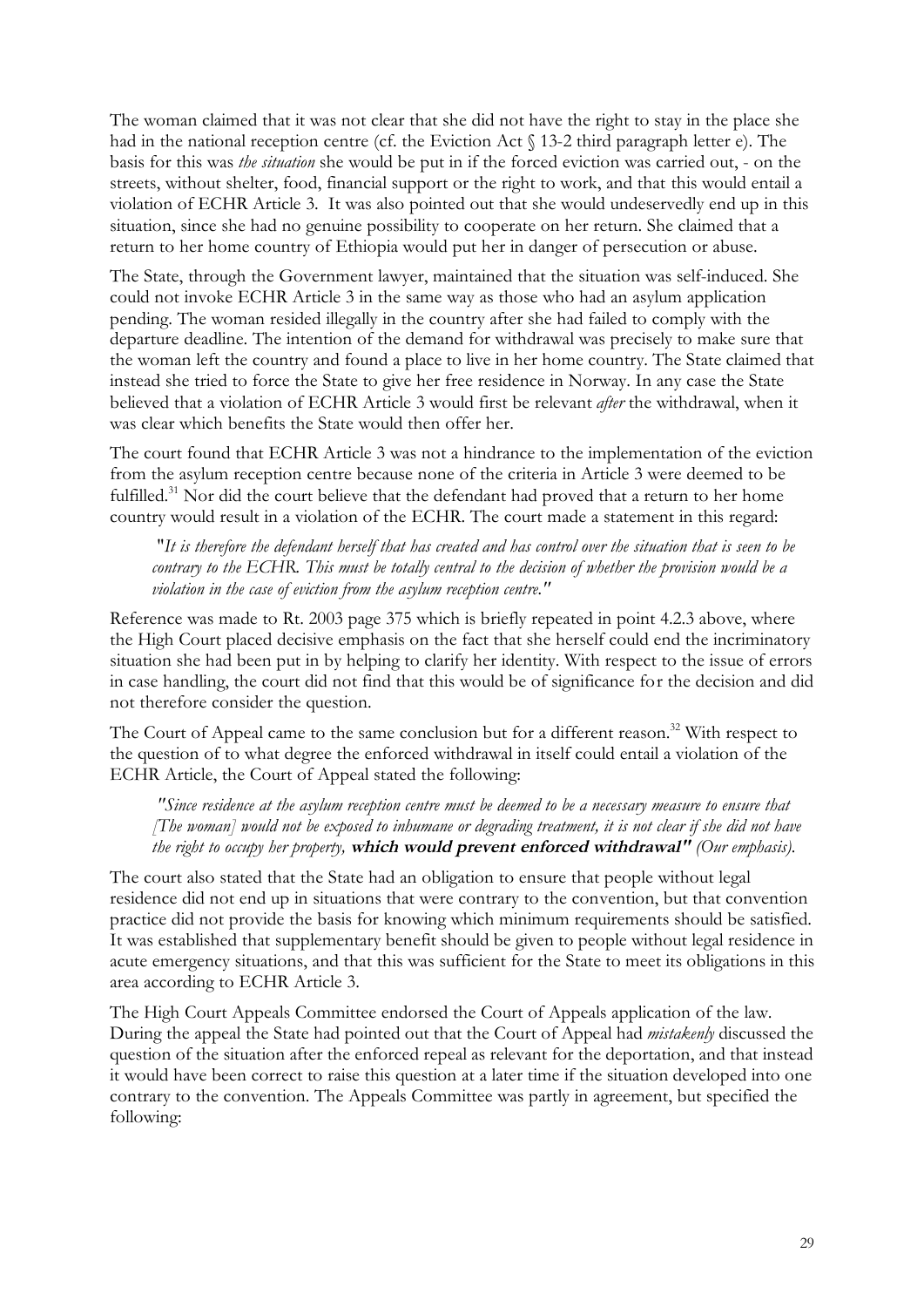<span id="page-34-0"></span>*"But since the conditions as far as one knows were so exceptionally special that it was already clear that every alternative for (X) would entail a violation of ECHR Article 3,* **eviction from the asylum reception centre would also be a violation.**"(Our emphasis)

The High Court Appeals Committee based its terms for its ruling on the fact that "the Norwegian authorities have a general responsibility to give help in an emergency situation, also for foreigners with illegal residence in Norway." Therefore the High Court endorsed the Court of Appeal's terms that the court "does not know the scope of the supplementary benefits that should be granted to individuals in acute emergency situations according to Norwegian guidelines, but finds that such help should also be granted to foreigners without legal residence in the country". In other words both the High Court and the Court of Appeal deemed that such rights exist regardless of the legality of the residence and cooperation on return.

#### **4.4 HEALTH SERVICES, ACUTE MEDICAL TREATMENT AND SOCIAL BENEFITS**

4.4.1 Right to health services and medical treatment

Patients without legal residence have the right to *acute* medical treatment. This is according to the Patient Rights Act § 2-1. Health service employees and specialist health service employees have an equivalent *obligation* to offer such acute medical help (cf the Health Service Employees Act § 7 and the Specialist Health Service Employees Act § 3-1).

People without legal residence also have the right to *emergency* health services according to the Municipal Health Services Act § 2-1 where it is stated that *"everyone*" has the right to emergency health services in the council where they live or are temporarily resident. According to the Municipal Health Services Act, emergency medical help entails more than acute medical treatment. The Act itself gives no guidance with regard to how the emergency criteria should be interpreted beyond the test itself, in practice a strict assessment of necessity is applied.

By acute medical help is meant situations where the patients requirements for care either:

- are of pressing necessity to restore or maintain vital bodily functions, and/or,
- are of pressing necessity to prevent/limit significant loss of function

The need for treatment is determined by a professional medical assessment of the patient. The obligation for health service employment/specialist health service employees to examine and if necessary treat patients in acute need, continues until the danger is over. The provision is subject to penalty sanctions and this means that health service employees can be prosecuted for failing to comply with this obligation. Furthermore, health service employees cannot be instructed by their employer or others to carry out actions that are deemed to be in breach of the requirement for safety or other legally-imposed obligations. The obligation to carry out emergency treatment reflects a principle understanding of the fact that an absolute responsibility exists to help people with acute medical conditions.

People without legal residence *do not have* the right to medical help that cannot be seen as acute (cf the regulations for the Patient Rights Act  $\S$  2-1). The Patient Rights Act Regulations  $\S$  1 establishes which people have the right to medical help according to chapter 2 of the Act:

*"the Patient Rights Act Regulations with the exception of § 2-1 first paragraph, only applies to people that either have their fixed abode or place of residence in the realm, are members of the National Insurance scheme with the right to benefits for medical help in accordance with a mutual agreement with another State (Convention patients)."*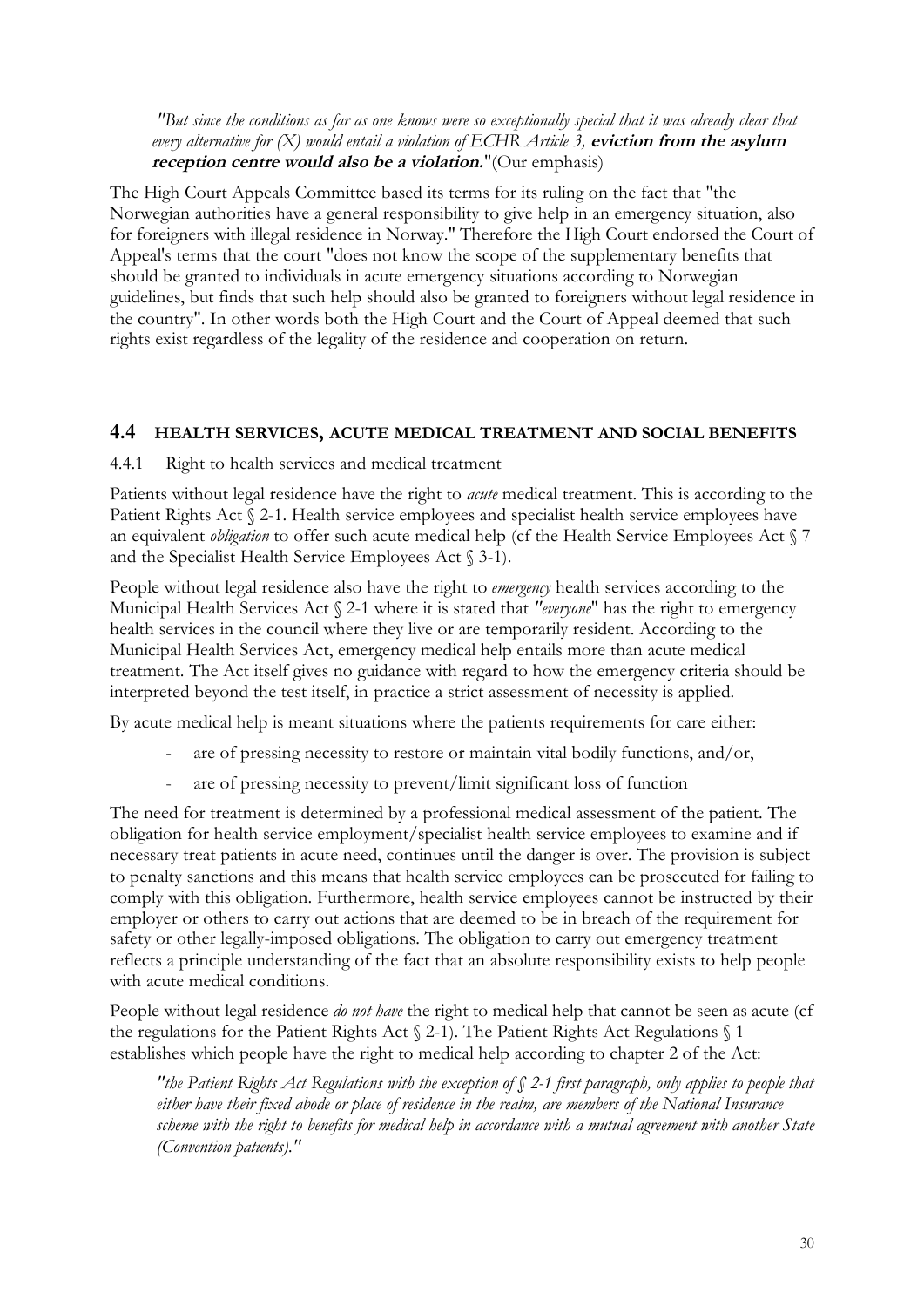<span id="page-35-0"></span>This limitation results in the fact that patients without legal residence will not have the right to further medical help or follow-up after the acute medical condition has been treated. In addition they can have problems with fulfilling the medicinal treatment that has been started because they lack the financial prerequisites to cover the costs of treatment.

Some medical conditions can develop into serious conditions over time if they are not treated or followed up. The boundary between acute and non-acute conditions and the question of whether a patient is in such a situation and has the right to medical help, is not always easy to determine. In some cases, socially-difficult life situations may have a negative effect on health. SMED will illustrate this with an example that was presented to us in connection with our collection of information:

SMED was contacted by a health institution that wanted to make us aware of a case which they believed illustrated the problem of the resulting limitations of access to health services for this group. The patient was from a Middle Eastern country and had received a final rejection to his applications for asylum two years before, and refused to cooperate on return out of fear for his life and health. For some time he had attempted to survive on a subsistence level by returning bottles for their deposits and selling flowers. He was rushed in to the specialist health services when he collapsed on the street. Examinations showed that the patient had significant health problems, including malnutrition, and that he had developed diabetes and needed insulin. The patient was discharged after several weeks as an inpatient, with no follow-up apart from a free prescription for three months' supply of insulin. Without the income that he had had previously, he was unable to ensure adequate nutrition and after a while he began to ration his insulin dose from two to one dose per day. Once again he was acutely ill, but not seriously enough for acute admission as before. Out of compassion a doctor wrote another free prescription for several months' supply of insulin.

This example illustrates that health cannot be safeguarded in a defensible manner without the patient also being financially secure in a way that makes him able to ensure his basic needs in the form of food and shelter.

4.4.2 Benefits and services according to the Social Services Act

 'Social Services Act' (SSA) December 1991 no. 81 ("Social Services Act") represents the lower safety net for people who lack the ability to take care of their own welfare. The Social Services Act regulates the right to benefits such as food, shelter and the right to have benefits paid for such as medicines. The Act's § 1-1 states the purpose of the professional judgement and the conditions that Social Services have the ability to demand are fulfilled during the application of the social-professional work:

*"The purpose of this Act is*

| a) | to promote financial and social security, to improve the living conditions of disadvantaged persons, |
|----|------------------------------------------------------------------------------------------------------|
|    | to contribute to greater equality of human worth and social status and to prevent social problems,   |

*b) to contribute to giving individual opportunities to live and reside independently and to achieve an active and meaningful existence in community with others".*

In Welfare Rights II by Syse and Kjønstad page 304 Alice Kjellevold writes:

*"Based on an analysis of the Act, its preparatory work and other relevant legal source material it can be determined that safety for the individual is the fundamental value of Social Services".*

Safety as discussed here is in addition to financial security; a social security, as well as protection of the individual's personal and physical integrity. Kjellevold elaborated on this as follows:

*"Those who apply to Social Services feel secure that he or she will not be exposed to injustice or unnecessary interference in personal situations. In preliminary work for the Social Services Act this dimension is*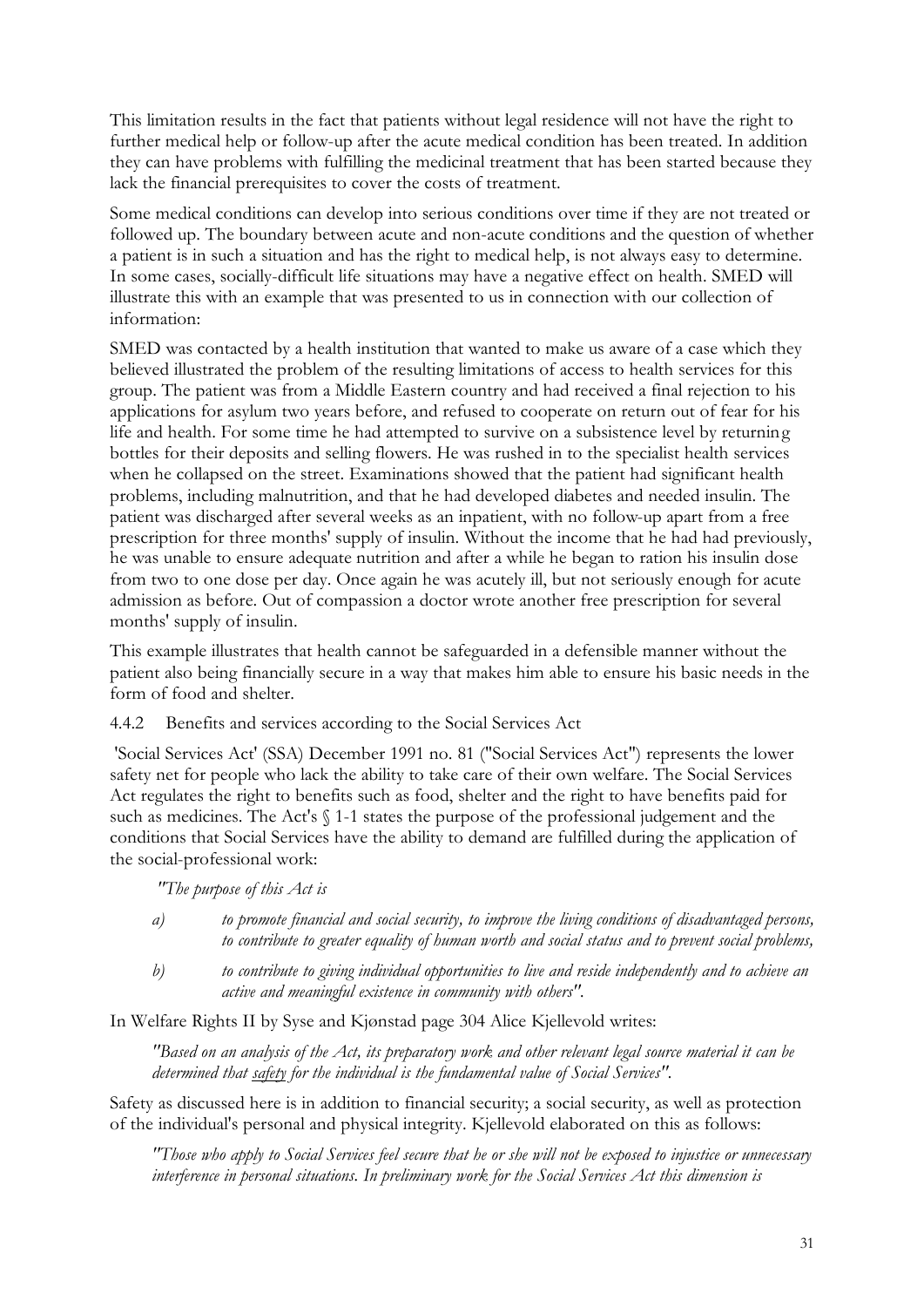### *examined and encompassed in the term 'safety' in the purpose provision.* **Such protection of personal integrity is an important constitutional value."** *(our emphasis)*

The purpose provision will, to a limited degree, have direct significance for benefits that are granted to the individual. In this case the legislation and the procedural provisions will be central. At the same time the purpose provision designated that which should be the highest professional goal in work undertaken by the first line services with regard to people in an emergency.

The Social Services Act gives the right to services for people that are resident in the realm (cf the Act's § 1-2). Initially, people will have the right to social benefits in the council where they reside at any given time (cf the Act's § 10-1). Under the provisions of the Social Services Act § 1-2 the rights accorded to people without legal residence are restricted -cf Regulations for the Social Services Act of 13 December 1992 ("Social Services Regulations"), in which, in § 1-1, which deals with people without legal residence, it states:

*People that do not have legal residence in the realm do not have the right to financial support according to the Social Services Act chapter 5.* 

*If the respective person cannot receive care then he or she has only the right to* **emergency care** *until such time as the respective person is obliged to leave the country according to the Immigration Act and Regulations. (our emphasis)*

The limitation to the people with the right to financial benefits according to chapter 5 of the Act was introduced in 1992. The background for the change was that the authorities found it unreasonable that individuals who have received a final rejection for residence from an administrative body should still have the right to financial support from another administrative body. People without legal residence will still have the right to financial benefits on other grounds for example common law principles on necessity etc. Refer to point 4.4 below. Other provisions and chapters of the Act do not exempt people without legal residence. At this point we would like to emphasise the right to temporary housing according to the Social Services Act § 4-5. Social Services have a *duty* to ensure provision for shelter for individuals who are unable organise it themselves. At the same time the Act's subsidiary character may be of significance for the assistance given, see the separate point below in point 4.5.

There are particular reasons to stress that there are no exemptions to the procedural requirements that are made of the Social Services' case treatment and access to appeals according to chapter 8. The provisions of the Public Administrative Act are directly applied to the case treatment using the special regulations according to the Social Services Act. According to the Act's § 8-4 the obligation to consult with the client is regulated as follows:

*"The service to be offered shall as far as possible be planned in cooperation with the client. Great importance shall be attached to the client's opinions."*

This provision illustrates the importance of the fact that the Social Services' calculation of service priorities is conditional on sufficient knowledge of the individual situation and that this knowledge is emphasised in the shaping of the services. In many cases special language help will be necessary for such dialogue for people from other ethnic backgrounds. This may also result in both qualitative and quantitative adjustment of the client situation for people who lack knowledge of their rights.

4.4.3 Social legislation's subsidiary character

Benefits according to the Social Services Act are the lowest safety net of the welfare state for people who are unable to find other solutions for their subsistence. People who have other alternatives for safeguarding their subsistence, are to make use of these *before* they are entitled to financial services according to the Act. This principle is directly stated in the text of the Act in § 5-1 where the Act is conditional upon the person being unable to support himself/herself. This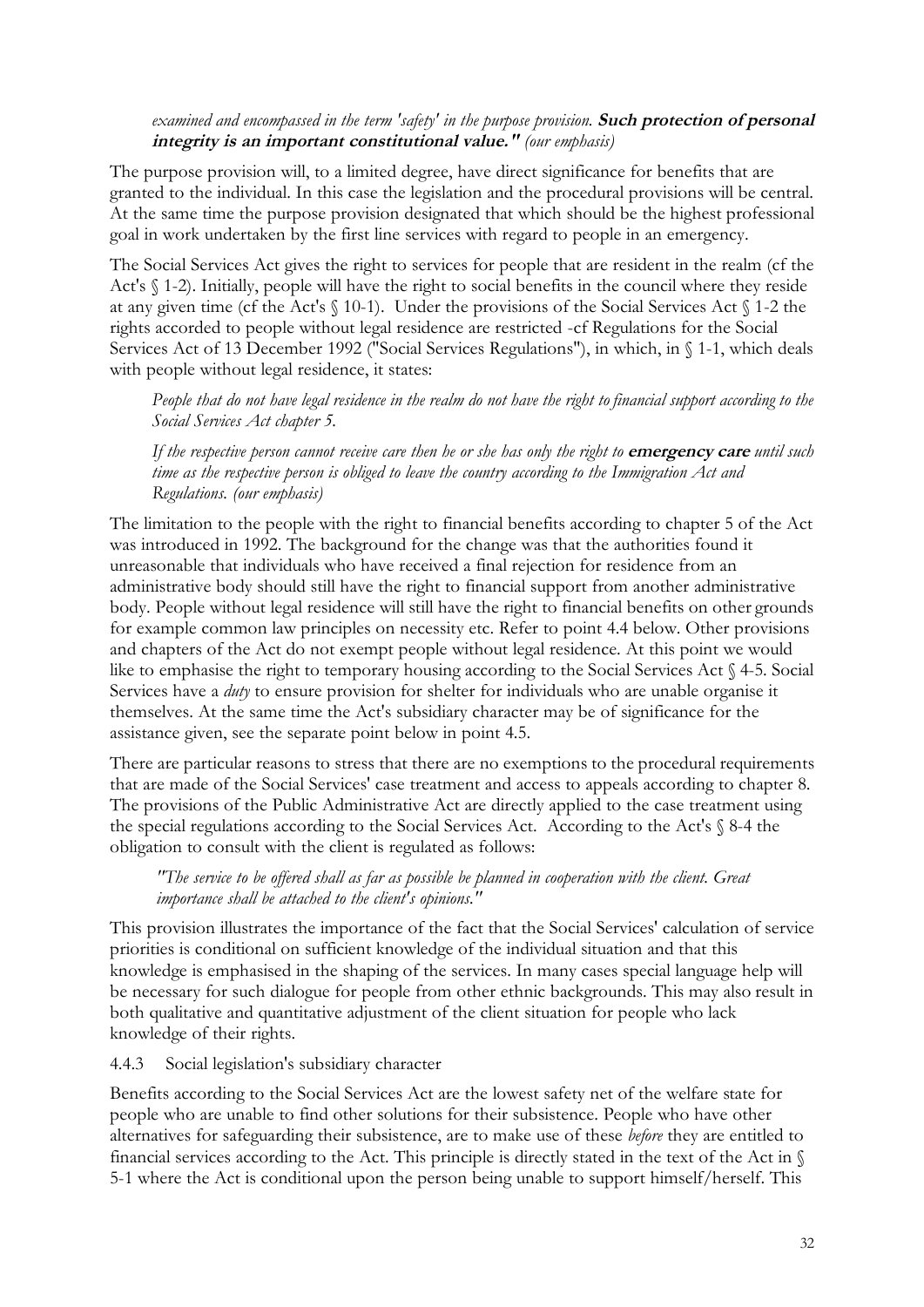principle is also reflected by the fact that in the case of other financial rights, for example social security entitlement or financial support by a spouse or parents, the use of any saved funds or realisation of capital items may be demanded before a right to financial assistance exists. In the Regulation to the Act § 1-2 an exception is made for benefits to asylum seekers that have been offered housing at a national reception centre.

Social Services may not reject the granting of assistance by referring to the fact that the applicant must make use of alternatives which may be deemed as clearly unreasonable to demand from the applicant. This is according to the common law principle on the abuse of authority. According to the Social Services Act § 8-7 the county administrator can reverse a rejection decision deemed to be manifestly unreasonable. The subsidiary character of supplementary benefit, and what must be deemed to be the restrictions on the authority of the Social Service's to reject the granting of assistance on these grounds, is also reflected in the Act's § 5-3 which regulates the use of conditions:

*"Conditions can be stipulated for the granting of financial support, see also § 5-4 third paragraph and § 5- 8. The conditions must be closely related to the decision, and must not unreasonably restrict the freedom of action or choice of the recipient of the support. Nor must the conditions be contrary to other provisions in the present Act or other Acts.*

*It can be stipulated that the recipient must be employed in suitable tasks in his or her municipality of residence for as long as the financial support is received."*

This provision is applied to benefits according to chapter 5 of the Act, whilst benefits according to unwritten law are therefore not directly covered. At the same time the provision's indication of what is deemed to entail restrictions on the competence of the administration's judgement on benefits according to the Act, created a relevant interpretation issue with regard to what is manifestly unreasonable in the case of benefits on the basis of common law principles. In rejections of emergency help the Social Services have based the rejection on the fact that people without legal residence have an offer of food and shelter at reception centres if they cooperate on return. An important question is whether such a condition is permissible, in general or in individual cases. We will return to this in more detail in chapter 5.

## **4.5 COMMON LAW PRINCIPLE OF NECESSITY – INTRODUCTION OF A NEW LEGAL INSTITUTION?**

#### 4.5.1 A precisely defined right?

A condition for people to exercise the rights that they are entitled to under the law, is that those who administer the law, make a correct implementation thereof. When an individual is unable to use his right this can be due to the fact that some users do not know their rights and therefore make no claim. But as important as ensuring that the people be granted their right is that the material rules that regulate such rights be clear, that the case treatment be adequate, that those who make the decisions be competent and that there be sufficient procedures to check the process<sup>33</sup>

As an introduction the use of terminology and the indication of which rights are concerned must be illustrated. The Ministry of Local Government and Regional Development, Directorate of Immigration, Ministry of Labour and Social Affairs as well as the Ministry of Health and Care Services, have repeatedly stated that help can be granted on the basis of common law. The term that has been used to describe this right, has not been clear: - *emergency help* according to "common law principles on the matter of necessity", "general principles of necessity", "an obligation to help people in need" and that "no-one shall starve or freeze to death in Norway"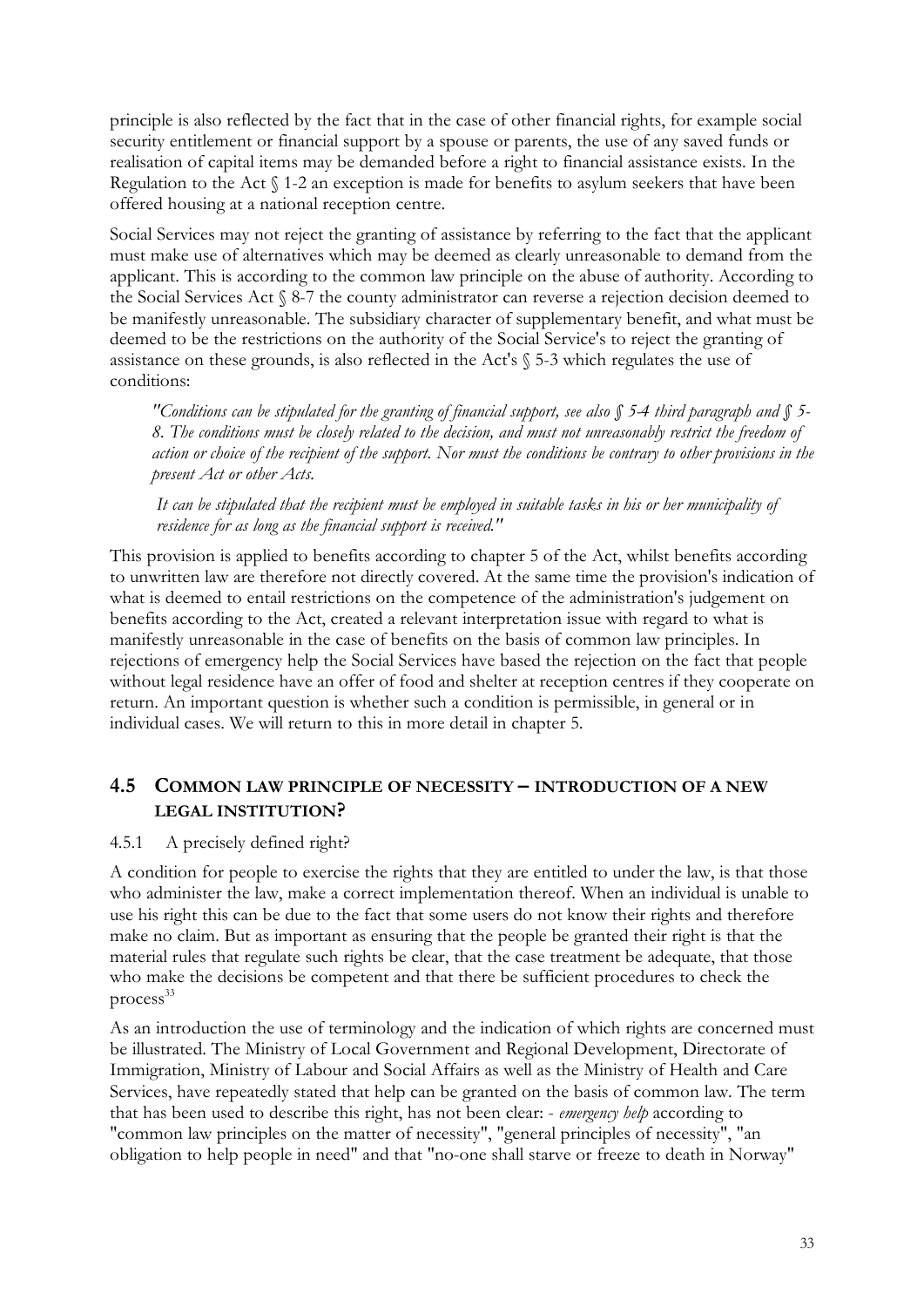With regard to the topic of this report, the question of which rights people have in respect of financial support when chapter 5 is not applied has created considerable confusion.

4.5.2 What is necessity or principles of necessity

The terms that have been used to describe the legal concept that forms the basis of a law are not insignificant and can give different results. A right that is based on an *obligation provision* (cf the obligation to help in an emergency)*,* can make it punishable to neglect to provide care, whilst *an act of necessity* only legitimises other treatment alternatives if a danger situation is sufficiently serious.

In order to understand what is included in the legal concept of necessity the expression "*necessity breaks all laws*" constitutes, pursuant to legal theory, the basic assumption.<sup>34</sup> Accordingly, people who find themselves in an emergency situation are given the right, under certain conditions, to act in a different and divergent manner than the norms for a normal situation would allow. One refers to a *criminal necessity* that makes it unpunishable to act in a manner that would otherwise be subject to prosecution - if the emergency situation is sufficiently dangerous. In some cases one can also find special rules that provide for a *civil necessity* that constitute rather a question of the degree to which action is legal or not. Andorsen refers to The old shipping Act of 20 July 1893 no. 1 that had a separate provision on joint shipping, i.e. rules governing how one should act when a joint danger threatened ships, freight or cargo, but which is now replaced by international provisions. Criminal necessity deals with the criminal responsibility for people, whilst civil necessity is a question of financial loss alone. In both cases it is a matter of a state of emergency.

SMED cannot in any way see that the manner in which a *civil necessity principle institution* is to be applied with regard to social benefits or health services, is clear. A civil necessity principle argument will normally entail that a person who is in sufficiently serious danger, will save him/herself at the expense of another person. In this case it will be the alternative actions of *the person* who is subject to danger that are extended as a result of the danger he is in. The authorities have stated that the obligation to help people without legal residence is a consequence of general principles of necessity. On this basis one may infer that the emergency measure that one would envisage in these cases would be to decide for the granting ofemergency to a group of people that one would otherwise not be obligated to protect, because these people find themselves in an acutely dangerous situation. One can mention that the alternative actions open to the person dealing with the case are extended as a result of the fact that the person looking for help is in acute danger. Through legal aid, SMED has seen that this has not been a simple matter to understand or apply. Social Services' employees have limited legal competence and have themselves been despairing over the fact that they have to administer such "delicate law".

## 4.5.3 Benefits and the scope of benefits

With regard to the question of *which benefits and the scope of such benefits,* such a right can give, the authorities have emphasised that Social Services have wide experience of treating applications for emergency help and will therefore be able to carry out an adequate professional judgement in these cases. There is little doubt that Social Services have the professional qualifications to assist people in need, but it must be made clear that this type of emergency help is different from the benefits that Social Services normally assist with. According to the Social Services Act, financial support shall ensure that everyone has sufficient funds for subsistence. People who initially have sufficient funds for their subsistence, but nevertheless end up in an unexpected and acute situation, may have a right to emergency help in addition. Circular 1-34/2001 describes the obligation to help as follows:

## *5.1.4.4.1 Acute help and the principle of necessity*

*If the situation is acute, and at the same time there is reason to assume that within a short period of time the*  applicant will receive funds to take care of himself, the support can be kept to a minimum. This entails that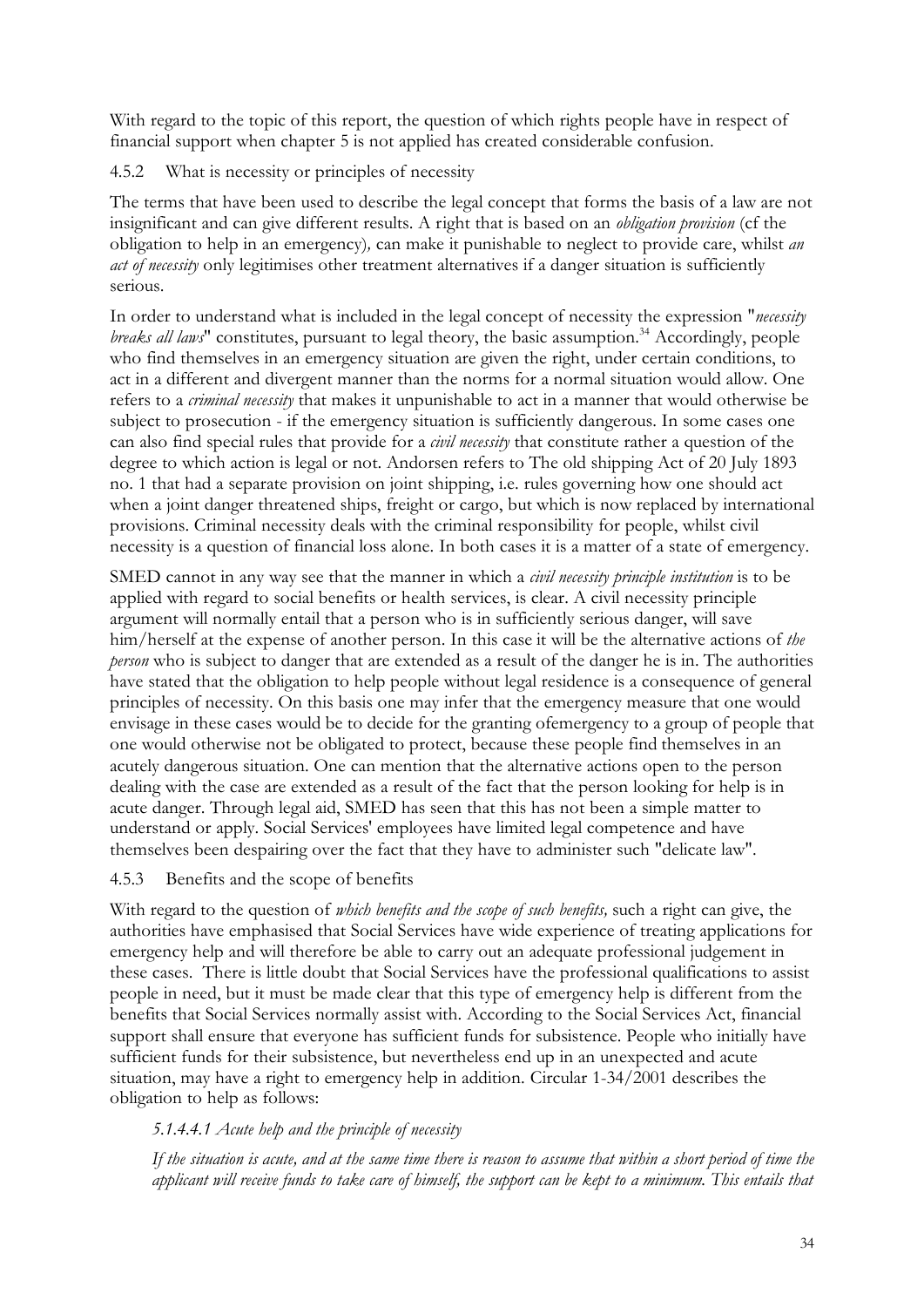*support is given for necessities such as food and essential items for personal use, and for bills that must be paid to prevent the shutting off of necessary services such as electricity and so on.* 

*An application for acute help must be assessed quickly, often on the same day that it is received. This entails that Social Services cannot investigate the case as thoroughly as in the case of ordinary applications. For example, if the application is received right before the weekend, and the applicant claims to be completely without funds for food, or has no place to sleep, then the application must be assessed on this basis. Applications that are received in connection with acute situations cannot be rejected, or refused treatment based on the fact that the applicant can, for example, take advantage of charity help or similar.*

**General principles of necessity** *(our emphasis) also suggest that a person can have the right to help to cover costs in special, acute situations regardless of whether the person in question has the right to help according to § 5-1. Very limited help is referred to here, for example as a result of the fact that the person is away from home and cannot make use of the possibilities he would otherwise have. This right applies to everyone, regardless of their place of abode and financial situation such as income and savings.*

The group referred to here is basically well safeguarded by other means, but should additionally be safeguarded if unexpected and acute situations occur.

As mentioned above, the Regulations for the Social Security Act § 1-1 exempts people without legal residence from chapter 5 of the law. The regulations must be understood to mean that individuals who have failed to comply with the departure deadline, after having received a final rejection to their application for asylum, do not have the right to emergency care either. Social Services have no experience with assessing emergency help for people that completely lack other alternatives. The assessments must be different in both qualitative and quantitative terms from other emergency help in order to be adequate. No guidelines have yet been provided that state in which manner individuals in *this kind of* a situation shall be safeguarded.

#### 4.5.4 A need for clarification?

SMED's experiences in connection with the Social Services' and county administrator's application of the law in these cases, led to the fact that on 1 December 2004 SMED sent a request to the Ministry of Labour and Social Affairs and asked for guidelines for the application of so-called "common law principles of necessity".

The Ministry replied to SMED's request in a letter dated 9 December 2004 and expressed the following points about the need for definitions in the form of guidelines:

*"The Ministry fully understands the request for more clear guidelines in this area. At the same time it is*  **impossible to provide guidelines** *to those who have the responsibility for providing acute help in an emergency situation, as the responsibility to help other people in need* **lies with all of us***. This also makes it difficult to provide guidelines for what kind of help* **the town councils** *shall provide when faced with such cases."* (our emphasis).

In parallel with our request to the ministry SMED brought a final rejection in response to an application for emergency help before the Parliamentary Ombudsman for Public Administration. The Parliamentary Ombudsman for Public Administration did not consider the individual case, but found reason to contact the ministry on 6 January 2005.<sup>35</sup> The Parliamentary Ombudsman for Public Administration pointed out that there were legal uncertainties connected with the application of the law with regard to the common law principles of necessity and that the ministry would have to assess the provision of guidelines to clarify various aspects connected to the protection of people in an emergency situation. The Parliamentary Ombudsman for Public Administration emphasised that the assistance in question could be "food, shelter and care in an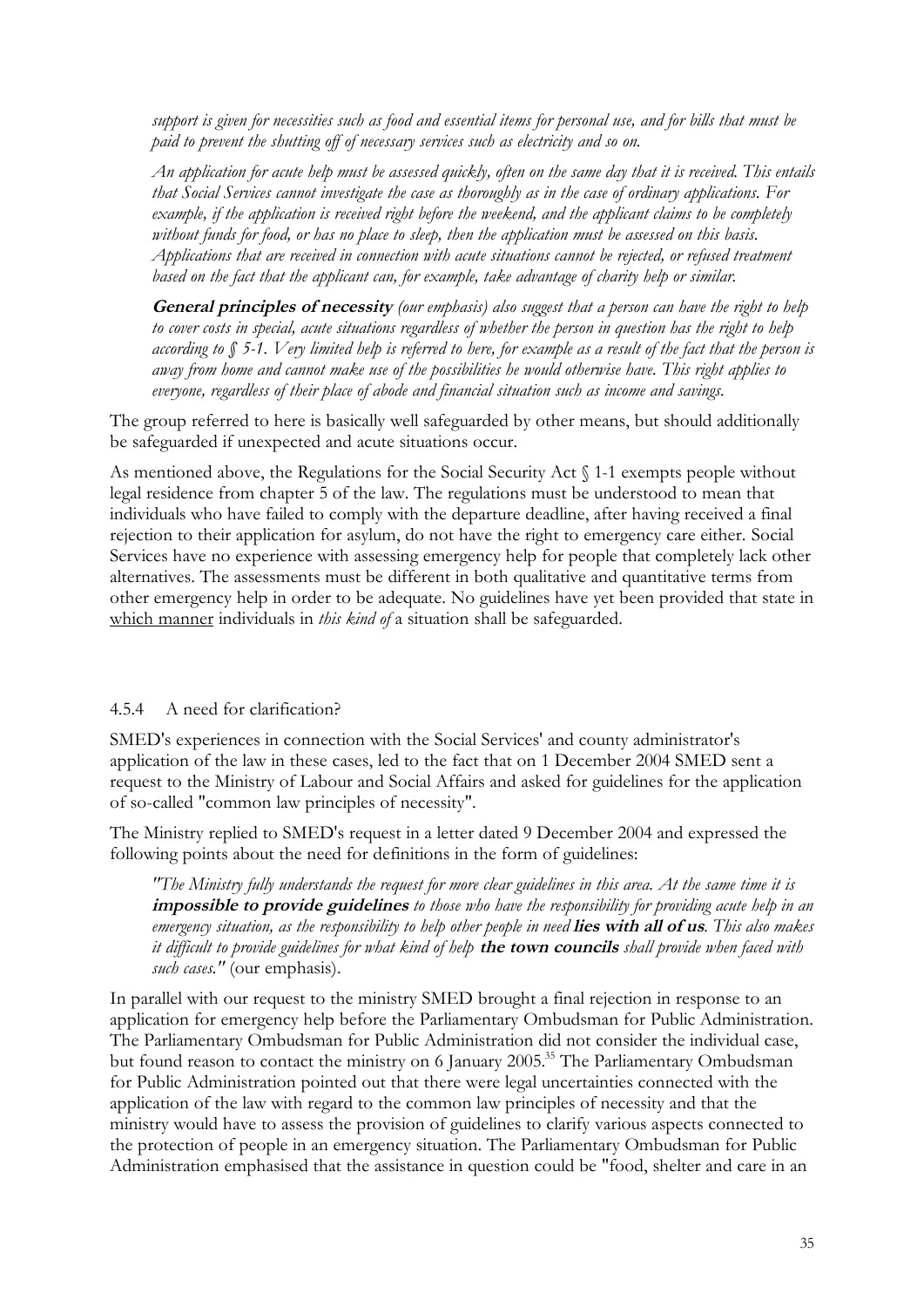emergency situation". The Parliamentary Ombudsman for Public Administration requested the following:

- The substance of "unwritten principles of necessity"
- Is one in need if man does not cooperate on voluntary return?
- How long does one have the right to such help?
- Can an appeal be made against a rejection for such emergency help and if so, to which appeal body?
- How should such emergency help be funded?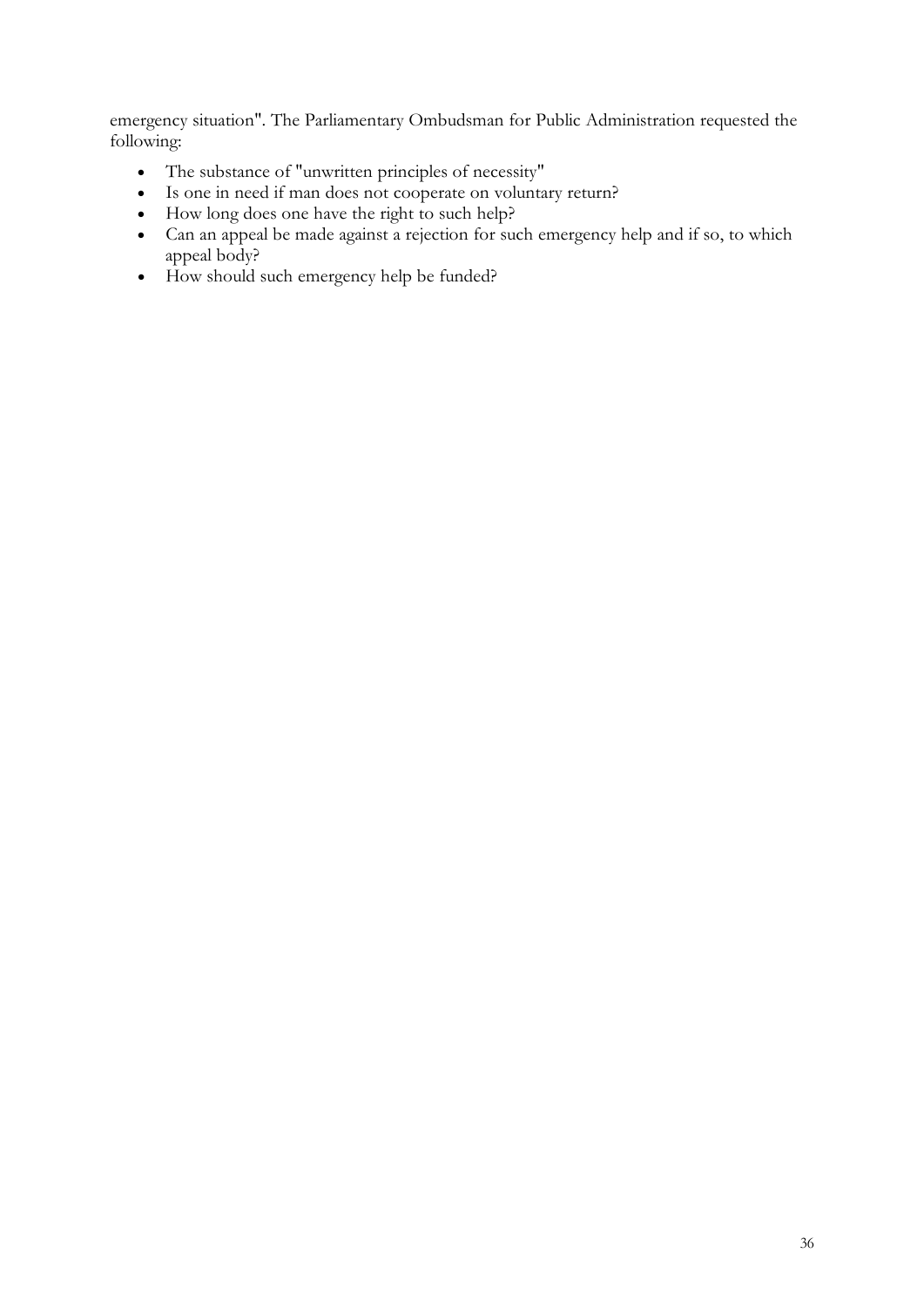# **5 ANALYSIS OF ADMINISTRATIVE PRACTICE**

# **5.1 INTRODUCTION**

Persons without legal residence had, as mentioned in chapter 3 above, three alternative legal means of ensuring food, shelter and health services – through work, through the offer of housing and subsistence benefits in a reception centre or through the benefits granted by the council for Social Services.

The previously-available option of self support through temporary work permits, as referred to in point 3.6 above, is no longer a real alternative. The immigration authorities' change of practice with regard to granting temporary work permits means that such permits are no longer granted to persons who cannot be forcibly returned. SMED would also like to point out that in connection with the processing of Document 8:26 2004-2005 on measures for improved treatment of nonreturnable asylum seekers with a final rejection and other non-returnable foreigners, the majority of the committee used the following basis on page 2:

*"The majority also refer to the fact that the regulations already allow for persons with a final rejection to be granted temporary work permits until the decision on departure is effected. The effort for achieving agreements for the reception of returnees with the individual country's authorities has intensified in recent years."<sup>36</sup>*

At this point SMED wishes to point out that the tightening by immigrations authorities of administrative practice with regard to granting this type of work permit is recorded in writing in Circular NDI 2003-021 ASA. The Immigration Act § 17 (6) in accordance with Immigrations Regulations  $\S$  61 (3) is not being practised in a manner that the majority of the committee expected to be possible. SMED mentions this by way of introduction because it illustrates that there are only two real alternatives for this group: the offer of housing and subsistence benefits at a reception centre or assistance from the local Social Services. SMED does not know to what extent the immigrations authorities grant temporary work permits beyond what is assumed under the aforementioned Circular, but naturally we cannot rule out that this takes place.

The main topic for chapter 5 is an analysis of administrative practice. In order to give a complete picture of how the State safeguards its obligations towards persons without legal residence, it is necessary to firstly investigate how the scheme of accommodation in reception centres and the granting of subsistence benefits through the reception apparatus is being practised, and thereafter how the local Social Services give assistance to this group. The starting point is the fact that supplementary benefit is subsidiary in relation to employment income and other benefits, for example social benefits. The principle is described in point 4.3.3 above.

Supplementary benefit is also subsidiary with regard to persons who live in national reception centres, pursuant to the Social Services Regulations § 1-2. To the extent that the State transfers an offer of a place at a reception centre after the applicant has received a final rejection to their application for asylum, this offer is primary in relation to secondary subsistence benefits according to the Social Services Act. As previously mentioned, the State safeguards the subsistence of persons whose application for asylum have been finally rejected through an offer at a reception centre as referred to in point 3.2, even if this no longer happens to the same extent as prior to the implementation of the restrictive measures.

In point 5.2 below SMED will give account of administrative practice connected to the offer of housing and benefits at a reception centre, and the restrictive measures that were implemented and partly carried out. Since the offer of housing in a reception centre and supplementary benefits in a reception centre are an *administrative scheme*, the changes in practice with regard to who is given a place in a reception centre after receiving a final rejection to an application for asylum, as well as subsistence benefits for residents of a reception centre, take place according to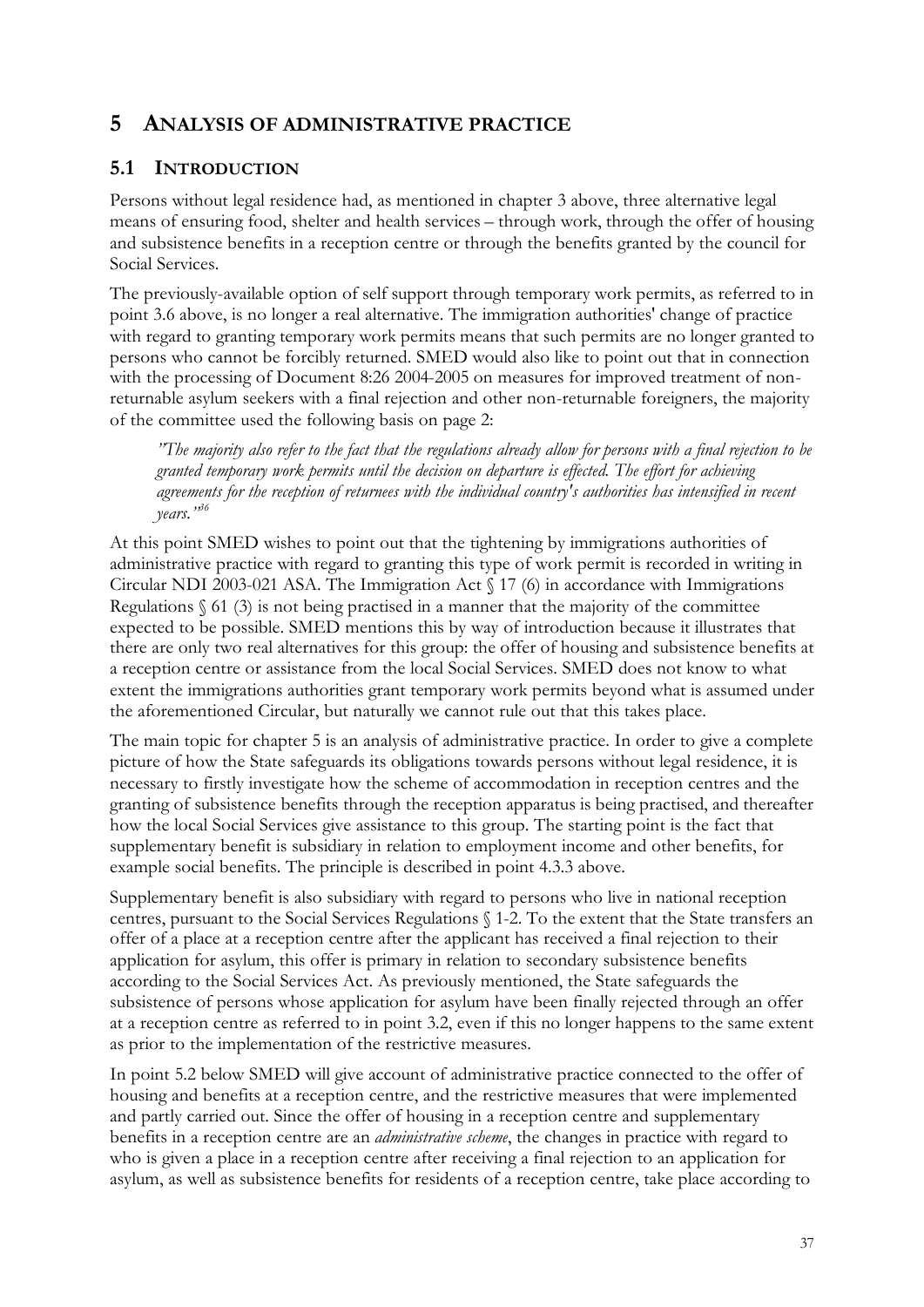*instructions* from the Ministry to the NDI and the national reception centre. Since persons with a final rejection to their application for asylum have very limited rights according to the Social Services Act (see points 4.4 and 4.5 above), and since the councils' and the county administrators' administrative practice has been very restrictive as referred to in point 5.3 below, it will be *extremely important for the individual to retain his/her offer of accommodation in the reception centre*.

Even if the offer of accommodation at a reception centre should, as a rule, only be given to persons whose application is being processed or who are waiting to be housed by a council, and should only be used for persons without legal residence as an exceptional measure, it is clear that until recently persons without legal residence were often safeguarded by the fact that they kept their place at the reception centre and their benefits. If this offer is then withdrawn, or the practice with regard to financial benefits is tightened, the State's legal obligation to safeguard persons without legal residence with regard to food, shelter and health services becomes more relevant. In point 5.3 we analyse administrative practice we have become familiar with through our legal aid and other sources.

# **5.2 OFFER OF HOUSING AND SUBSISTENCE BENEFITS IN A RECEPTION CENTRE**

### 5.2.1 Overview

Many of the individuals whom SMED assisted in the first phase of the project had a place at a reception centre, and received subsistence benefits. Several of these had been living in Norway for many years, and several of these individuals were those that the NDI had registered with regard to the report on long-term residence in reception centres. When highlighting the practice connected to the offer of housing and benefits at the reception centre, it is natural to divide our presentation into different phases: 1) the situation before the restrictive measures, 2) the situation until the government decided that the withdrawal of the offer of accommodation at reception centres should be treated as an individual decision and 3) the practice up until today. The goal of such division is to illustrate the development of administrative practice.

Before we analyse this practice we will give an account of the procedure that led to - and the assessments that were made with regard thereto - the fact that the offer of housing was deemed as an individual decision - see point 5.2.2 and the procedure connected to the offer of a place at a reception centre for persons who cooperate on return through IOM - see point 5.2.3.

5.2.2 Withdrawal of the offer of housing in reception centres – an individual decision?

The procedure that led to the fact that cases regarding the withdrawal of the offer of housing at reception centres became to be considered as individual decisions according to the Administrative Act pursuant to instructions from the Ministry of Local Government and Regional Development to the Directorate of Immigration dated 19 October 2004, started with the fact that in the spring of 2004 the State declared that a woman had to forcibly have her place at a reception centre taken away pursuant to the Eviction Act 13-2 third paragraph litra e). The woman had been living in the reception centre since she received a rejection in 2002.

The woman's counsel claimed that casework errors had been made in connection with the withdrawal decision, and that these errors led to the fact that there was no basis for granting the motion for eviction. In this regard the counsel for the defence referred to the Ministry of Local Government and Regional Development's instructions dated 19 October 2004 as referred to in above. The question of whether a decision regarding the withdrawal of the housing offer in a reception centre is an individual decision, was assessed by the Ministry of Justice and the Police dated 23 September 2004.<sup>37</sup> In this connection the Ministry took as its basis that the granting of a housing offer was an individual decision that initially builds on the fact that the offer would stand as long as the person's asylum application was being processed or that the person was waiting to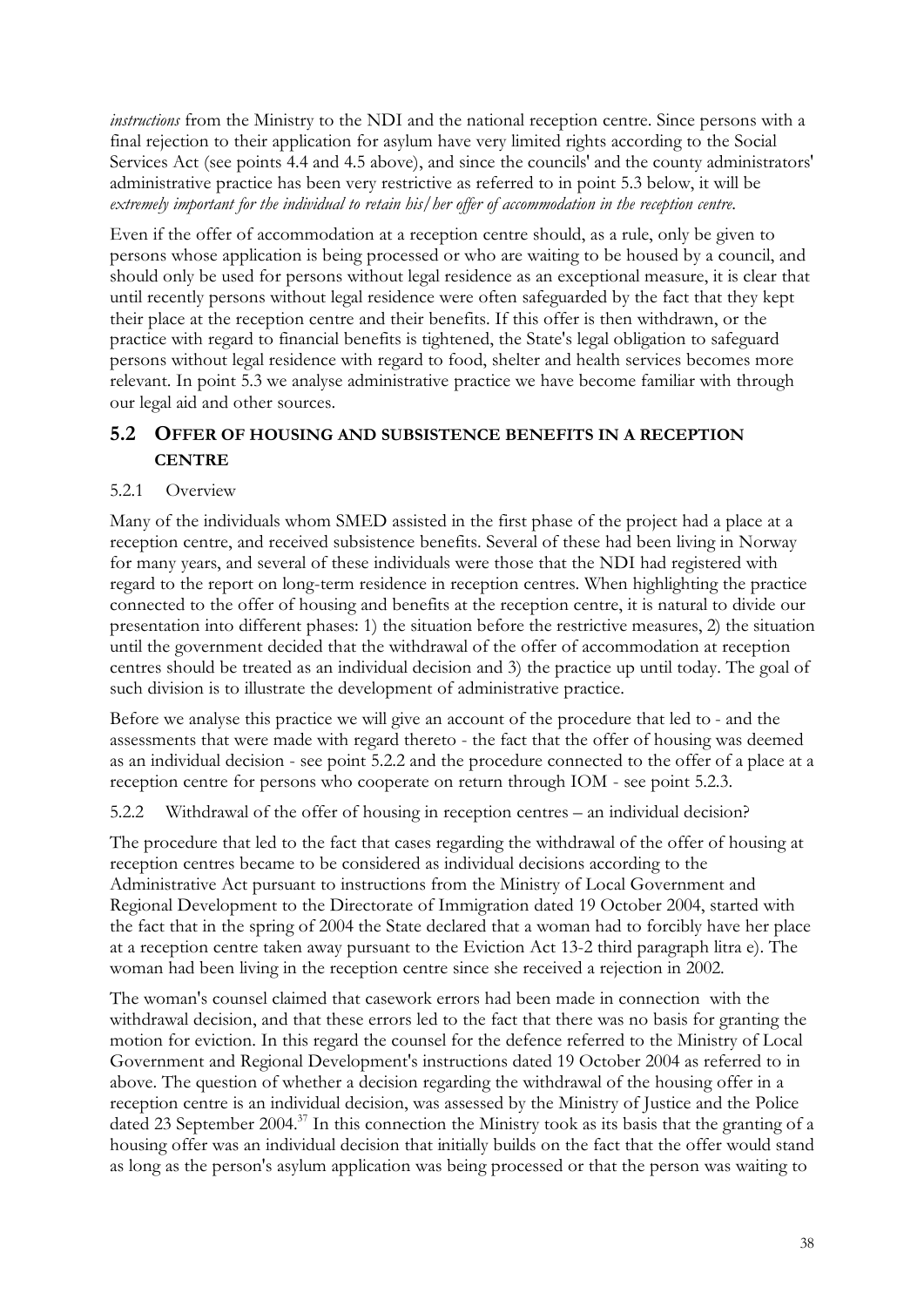be settled in the council. With regard to a decision on the "withdrawal of the offer of housing", the ministry equated this with the fact that the authorities established that there was condition for discontinuance. This ascertainment could not be equated with an individual decision, and the fact that some individuals received the offer of continued residence did not change this. The ministry believed, however, that an offer of continued residence should be deemed to be an individual decision.

Even though the Ministry of Justice and the Police also believed that the withdrawal of the offer of housing in a reception centre was not an individual decision in terms of the Administrative Act § 2, the Ministry of Local Government and Regional Development decided that cases regarding the withdrawal of the housing offer should be treated as individual decisions. In this regard SMED wishes to draw particular attention to two conditions that suggest this is the most correct procedure:

One may question whether it is as clear as the Ministry of Justice and the Police assume that a person accepts a withdrawal of the offer upon receiving a final rejection to his application for asylum. The Ministry of Justice and the Police do not view it as a problem that there are many individuals who kept their places at reception centres and received financial benefits for many years following rejection; in one case for 8 years. These are also people who have established themselves in the local area, and who for instance exercise their parental rights at the reception centre. In many of these cases – that particularly affect those who are long-term residents in a reception centre – there are grounds to question whether the authorities have carried out their obligations in a manner that can be seen as equivalent to a dispositive statement (cf point 4 of the Ministry's assessment).

The withdrawal of accommodation touches not only upon the question of the withdrawal of shelter, but also on the withdrawal of subsistence benefits. The Ministry of Justice and the Police have not found a problem with the fact that some people have received financial benefits – money for food - and subsistence provisions in parallel with accommodation at a reception centre. One may question whether a situation regarding access to subsistence benefits whereby a person does not cooperate on return is so grave g, that a complete assessment of the applicant's situation suggests that the withdrawal of housing in a reception centre must be deemed as an individual decision. SMED confines itself to referring to our assessment of administrative practice in point 5.3 below.

To summarise; a withdrawal of a housing offer was to become an individual decision from October 2004 onwards. We believe that this has significantly strengthened legal protection for the most vulnerable individuals with a final rejection to their application for asylum.

5.2.3 The offer of a place at a reception centre in the case of cooperation on return through IOM

One of the goals of the government's policy was to contribute to the fact that more persons whose application for asylum were finally rejected, would return voluntarily. This was done in several ways, but with regard to the offer of housing and subsistence benefits in a reception centre, it was made clear early on that persons who cooperated with IOM on return through the VARP programme were exempted from the housing offer withdrawal scheme.<sup>38</sup> SMED has no objections to this scheme, and believes that it helped to assure a humane return of former asylum seekers.

The scheme, however, is more complicated in practice than it may appear. Even in the Directorate of Immigration's letter dated 16 December 2003 the Directorate maintains that persons who "apply to travel home voluntarily through IOM and who help obtain travel documents" are exempted. During the cabinet minister's briefing to the parliamentary session of 5 May 2004 the minister maintains that "As long as cooperation is active and credible, financial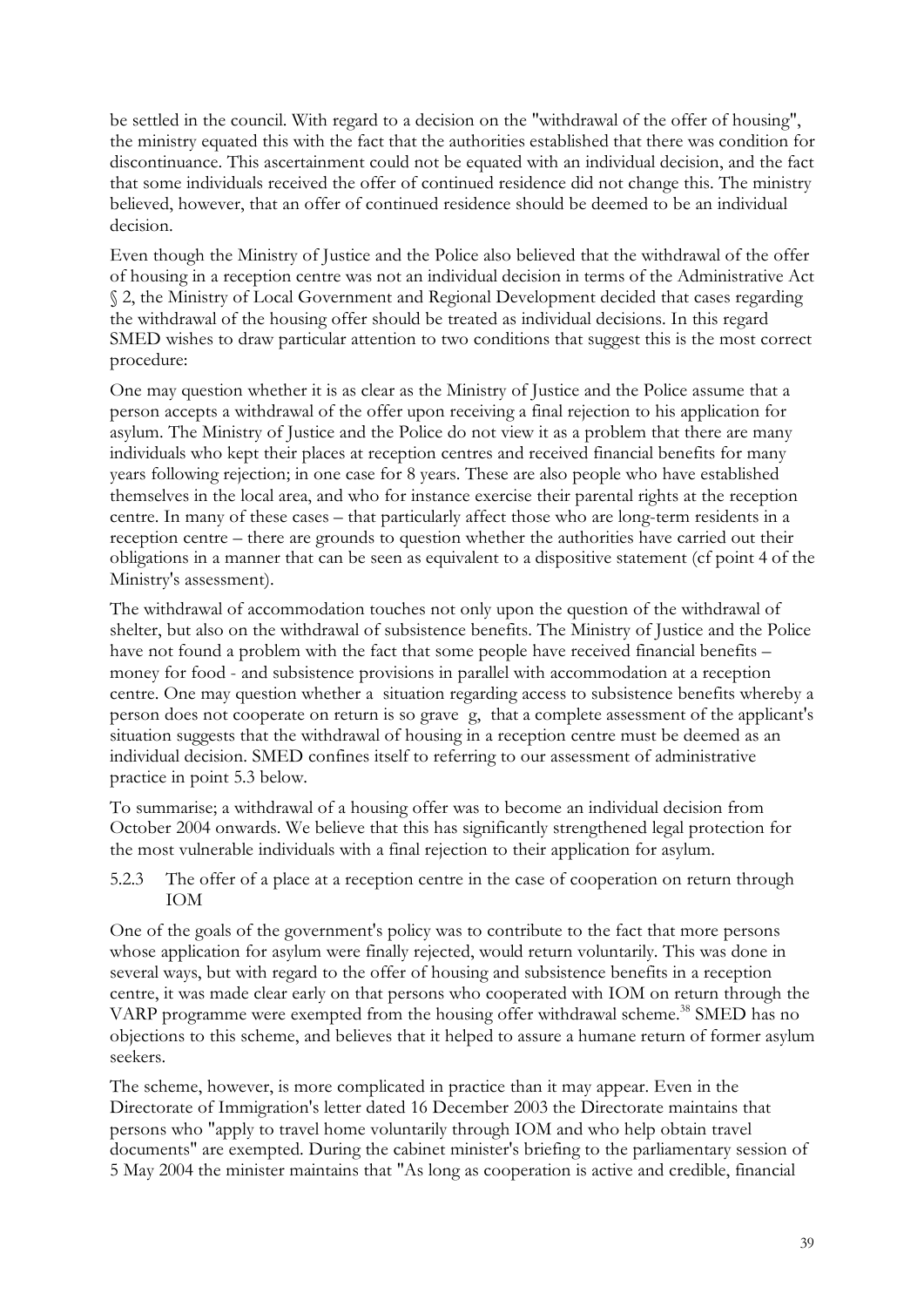support will be given for subsistence according to the Cash regulations".<sup>39</sup> In the case of the information that was given to the individual residents in connection with notification of the withdrawal of the offer of housing in the reception centre, and the right to keep their place in the case of cooperation with IOM, the NDI writes:

*"The starting of a credible and specific cooperating regarding your real identity and your acquisition of travel documents, will give rise to an assessment of an extended permit for residence at the reception centre.. We ask you to contact IOM or with the police for the participation in the voluntary return programme"*

SMED endorses the authorities' view on the fact that it is necessary to ensure that persons who apply for voluntary return through IOM actually intend to cooperate so that the procedure can be carried out. However it is important when assessing the credibility of the applicant's real motives to assume that many of these individuals lack knowledge of the system and of the language in order to safeguard their interests in the process, and particularly the ability to understand the significance of being able to document his efforts to cooperate on return.

*Abdi, case no. 04/163*, came to the country in 1995 and received a final rejection to his application for asylum in 1996. He had been resident in a reception centre since his arrival, and an attempt was made to deport him in 2001. Abdi is in a difficult situation; he does not have a work permit, no offer of education or other activities. In 2004 Abdi received notification of the withdrawal of the shelter offer in the reception centre. Abdi applied for assistance for return through IOM, but received a letter from IOM in which he was informed that he could not get any assistance. Reference was made to the fact that:

### *"IOM has received your application, but will not be able to assist you in returning to your country of origin. For further information on your travel arrangements please contact Foreign Department of … Police: …"*

The letter was sent to the reception centre where Abdi was living. At the reception centre Abdi was told by an employee that he could now just wait until he was contacted again by the police. He did so, but as nothing happened he contacted SMED. SMED then contacted the police and were told that the police expected Abdi to contact his relatives in his home country and obtain the necessary information. This was not recorded anywhere, nor was this information sent to Abdi in writing at the reception centre. On this basis SMED assisted Abdi by sending a letter to the relatives, and asked the police in a letter of 15 November 2004 to be kept informed of the case development. SMED has still not heard from the police, or received any documentation on the reasons preventing Abdi from participating in the VARP programme.

This case illustrates two significant problems with regard to the condition of cooperation regard return, which also affect the offer of a continued place at a reception centre:

- SMED questions whether the processing of a case, is sufficiently organised to document at all stages including the reception centre, IOM, the police's immigration department, the matter of cooperation on voluntary return. IOM has no information on the reason why the police would stop a case on voluntary return. In the above case, it proved to be very difficult to obtain both information and documentation of any significance that would allow the keeping of a place at a reception centre and the possibility to apply for a residence permit because the person had to be actually proven non.returnable - and stateless.
- Individuals have no documentation that can show their motivation with regard to cooperation on return other than the application form for participation in the VARP programme. However it is clear that if an unsuccessful attempt has previously been made to deport a person, it can be presumed that the person will not bind himself on cooperation. Furthermore the fact is that there is a need for initiative in addition to a simple registration act, but what it may entail is not necessarily explained to the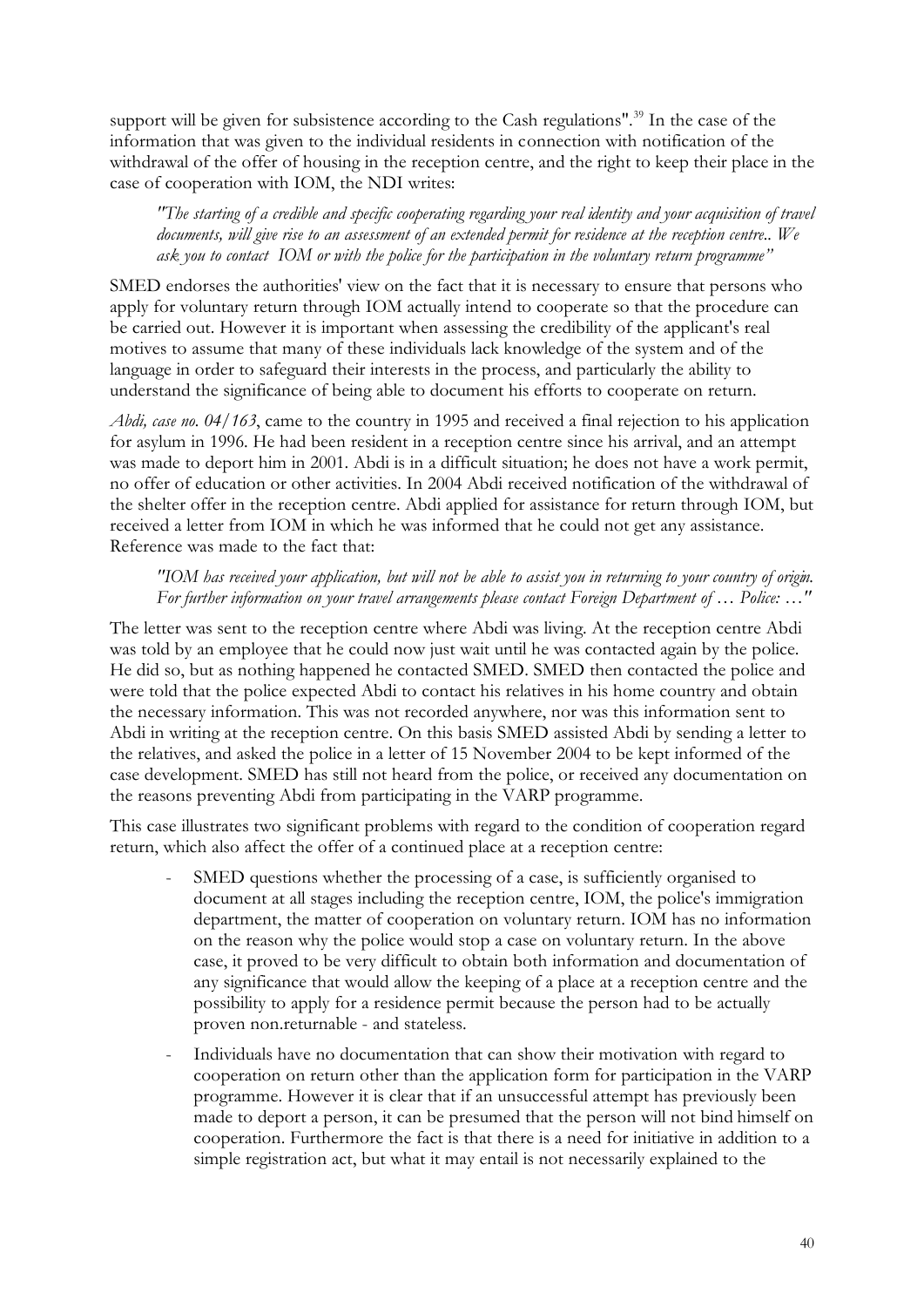applicant. The staff at the reception centres generally have little expertise concerning the voluntary return scheme, as illustrated in Abdi's case.

To summarise, SMED has received some enquiries that illustrate that it is no simple matter to connect the terms of a specific and credible cooperation on true identity through IOM, to the question on the right to keep a place and benefits in a reception centre. This is not because the scheme in itself is unreasonable, but primarily because it raises particular individual questions connected with the documentation of the case development at all stages of the procedure.

#### 5.2.4 Administrative practice

The foundation for administrative practice lies in the two national regulations; the Regulations for the operation of national reception centres (hereinafter called the "Operational regulations") and the Regulations for financial help to persons in national reception centres (hereinafter called the "Cash regulations"). The Operational regulations and the Cash regulations create the framework for the authorities' policy on national reception centres; including the organisation of the reception centre apparatus, division of responsibilities and offers of housing and financial benefits to persons in the reception centres. Both the Operational regulations and the Cash regulations may be changed by the administration.

The use of the Operational regulations and the Cash regulations was amended from 1 January 2004. As regards the Operational regulations, point 2 second paragraph states:

*"The Directorate of Immigration can provide guidelines for a reduced offer to persons with applications deemed unfounded and persons with rejections to applications for asylum."*

Point 2.1, second paragraph states that:

*"The offer of a place is valid from the date that an application for asylum is made until the date for settlement within the council area or the deadline for departure set by the immigration authorities. In special cases, the Directorate of Immigration may decide that the offer shall be given for a longer period of time."*

The Cash regulations that regulate financial help to persons in national reception centres also mention the situation for persons who have received a final rejection to their application for asylum, and persons who are not resident in a reception centre. Point 2.2 Absence and relocating states that:

*"Payment of benefits in accordance with these regulations is conditional upon the recipient being resident at the reception centre."*

Furthermore in point 2.3 Following rejection of the application:

*"Residents who have received a final rejection to their application for asylum, or who have not been granted postponement after appealing the Directorate of Immigration's decision, lose their benefits with effect from the departure deadline. In special cases the Directorate for Immigration can decide that benefits shall be withdrawn at a later date."* 

It is worth noting that point 9 of the Cash regulations explicitly states that decisions according to point 2.3 cannot be appealed. The topic for assessment is therefore whether the Directorate of Immigration has found that there are "special cases" that suggest that benefits must be transferred after a departure deadline has been set, in terms of a place at the reception centre as well as financial benefits.

Up until the beginning of 2004 many individuals without legal residence were living in reception centres and receiving financial benefits. It is true that restrictions were made on the transfer of financial benefits to this group by the withdrawal of pocket money, but these individuals received subsistence benefits and kept their places.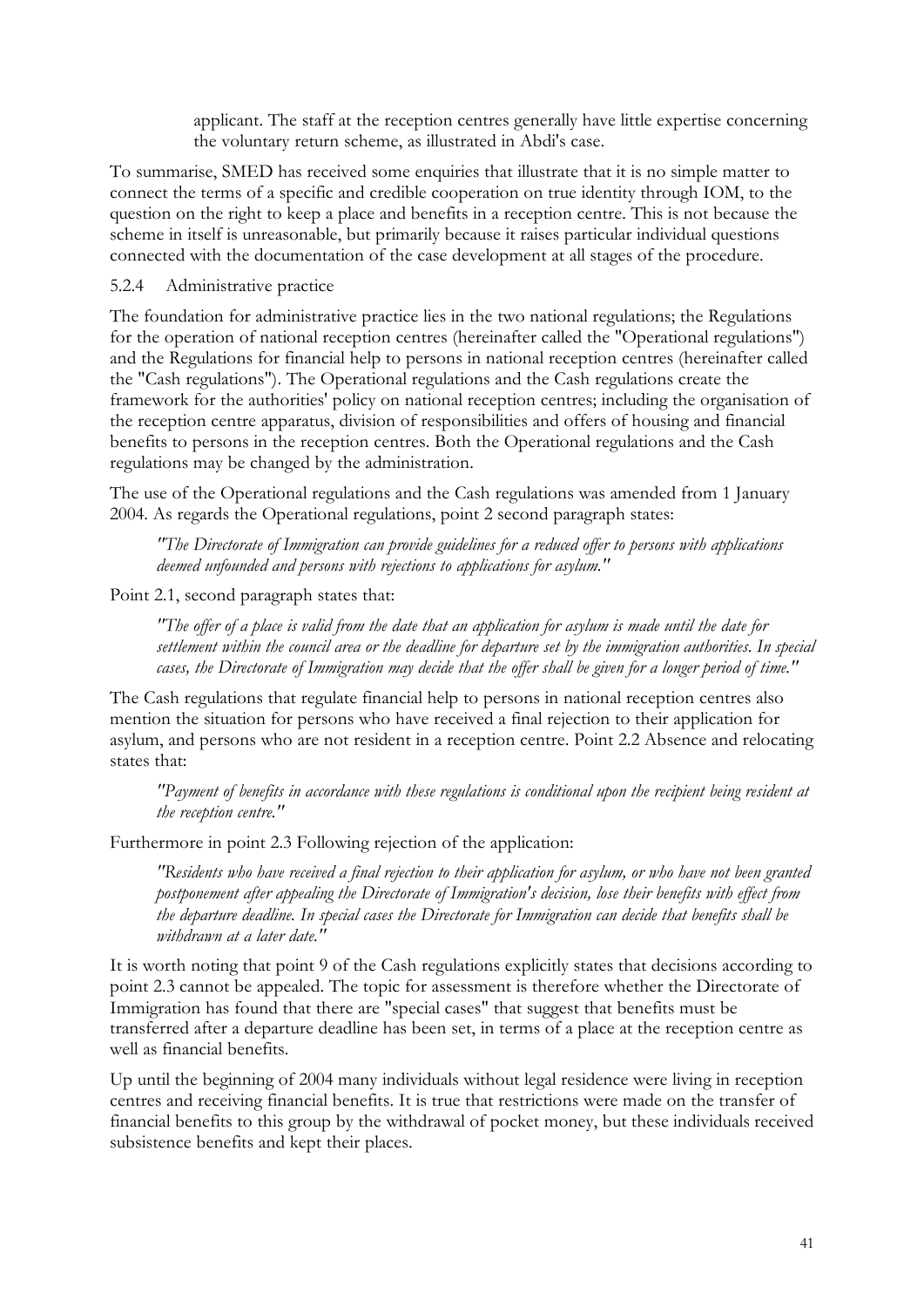Only one of the cases in which SMED assisted in 2003, referred to benefits and the offer of housing at a reception centre and is accordingly relevant to this report. This was a case that raised questions over both the right of appeal and the possibility to deviate from the condition of the regulations that states that the payment of benefits according to the Cash regulations is conditional on the applicant residing at a reception centre.

*Case 03/80 Jonas*. Jonas had been living in the country for a long time, and had a place in a reception centre and received financial benefits. Since he was the father of a son whom he wished to spend time with, the offer of housing at a reception centre was unsuitable and he had the possibility of establishing himself privately. However, he was still dependent on financial benefits, and applied on the basis that the immigration authorities could make an exception from the obligation to reside at a reception centre (point 2.2) to received subsistence benefits. The Directorate of Immigration replied to our enquiry by referring to the fact that:

*"We do not have the possibility of granting … financial help, if he does not accept this offer. At the reception centre he will receive the same offer as other asylum seekers who have received a final rejection to their application for asylum."*

SMED appealed the decision and submitted that the Directorate of Immigration's decision should be regarded as an individual decision, and therefore subject to requirements of reasonableness and proportionality. Referring to SMED's submission that the decision should be regarded as an individual decision, the Directorate of Immigration stated:

*"the Immigration Regulations § 60 the offer of a place in a reception is not an individual decision, and may not be appealed either in accordance with § 59. There may accordingly be no provision for an appeal within a deadline to a higher body. The fact that the decision regarding a place in a reception centre may not be appealed should have been stated in the letter to … . This is an omission on our part, which should have been stated in such a letter."*

This assessment is different to the one made by the Ministry of Justice and the Police regarding the offer of a place in a reception centre. This case also illustrated that even though persons without legal residence were offered protection by the reception centre apparatus before the restrictive measures were implemented, it was difficult to safeguard this group's requirements in a manner that would have been satisfactory to the individual.

From 1 January 2004 the authorities made changes to the practices within the framework of the provisions of the Operational regulations and the Cash regulations. Financial benefits, in the form of subsistence benefits, were stopped, and individuals received notification of the withdrawal of the housing offer at a reception centre. In two of the cases in which SMED assisted, cases 04/244 and 04/234, the individuals continued living in reception centres despite the warning that enforced eviction would be used, but financial benefits were completely withdrawn. These persons generally received access to food through privately-organised networks and aid measures. When at a later stage it transpired that their cases were pending before UNE for a new reversal examination, these persons were allowed to keep their places and received financial subsistence benefits.

SMED does not know how many individuals received a standard letter with the notification of "Withdrawal of the housing offer at a reception centre" in the first quarter of 2004, but based on figures from the NDI as referred to in point 3.5, 592 individuals received such notification in the whole of 2004. SMED assisted many individuals who received notification, and one of these was *Yohannes, case no. 04/264*. Yohannes came to Norway from Ethiopia in 1995, and received a final rejection to his application for asylum in 1997, and the last time his case was assessed and rejected by the UNE was in March 2003. Yohannes has been living the whole time at a reception centre. Yohannes is ill, and is dependent on daily medicine funded by a modest employment income. In October 2003 Yohannes received notification on a reduction of his basic allowance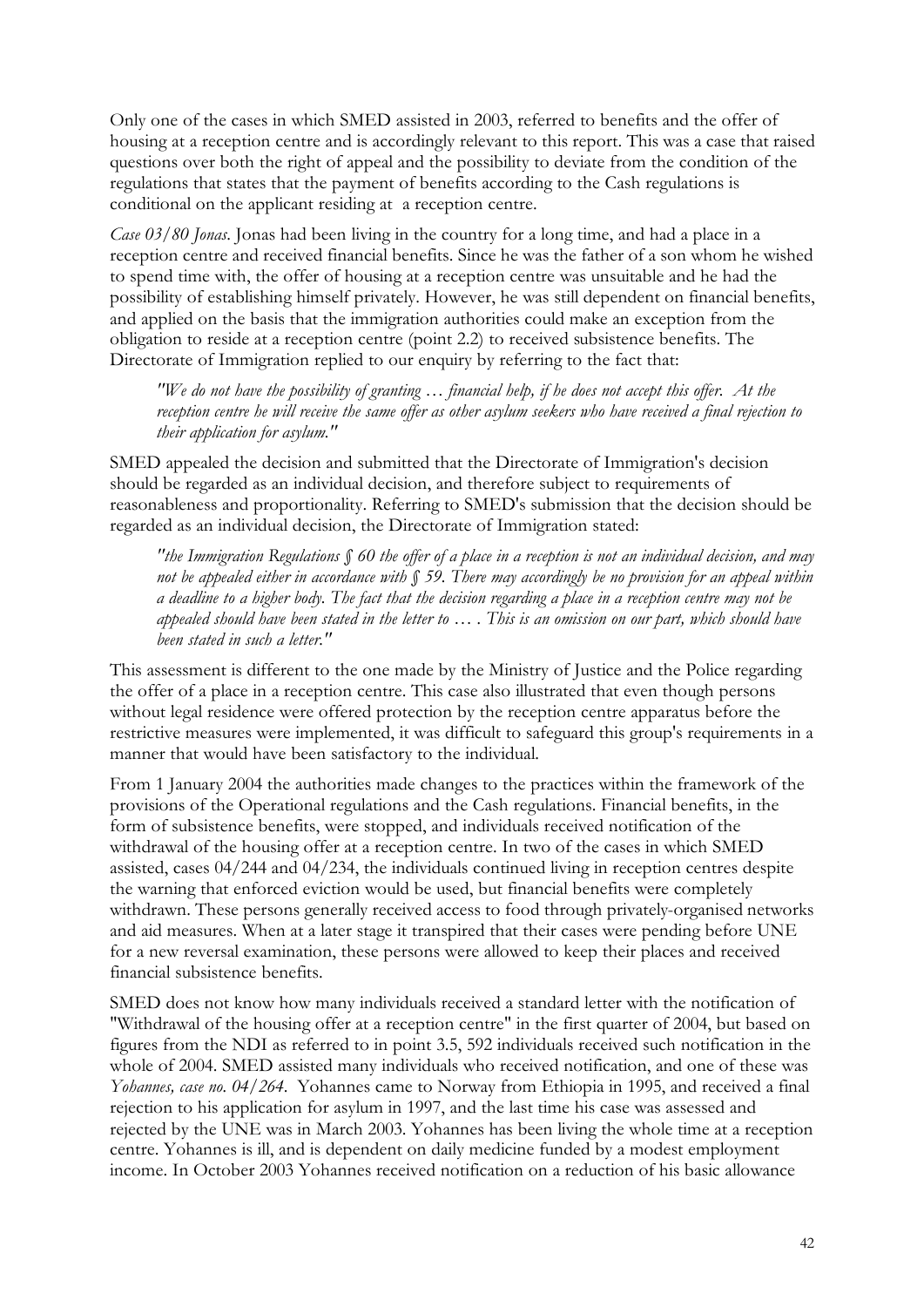pursuant to the practice changes with regard to the Cash regulations, and in March 2003 Yohannes received notification on the withdrawal of the housing offer. Yohannes received the following information in the notification from the NDI:

*"We request that you leave the reception centre within two weeks of the receipt of this letter. If you do not leave the reception centre the police will have the responsibility to carry out such a move. Following this deadline you will also lose all financial benefits.*

*If you agree to start a specific and credible cooperation regarding your real identity and the obtaining of travel documents, we may assess the possibility for issuing an extended permit for residence at the reception centre. …"*

Yohannes did not know what to do, and like other persons with whom SMED was in contact, he chose to stay at the reception centre without doing anything at all. Yohannes did not contact IOM or in any other way take the initiative to move out. On 20 April 2004 Yohannes received a letter from the NDI in which he was informed that he no longer was entitled to a place at the reception centre and that all cash payments had been stopped. Furthermore he was informed that "the Directorate of Immigration will request eviction without further notice 14 days following the receipt of this letter". Yohannes still did not know what to do, but eventually sent a letter to the NDI to ask for permission to keep his place in the reception centre, referring to the fact that:

 *"I have medical costs to pay (see the attachment regarding costs and the doctor's certificate), and on this basis I am applying to reverse the earlier decision on the withdrawal of the offer of housing at the reception centre".* 

The NDI rejected this, and gave a very brief account of their reasons as follows:

*"The NDI maintains the decision on the withdrawal of the offer of housing at the reception centre since you have received a final rejection to your application for asylum and no decision on postponement applies."*

However, Yohannes was able to keep his subsistence benefits throughout the entire process, as opposed to other individuals SMED assisted. It appears therefore that there was some difference in practice with regard to when financial subsistence benefits were stopped.

SMED is also aware that families with children have been allowed to keep their place in a reception centre. In *case no. 04/238 the Nedova family*, a family kept its place and received benefits despite the fact that the family's children were no longer below the age of majority and that no postponement had been issued in view the family´s new motion for reversal. It appears therefore that the practice has been more generous that the regulations originally allowed, and perhaps particularly for families with children.

After the Ministry instructed the Directorate of Immigration that a withdrawal of a housing offer should be treated as an individual decision, SMED noted that the individual assessments seemed more thorough and open for scrutiny. One case in particular illustrates this, and this is the case of Yohannes as referred to above, case no. *04/264*.

Yohannes did not leave the reception centre in the autumn of 2004, despite the fact that the Directorate of Immigration did not grant his appeal. In January 2005 Yohannes received a new letter from the authorities that gave him the opportunity to describe his case anew, thereby treating the case as an individual decision. The immigration authorities supplied thorough details on the reasons for withdrawing his offer, and pointed out to what kind of information was required in an appeal.

*"In any appeal you must state that you are appealing against the decision on the withdrawal of the housing offer, and the reason why you believe that you should keep your place in the reception centre after the departure deadline was exceeded. It is important that you give all information you believe to be of significance for assessing your appeal. The appeal must be signed."*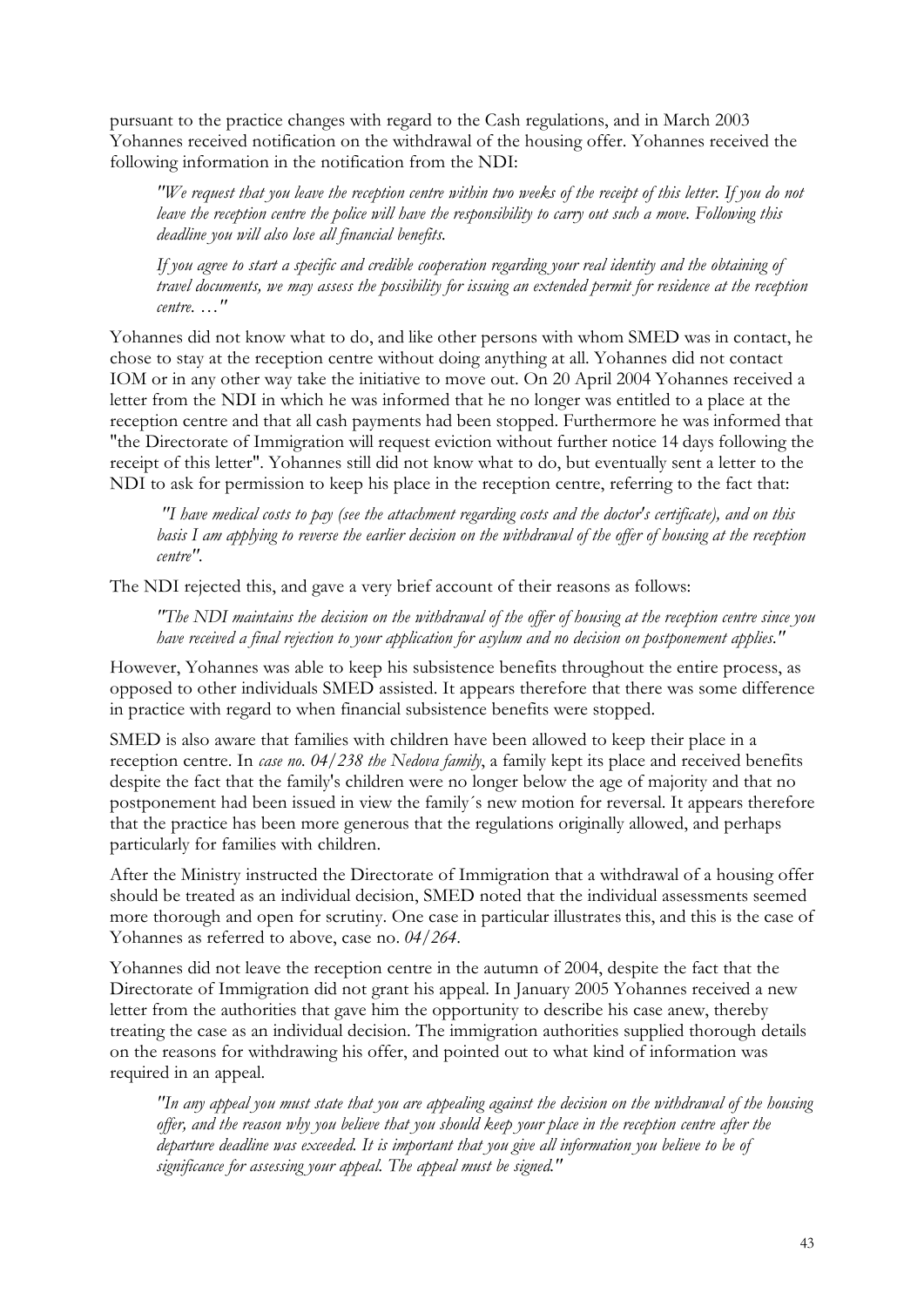On this basis Yohannes gave a thorough account of his current situation, including how long he had been living in the country, which attempts he had previously made to return to his home country, that he had established a network and supported himself until the NDI withdrew his temporary work permit. The Directorate of Immigration reversed its previous decision, and the reasons were as follows:

*"The Directorate of Immigration has assessed the information contained in the appeal, and finds reason to temporarily reverse its earlier decision in the case. An extended offer of housing at the reception centre will be valid as long as welfare reasons make it necessary, and a new assessment will be made if the situation changes."*

## 5.2.5 Summary

The national reception centre apparatus has always been, and to an extent still remains, a significantly administrative scheme to safeguard subsistence benefits for persons who have received a final rejection to their application for asylum. The restrictive measures introduced by the authorities and connected to the withdrawal of the offer of housing at reception centres as well as financial subsistence benefits, affected therefore directly persons whose have application for asylum have been finally rejected. Some have lived at the reception centre for many years and returning to their home country is no longer a real possibility.

Before these cases were treated as individual cases, there was little assessment of the consequence for the individual; with the exception of the group exempted from the scheme – single asylum seekers below the age of majority and families with children. A number of considerations could have been emphasised, such as the length of residence at the reception centre, physical and mental health, age and functional level etc. Instead these individuals were notified of the withdrawal of the offer, and to the extent that any tried to appeal and attempted to provide arguments for maintaining the offer, it was of their own initiative. Based on SMED's individual cases connected with administrative practice as referred to in point 5.3 below, many went to Oslo.

After the establishment of case administration procedures connected with the withdrawal of the offer of housing and financial subsistence benefits, SMED believes a trend can be seen in the direction of a more individual assessment of a person's needs. Yohannes' case illustrates this very clearly; his arguments for keeping his place were first rejected without reason, and then when a renewed application was made in January 2004, it was granted.

## **5.3 FOOD, SHELTER AND HEALTH SERVICES OUTSIDE OF RECEPTION CENTRES**

## 5.3.1 - No-one shall starve or freeze to death in Norway today

As stated in point 4 above, persons without legal residence have few rights to certain benefits for food, shelter and health services. The benefits concerned would be temporary housing according to the Social Services Act § 4-5. In addition persons will have the right to money for food in accordance with common law principles if they starve, but may they not have their medical costs covered at the same time. If the persons enter into "credible and binding cooperation on return" typically through IOM's VARP programme, the person will be entitled to subsistence benefits pending re-establishment in the reception centre.

*The State* has a responsibility to ensure that persons on Norwegian territory are not subjected to violations of their rights laid down by convention, or in any other way are subjected to treatment in breach of convention. The State's protective obligation towards this group can either be assured by special administrative schemes such as the national reception centres, or else authority– and obligation – must be delegated. The restrictive measures resulted in the withdrawal of the offer at the national reception centres, without formal law, regulations or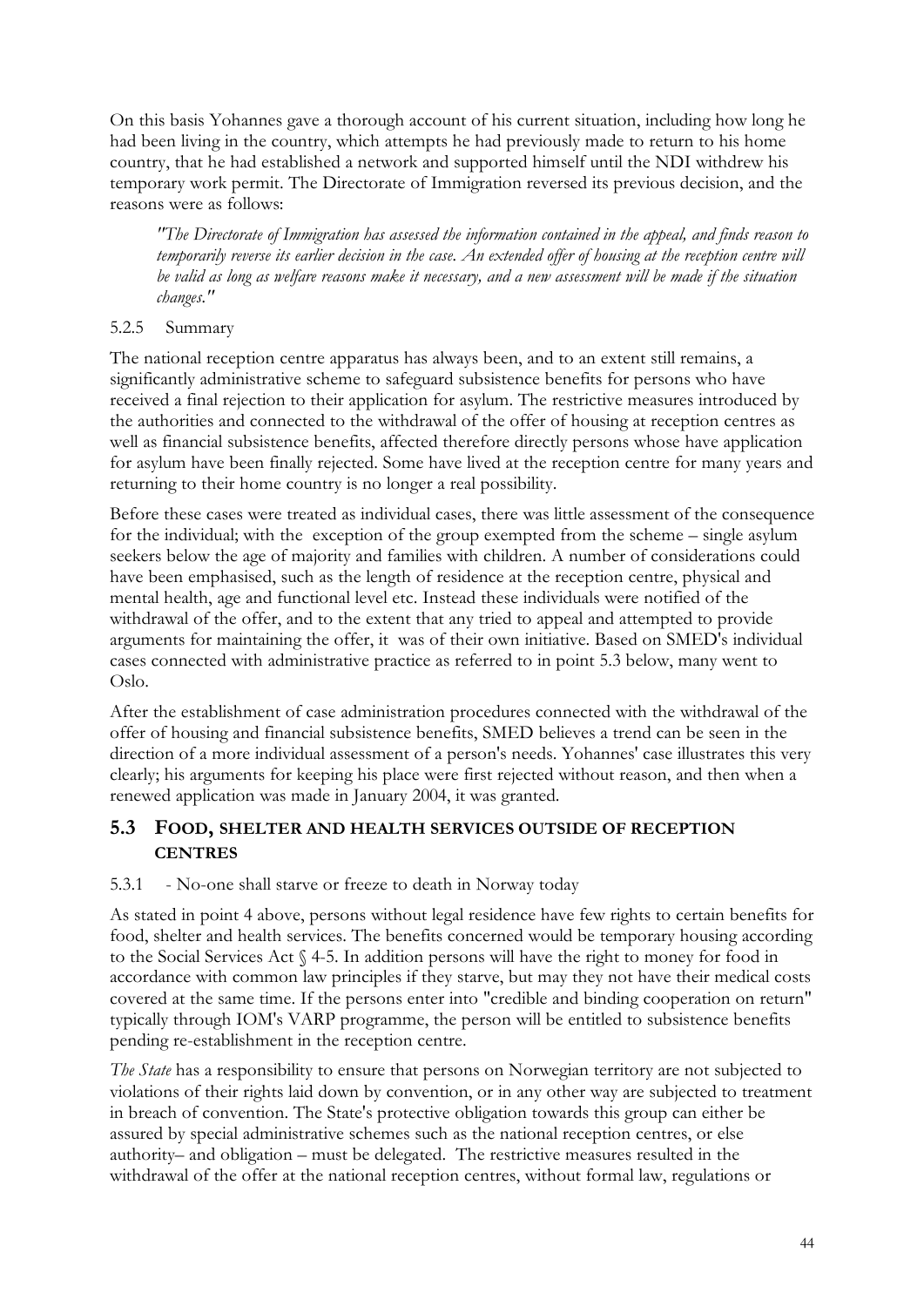circulars being used to specify which *administrative body* has the responsibility for ensuring that persons without legal residence are assured a minimum of subsistence benefits, as well as which benefits persons without legal residence are legally entitled to, and which situations trigger the obligation of assistance and rights to benefits.

In order for a benefit to be described as *a right*, the benefit must firstly be described as either qualitative or quantitative with a certain level of precision. Food, shelter and health services is a qualitative description of benefits whose access persons in an emergency situation will require the government help. In social security legislation the terms "housing" and "subsistence benefits" as well as "emergency help" are used as legal concepts. Secondly the situation that triggers the rights must be described with a certain degree of precision. With regards to persons without legal residence there are different situations that trigger different benefits. The Social Services Act § 4- 5 regarding the obligation to find "temporary housing" is applied for "those incapable of doing so on their own". What triggers the obligation to grant "financial benefits for food" is most unclear, terms such as "acute emergency situation", " an obligation to help persons in need" as well as "no-one shall starve or freeze to death in Norway", have all been used. These descriptions of situations give those who have a duty to practise the regulations little or no guidance with regard to when the benefit must be granted. Thirdly, which administrative body has the competence and obligation – or freedom - to grant the benefit, must be clear.

Rights according to the Social Services Act are *judgement-based*, i.e. assessments that can form the basis for a right, will result from a social/professional assessment of *the situation* in which the person finds himself. Social/professional work with persons in need makes up an otherwise important part of the council's range of services. To ensure the correct application of the law, as well as uniform administrative practice, the Social Services Act is thus supplemented by regulations and circulars that provide guidelines, partly on application of the law and partly on the use of judgement. Consideration of legal protection generally suggests documentation of the administration's application of the law and use of judgement.

With this background SMED wishes to point out that the framework otherwise established for the Social Services' application of the law and use of judgement in cases concerning benefits for persons in need, is not used in the case of benefits or services according to the Social Services Act for persons without legal residence. We will return to the authorities' justification for this below.

5.3.2 General information on the consequences of the restrictive measures etc.

The authorities provided no regulations or general instructions for the application of the law or use of judgement. Yet *general information* was supplied to the councils and county administrators on the actual consequences of the restrictive measures, both in advance of the implementation on 1 January 2004, as well as after the measures were implemented. The councils were made aware that the number of applications from persons without legal residence was expected to increase, and how the council Social Services should tackle this was outlined.

The majority of the information supplied comes from the Ministry of Local Government and Regional Development,<sup>40</sup> the Directorate of Immigration,<sup>41</sup> the Ministry of Labour and Social Affairs,<sup>42</sup> as well as the Social Services and Health Directorate.<sup>43</sup> SMED finds it necessary to undertake an analysis of the contents of this general information, not because it has the status of regulations or a circular - the information makes no specific mention of the application of the law or use of judgement, but because there is reason to believe that this information has influenced Social Services' treatment of individual cases as well as the country administrator's practice in appeal cases.

Both the Social Services and Health Directorate and the Directorate of Immigration knew before the measures were implemented that the withdrawal of the offer of housing would bring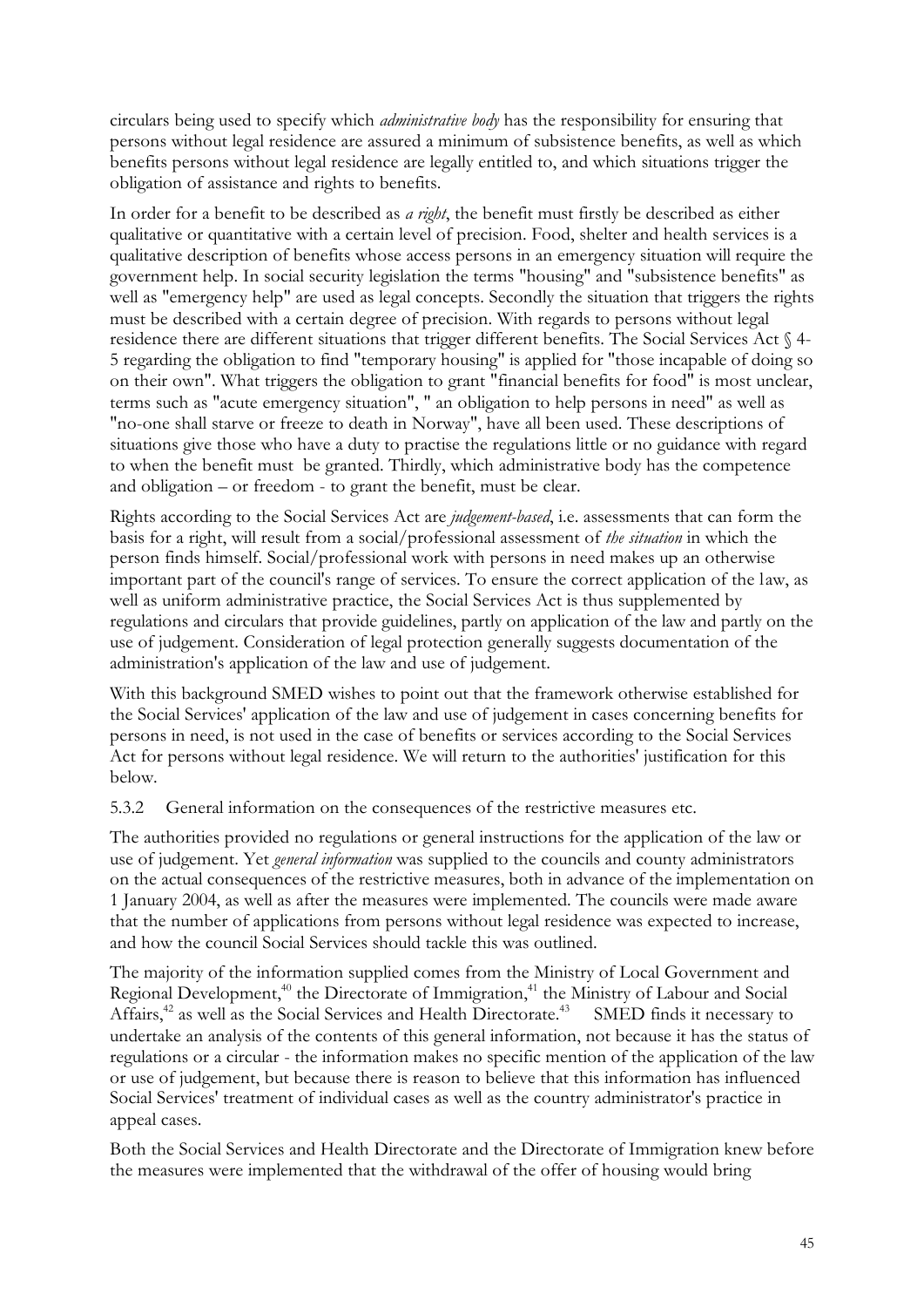consequences with regard to the number of applications to the local Social Services. In a separate point the Directorate of Immigration has summed up the "possible consequences for the councils":

*"Persons who either voluntarily leave or are forcibly evicted from the reception centres may wish to stay in the council area. […] however, the capacity in the police regions is limited. It is therefore probable that some persons will approach the Social Services offices […] It is important that the Social Services offices are made aware that there may be increased pressure from asylum seekers who have had their asylum application rejected. Such applicants should be referred to the police."*

The Social Services and Health Directorate state that:

*"A consequence of the fact that asylum seekers lose their offer of housing when receiving a final rejection, is that the Social Services offices will experience increased applications" […] "The aforementioned persons cannot be referred back to the reception centre, but should be routinely referred to the police".*

In the same letter the Social Services and Health Directorate expressed how the authorities believed that the local Social Services should treat applications from persons without legal residence:

*"Asylum seekers who have received a final rejection to their application for asylum or who have not been granted postponed implementation are illegally resident in the country, and therefore have no right to financial benefits. The offer of housing at a national reception centre is withdrawn at the time that the departure deadline is exceeded. The person in question has thus a duty to leave the country and will also therefore have no right to other benefits according to the law. […]*

*When a person does not leave the country voluntarily within the deadline, there is in reality no Norwegian authority with a duty to ensure that person's subsistence. Society as such does, however, have a general responsibility to give acute, emergency help in an emergency situation. This is a consequence of the application of common law principles on the principle of necessity. This entails that a person may have a right to assistance in the form of social services in specific acute situations regardless of the legality of his residence status ."*

Briefly summarised, the Social Services Act does not apply to subsistence benefits or other benefits pursuant to a specific law, but a person may have the right to services in particularly acute cases in accordance with common law principles governing the principle of necessity.

Based on SMED's knowledge of Social Services' and the county administrator's application of the law and judgements in these cases, SMED sent on 1 December 2004 a request to the Ministry of Labour and Social Affairs and asked for guidelines for the application of so-called "common law principles of necessity". The Ministry replied to SMED's request in a letter dated 9 December 2004 and expressed the following points about the need for definitions in the form of guidelines:

*The Ministry fully understands the request for more clear guidelines in this area. At the same time it is*  **impossible to provide guidelines** *to those who have the responsibility to give emergency assistance in acute situation, as the responsibility to help other persons in need* **lies with all of us***. This also makes it difficult to provide guidelines for what kind of help* **the council***s must provide when faced with such cases. (our emphasis)*

#### 5.3.3 Some reflections on our factual basis

Persons without a legal residence status are not a homogenous group, and in point 2.4 we have presented a summary of the number of cases, as well as some background information on the individuals that the cases apply to, including gender, age, length of time in Norway and country of origin. We cannot state the extent to which our individual applications, and statistics based upon these applications are representative. As far as SMED is aware, the only available statistics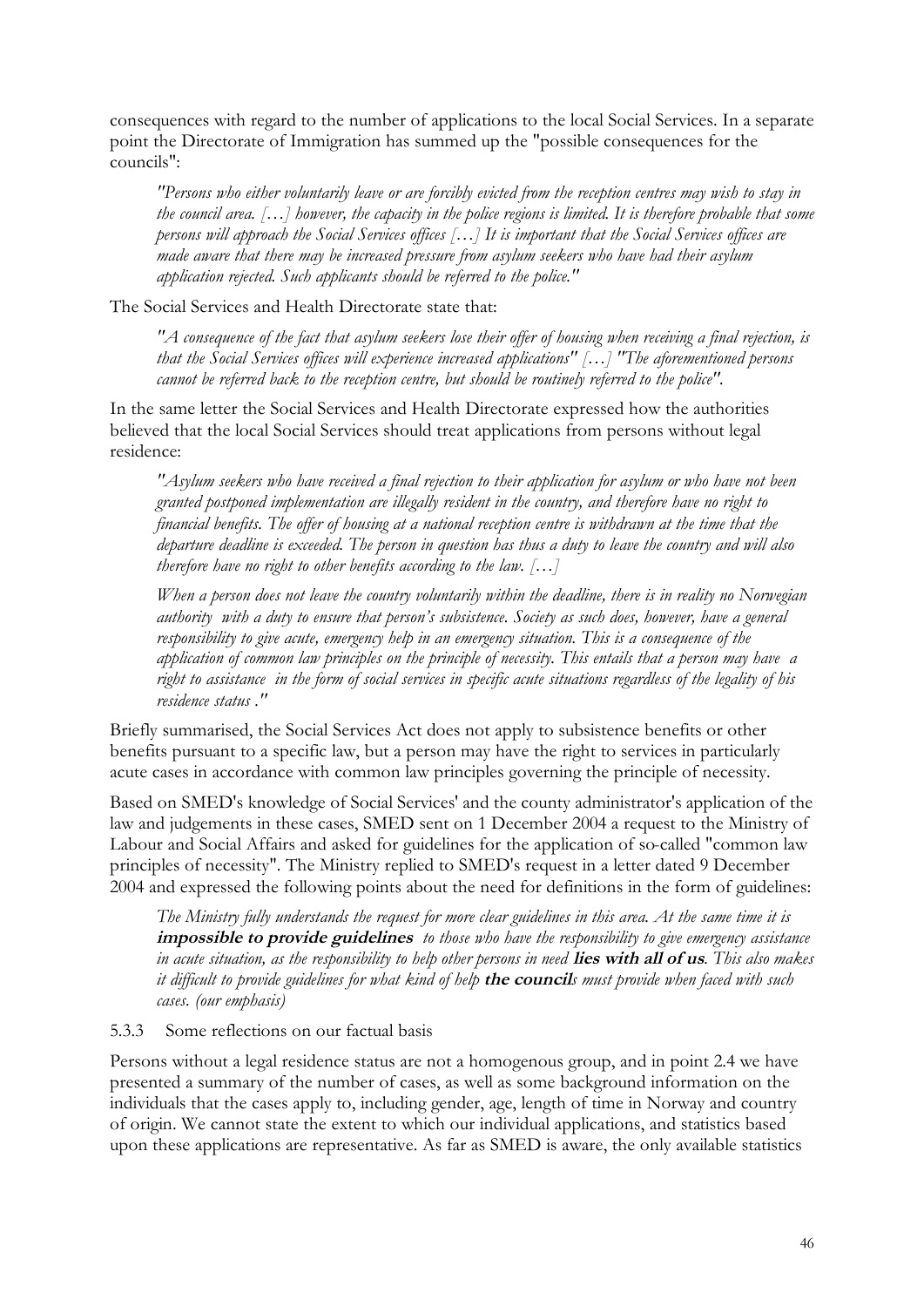that provide information on length of stay, age and gender, are contained in the NDI's report on long-term residence in reception centres.

The material that from our own experience is being used as the basis for the Social Services' administrative practice, is mostly made up of appeal cases from individuals who *have been living in Oslo*, a total of 21 of the 30 cases. This does not mean that these individuals were originally residents of Oslo, in fact quite the opposite. In the majority of these cases we see that the individuals had a place at a reception centre in a location outside Oslo and the Eastern region, and in some of the cases we see that the individuals supported themselves through work based on a temporary work permit. The reason for this is partly because persons with a final rejection to their application for asylum seek assistance from private networks and helpers that are available in Oslo, and that SMED's legal aid scheme is well known amongst this group's private helpers in Oslo.

However it may also be of significance that this group depends on a low-threshold legal aid a scheme, and that for this group SMED is only available for individuals living in Oslo. The group of individuals we have assisted in connection with applications for benefits from Social Services are often "with no fixed abode", lack money for food and transport, and do not have a telephone. Furthermore general experience from these cases has shown that most of these individuals have very poor personal and language skills for making an application themselves, and to present arguments for their rights to the authorities.

Furthermore SMED does not know of persons without legal residence status who have received subsistence benefits or emergency help from the local Social Services, except for persons who apply to us because this assistance was reduced over a period of time. As an example, SMED is aware that some councils, for example Trondheim and Kristiansand, have implemented special measures applying to persons without legal residence who live in the council area. The examples used in the presentation below will thus mostly be based on individual cases from Social Services in Oslo as well as appeal cases from the Oslo and Akershus County Administrator.

#### 5.3.4 Right to health services

The health services and medical treatment to which persons without legal residence status are entitled, are described in detail in point 4.4.1 below. To summarise, patients without legal residence have the right to acute medical treatment as well as emergency health services.

SMED is aware that medical personnel have on many occasions chosen to give medical treatment, even if the need for treatment was not acute at the time of treatment. The reason for this was precisely because the medical personnel understood the situation in which the patient found himself, and from a medical professional assessment they found that it was only a matter of time before the condition would develop into an acute condition.

*Case 04/95 Sadiq* illustrates this problem. Based on a long-term unqualified situation with regard to his residency status, the withdrawal of his housing and subsistence benefits Sadiq developed a serious depression. The doctor's declaration obtained by SMED when dealing with the case described Sadiq's condition as "serious depression caused by circumstances". In connection with the fact that Sadiq was admitted to hospital, his treatment offer was extended beyond the acute period because the health institution knew that there was no form of follow-up available to him, and furthermore he received medicine in the form of a benefit in kind, instead of a prescription to ensure treatment and prevent a new acute situation.

Afterwards Sadiq received a bill for medical treatment at an out-patients' department for 220 Kroner. At this point Sadiq was completely unable to pay, and applied to Social Services to cover the charges for out-patients' treatment as well as medicine to prevent his depression becoming worse. Social Services rejected his application and referred to the fact that the applicant did not have: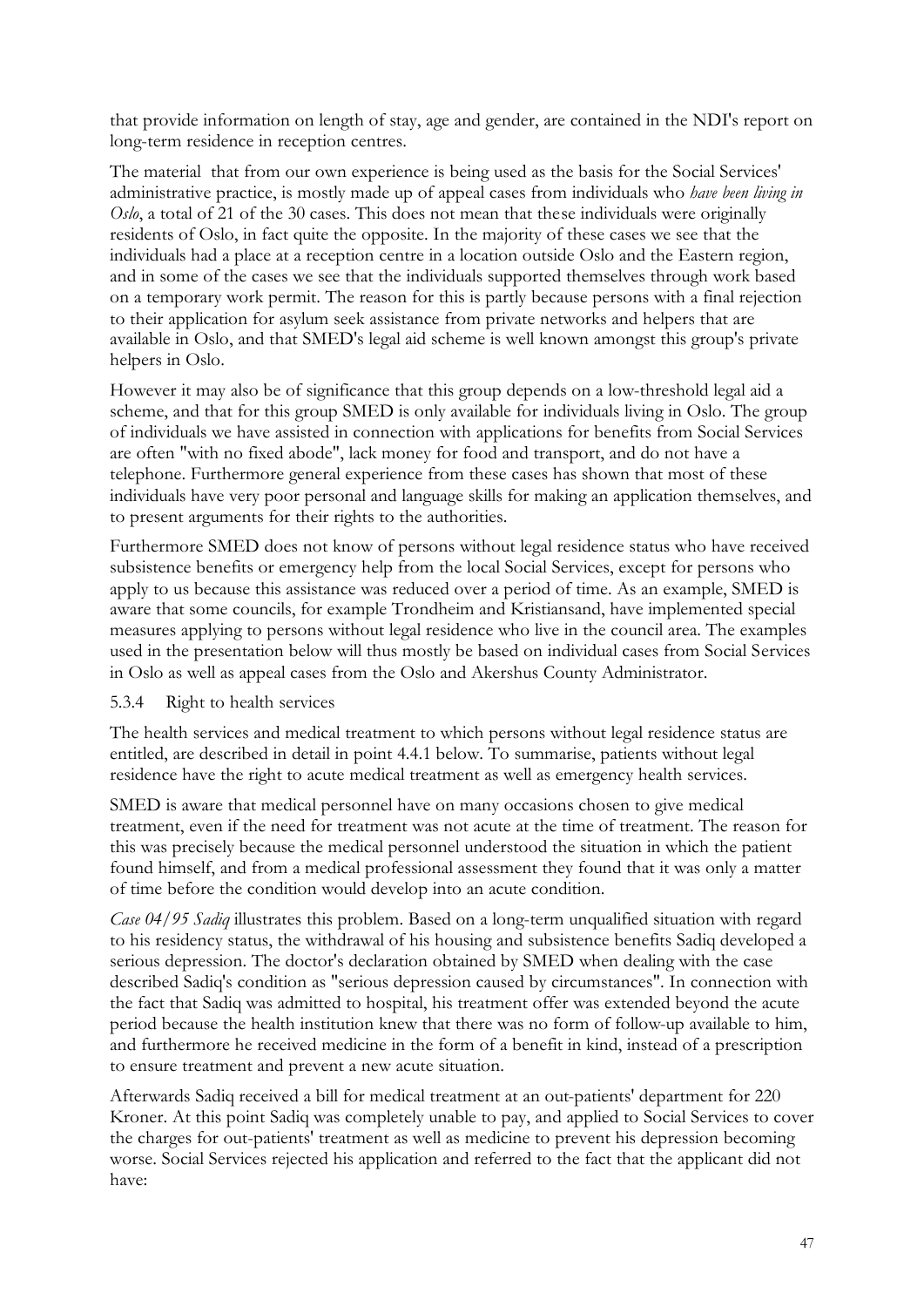*"legal residence in Norway"* and that *"the applicant can accept a place in a national reception centre to receive accommodation as well as any financial support for food and any medical help"*

Furthermore, Social Services referred to the fact that:

*"Social Services/the local council do not have the financial responsibility for persons who for one reason or another no longer have valid residence in Norway".*

*Case 04/474 Mikael* reveals how random the protection of persons with health problems may appear depending on the circumstances. Mikael had undergone thorough medical examinations and it had been reported that he had unqualified liver problems as well as newly-discovered diabetes. The doctor at the casualty department wrote the following amongst other points, in his notes:

*"Pains in the liver area and coughing up blood. Should be examined further US/CT as a first measure. …Social necessity, apply to .. Social Services office. Discuss with the Social Services duty officer who will contact the Social Services office. He may qualify for housing, especially now that he is ill. Going to the Social Services office now. "*

The man was rejected when he arrived at the Social Services office. By chance he was discovered by a countryman who took responsibility for him and took him to SMED. We made contact with the Director of Social Services, who made it clear that her job was to make the State's immigration policy more efficient and that it was therefore not Social Services' job to take responsibility for this man. It was not until after a long conversation in which SMED maintained that she had a legal obligation to carry out a social/professional assessment of the man's needs, that Mikael was given the opportunity to apply. While processing of the case Social Services made contact with the Directorate of Immigration to find out the best way for Social Services to handle the situation, and were informed that the person in question would receive a new offer of shelter at a national reception centre. It was only after this was established that Social Services chose to grant transport and food money to Mikael.

As shown above in point 5.2, persons with special health problems will not lose their places at a reception centre, and persons who have lost their places may be able to move back if circumstances make it necessary. The information that originally was given to the national reception centres and the operational managers of the national reception centres did not emphasise that persons with special health problems could keep their places at the reception centres despite a final rejection to their application for asylum.<sup>40</sup> The council Social Services were not – as far as SMED is aware - explicitly informed of the fact that individuals with a difficult health situation could be referred to an offer at a reception centre on this basis. Nor during the first phase, after the scheme for the withdrawal of the offer of housing at a reception centre was implemented, was any explicit information provided to the individuals affected to the effect that health could be an argument for keeping a place at a reception centre.

SMED has obtained information from the Social Services duty office in Oslo that shows an increased number of applications in 2004. The Head of Department, Steinsvåg, confirmed that persons without legal residence status represented one of the groups that explained this increase. The services for which these had specifically applied, were psychosocial counselling but also benefits in the form of money for food and shelter. Psychosocial counselling is a type of advice for persons with social problems but also when there are medical symptoms like sleep disorders and mental stress that are the result of a situation, without the condition yet being serious enough to result in a medical diagnosis.

The Head of Department, Steinsvåg, believed that the obligation to help in these cases was the result of a moral/humanitarian duty to help persons in great need. In its assessments, the Social Services duty office has a strong focus on the particular circumstances for the individual and therefore it was not possible to give any information regarding which criteria were evaluated for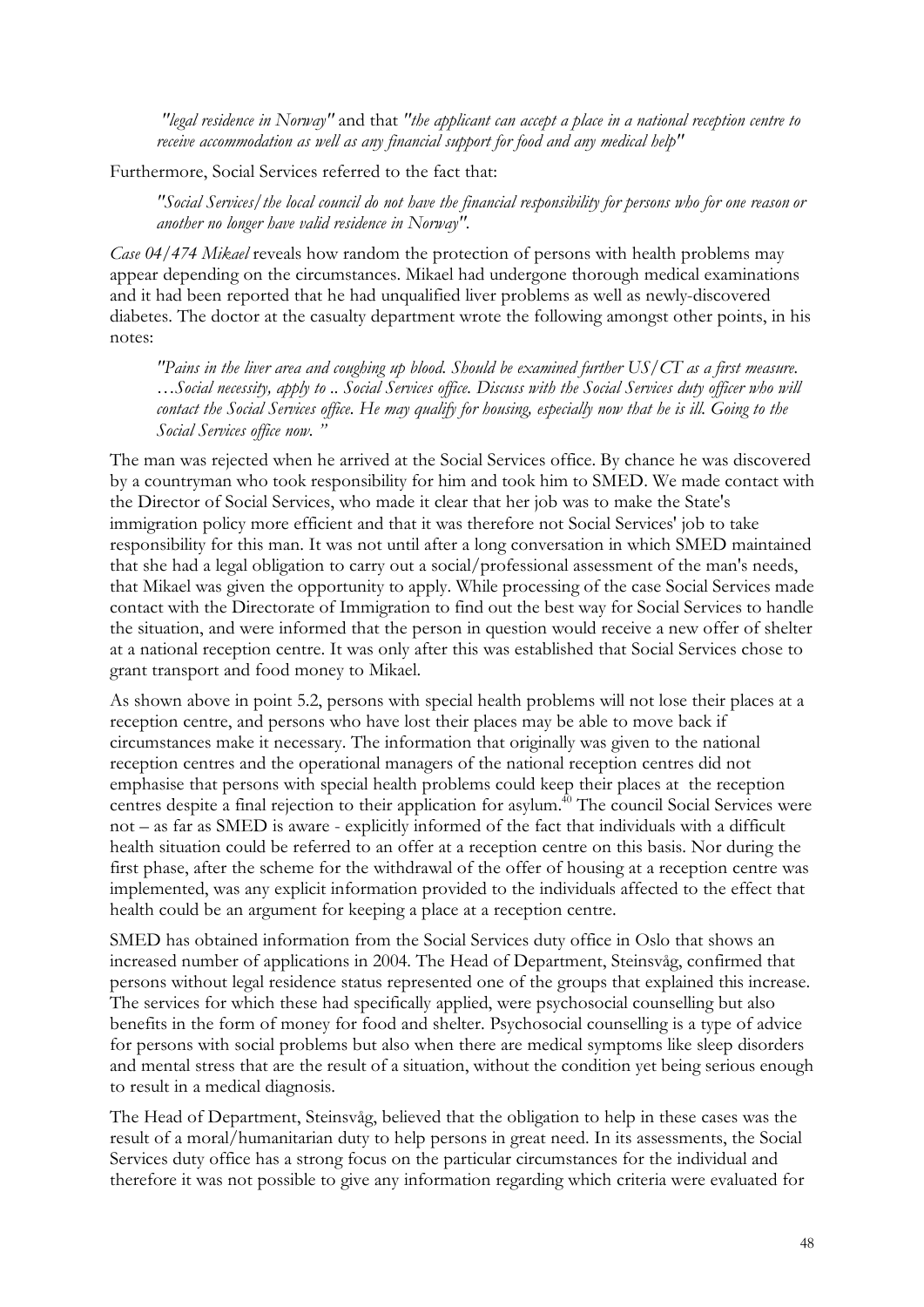help for this group. When advising his staff he had asked that the group of persons without legal residence status be assessed pursuant to the same guidelines as those used for tourists that fall into various forms of need before being able to leave the country. Persons that were sufficiently weak were taken care of either by admission to the observation ward or other overnight accommodation. In defining weak he described symptoms such as hunger, incontinence, being excessively dirty, fear, lack of money etc. He also said that other circumstances may be emphasised, such as the outside temperature, public holidays etc.

## 5.3.5 Administrative practice – legal protection and formal case administration

The legislator has tried to safeguard the individual's procedural legal protection by the fact that the decision made by Social Services is to be regarded as an individual decision pursuant to the § 8-1 second paragraph of the Act, by the case administration rules in chapter 8, as well as by the fact that the Administrative Act is applied in general pursuant to the § 8-1 first paragraph of the Act.

Even if persons without legal residence have a limited right to benefits and services according to the Social Services Act, it is just as clear that persons without legal residence status may have a right to benefits and services from Social Services, for example under the provisions of the Social Services Act § 4-5 or in an acute emergency situation, and there is no doubt that Social Services have a duty to follow the case administration rules in chapter 8, the Administrative Act's rules for individual decisions, as well as common law rules about good case administration practice.

Since the material gained through experience by SMED reveals that in most of the cases both Social Services and the county administrator have made the assumption that all decisions typically rejections for applications for benefits or services, are individual decisions, there are no grounds to criticise the administration for not formally assuming that both the Administrative Act and the Social Services Act chapter 8 shall apply to applications for assistance from this group. However, another question is whether the individual rules for case administration are followed, and we will come back to this below.

Significant case administration rules with which SMED has dealt are a) the common law obligation to process an application for assistance on its merits , b) the administrative body's duty to ensure that the information in the case pursuant to the Administrative Act § 17 seen in conjunction with the Social Services Act  $\frac{8}{4}$  on the duty to consult the client and  $\frac{8}{5}$  on cooperation with the client to obtain information, c) Social Services' duty to give guidance pursuant to the Administrative Act § 11, d) the requirement for speedy case administration and the unwritten requirement for Social Services' case administration deadlines in cases of emergency help pursuant to the Administrative Act  $\int$  11 a, e) the right to assistance from a representative pursuant to  $\S$  12, as well as f) the contradictory principle in the Administrative Acts § 18 etc.

## **a) Obligation to process a case**

Through administrative practice SMED has uncovered that persons without legal residence status meet various types of problems when they try to deliver an application for benefits or services. However, when SMED assisted Social Services had generally always processed the case, even though we – we will return to this point below –have grounds to believe the administration of the case may in fact equate a rejection.

*Case 04/474 Mikael*, also mentioned above, revealed a situation where the Director of Social Services explicitly expressed the opinion that the application should be rejected. It was not until SMED had argued its case for a considerable length of time that Mikael was given the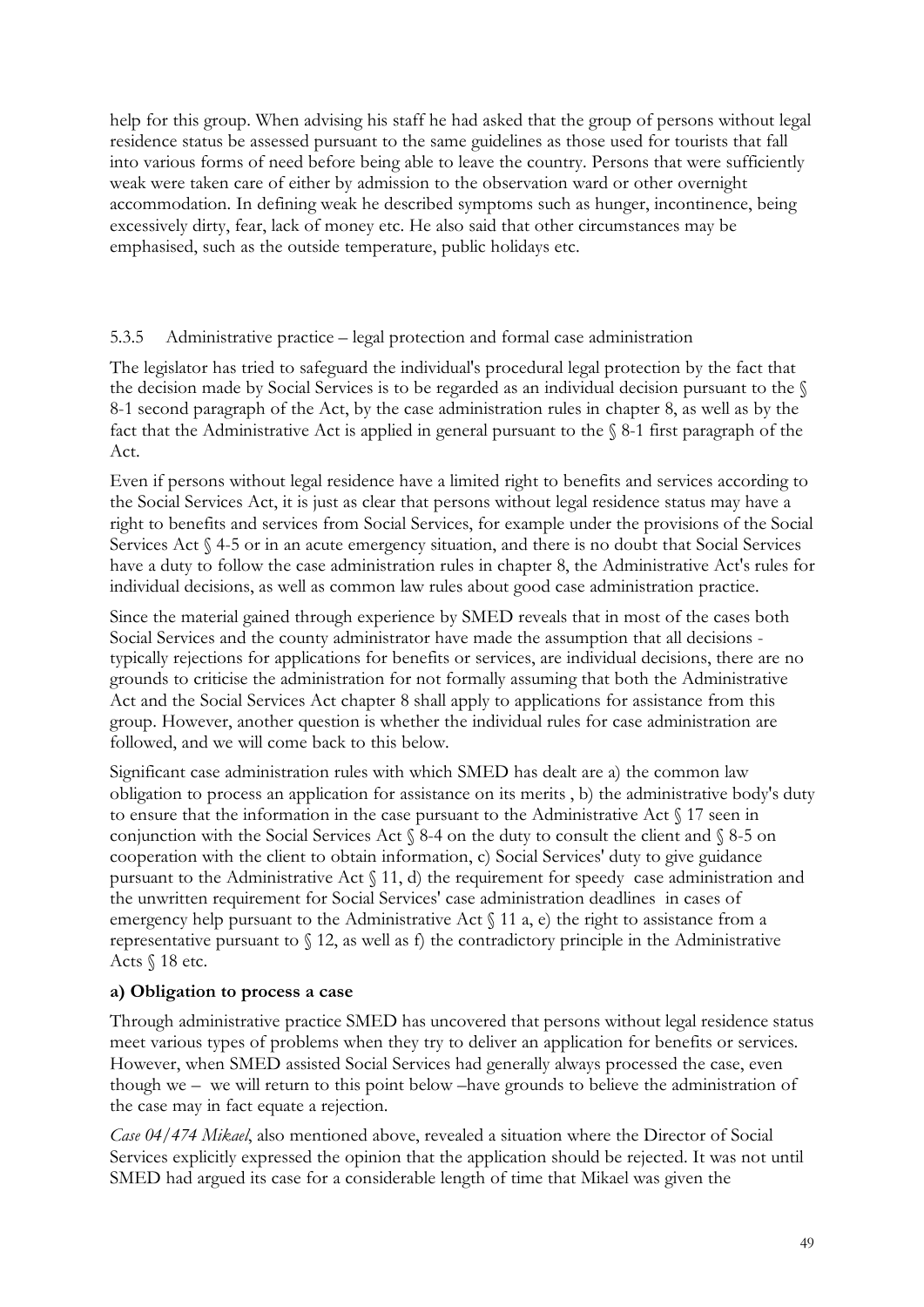opportunity to deliver an application. This case also illustrates the significance of the fact that persons are given the opportunity to deliver an application, and that the case administration is on an individual basis. As mentioned above Mikael was offered a place in a reception centre after Social Services had handled the case.

Many of those who have come to us, complain that they are met in a negative way by Social Services.

Case *04/436 Daniel* had, following SMEDs advice,, applied to Social Services many times and applied for assistancedespite a rejection to his applications for emergency help and shelter at each time. After a couple of months he told us that he did not want to contact Social Services again. He then expressed his irritation over the fact that he had repeatedly insisted that Social Services should process the case despite their refusal to help on previous occasions. They told him that there was no point in delivering an application and that he would receive a rejection the same day if he did so. He also believed that a rejection lay ready so that they could simply hand him a copy when they received his application. Daniel was exhausted.

Social Services must adapt to the client's situation in a qualitative manner so that there be an adequate foundation to assess which form of assistance may be necessary for the individual. The purpose provision in §1-1 emphasises that in its work Social Services shall, amongst other things, contribute to *"increased equality of human worth and social status."* , whilst in this case the client experienced that his situation was of no significance or value to the staff at Social Services.

## **b) The administrative body's duty to ensure adequate case information**

The duty to ensure adequate case information is a result of the Administrative Act § 17, and in this connection it is important to note that it is Social Services and not the applicant who has the responsibility for adequate case information pursuant to the main rule of the Administrative Act. The provisions of the Social Services Act  $\%$  8-4 and 8-5 establish in law certain particular aspects of Social Services' case administration and thus supplement the principle in the Administrative Act § 17. In §1-4 of the regulations for the Social Services Act an opening is given for Social Services to require from a person to document on his own his residency status.

The administration's duty to ensure adequate case information is especially vital when the applicant lacks the ability to safeguard his own interests and requirements and where benefits are concerned in an acute emergency situation. This has particularly been important for this group in the area of documenting identity. Whereas documenting identity can be an instrument used to reveal residency status and prevent abuse, Social Services may not assign the applicant the responsibility to assist in obtaining case information, something the applicant is in no position to fulfil.

In *case 04/388* the client stated that he lacked identity papers, but that the police could confirm his identity if the case manager contacted them. Nevertheless Social Services chose to let the case rest. The case was not administered until SMED contacted the police and asked them to obtain documents that confirmed the client's own statement about his identity. In *case 05/83* the man's residence permit expired whilst the man was serving a sentence in prison. The residence permit was only a formality and there was no doubt that the residence permit would be granted, but it would take some time. At the time the man was released, he was without a valid residence permit, having only information from the immigration authorities that he would not be deported, and thus had "tolerated residence". He approached Social Services and applied for subsistence benefits. Since he did not have papers to show that he had valid residence, Social Services refused to administer his request. It was only after the man received assistance from SMED and other organisations, that Social Services agreed to administer and grant supplementary benefit to the man.

## **c) Social Services' duty to give guidance**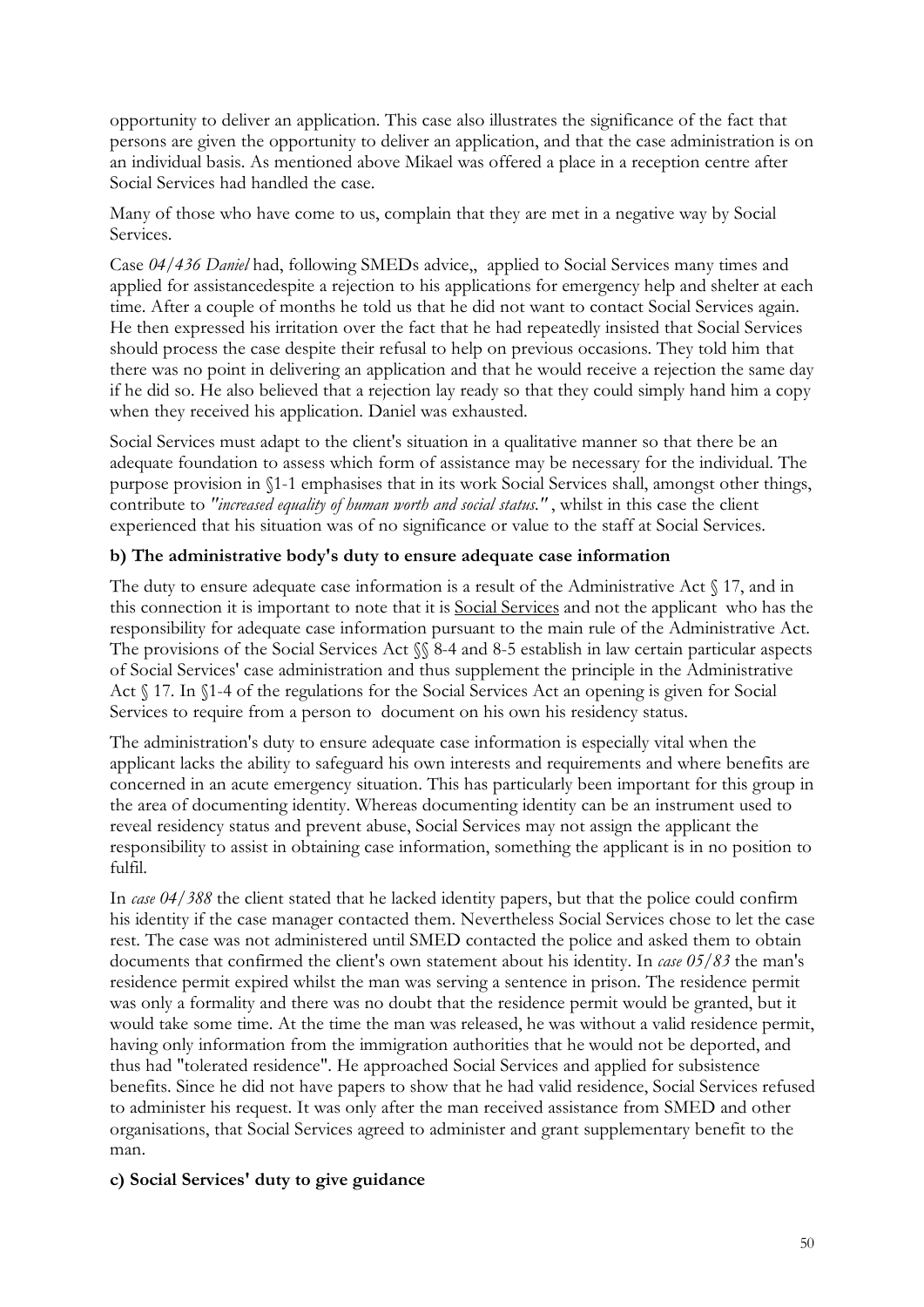The administration's general duty to give guidance is provided for by the Administrative Act  $\S$  11, and is supplemented by more specific information obligations connected to the administration of individual cases. It is obviously highly significant to a group with little knowledge of the Norwegian system and poor language ability to make use of other available information, that the administration gives extensive guidance on this group's rights and obligations. The Social Services Act  $\%$  4-1 also precisely states what Social Security's duty to give guidance consists of:

*Social Services shall provide information, advice and guidance that can help to solve or prevent social problems. If Social Services cannot give any assistance then staff shall do all they can to ensure that others give help.*

It is clear that Social Services defines its duty to give guidance largely in relation to the benefits that Social Services are able to offer. However, it is not acurate that Social Services do not have a duty to give more information pursuant to § 4-1. There are particularly three conditions that Social Services should be expected to provide information about 1) cooperation on return through IOM and by extension the possibility to receive benefits from Social Services during a transitional period, and 2) the opportunity for certain groups of persons with final rejections to their application for asylum to keep their place at a reception centre and 3) which rights the person has in an acute emergency situation or if the person should be acutely ill.

*In case 05/141* a man contacted SMED after he had been rejected for assistance for emergency help. The man told SMED that he wanted to cooperate and believed that on that basis the rejection from Social Services was particularly unreasonable. SMED contacted Social Services, who maintained that they did not have responsibility for the man even if he wanted to cooperate on return. SMED insisted that Social Services had a duty to assist the man with a clarification of the offer through the NDI and asked for feedback after they had been in contact with the NDI. The NDI asked Social Services to give the man an offer until IOM had reviewed the situation for the man with regard to return. In case *04/474* as referred to above, the man was first rejected by Social Services without any closer examination of a possible offer through the NDI because of his particular health problems. It was not until SMED became involved that Social Services began to administer the case. SMED is not aware of any cases in which Social Services has provided information on the benefits a person is entitled to in an acute emergency situation.

### **d) Requirements for case administration times in cases of emergency help, both established in law and in common law**

The Administrative Act  $\int$  11 a states as a general main rule that a case shall be decided and prepared without "unfounded delay". What is meant by unfounded will depend on various circumstances, but it is certain practice that in cases of benefits and services in an emergency situation, case administration and appeal case administration must be undertaken very quickly. It is recommended that in such cases the maximum case administration time is two days. A requirement for adequate time period for case administration means that Social Services may be criticised for using too much time over a case because it concerns a person in necessity, while at the same time a very quick case administration may result in a lower quality of social/professional work.

In case *04/216* the local Social Services took nine days to administer an application after they had refused to process the case over a lengthy period. It was not until SMED wrote an application for emergency help that we were successful in receiving a reality assessment of the complainant's situation. The Director of Social Services maintained that persons without legal residency did not have the right to assistance from Social Services.

*"With regard to the claim that the complainant was not given the opportunity to deliver a written application, the County Administrator refers to the fact that Social Services are obligated to register written applications, in accordance with the principles of the Administrative Act."*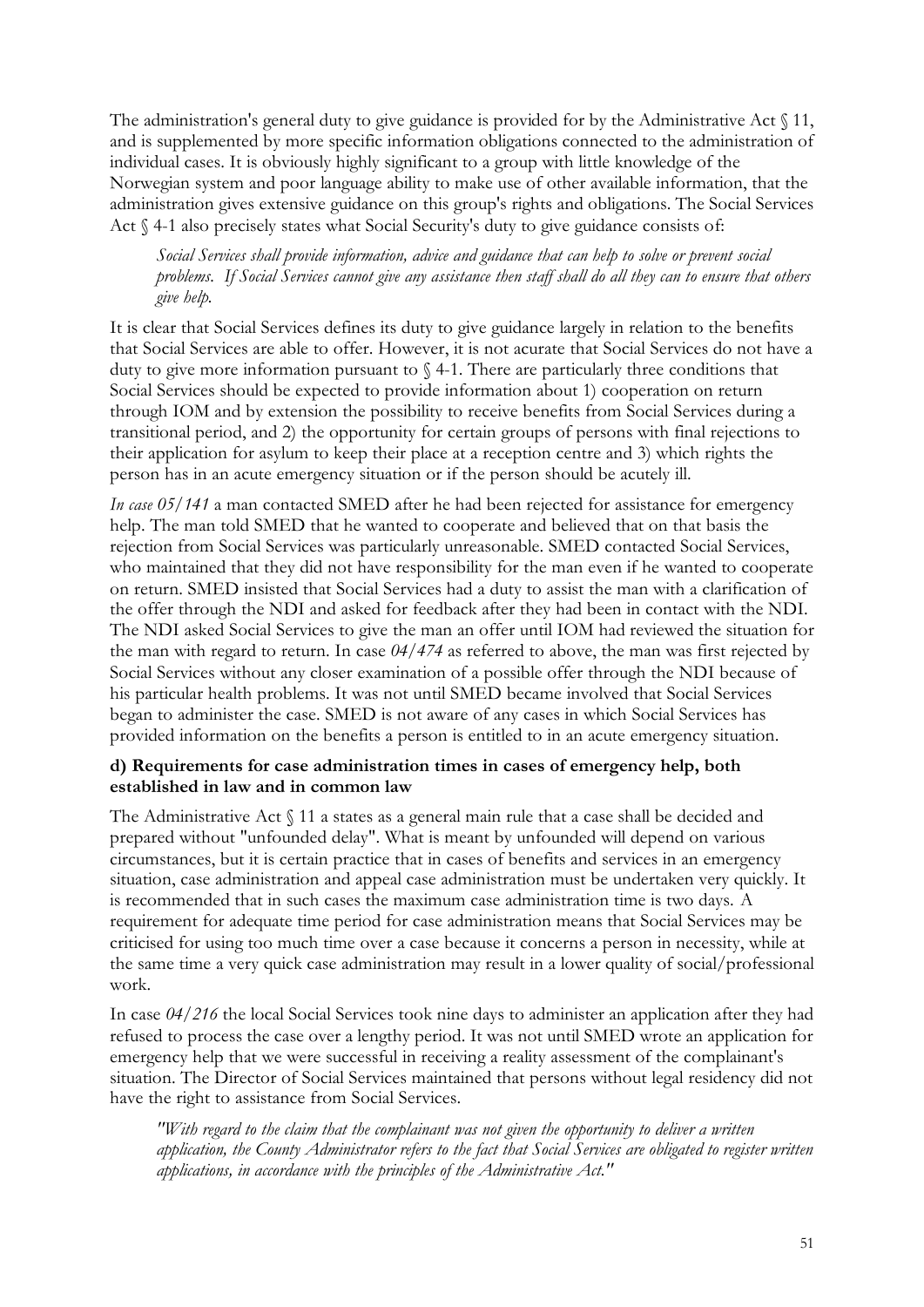However, the County Administrator did *not* pass comment on the long time period for administering the case, or the fact that in situations where they will need a long time to process a case, Social Services should grant temporary help until Social Services have assessed the application.

In case *04/437* Social Services took five days to administer the case. Once again the county administrator found no reason to comment on the time used for the case administration. In case *04/481* it took 7 days before a written decision was provided. In this case Social Services had stated that the complainant had not cooperated in a sufficient manner and that this was the explanation for the long period for administering the case administration. The County Administrator stated:

*Verbal applications shall be written down pursuant to the Administrative Act §11. An application for acute help shall be assessed quickly. Social Services state that the complainant's situation was assessed on the same day that he visited Social Services. He was offered assistance in filling out the application, but he did not want this. (!)…*

On this basis the County Administrator found no reason to criticise Social Services' case administration. The applicant could not understand why he would not cooperate with Social Services. SMED believes that it may assert a general tendency for longer case administration for applicants that apply without assistance from external representatives or from SMED, than if for example SMED gives direct assistance.

In 2005 SMED has uncovered that many social services offices have made their emergency assistance case administration more efficient. We see that some Social Services offices almost consistently supply a written decision on the same day as the application is received.

In case *04/495* the decision came on the same day as the application was delivered. The decision was a rejection. Following criticism by SMED in case *04/216* of the same Social Services office for its slow case administration, all applications for emergency help known to SMED, were processed on the same day that the application was received. The reasons stated in the rejection that SMED has had access to, were almost identical and the applicants said that they did not feel reassured by such quick case administration.

## **e) The right to be assisted by a lawyer or other representative**

SMED has provided for assistance to many individuals, and this is what constitutes the basis for this report. However we have also specifically experienced Social Services' willingness to communicate with SMED in its capacity as representative in a case. We have generally experienced that Social Services offices that have initially rejected a client after they first attempted to deliver an application, have also been very dismissive towards SMED when we contacted them.

A variant of this occurred in case *04/436* where the county administrator upheld a previous rejection. On this basis Social Services saw no reason to assess the applicant's emergency situation anew because they believed that there was no new information in the case that suggested any other result than the previous rejection. The county administrator had upheld the rejection with reference to the following:

*"The county administrator finds that the assessment of any further requirements for temporary housing and financial emergency help can be based on the fact that the complainant has another possibility and must use it."*

In this case Social Services refused to process SMED's appeal with reference to the Administrative Act  $\mathcal{S}$  28, 33 because the question of the applicant's emergency situation was finally decided.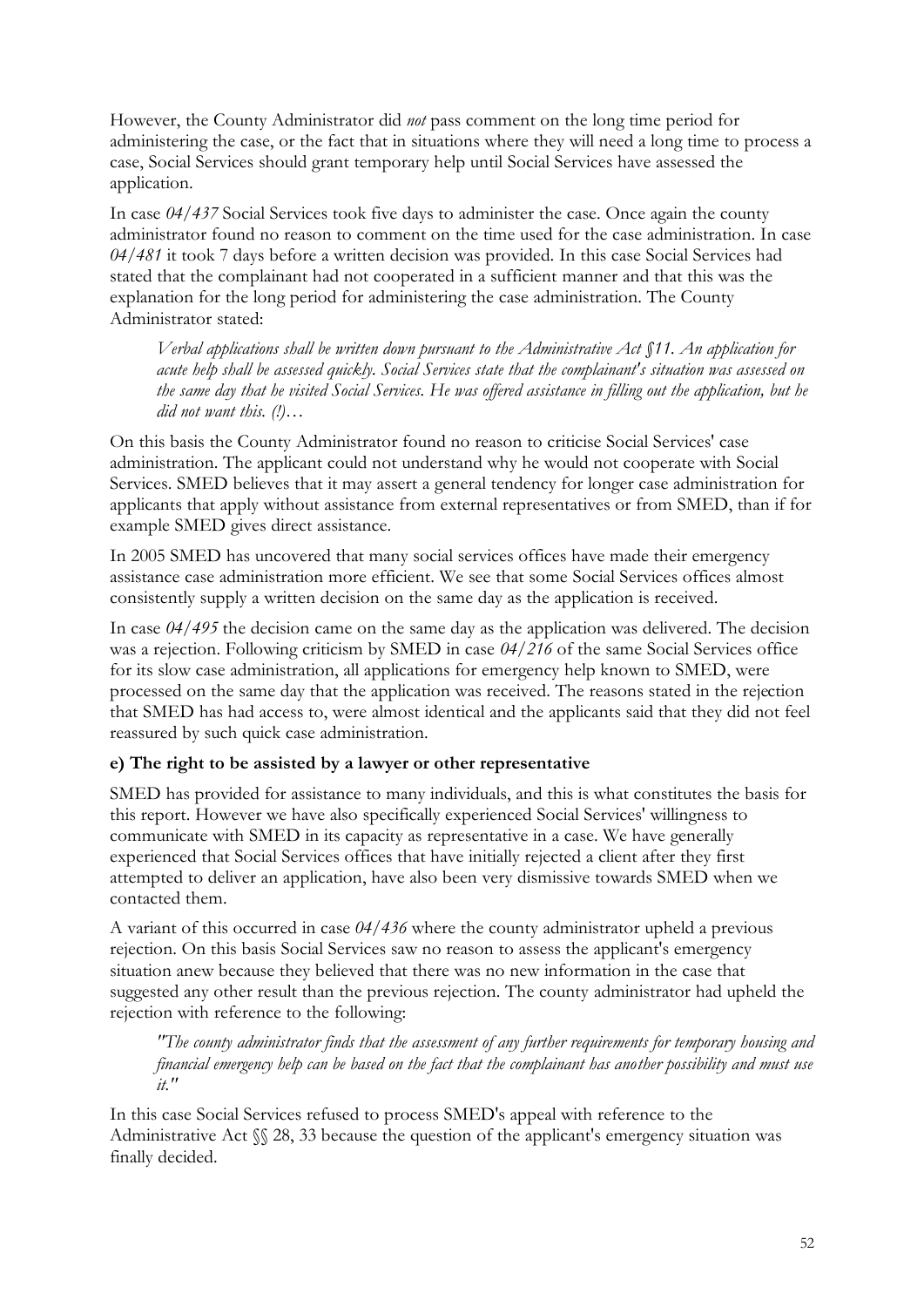## **f) The principle of contradictory case administration pursuant to the Administrative Act §§ 16, 17 and 18 etc.**

The contradictory principle entails that in the administrative procedure, those affected by the decision have the right to information on what is emphasised in the case, as well as being able to make comments and refute information. A contradictory administrative process will contribute to materially correct decisions as well as prevent the abuse of authority. SMED has dealt with different sides of this principle in connection with applications for benefits and services in an emergency situation.

In case *04/388* Social Services rejected SMED's claim that the case administration had been lacking and all aspects of the complainant's situation had not been assessed. Social Services based its decision on the following:

*"The applicant expressed a verbal desire to remain in Norway to the Social Services centre and has delivered an application for full subsistence and housing costs…. A long-term requirement for help for persons without legal residence is not deemed to be considered under the principles of necessity that are mentioned in the regulations to the Social Services Act."*

The man was assisted by a priest from the Church City Mission, who understood the situation for persons without legal residence status. In addition SMED assisted by way of numerous long discussions with case managers on the topic of what constitutes a foundation for assessment before a rejection may be decided. The presentation of the applicant's situation created the grounds for the assessment of emergency help based on common law.

The county administrator evaluated Social Services' treatment of this point as follows:

*"The county administrator understands the case concerns the fact that the complainant applied for "ordinary" support for subsistence and living costs. The rejection of the application for subsistence and housing costs does not automatically and simultaneously result in Social Services having the responsibility to assess whether the complainant finds himself in an emergency situation."*

Persons without legal residence will seldom be aware of which rights they may have and / or which terminology is used to indicate these rights. If the applicant has rights that the applicant has not been informed of, this forms the basis for questioning how thorough the case administration has been. This group has limited knowledge of the system and poor language ability, thereby making it difficult for them be aware of their rights.

*In case 04/491* the applicant did not receive a copy of the documents in the case before the county administrator had made a decision. When SMED contacted Social Services, we were told that the case manager had had long conversations with the client and given both guidance and written down the applicant's verbal complaint against the rejection. However, the client had not received copies of these documents, and therefore had no opportunity to see what Social Services had emphasised when his own appeal was formulated, or was administered. The case manager expressed the opinion that she had protected the client in an adequate manner and had devoted much time to him. At the same time she agreed that this ruled out the possibility for external assistance to assess other grounds for appeal, because it was not possible to review documents that revealed the basis for the authorities' decisions. When SMED finally was able to review the documents it transpired that there were further grounds for appeal connected with both questions of the case administration and the application of the law.

5.3.6 The administration's application of the law – common law competence restrictions

An expression that we have used in the introduction is *material legal protection*. The term is used in this report to illustrate the State's obligation to ensure that a group of individuals receive the material rights owed them on the basis of statutory or common law. A significant element of diminished legal protection in the administration, the large differences in the administration's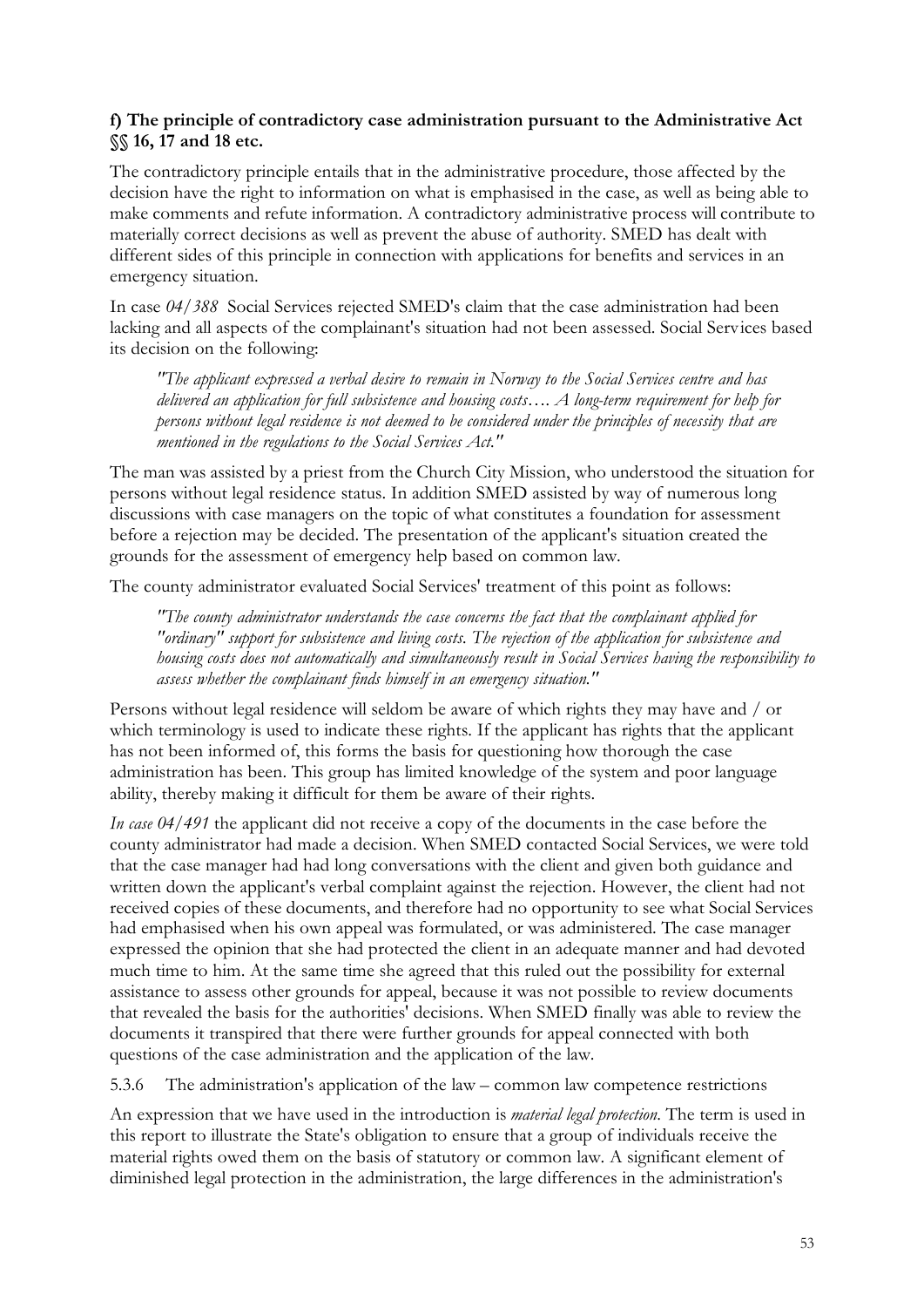judgements in comparable cases, as well as a summary case administration with a small degree of individual assessment, can indicate that this material legal protection is poorly safeguarded. In this report it has been important for SMED to illustrate whether the material legal protection of persons without legal residence as a group is indefensible.

In the analysis below we assume that persons without legal residence in an acute emergency situation may have a right to both services according to the Social Services Act's chapter 4 and money to cover the cost of food pursuant to common law principles of necessity. As mentioned in the introduction, benefits and services according to the Social Services Act are based on judgement. This means that whether a person is granted a certain benefit will result from a social/professional assessment of the situation the person finds himself/herself in. When Social Services first have the duty to accept a case for processing, an *obligation* also exists to undertake a social/professional assessment of the emergency situation of the individual applicant combined with any other assessments that Social Services are obligated to undertake.

In the following section we wish therefore to illustrate the following questions regarding the administration's application of the law: a) the obligation to undertake a social/professional assessment of the emergency situation, b) the administration's reference to the legal basis in its decisions, c) the restrictions on the administrations' competence, d) the arbitrary nature of the result.

### **a) The obligation to undertake a social/professional assessment of the emergency situation of the applicant**

The basis here is that an obligation exists to process the case as referred to in point 5.3.5 a above, and by extension we assume that an obligation exists to undertake a social/professional assessment of the applicant in an acute emergency situation. The question of the obligation to use judgement is a complicated legal problem.<sup>41</sup> Whether Social Services have such an obligation, depends upon an interpretation of the rule that gives the right to grant benefits, (see more on this below). To what extent fixed guidelines can be given for the use of judgement in these type of cases, for example by setting certain terms that have to be met to continue with a case, is also a relevant problem that we deal with in point c) below.

The Ministry of Labour and Social Affairs has stated that an obligation to help persons in need does exist and that "[this obligation] lies with all of us". However other authorities have been more specific. For example, the Social Services and Health Directorate states that that "a person may have a right to assistance in the form of social services in specific acute situations regardless of the legality of residence." As far as SMED understands the provisions of the scheme for emergency help established in § 5-1, and what can be said to be common civil law principles of necessity as referred to in point 4.5 above, Social Services may not neglect to undertake a social/professional assessment of an emergency situation. An obligation to help persons in need is conditional on a prior assessment of the emergency situation. There is also a certain degree of support to be found in the Social Services Act's purpose provision: *"to contribute to greater equality of human worth and social status"* must be seen as an expression of the goals of the social/professional work, and through interaction with the client, to establish safety for persons in need irrespective of the reason for the emergency situation or whether the person belongs to a certain group. Without thorough knowledge of individual situations it is impossible to contribute to the positive development of a difficult situation. A basic condition for safety is also predictability. You must know how your most basic needs are protected.

Persons without legal residence who do not cooperate on return must also be protected in a way that protects their most basic needs. A condition for protecting these needs is that a specific assessment of the emergency situation in which the person finds himself, be undertaken. Such a specific assessment will entail that Social Services assess whether the person has the funds to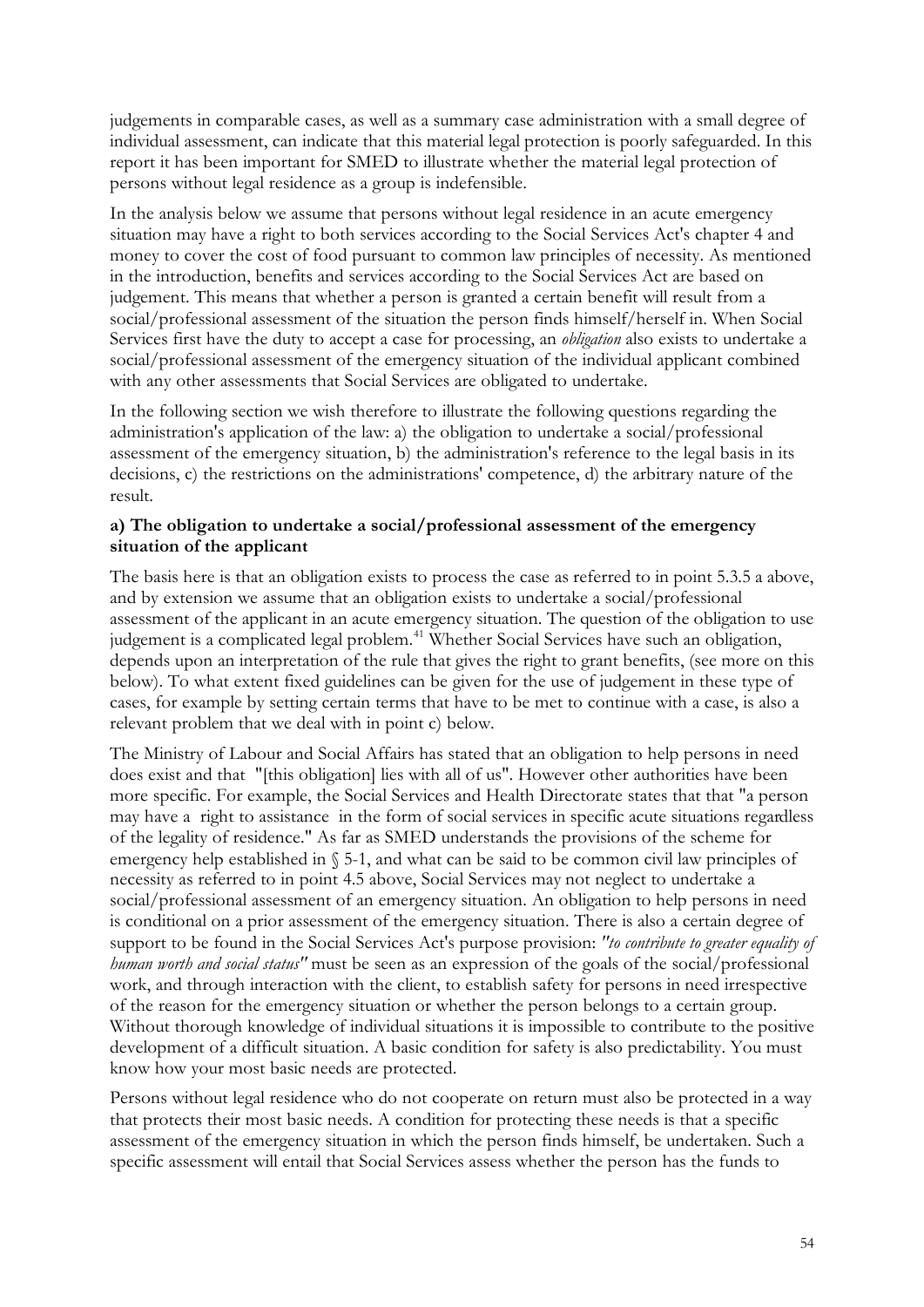obtain food and whether the person has the possibility of finding shelter. This did not happen in the cases in which SMED provided assistance.

At this point it is especially important to note that the social/professional assessment must appear in the decision where the application for benefits is rejected. Decisions where benefits or services are granted, naturally build upon a social/professional assessment, the question is how rejections are formulated.

In case *04/491* the Social Services office refused to give assistance by referring to the fact that the complainant had been in the same emergency situation for a long time:

*"..the Social Security centre deems that this is not a special, acute emergency situation since the applicant has been in this situation since the end of March 2004."*

The Social Security centre put decisive emphasis on the fact that they should only assess the temporary benefits and not what must be seen to be permanent solutions for care requirements. The county administrator agreed with Social Services in this assessment:

*"On this basis the county administrator finds that the complainant is not in a special, acute crisis situation. It has been emphasised that the complainant has received a final rejection to his application for residence in Norway and that he will be protected through the immigration authorities pending his departure."*

Does this constitute a social/professional assessment of the situation? An important condition to be able to determine the requirements for emergency help for individuals, is in our opinion, that Social Services ask when the client last had a meal, how he has managed to obtain food in his situation, where he sleeps at night and what opportunities he has in the future. Many of those affected by the restrictive measures have survived by "breaking into" their private networks. It is clear that the possibilities for this are limited over time because the strain on the private networks will exceed the tolerance level. If Social Services do not assess such circumstances at all, then Social Services cannot be regarded as a body that protects this group in an emergency situation.

There are two practices in particular that SMED has uncovered through appeal cases. Firstly, an administrative practice developed over time, whereby all enquiries were rejected with reference to the fact that the applicant was not in an emergency situation because the applicant did not make use of the alternative of a return through IOM and the resulting the offer of a shelter in a reception centre. Secondly, new applications from persons who had already received rejections for applications for benefits were rejected without further processing, with reference to the fact that the applicant had already had his requirements for benefits assessed.

In case *04/437* Social Services wrote in the rejection:

*"The Social Services centre has analysed the information in the case. Social Services do not consider that information has been received that suggests a different assessment."*

Reference was made in this case to the county administrator's upholding of a previous decision. We find it even worse in the cases where Social Services failed even to take a specific position towards the applicant, but where the decision is a mere list of information about the manner in which persons without legal residence must cooperate on their return.

In case *04/481* SMED followed the case over a period of four months. All the decisions we had access to were identical and gave a description of how persons without legal residence should act. It was not until the case presentation for the county administrator that Social Services provided information about the client that suggested that there had been an assessment of the individual circumstances. It should be added that SMED only received the case presentation after numerous reminders and therefore was unable to comment on this information before the county administrator had made his decision on the case.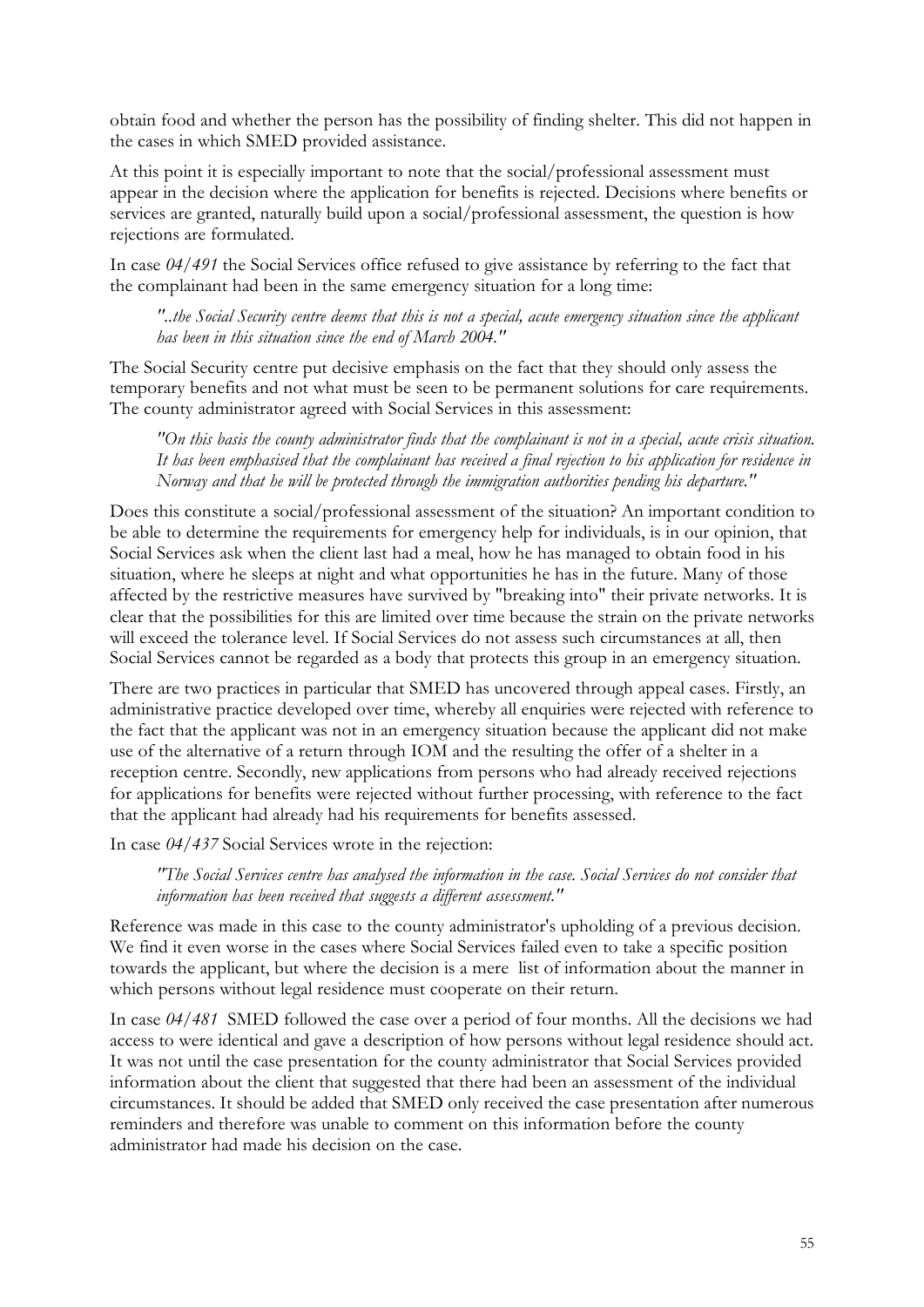We have also seen that over a period of time the same person receives decisions that appear to be standard documents without any mention to the particulars emphasized by that the person for new evaluation. SMED has appealed against these decisions to the county administrator with reference to the fact that Social Services have not undertaken the required individual assessment when exercising judgement. None of these appeals have been successful.

In case *04/491* the county administrator referred to the fact that persons without legal residence, who have been informed that they are obligated to cooperate on return, and on that basis will be given an offer of housing at a reception centre, may no longer be regarded as being in an emergency situation. After the county administrator established that the complainant had also previously applied for emergency help and that he had been informed of the possibility to cooperate on voluntary return, the county administrator found that the man could no longer be deemed in an emergency situation.

Nevertheless, the rejections by Social Services where no reference is made to earlier applications from the same person, but to the county administrator's assessment of application from other applicants in similar situations, as a basis for why assistance is not to be granted, are in a class of their own. Social Services wrote the following:

*"The Social Services centre has many supplementary benefit cases that are established on the same basis as the applicant. In connection with appeal cases the Social Services centre has received decisions from the county administrator. In connection with rejecting the applicant's application for financial support for food and temporary housing there follows an excerpt from the county administrator's decision:……( At this point the text from a decision by the county administrator in a previous case is repeated)."*

SMED received more decisions from the same Social Services office where the county administrator referred to exactly the same decision.

#### **b) The administration's reference to the legal basis in the decisions**

There is no doubt that persons without legal residence do not have the right to benefits according to §§ 5-1 and 5-2, pursuant to the regulations of the Social Services Act, that chapter 4 of the Act still applies to persons without legal residence, and that financial benefits for food or provisions are conditionally based on common law principles of necessity or considerations of general common law principles of necessity. Despite this SMED sees that the majority of the decisions both for rejections and consent are being made pursuant to the §§ 5-1 and 5-2 of the Social Services Act. An example is the county administrator's statement in case *04/216***:**

*"The basis for the case in question is that no right to financial support exists pursuant to the Social Services Act. However, emergency help may be granted through considerations of the common law principle of necessity when necessary, for example help to save life in an acute crisis situation. On this basis and based on common law principles Social Services may find that the complainant should be given help despite the fact that he does not have residence and thereby apply the provisions of the Social Services Act. The county administrator is of the opinion that emergency help granted in such cases, in order to ensure the subsistence of the person in question, should be warranted under § 5-1.*

*[….] The county administrator points out in this connection that support that could only be based on common law will lead to the question of which body in the council should process the case, where the funds should be taken from, as well as cutting off the county administrator's competence to handle an appeal."*

SMED believes that this statement illustrates the uncertainty that has characterised the application of the law in these cases. For the administrative body that must apply common law, considerations of common law principles of necessity have not given a clear enough indication of which kind of services and benefits could be referred to, and who is responsible both in the first case and in case of appeal.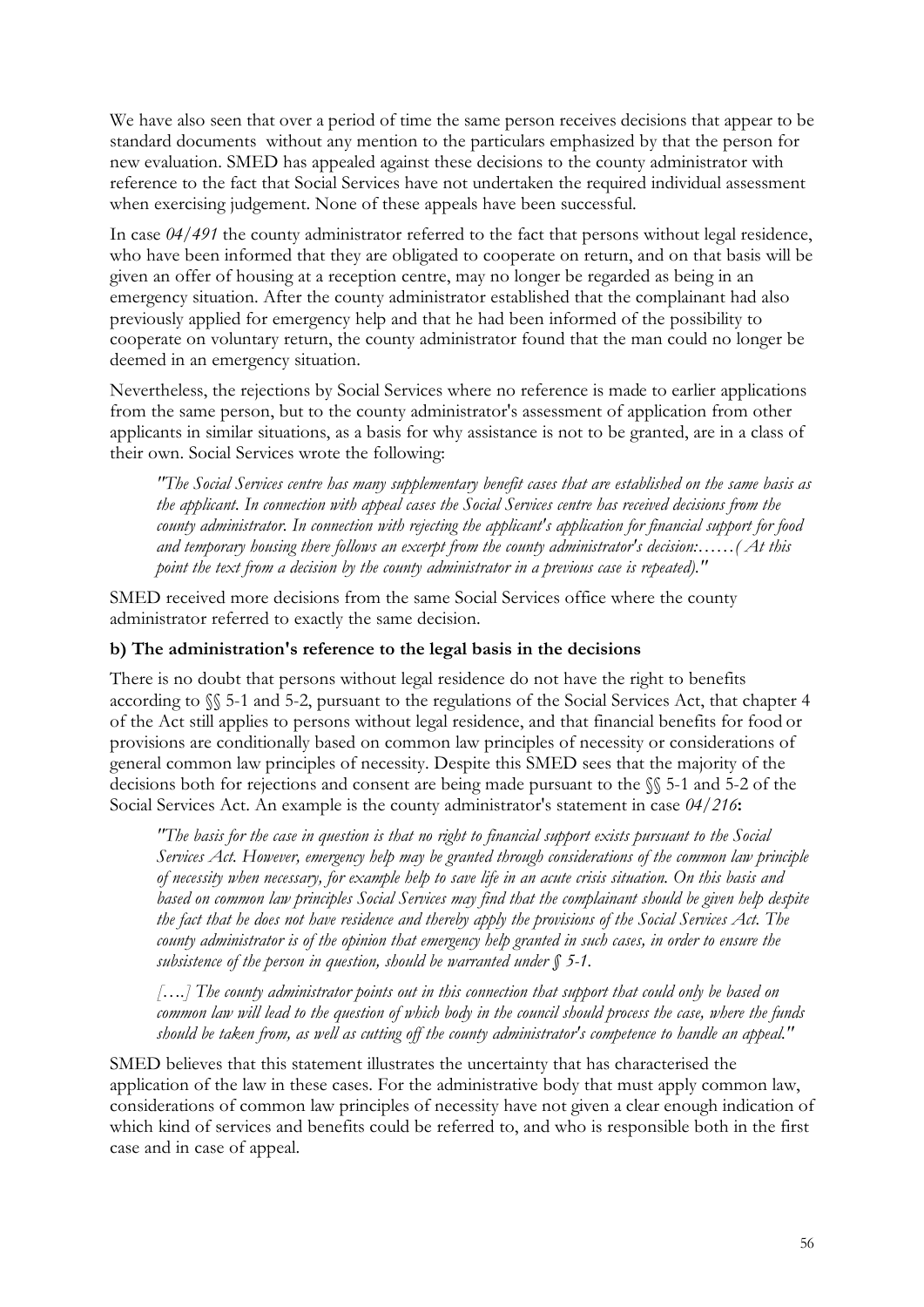In many decisions, the reasons referred to the fact that there had also been an assessment of the obligation to assist pursuant to common law considerations on the principle of necessity, but there was no reference to the legal basis for the decision.

After a while many Social Security offices developed a uniform practice as to which legal basis would be used for a rejection. The majority followed the county administrator in his assessments of what is practical, while some Social Security offices rejected applications by referring to the Social Services Act §1-2 first paragraph pursuant to the regulations §1-1, as well as general considerations of common law principles of necessity.

## **c) The opportunity to set conditions for cooperation on return through IOM**

As mentioned in the introduction, there is a special question of whether one may impose a condition for processing an application to the effect that the applicant must cooperate on return through IOM. The basis for this, as mentioned in the introduction, is an interpretation of the common law competence provision. We analyse the Svolvær case in point 4.4.3. The court explicitly stated in its terms that it assumes that a person who does not cooperate on return may have the right to *supplementary benefit from the authorities*. The weakness of the court's decision is that it does not say anything about which benefits and services persons who do not cooperate on return are entitled to.

However, administrative practice from the county administrator in Oslo and Akershus has evolved towards referring to cooperation on return both in assessments made in accordance with § 4-5 on temporary housing, and for applications for financial benefits in an emergency situation, including money for food. This administrative practice has been highly significant for Social Services' implementation of the law and the exercise of their judgement in these cases.

In case *04/481* the county administrator agreed with Social Services' implementation of the law on their refusal to grant food and shelter, and referred to the fact that the man had an adequate offer should he cooperate on return. The county administrator specified that emergency assistance should only protect the applicant in an acute crisis situation until the person once again had the possibility of ensuring food, shelter, a place to live or other necessities of life. The county administrator was of the opinion that the offer given under the condition of cooperation on return constituted such an alternative. The County administrator stated, inter alia, that:

*"In the assessment of the need for emergency help and any temporary housing one should assume the fact that the complainant has another possibility to ensure subsistence and should make use of it.... Accordingly the county administrator does not consider that there is a special, acute situation that gives where the complainant a right to demand food and a place to live."*

Many of the appeal cases dealt with access to temporary housing pursuant to the Social Services Act § 4-5. Many of the persons SMED assisted were of no fixed abode ("NFA"), and had random offers of housing through private networks, voluntary humanitarian organisations, or they simply lived on the street. In case *04/437* the county administrator stated that:

*"As to the complainant's lack of accommodation any right to temporary housing must be assessed according to the Social Services Act § 4-5. Chapter 4 of the Act provides for no limitations to the right to benefits connected to the legality of residence. Persons without legal residence in Norway may therefore have a right to services according to chapter 4, including temporary housing pursuant to § 4-5. However, the Social Services Act is subsidiary and as mentioned the county administrator finds that the complainant is adequately protected through the offer from the immigration authorities until he is able to leave the country."*

As a starting point Social Services may refer to another offer if there is one. A place at a reception centre conditional upon cooperation on voluntary return is out of the question for many persons whose application for asylum has been finally rejected. There may be different reasons for these persons not wanting to return, but of the persons that SMED assisted there were many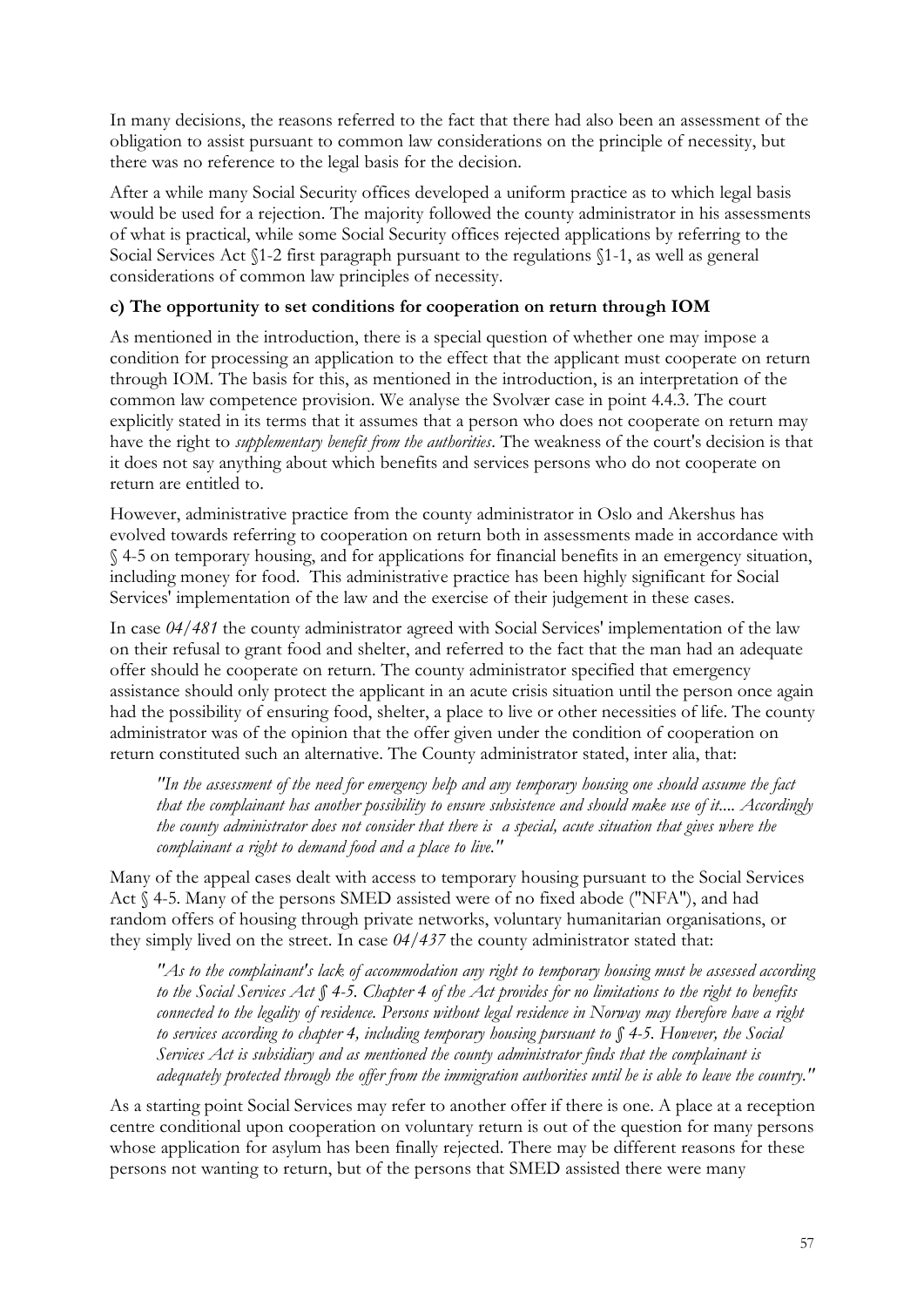individuals that expressed a real fear for their life and health if they returned. Social Services have aligned their practice to the county administrator's implementation of the law and made the assumption that an offer of housing in a reception centre conditional on cooperation on return, is a suitable offer. An analysis of our individual cases does not reveal any individual assessment on the fairness and reasonableness of referring to this kind of offer in light of the applicant's specific acute situation.

Many of the appeal cases where SMED provided assistance by bringing the case before the county administrator dealt with access to financial benefits for the purchase of food. In these cases too, the county administrator referred to alternative offers that are conditional on cooperation on return. In case 04/216 the county administrator made the following statement:

" *The county administrator assesses that the complainant's situation is protected by the fact that she can contact the police and be offered a place at Trandum reception centre until such time she is in a position to leave the country. The complainant will have her most important subsistence needs covered until departure, so that she will not be in need of emergency help as provided pursuant to general principles of necessity."*

To refer persons to the use other possibilities may not be done without any limitation. As mentioned above the notion of assistance pursuant general principles of necessity is still relevant. In addition one has the right to assist in cases where it would be obviously unreasonable to refer to another offer. In Circular 1-34/2001 points 5.3.5.3 and 5.3.5.4 that apply to the requirement for the setting of conditions it is specifically emphasised that Social Services may not set conditions that are in breach of other provisions in the Social Services Act or that could be regarded as an abuse of authority. It is stated, inter alia, that:

*"The setting of conditions may not take place in an arbitrary manner, but following an individual examination of the individual case. It must be assessed whether the condition that is to be set is appropriate for precisely this recipient. "*

Regardless of whether it may be legal to refer to an alternative offer, the condition may not be seriously unreasonable or disproportional in relation to the individual person. In the case in question, and in other cases where SMED provided assistance, SMED uncovered an administrative practice that made cooperation on return a condition for an alternative offer leading thereby to a rejection of an application for benefits or services. We discovered, after the county administrator's practice had become established, that Social Services failed to carry out in its decisions any individual social/professional evaluation of the applicant's emergency situation. This became increasingly clear in the decisions made by certain Social Services offices, since the decisions were almost identical despite the considerable individual differences between the persons involved. In case *04/437* the county administrator wrote the following:

*"The county administrator finds that Social Services may emphasise that part of the questions and problems have been assessed previously in the case, and that one may refer to previous decisions or other decisions from the county administrator."*

It is clear that an individual assessment could have been made based on the individual emergency situation, even though the legal basis for applying a social/professional judgement in such cases is marginal. As mentioned above the county administrator, when handling appeal cases has categorically stated that persons who do not cooperate on return have a shelter offer of at a reception centre on that basis.

#### **d) Arbitrary protection of persons in need?**

Both the State and the council may protect persons in need without using the Social Services Act as a basis for such benefits. SMED knows that some councils made special offers to this group, that that covered he persons' main need for food, other provisions and shelter. The benefits were not rooted in social legislation. To what extent the group were also offered health services is not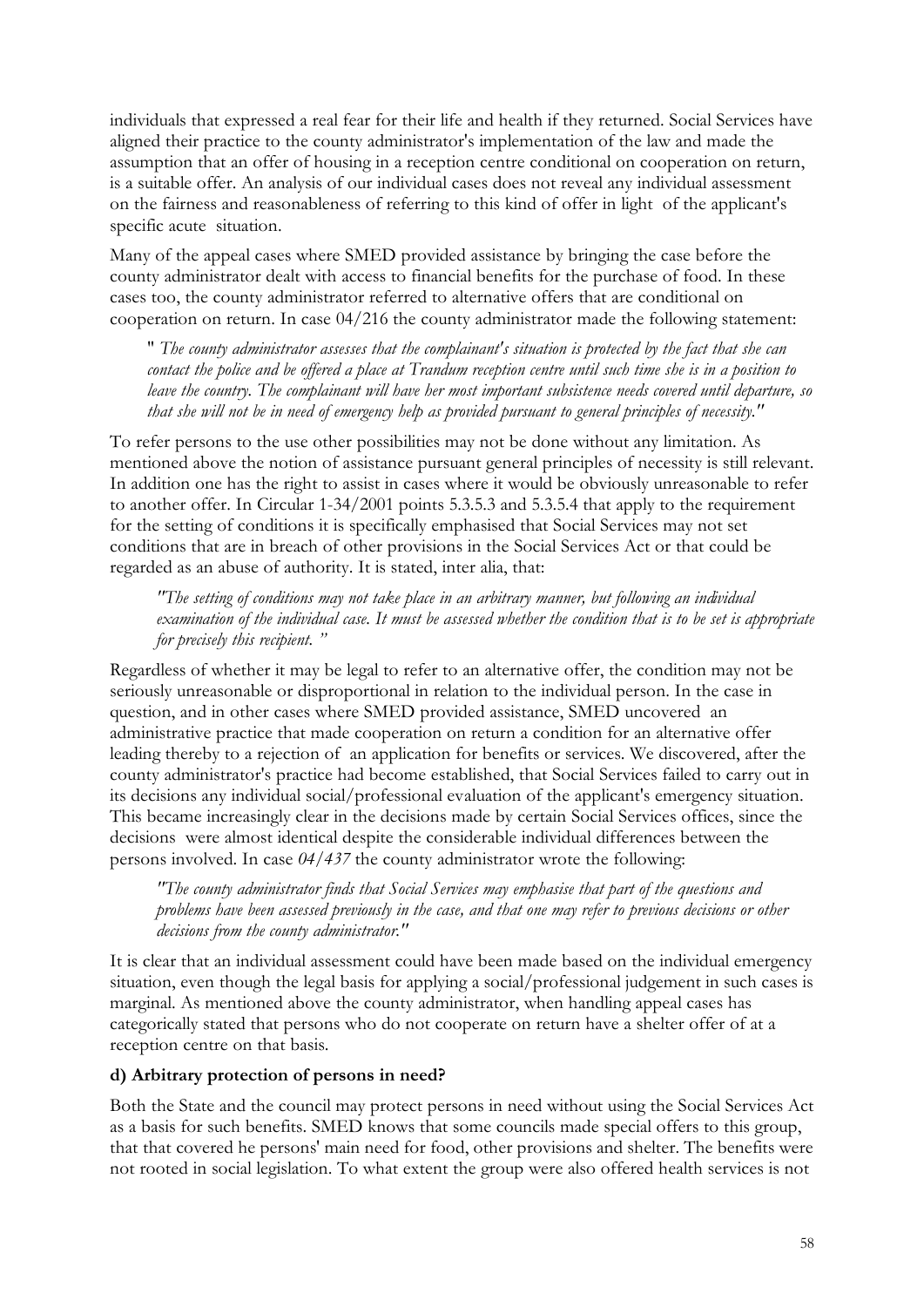known to SMED. We believe that there will be qualitative differences between the various councils upon establishment of administrative programmes for the special protection of this group, and this must generally be accepted.

With respect benefits or services granted by the council for Social Services, SMED has uncovered the implementation of local solutions that are very different. As mentioned above the County Administrator for Oslo and Akershus established a practice where applications were systematically rejected with reference to an alternative offer if the applicant cooperates on voluntary return through IOM. In many cases benefits have been granted, but such benefits have been very different in their quality and quantity.

In *case 04/481* the man received emergency help several times over a long period. He was also granted shelter during the same period. At the same time he was told of his obligation to cooperate on voluntary return. No special reason was given beyond the fact that it was established that he lacked food and shelter. The man stated that he knew of others belonging to the same office who had received the same kind of help.

SMED has also revealed other variations in the nature of the benefits granted. In *case 04/437* Social Services granted 60 Kroner per day with reference to the "council rates for emergency help." When SMED enquired as to the council guidelines, it transpired it had only been referred to the usual standard of the particular Social Services office. SMED appealed against the decisions referring to the fact that persons without legal residence were in a completely different situation to persons who otherwise received emergency help. The appeal was based on the fact that in other cases Social Services had a duty to assess the extent to which there were possibilities to prepare food at home, or if all food had to be bought ready-prepared. The county administrator upheld the decision by Social Services. In case *05/51* in which the man was granted help as a result of the fact that he said he was willing to cooperate on return, he was granted 70 Kroner per day as emergency help for a time period of 14 days at a time. There was no special explanation for this generosity apart from the fact that the man was cooperative. In case *05/132*  the man received only 40 Kroner per day. Furthermore, there were additional whereby he had to make himself available for daily work for the council. Social Services wrote in the decision:

#### *"Assistance is granted pending his return to his home country."*

This is conditional on participation in the Rusken campaign in the council area. The reason given for the decision was as follows:

#### *"The condition is set to ensure that the applicant fully uses the possibility to help himself"*

This seems to be very strange when compared with the statement that the applicant is granted support while waiting to travel home. Social Services did not understand the appeal when we contacted Social Services by telephone. They referred to the fact that the complainant should not actually have received any assistance because he had no rights. Social Services evidently believed that their judgement had been more adequate in the case.

Based on the above SMED wishes to emphasise that there are serious differences in the protection afforded by the local Social Services, and the manner of it. This gives reason to question whether the administration uses arbitrary judgement.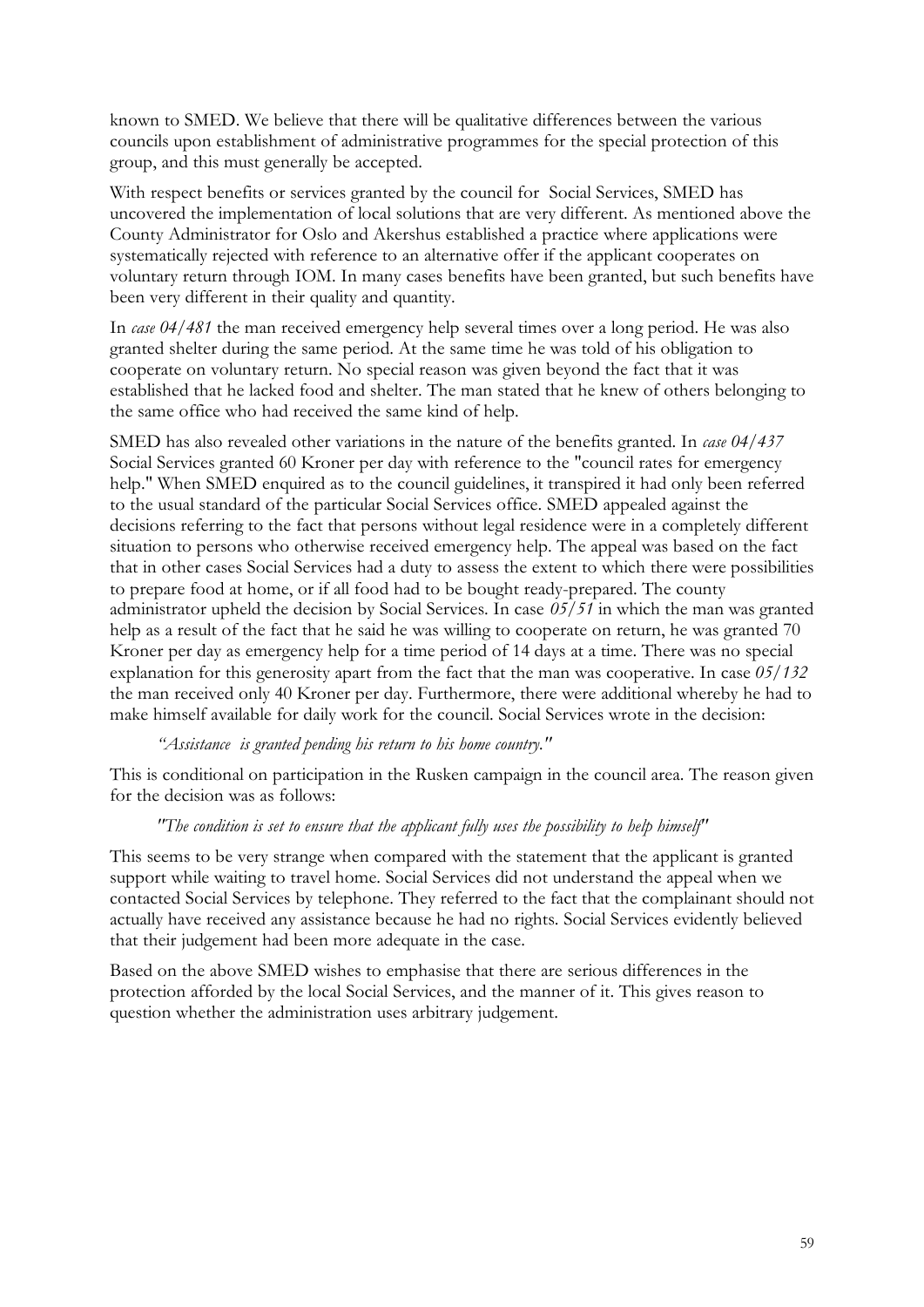#### 5.3.7 Summary

There is a close relationship between the social situation of the person at a time and the danger of developing serious health problems. Such serious health problems can be of both a physical and mental character. SMED's experience is that many of the persons we have been in contact with, who have received a final rejection to their application for asylum, and have been living for a long time in an precarious situation, have different forms of mental problems caused by this situation. Sadiq's case is in many ways a typical example of a worsening of mental health, which is mainly attributable to a worsening of his ability to provide for his subsistence.

There are many factors that can be emphasised that contribute to a worsening of the group´s situation: 1) they lack the personal abilities to protect their rights, 2) it takes a long time before they come into contact with health institutions and experience rejection when they make contact, 3) they lack the financial ability to follow up treatment/examinations, and 4) Social Services do not know which rights and offers exist for this group when they have serious health problems.

On the question of access to subsistence benefits and shelter, the system has generally failed this group. SMED's experience is that benefits according to social legislation and benefits granted on the basis of common law, are unavailable to this group as assumed in the court statement in the High Court's decision in the Svolvær case, see point 4.3 above. There are many explanation factors, and each reason that led to Social Services´ failure to protect this group must beappreciated together with the others. Accordingly we wish to summarise the following points:

- 1) The legal rule that gives the right to a benefit is not precisely formulated. Even for individuals with knowledge of the legal system it is difficult to say anything precise as to when an obligation to assist exists, when a right to receive assistance exists, as well as the degree of exhaustion that must exist before Social Services has the right or the duty to give assistance. The decision is based on the provisions of § 5-1 despite the fact that it is quite clear that this provision does not apply to this group.
- 2) The councils are not clearly ordered to assist this group by an Act, regulation or a circular. This results in who is being granted assistance from Social Services becoming arbitrary. We see that some individuals are rejected, others are allowed to deliver an application, but the assessment of the application is summary and not based on reality, while others who benefit from a reality assessment are granted benefits.
- 3) The benefits that the individuals are entitled to when if obligation to assist clearly exists, are also poorly defined. Which are the benefits that Social Services should use to redress an emergency situation? To the extent that decisions are made to assist applicants, benefits have primarily been granted in the form of money for food.
- 4) Certain individuals are unable to protect their own interests, both practically and language- wise; and the guidance this group is being provided for as to its rights is clearly insufficient beyond the information they receive on the IOM return programme.
- 5) The county administrator's practice with respect the subsidiary principle and its reference to an alternative offer at a reception centre, has led to the an administrative practice which lacks specific assessment of whether the person is in need. It is possible to practise the regulations on a more individual basis. Employees of Social Services do not use professional judgement in these cases.
- 6) Regular case administration errors occur. Many of the mistakes must be attributed to a combination of uncertainties regarding the material right, uncertainties regarding Social Services' obligation to carry out a professional assessment of the emergency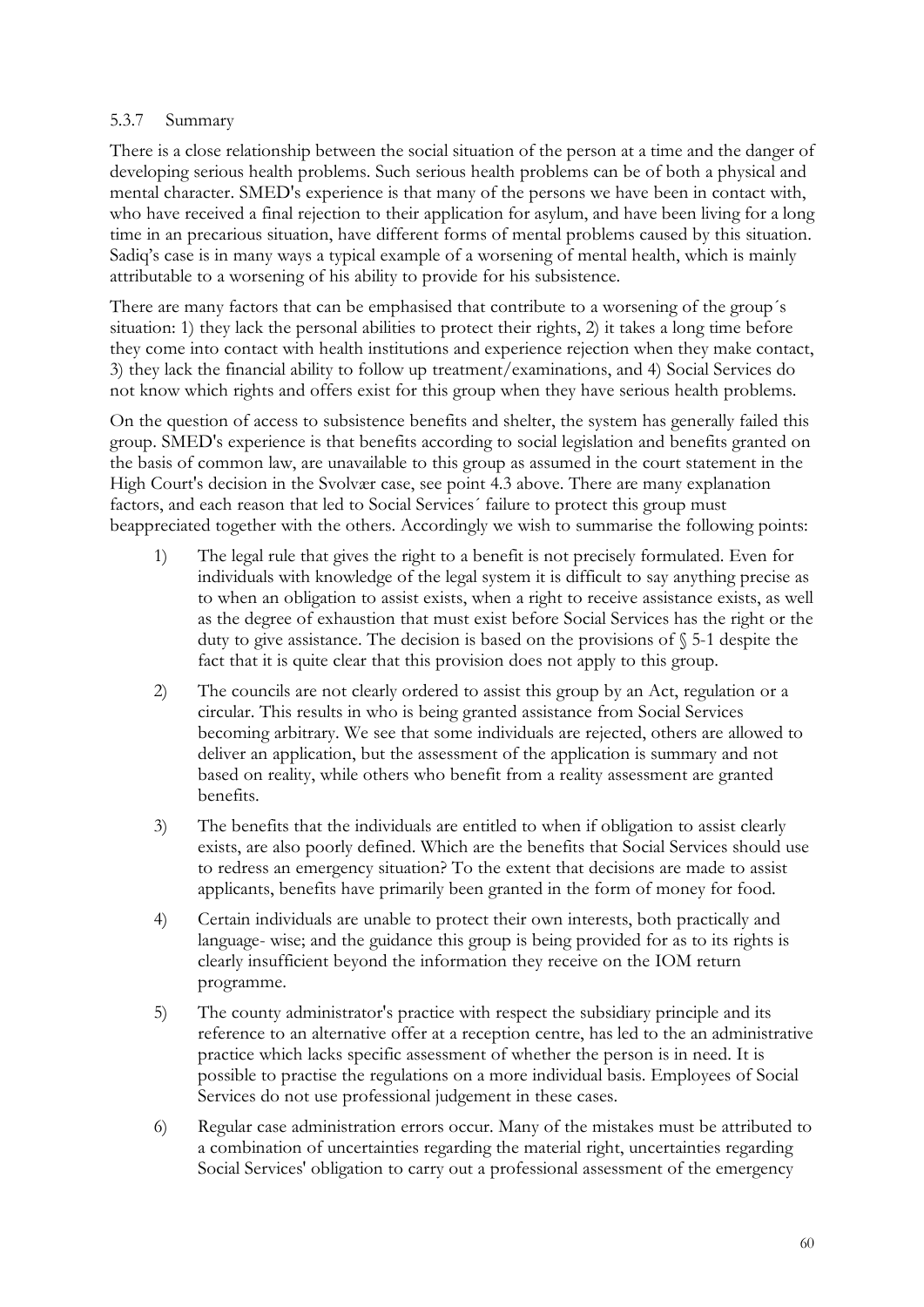situation and the lack of competence amongst the employees of Social Services to assess these persons' actual situations.

7) It is a serious matter that the guidance obligation is being neglected, that the administration does not help to provide sufficient information on a case and that the case administration does not fulfil the requirement for contradiction.

If we are to sum up the administrative practice based on a limited selection of cases, we wish to put into question the material and procedural legal protection that persons without legal residence may have with respect to the group´s access to protection benefits from acute and lifethreatening need.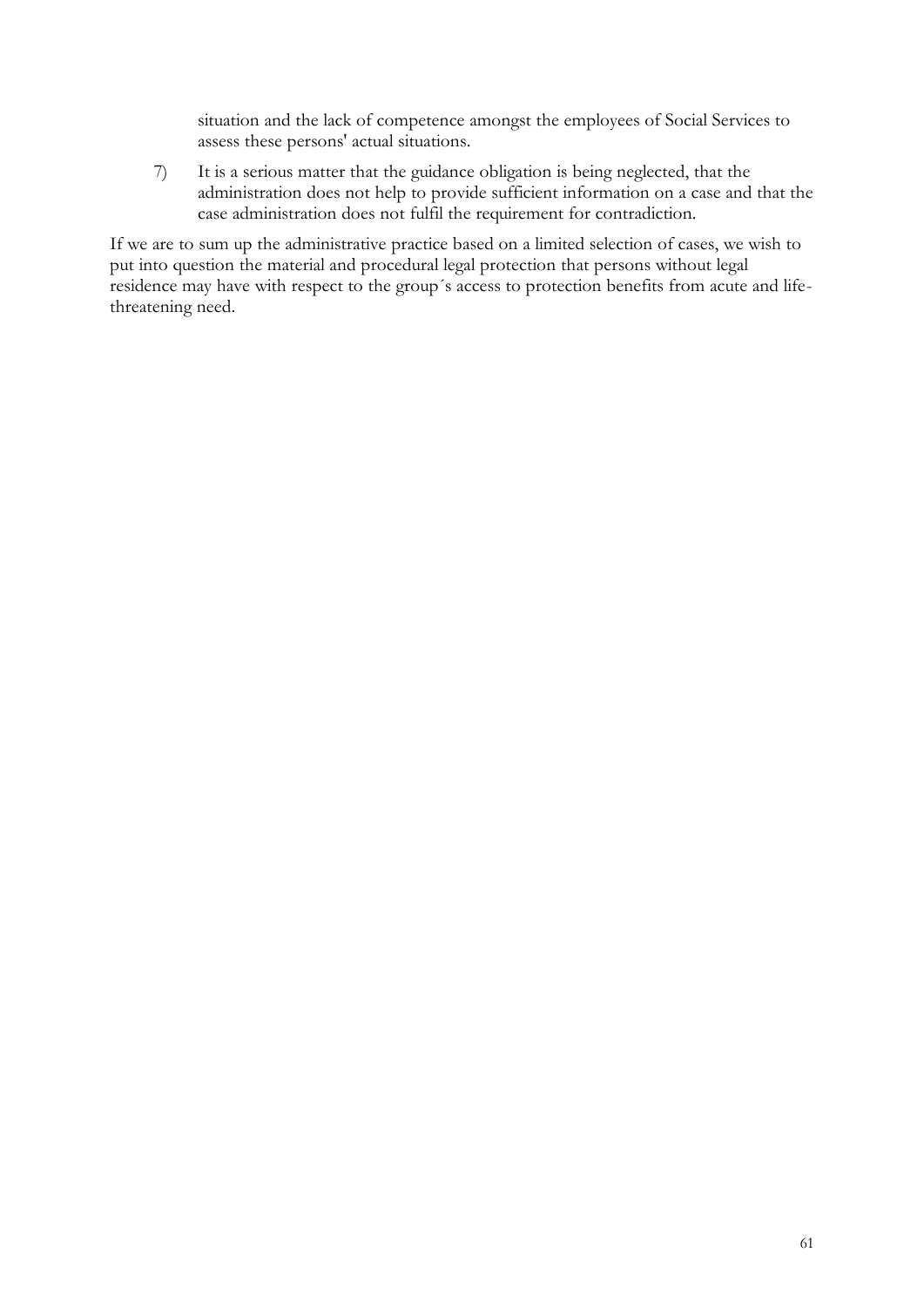# **6 SUMMARY**

## **6.1 SUMMARY AND MOST IMPORTANT ASSESSMENTS**

The topic for the report was an investigation of administrative practice with regard to access to food, shelter and health services in a situation where political measures were implemented to make the State's immigration policies, and particularly the principle of voluntary return, more efficient. The legal questions that SMED wanted to highlight were firstly whether the State had safeguarded *its protective obligation* with regard to international human rights conventions, including the ECHR, CCPR and the CESR, whether there were breaches of other convention obligations for example the ECHR Article 3 or the CESR Article 11, and whether the administration's application of the law complies with Norwegian law.

Furthermore SMED wanted to illustrate whether there was discrimination against persons without legal residence on one or more grounds for discrimination. The ban on discrimination is aimed both at the legislator and the administration's exercise of authority. As the ban on discrimination in the convention in reality constitutes a restriction on the competence of the administration's exercise of authority, it is natural to pass comment on this in connection with the fact that we assess whether the administration's application of the law complies with Norwegian law.

Our analysis of administrative practice revealed that the restrictive measures had an effect. People without legal residence lost their offer of housing at reception centres, and many left the reception centres voluntarily (cf statistics from the NDI). As the authorities anticipated ahead of the restrictive measures, these people applied to the council for Social Services, and particularly Oslo Social Services. However, some other cities, such as Trondheim for example, chose to implement specific council schemes that safeguarded the group despite the fact that this conflicted with the authorities' recommendations. The basis for SMED's knowledge and analysis of administrative practice revealed that individuals with final rejections to their application for asylum lived on the streets of Oslo, without food, shelter and with significant health problems. It is also clear that these people were rejected by Social Services and referred to a suitable offer at the reception centre if they cooperated on return.

What SMED cannot comment upon is the number of people who left the reception centres without alternatives for ensuring their subsistence, and the whole group's degree of necessity and vulnerability. NDI has reported that 46% of the 592 who were informed of the repeal of the housing offer at a reception centre, left the reception centres. This amounts to almost 300 individuals. SMED has been in contact with some of these; over 60 individuals, some of whom are in Norway, surviving through private networks and unregistered work, while others have probably left the country. An additional group that is not covered by the NDI's statistics are people that were living outside of the reception centres, but ensured their subsistence through temporary work permits. Many of these people were unable to renew their work permits. We do not know how many, but SMED has assisted some of these in connection with the fact that they made contact with the Social Services office and applied for assistance.

Despite the fact that many have survived thanks initially to the assistance from a private network and humanitarian organisations, there is no doubt that the strain on this network has been severe. We are aware that humanitarian organisations have given offers of housing beyond that which the organisation normally would be able to, and we are also aware that private persons have given their homes for the use of individuals who would otherwise have to sleep outside. In other words, civil society helped to redress the potentially serious consequences of the Social Services' administrative practice. It is positive that civil society helps, but it was not this kind of safety net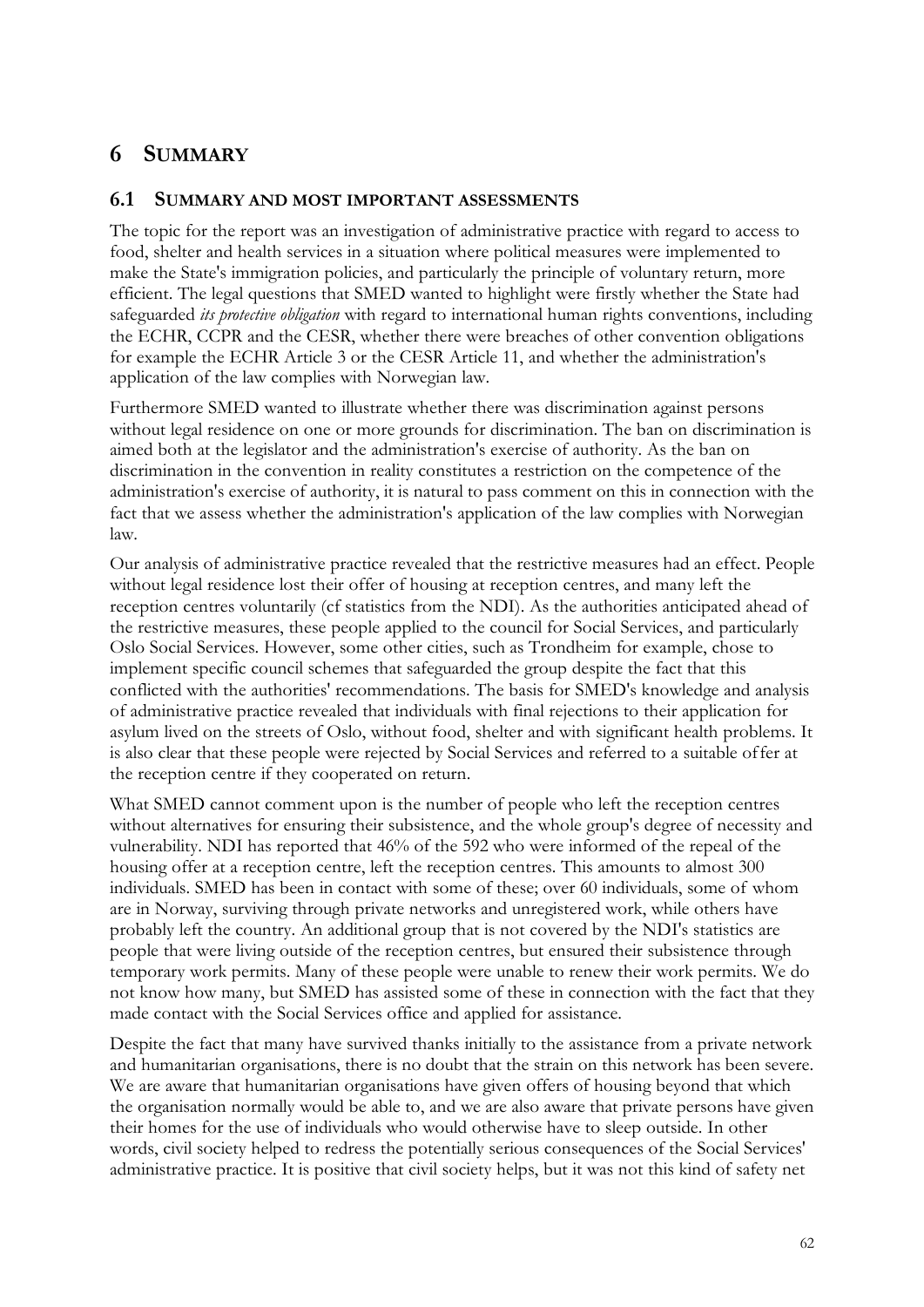that the Appeals Court assumed would appply to individuals without legal residence when the court referred to "the authorities".

# **6.2 HAS SOCIAL SERVICES' USE OF APPLICABLE LAW AND JUDGMENTS BEEN IN COMPLIANCE WITH NORWEGIAN LAW?**

In our analysis of the administration's use of applicable law in point 5.3 above we take as our basis the existence of rules of law that give the Social Services the competence and obligation to provide assistance to people who find themselves in an acute emergency situation. The "safety net" that we refer to in this case is not made of the general rules that otherwise protect the population against financial, health or social emergencies; for example financial benefits for subsistence pursuant to chapter 5 of the Social Services Act, but rather benefits that prevent an individual from falling by the wayside.

Based on our analysis of administrative practice, SMED's assessment points clearly towards the fact that the safety net failed. We will present out legal assessments of this point below, based on the fact that it must be clear that Social Services, according to Norwegian law (cf the case law conditions in the so-called Svolvær case point 4.3), have an obligation to carry out a social/professional evaluation of whether a person finds himself in an acute emergency situation that means that the administration must assist with "food, shelter and care in a care situation" as referred to in point 3.8 above.

Firstly we would like to emphasise that administrative practice reveals that applicants have been rejected when they had attempted to present an application. The basic fact is that Social Services have the duty to register an application from a person applying for benefits in an emergency situation; here SMED refers to point 4.3 above on the discussion regarding a minimum standard, point 4.4.2, that states that individuals without legal residency are not exempt from the Social Services Act § 4-5, as well as point 4.5 regarding the common law principle of necessity. The fact that some employees at Social Services explicitly expressed that it was not their job to safeguard this group, substantiates the fact that people were being dismissed.

Secondly we would like to emphasise that administrative practice reveals that in many cases Social Services failed to carry out a social/professional evaluation of the applicant's emergency situation. To an extent, this led to the fact that applications for benefits were rejected with reference to the fact that the applicant had previously received a rejection; in other cases reference was made to the county administrator's practice of referring to the housing offer at the reception centre and that the applicant could not thus be regarded as being in an "acute emergency". The county administrator's practice in connection with making reference to the alternative offer at the reception centre, both in the case of "temporary accommodation" according to § 4-5 and "money for food" on unwritten grounds, became highly influential on the individual Social Service office's practice of the regulations. The fact that Oslo council, for example, provided other guidelines centrally, did not change the practice for the period of time during which SMED assessed administrative practice. However, we must at this point make the reservation that we had limited access to cases where people received benefits.

Thirdly, we would like to raise the question of whether it should be possible to reject every application for benefits by setting the condition that the person may not have another offer of assistance through the reception centre system. In reality this refers to a restriction of social/professional judgement through arbitrary practice. The problem is two-fold with regard to which benefits are involved: with regard to benefits under the provisions of the Social Services Act § 4-5 "temporary accommodation", the question becomes whether the administration can refer applicants to another suitable offer. The question then becomes one of whether the offer of housing in a reception centre conditional on cooperation on return, is a suitable offer. As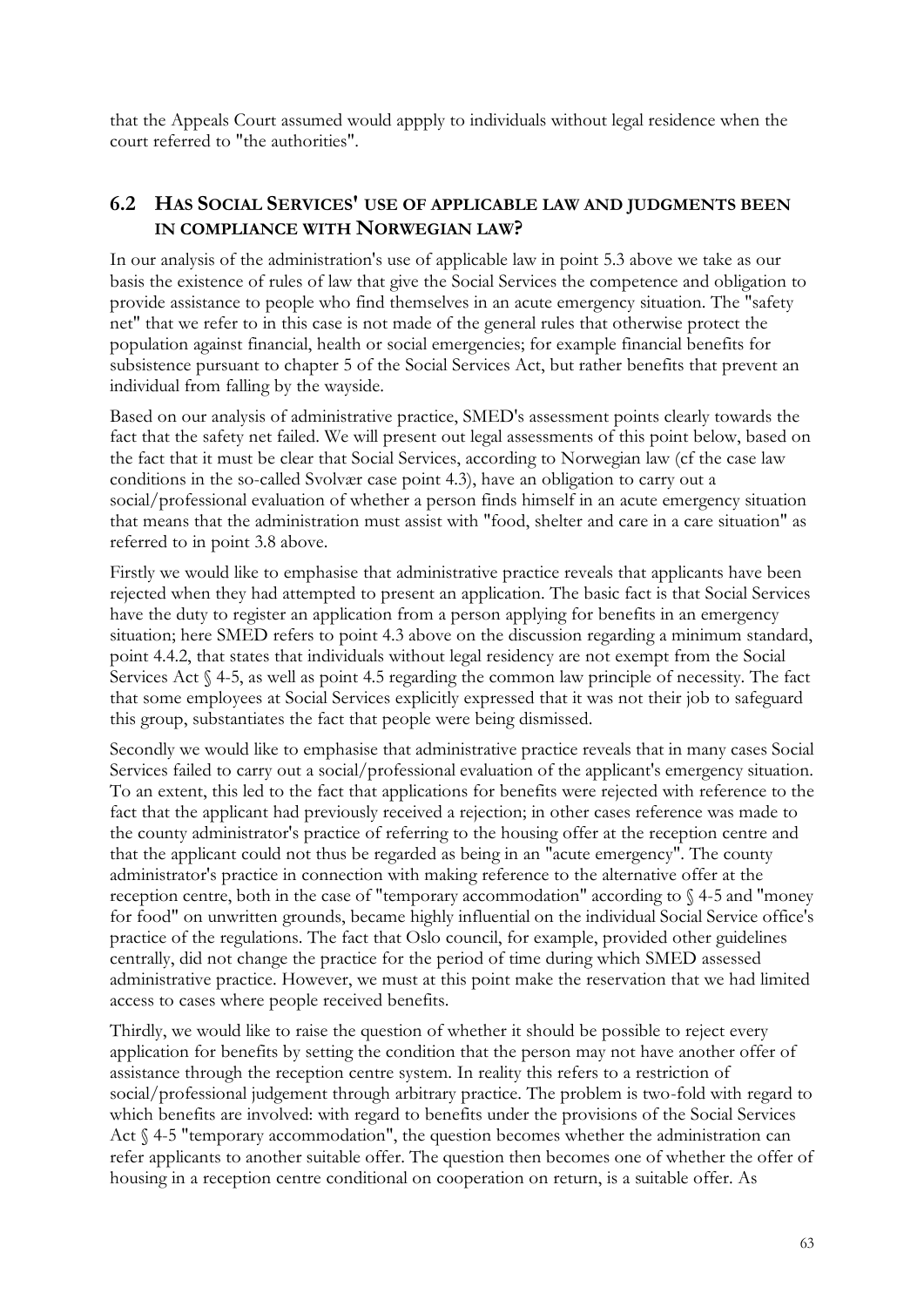mentioned, people who are not entitled to housing in a reception centre, do not have the right to benefits according to the Social Services Regulations § 1-2. With regard to benefits pursuant to the provisions of common law principles, typically money for food, the question becomes one of whether Social Services, in view of common law provisions, may condition the fact that the individual will receive access to food and other provisions in the reception centre upon the applicants cooperation on the matter of his return. See the analysis in point 4.4.3 above.

Even though the assessments are based on different legal foundations when discussing the right to money for food and the right to temporary accommodation, there is no doubt that the substance in these assessments is the same, and we discuss these two questions as one.

The provisions do not apply to conditions for the benefits applied for by this group, but they nevertheless provide certain guidance with regard to which conditions can be made in accordance with common law principles. In the assessment of conditions that put a group of disadvantaged people in a special situation based on their "status", i.e. "foreign citizens without legal residency", the ban on discrimination in the ECHR, CESR and CCPR becomes a restriction on competence. The Social Services Act § 5-3 states that conditions must be "closely related to the decision" and "not unreasonably restrict the freedom of action or choice of the recipient of the support". To some extent, these assessments will also form part of the proportionality assessment that is a part of the ban on discrimination in the ECHR, CESR and CCPR. At this point SMED would like to emphasise the following:

- The basis for assessing which conditions are legal, will be the character of and the purpose of the benefits applied for. When referring to benefits that prevent or redress an acute emergency situation, it would be less obvious and reasonable to refer to the fact that the applicant should have chosen alternative courses of action and avoided ending up in an emergency situation. In addition we refer to the Social Services Act § 5-3 and the point "closely related to the decision", and question whether there is a sufficiently close relation between redressing an acute emergency and giving people an incitement to return voluntarily by attaching conditions to these benefits.
- A specific *proportionality assessment* should be carried out where the assessments are in reality two-fold: firstly on whether the conditions are suitable for realising the goals of the decision, and secondly on whether there is proportionality between the goals and the instruments used.
	- o With regard to the *suitability assessment* the question is whether the conditions result in more individuals of the group in question returning willingly. SMED has limited information about this, but nevertheless we would like to emphasise that even the people that have been in acute emergencies have expressed little desire to return voluntarily when they are told of the possibility. Furthermore we refer to the figures from the NDI that show that only 10% have returned voluntarily, while 46% left the reception centres. SMED believes that the authorities must document the fact that such radical means are indeed suitable for achieving the goal of the measure. SMED has not seen any documentation showing that the condition is suitable in contributing to more people, returning through IOM, when these persons *cannot be forcibly deported* .
	- o With regard to the *proportionality assessment* the question is whether the condition is proportional to the negative consequences of the condition. It is on this point in particular that SMED believes there is reason to be critical as to whether the condition is proportional. SMED appreciates that there can be good reasons not to influence the fact that an illegal alien has been negatively affected socially or economically by a rejection. On the other hand the fact of the matter is that the benefits in question *are not* intended to making a situation comfortable for the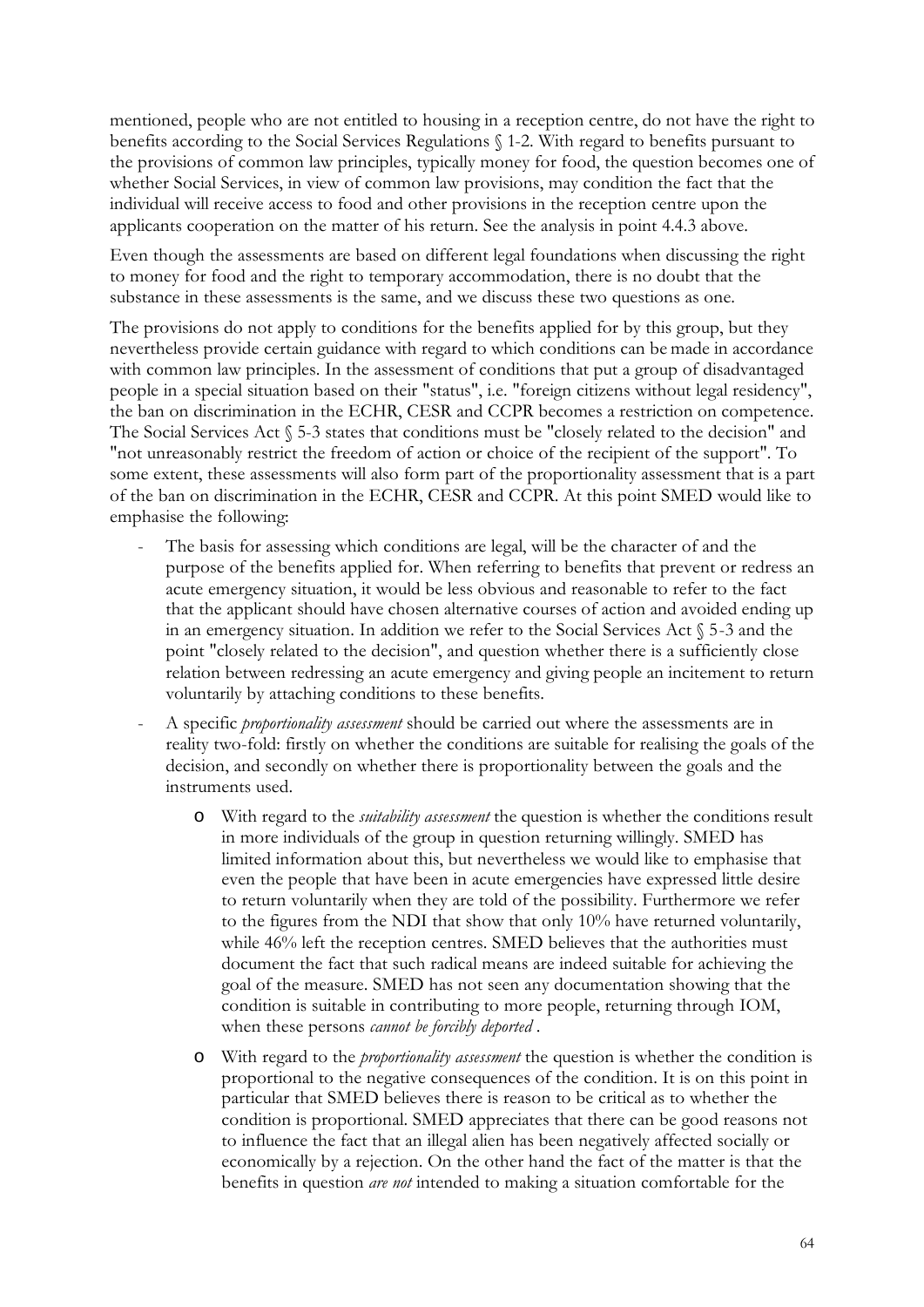furtherance of an illegal residence in Norway; rather they are intended for preventing acute and life-threatening emergencies. Individual cases have revealed that people without legal residence are in an acute emergency situation and in such cases we question whether the purpose of the condition – to "motivate" more of these persons to return voluntarily – is proportional to the negative consequences of the measure.

Our assessment is that there is much to suggest that the Social Services are not empowered to interpret their competence restrictively so that people applying for benefits in an acute emergency situation may be rejected in general terms by a reference to the fact that these persons have access to an alternative offer at the reception centres – as well as benefits at the reception centres - on the condition that they cooperate on return through IOM.

If we assume that it is permissible to refer to the alternative offer at the reception centres and subsistence benefits at the reception centres, upon cooperation on return through IOM, the question is whether Social Services remain under the obligation to assess specifically whether it could be disproportionate and completely unreasonable to set such a condition in a particular case at hand. This question is closely related to the question of whether Social Services have a duty to undertake a social/professional assessment of the emergency situation in each case.

If the court, in the same way as Social Services, relies on an "obligation to help people in acute state of emergency " to prevent their downfall in acute situations, there is reason to question whether it is acceptable to set conditions that reject an application for assistance, without a social/professional assessment on whether the applicant is in acute necessity, and without an assessment of the individual consequences of such a rejection. The duty to undertake an assessment of whether it is proportional to set conditions regarding the individual application is a consequence of both the proportionality requirements set forth under common law principles and the principle in the Social Services Act  $\S$  5-3. It is argued in legal theory, that conditions under the provisions of § 5-3 cannot be established out of purely control or penal considerations, and that the condition may not constitute a burden to an extent as to become disproportionate to the purpose being achieved (proportionality).<sup>42</sup> An equivalent requirement for proportionality must without doubt be inferred as part of a legal provision whose purpose is to prevent acute necessity.

- Based on our analysis of administrative practice it appears to be clear that the person was referred to the alternative offer in the reception centre without any individual assessment as to whether it would be proportional to refer to an alternative offer that was conditional on cooperation on return, without a social/professional assessment of the emergency situation being carried out. Based on how Social Services and the county administrator have interpreted their competence, it is clear according to our assessment that the county administrator has confirmed that the local Social Services can omit using its *administrative judgement in the individual case* with regard to assessing whether the individual person is in a position of acute necessity.
- It is beyond doubt that Social Services have the qualifications to undertake such an individual assessment of the acuteness of the situation of the individual applicant; Social Services are able to assess the degree of vulnerability, the last time the respective person had any food, where he or she slept etc. In some cases we noted that a social/professional assessment of for example, the relationship between the applicant's health situation and access to food and shelter, led to the applicant receiving a housing offer at a reception centre without any requirement of cooperation on return.
- In addition, SMED refers to the discussion above regarding the suitability assessment and proportionality assessment.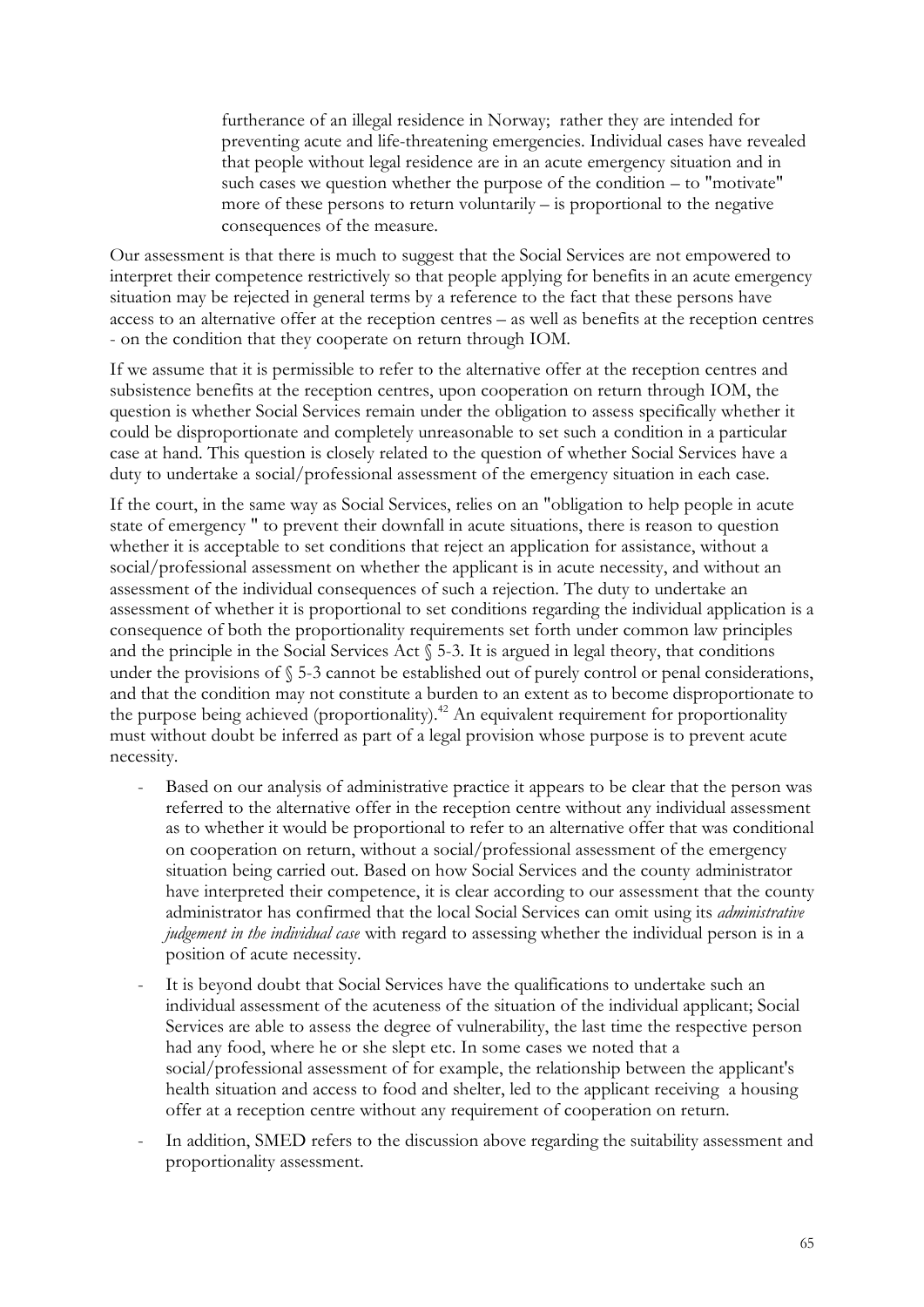Our assessment is that if Social Services have to refer to the fact that the applicant has access to benefits subject to cooperation on return, Social Services must carry out a specific proportionality assessment with regard to each application. This was not done in many of the cases where SMED has provided assistance. In addition, SMED would like to refer to the fact that the administration's application of the law shows signs of uncertainty on both the legal grounds and on which benefits are to be granted, and for example, the level of these. SMED has at times also undercovered serious casework mistakes. Following a complete assessment, this suggests that the group's material and procedural legal protection is poorly safeguarded. In addition we refer to the summary in point 5.3.7 above.

# **6.3 SUBSISTENCE BENEFITS AND THE OFFER OF HOUSING IN A RECEPTION CENTRE – SOME COMMENTS ON ADMINISTRATIVE PRACTICE AND LEGAL REGULATION**

The analysis of what SMED has chosen to call administrative practice revealed that decisions of great significance to the individual, both offers of housing and financial benefits, were only assessed and decided administratively. It was not until October 2004 that these decisions were subject to formal case treatment.

SMED is in no doubt that the reason for this is a long-standing administrative tradition in Norway where the reception centre system and the benefits granted through the reception centre, are fully subject to political control. Both the Cash regulations and the Operational regulations are modified by the administration. A case in which SMED assisted showed that the case treatment of the restrictive measures was also markedly administrative. However, for obvious reasons the discussion regarding rights to services in the reception centres only first became particularly relevant at the time that the restrictive measures were implemented.

The Ministry of Justice and the Police have determined that a repeal of the offer of housing at the reception centre does not consitute an individual decision, but rather only an administrative decision that confirms the withdrawal of an offer - as provided in the measure for the granting of the accommodation. This gives us a reason to argue with this to a greater extent than the Ministry of Justice and the Police have done, even though we look positively on the Ministry of Local Government and Regional Development's decision to treat such cases as individual decisions. The reason why we question whether the repeal of housing offer in reception centres as well as benefits in the reception centres constitute an individual measure is as follows:

- The Ministry of Justice and the Police do not view as a problem the fact that there are many people who kept their places at reception centres and received financial benefits for many years following rejection, in one case for 8 years. These are also people who have established themselves in the local area, and who for instance exercise their parental rights at the reception centre. In many of these cases – that particularly affect those who are long-term residents in a reception centre – there are grounds to question whether the authorities have carried out their obligations in a manner that can be seen as equivalent to a dispositive statement (cf point 4 of the Ministry's assessment).
- The withdrawal of accommodation is not simply a question of the withdrawal of shelter, but also the withdrawal of subsistence benefits. The Ministry of Justice and the Police have not found a problem with the fact that some people have received financial benefits – money for food - and subsistence provisions in parallel with accommodation at a reception centre. One could argue that the situation of a person who does not cooperate on return is so acute regarding subsistence benefits that an overall assessment of the applicant's situation leads to the conclusion that the withdrawal of housing offer in a reception centre should be deemed an individual decision.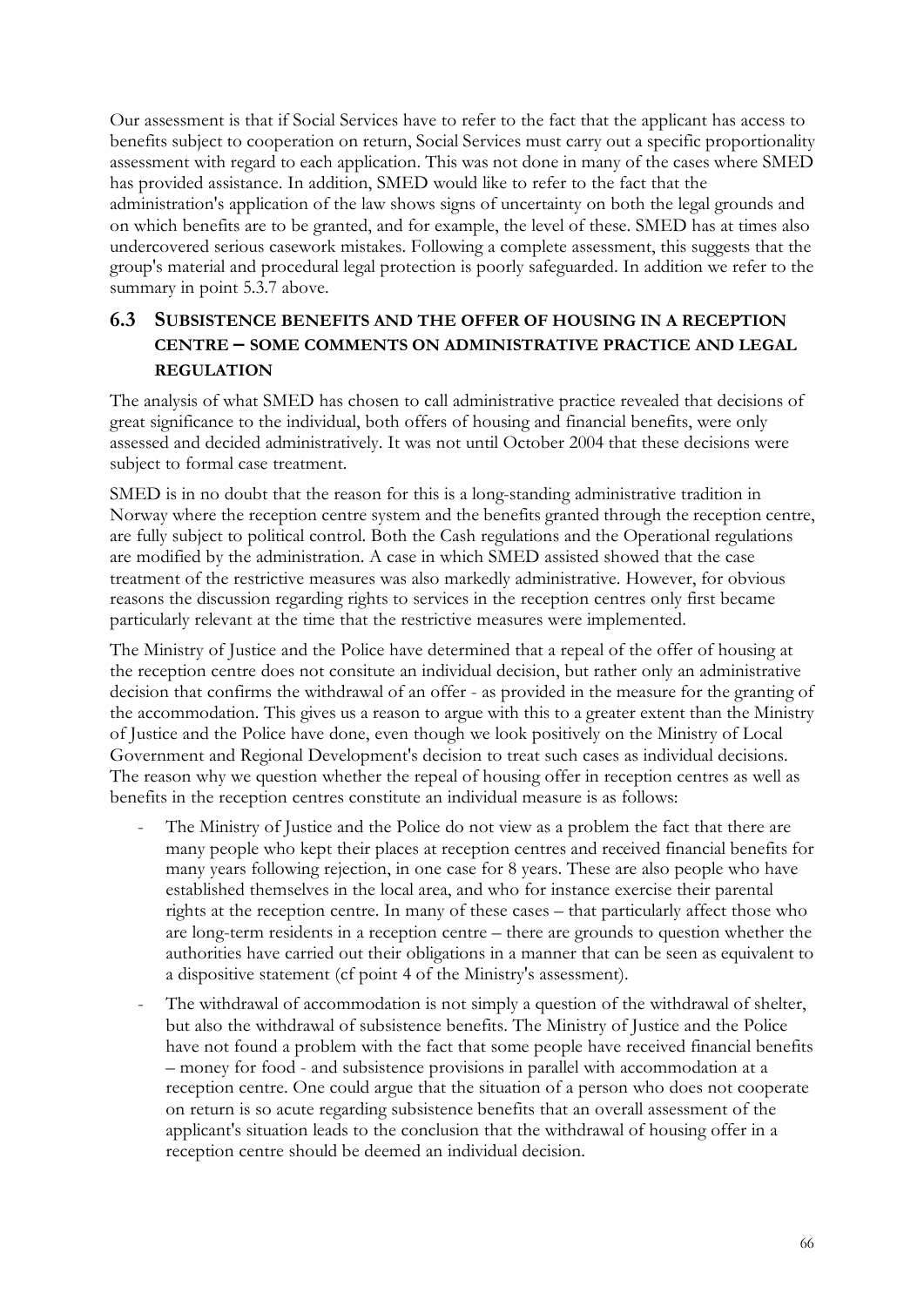SMED on the other hand is pleased with an administrative practice that now seems to be developing that implements a complete assessment of the individual's situation based on keeping his/her place at a reception centre. We also wish to emphasise that this practice should create the basis for assessing which persons should keep their place in an ordinary reception centre when so-called departure centres are established.

SMED believes that there are grounds for recommending that the authorities address the general question of the application of administrative law on a broad basis with regard to people living in reception centres. In this regard it must also be noted that the Court of Appeal in the Svolvær case has determined that the repeal of accommodation at a reception centre is an individual decision.

Regarding other issues that SMED wishes to highlight, it is of great importance that at all levels of case treatment on the question of cooperation on return, there be safeguards for ensuring written documentation and for an opportunity for contradiction. Through this project - and previous cases - we uncovered that individuals who have done something regarding their return are unable to document this because their enquiries, for example to the police, are not registered, and the person is incapable of documenting such an initiative on his own. If a person has made an unsuccessful step towards his return in the manner expected by the authorities, the person should pursuant to a specific assessment be regarded as un-returnable de facto stateless with all the according rights and powers.

# **6.4 THE STATE'S PROTECTIVE OBLIGATION TO PEOPLE WITHOUT LEGAL RESIDENCE**

SMED wishes to point out that the protective obligation towards people without legal residency is primarily aimed at ensuring that 1) people are not subjected to violations of their rights pursuant to ECHR Article 3 or Article 8 as well as the parallel provisions in the CCPR, 2) that peoples' rights according to the CESR Article 11 are not violated, and 3) that people are not subjected to illegal discrimination both with regard to convention-based rights and freedoms, but also on a broader basis (cf the scope of the discrimination ban laid down by convention).

By way of introduction it must be emphasised that the question of whether the State fulfils its protective obligation with regard to the repeal of the housing offer at reception centres, is assessed by the High Court in the so-called Svolvær case cf point 4.3. The High Court found no reason to state that continued residence at the reception centre was necessary to prevent the woman from being subjected to inhumane and degrading treatment. However, the High Court did take its basis from the fact that the woman would have the right to social benefits from the "Norwegian authorities" based on "general principles of necessity". Consideration of the problem as to whether the State has fulfilled its protective obligation with regard to ECHR Article 3 also entails that the legal terms of the High Court's ruling can be seen as problematic. At this juncture SMED would like to point out some conditions that are central with regard to our assessments of whether the State has fulfilled its protective obligation:

- 1) There is little doubt that the ECHR, CCPR and CESR, through various provisions, protect the individual from falling by the wayside due to social, physical or mental reasons as well as by providing some protection of his private life. CESR Article 11 gives the authorities a specific obligation for giving people access to food, including the prevention of starvation. We make particular reference here to the UN's Human Rights Committee General Recommendation no. 15 no. 5
- 2) The conventions give no absolute recommendation as to which measures should be adopted to ensure convention-based rights, but all conventions mention "legal or other measures". The CESR, which in Article 11 particularly ensures the right to food, prefers "legal measures". What measures a national state must use to ensure the individual's rights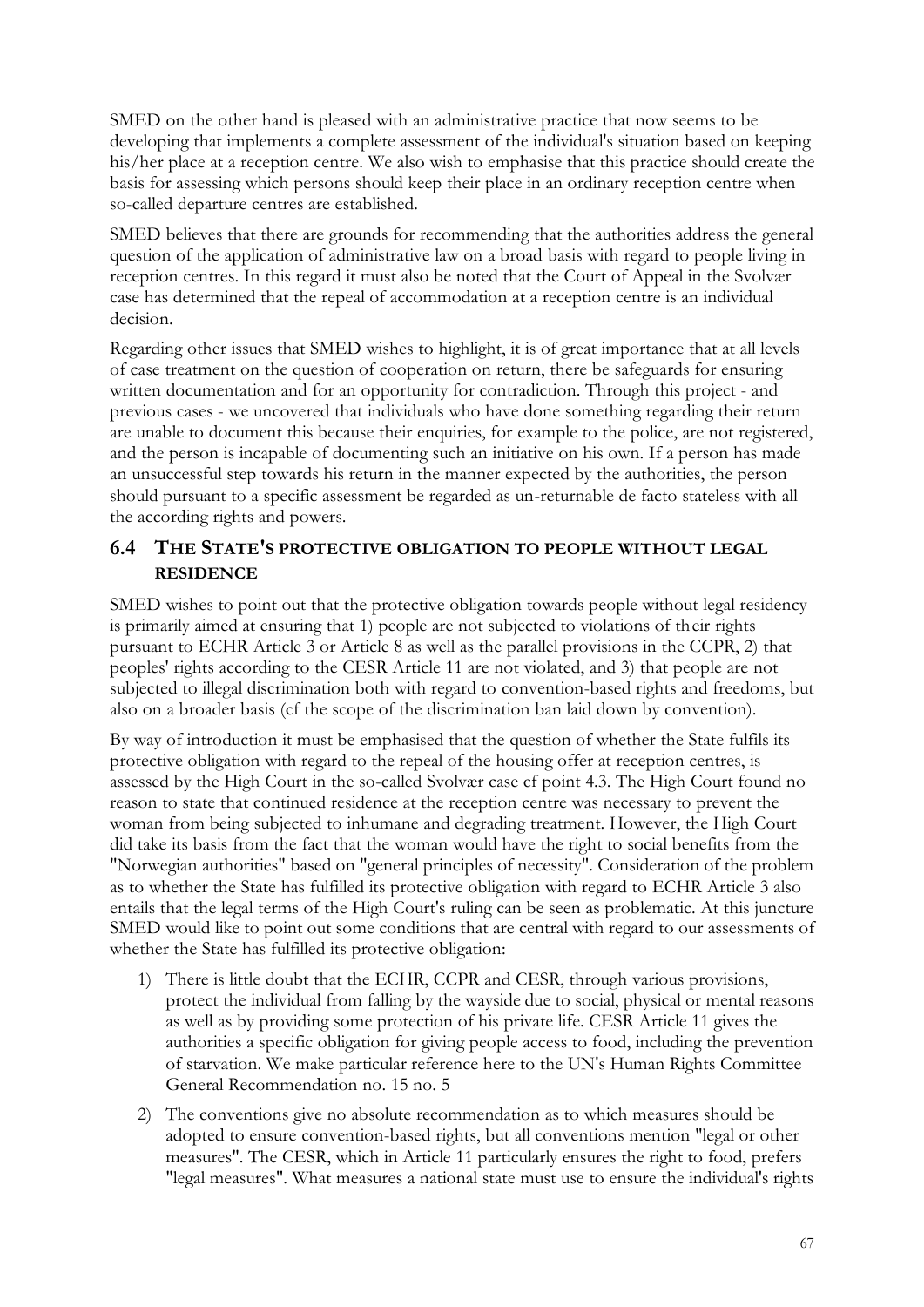will be closely connected to the national state's traditions with regard to internal rights legislation. If, for example, the administration is bound by the law, it will be natural to enact laws to ensure rights.

- 3) In Norwegian law illegal residents are to a considerable degree exempt from the general safety net that is established by law to protect people in acute need (cf the Social Services Act chapter 5). This is explicitly stated in the Act and Regulations, see point 4.4. This group has thus limited rights according to Norwegian legislation, and the group has, according to certain administrative practice been safeguarded through benefits granted administratively through the reception centre system - also for a long time after the point at which they received a final rejection in response to their application for asylum.
- 4) With respect to the withdrawal of accommodation in the reception centre the authorities knew that the people who lost their offer would apply to the Social Security offices. The authorities informed the Social Security offices on how these people should be attended to. As far as SMED has been able to ascertain (see point 4.5 on common law on the matter of emergency – the establishment of a new legal institution for social care) little information exists from the authorities on the question of who has a duty to give assistance, what triggers the right to benefits or which benefits apply according to the law. Also, the authorities made a specific choice by refraining from defining applicable legal regulations, not even after the specific request to that effect from institutions that foresaw the consequences of the measures, see point 4.5.4.
- 5) On the matter of the repeal of housing offers at reception centres, no new review was carreid out on the consequences of how many people would be affected by the restrictive measures that are public knowledge today, nor on the specific effects that the measures would have beyond making the State's immigration policy more efficient. This could have been done. There is still no available information from the authorities on the degree to which people who have been rejected for Social Services benefits have been more willing to cooperate on return.
- 6) The resulting administrative practice that SMED has uncovered, revealed that the administration made both formal and material mistakes in handling applications from these people. Individuals who found themselves in acute health and nutritional need were rejected by Social Services and recuperated by a civil society network. SMED has questioned whether the group's procedural and material legal protection is satisfactorily safeguarded.

SMED believes that there are grounds for criticising the authorities on how the restrictive measures were implemented for ensuring that people were not subjected to a disproportionate emergency situation. It was particularly the lower safety net that failed, while it should have prevented acute necessity. SMED believes there are reasons to question whether the State neglected its protective obligation in two ways: firstly because the legal basis that the Social Services were to use to prevent acute necessity was far removed from the rules of law that the administration usually used, and secondly because the authorities failed to take the initiative for specifying the applicable provisions of the law, when it became clear that there were clear mistakes in the administration's application of the law.

At this point SMED confines itself to expressing what, according to our assessment, is the basis for criticising the authorities over the fact that administrative practice did not develop in such a way that people were safeguarded in an acute emergency situation by Social Services.

## **6.5 DISCRIMINATION? AND IF SO, ON WHAT GROUNDS?**

The question of discrimination is relevant with regard to the questions raised in this report, because protection against discrimination is meant to protect the individual against violations of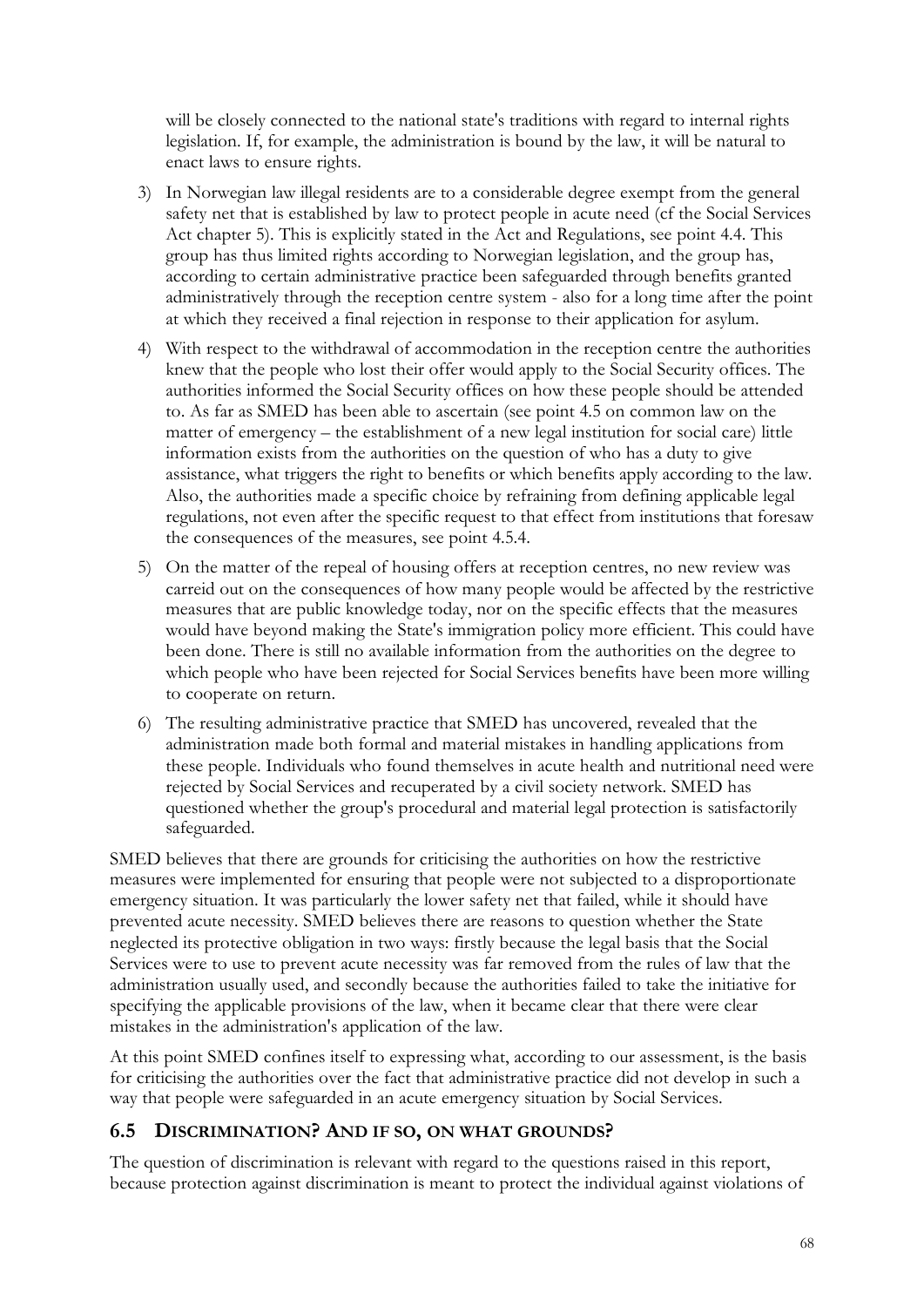his/her rights laid down by convention, see point 4.2.6. As noted in point 4.2.6 there is no doubt that individuals without legal residence are covered by protection of the law against discrimination, but that difference in treatment of this group to a greater extent should be proportional compared to other groups with legal residency.

A question of academic interest at this stage, as well as of interest on a subsequent assessment of SMED's mandate, and the future mandate of the discrimination and equality commission, is the extent to which people who were affected, were indeed affected due to ethnic or national origin. The question that SMED raises here is thus whether these people are subjected to indirect discrimination on grounds of ethnic or national origin. At this point SMED would like to make some evaluations in this respect.

SMEDs statistics show that the people that were rejected by Social Services are mostly of ethnic African origin in general, and particularly Ethiopian/Eritrean origin. In pure factual terms it is accordingly – based on SMED's statistics – such that the restrictive measures affected these two groups particularly badly. The reason for this is obvious; the states with which it has been difficult or impossible to find an agreement for returning citizens thereof, are mostly African, and the criteria for the choice of which persons should lose their housing rights at reception centres primarily resulted in affecting people of Ethiopian or Eritrean origin.<sup>43</sup>

Furthermore it is clear that the people who refuse to return can usually document that they have been subjected to persecution and violations in their home country, but the violations that they have suffered - or will be subjected to upon return - are not sufficient to gain protection under Norwegian law. Statistics from IOM show that so far, very few people of Ethiopian or Eritrean background for instance, have been returned through the programme.

In order to make a final decision on whether these people were *indirectly* discriminated against *on grounds of* ethnic or national origin with regard to food, shelter and health services requires more detailed statistics than SMED currently has access to. To determine whether the grounds for discrimination were ethnic or national origin, the relevant statistics would consist of the following:

- a. National or ethnic origin of individuals who applied for benefits from Social Services such as temporary housing and money for food on the basis of common law,
- b. Statistics regarding the ethnic or national origin of persons who lost their housing rights at reception centres, statistics regarding the ethnic or national origin of persons who left the reception centres and those who maintained their housing rights at the centres,
- c. Statistics concerning the ethnic and national origin of individuals who lost their housing rights at a reception centre and who entered into binding cooperation on return through the IOM.

Our summary is therefore that, based on the information that SMED has on the ethnic and national origin of those affected by the administration's restrictive measures, it is clear that people with ethnic or national origin from Ethiopia or Eritrea were primarily affected by the restrictive measures and that it was these people who mainly applied to Social Services. Furthermore it is clear that neutral selection criteria that work in such a way that a group – with a particular ethnic or national origin – ends up in a particularly difficult situation, is sufficient to result in the fact that "there may exist" an indirect discrimination on the grounds of ethnic or national origin.

On the other hand it is clear that regardless of whether the ground for discrimination is ethnic or national origin or the so-called "other status", the decisive factor for judging the legality of the authorities' restrictive measures will be whether the treatment is proportional. In this regard it will be – conditional on our statement below – irrelevant if the discussion is based on one or the other grounds for discrimination. The proportionality assessment that has been carried out with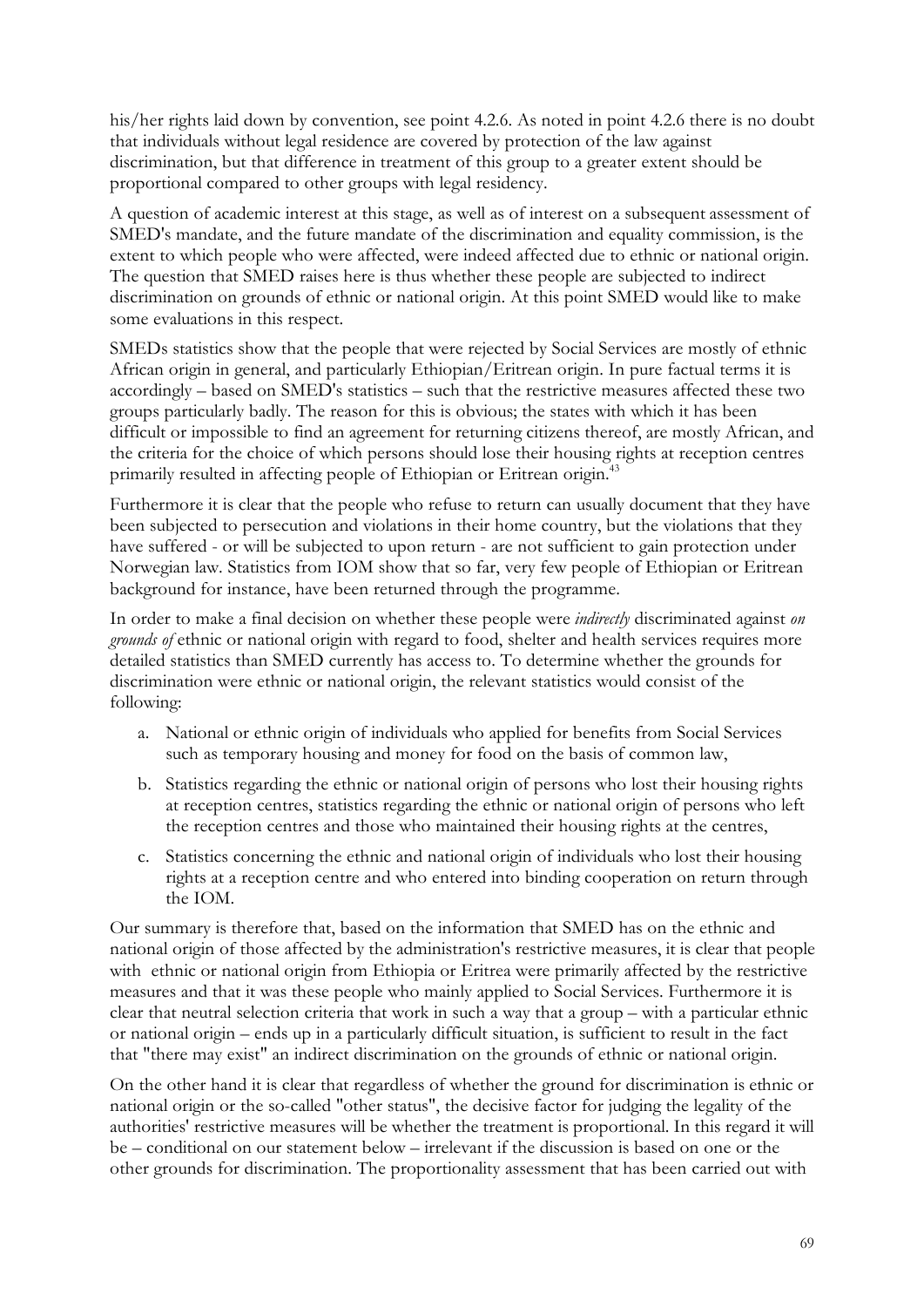regard to the administration's application of the law, (cf the assessment in point 6.2 above) are identical.

The condition that must be considered with regard to the grounds for discrimination is whether it is largely disproportionate that individuals of Eritrean or Ethiopian ethnic or national origin were first targeted by the restrictive measures through the selection criteria used by the authorities to decide who would be targeted by the restrictive measures. At this point we would like to emphasise that there may be particular considerations that manifest themselves with regard to some groups compared to other groups, and which again may be of significance in judging the proportionality of a decision. At this point SMED would like to emphasise the following:

- a. If the selection criteria primarily affect individuals of a particular ethnic and national origin that have been resident for a long time in reception centres, this can suggest that this group also struggle with the long-term effects of living in reception centres (cf the NDI's report on long term residence in reception centres). This group will subsequently be affected particularly badly by the restrictive measures, for example if they must live on the streets.
- b. If the selection criteria primarily affect individuals of a particular ethnic and national origin that have a particular reason to fear for their life and health on return. This will be relevant even if the actual conditions that upon which the group based its applications are not in themselves sufficient to form the basis of a need for protection. To impose on this group the condition that a person must cooperate on return, seems both particularly harsh compared with other groups with clearly unfounded applications, as well as less suited for achieving a voluntary return.

It is our assessment that in this context – and in the future - it will be important to look at which selection criteria are being used in connection with restrictive measures, so that the relevant measures do not affect the most vulnerable of the immigrant groups that are entitled to protection. SMED maintains that in regard to this project there is no doubt that there existed – and continues to exist - a reason to question whether the ground for discrimination was ethnic or national origin, in light of the nature of the groups that became affected by the restrictive measures.

 $\overline{a}$ 1 See Proposition to Odelsting no. 33 (2004-2005) regarding the law banning discrimination due to ethnicity, religion etc. (the Discrimination Act) and White Paper no. 69 (2004-2005) White Paper from the council committee regarding the law banning discrimination due to ethnicity, religion etc.

<sup>&</sup>lt;sup>2</sup> The same basis is also used for the preparatory work for the law on protection against ethnic discrimination, see Proposition to Odelsting no. 33 point 10.1.8.3 in which the department establishes that there are no grounds to discriminate between different foreign citizens.

<sup>&</sup>lt;sup>3</sup> See Eckhoff/Smith; Administrative law, 6th edition, particularly page 303.

<sup>4</sup> See also Proposition to Odelsting no. 69 (2004-2005) point 7.2 and the notes from the majority, and their proposal that "Parliament ask the government to begin work on the consideration of a comprehensive discrimination law in accordance with international obligations and protection in ECHR Article 14 and the UN's convention on civil and political rights Article 26".

<sup>&</sup>lt;sup>5</sup> See Bernt, "Legal protection and the fight for the basic values of the welfare state"

<sup>6</sup> The Royal Resolution of 11.09.1998 is extended annually until a new enforcement body for discrimination and equality is established. The mandate is included as a separate attachment to the report.

<sup>7</sup> See also SMED underway: A procedural evaluation by the Centre for Combating Ethnic Discrimination, points 3.4.2 and 3.4.4.1

<sup>8</sup> Moving towards a better protection 2003, Chapter 5 "The Unreturnables"

<sup>9</sup> The annual report from the Oslo Health and Social Services ombudsman 2002 pages 61-66

<sup>&</sup>lt;sup>10</sup> Case 2002/2124 of the Health and Social Services ombudsman, see the 2002 Annual Report page 63

<sup>11</sup> Here we assume that the scheme involving compulsory introduction courses and Norwegian courses can result in the situation that the individual has less opportunity to choose self-settlement.

<sup>12</sup> See NDI statistics dated 29.03.2005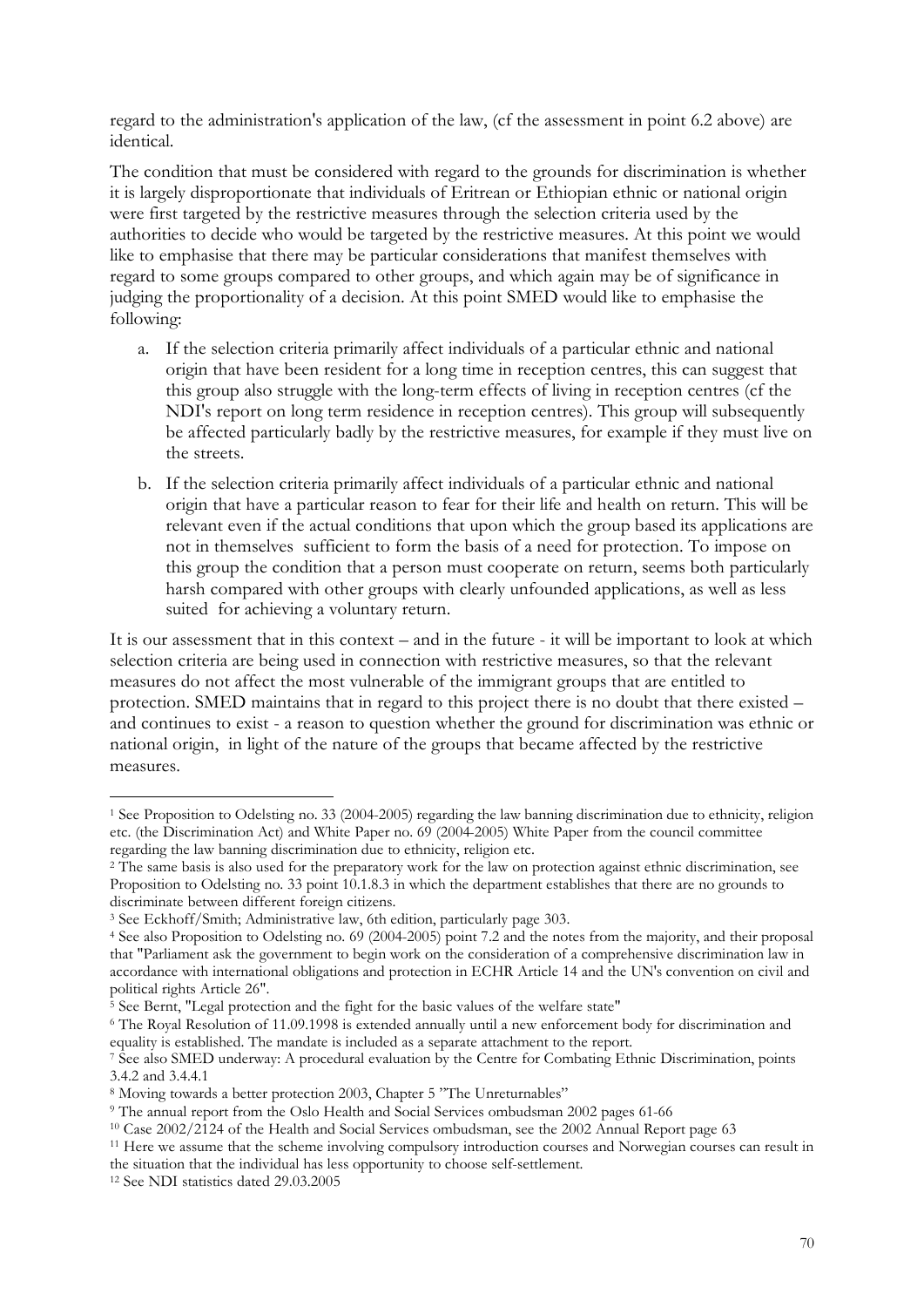$\overline{a}$ 

<sup>17</sup> The Coalition Government's refugee and immigration policy dated 1 June 2003, Ministry of Local Government and Regional Development.

<sup>18</sup> KRD Newsletter no. 2 of 2004, the figures are reproduced in connection with the implementation of the repeal of the offer of housing in reception centres.

<sup>19</sup> In connection with police action the figure of 20,000 was provided, however this figure has not been officially confirmed by the ministry, the police or the immigration authorities; see for example Aftenposten, 20000 Illegal immigrants in Oslo, 20 November 2002.

<sup>20</sup> See The country Report to the Norwegian Council of Ministers' Migration Committee from October 2004

<sup>21</sup> See http://www.hyperionwebs.com/iom/varp/norsk/statistical\_norsk.htm

<sup>22</sup> UDI Information letter: Repeal of the offer of housing in reception centres of

<sup>23</sup> The Council Minister gave account of this practice during question time at the Storting, see Document 15 question 637 (2003-2004)

<sup>24</sup> In a letter from the Ministry of Labour and Social Affairs dated 1April 2004 it is explicitly stated that "A real change is implied in the proposal connected to the requirement for legal residence for the right to services."

<sup>25</sup> See page 6 of the consultation paper

<sup>26</sup> Doc 8:50 (2003-2004) of 12 March 2004.

<sup>27</sup> White Paper no.  $210 - 2003 - 2004$  page 2 second section.

<sup>28</sup> General Comment No 15 The position of aliens under the Covenant: 11/04/86

<sup>29</sup> Aslak Syse: Law and Justice no. 10 2004 Editorial.

<sup>30</sup> General Comment No 18 Non-discrimination: 10/11/89

<sup>31</sup> Lofoten court, no. 269/2004 D

<sup>32</sup> Hålogaland Court of Appeal, case no. 04-050416KSI-HALO

<sup>33</sup> This is stated by Syse and Kjønstad in Welfare Rights II page 74 about the area of social justice.

<sup>34</sup> A unique contributor to Norwegian legal theory is Kjell V. Andorsen, Civil necessity, see page 4 etc.

<sup>35</sup> The Parliamentary Ombudsman for Public Administration's case no. 2004/3108

<sup>36</sup> White Paper no. 151 (2004-2005) page 2

<sup>37</sup> The assessment is available at http://odin.dep.no/jd/tolkningsuttalelser/forvaltningsrett under Immigration Act

<sup>38</sup> See the letter from the Directorate of Immigration to the national reception centres and operational managers dated 16 December 2003

<sup>39</sup> Document 15 question 637 (2003-2004) page 1

<sup>40</sup> Ministry of Local Government and Regional Development's briefing to the councils on 13 October 2004

<sup>41</sup> Letter from the Directorate of Immigration to all councils of 29 December 2003

<sup>42</sup> Briefing from the Ministry of Labour and Social Affairs on the letter sent to all councils in the country on 4 October 2004

<sup>43</sup> Letter from the Social Services and Health Directorate to all councils as well as the country's Social Services offices of 19 December 2003

<sup>44</sup>Letter from the Directorate of Immigration to the national reception centres and operational managers dated 16 December 2004 as referred to in "persons covered by the scheme".

<sup>45</sup> See for example Eckhoff/Smith; Administrative law, 6th edition, pages 309-310.

<sup>46</sup> See for example Kjønstad/Syse; Welfare Rights I, 2nd edition pages 358-359

<sup>47</sup> The NDI has stated that the scheme involving the withdrawal of the offer of accommodation at the reception centres was first implemented for the group that had been resident longest in the reception centre, and that this was the reason why those that received notice of the withdrawal of the offer of housing at reception centres were primarily people from Ethiopian and Eritrea.

<sup>&</sup>lt;sup>13</sup> Long term residence in reception centres, Report from the Directorate of Immigration working group dated 10 April 2004. The group was established based on an enquiry from the Centre for Human Rights on 1 November 2002.

<sup>14</sup> See Long term residence in reception centres point II Mandate, sub-point 2)

<sup>&</sup>lt;sup>15</sup> Long term residence in reception centres pages 9-10

<sup>16</sup> The total for 2003 was 15,600, whilst in 2004 this was almost halved cf NDI statistics